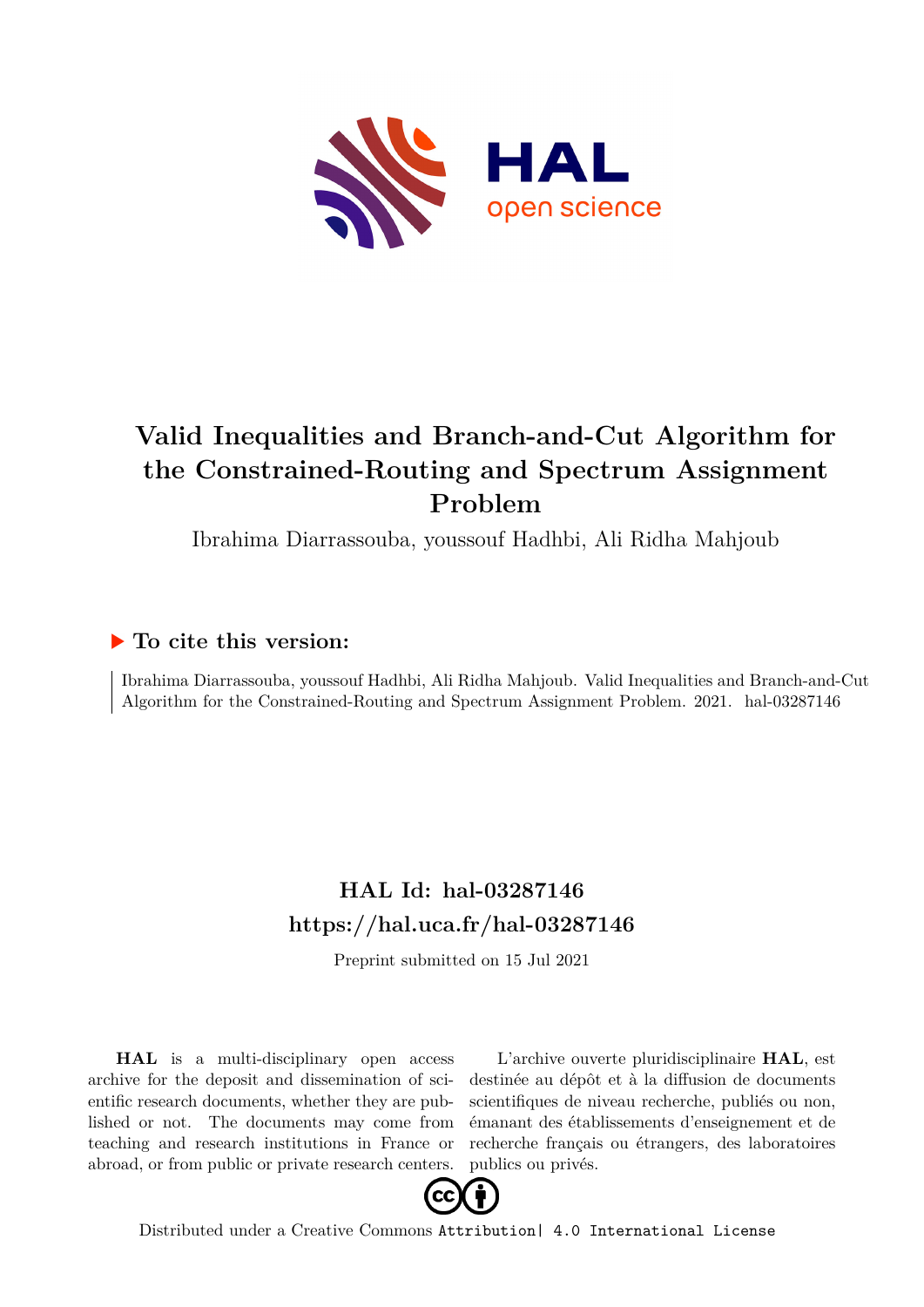## Valid Inequalities and Branch-and-Cut Algorithm for the Constrained-Routing and Spectrum Assignment Problem?

Ibrahima Diarrassouba<sup>1</sup>, Youssouf Hadhbi<sup>2</sup>, and Ali Ridha Mahjoub<sup>3</sup>

 $1$  Le Havre Normandie University, LMAH, FR CNRS 3335, 76600 Le Havre, France diarrasi@univ-lehavre.fr

<sup>2</sup> Clermont Auvergne University, LIMOS, UMR CNRS 6158, 63178 Clermont Ferrand, France youssouf.hadhbi@uca.fr

<sup>3</sup> Paris Dauphine-PSL University, LAMSADE, UMR CNRS 7243, 75775 Paris CEDEX 16, France ridha.mahjoub@lamsade.dauphine.fr

Abstract. The Constrained-Routing and Spectrum Assignment (C-RSA) problem arises in the dimensioning and management of a next-generation of optical transport networks, called Spectrally Flexible Optical Networks (SFONs). The C-RSA can be stated as follows. Given an SFONs as a graph  $G$ , and an optical spectrum  $\mathcal S$  of available contiguous frequency slots, and a multiset of traffic demands K, it aims at determining for each demand  $k \in K$  a path in  $G$  and an interval of contiguous slots in  $\mathcal S$  while satisfying technological constraints, and optimizing some linear objective function(s). To the best of our knowledge, a cuttingplane-based approach has not been yet considered for the problem. For that, the main aim of our work is to introduce an integer linear programming formulation and provide several classes of valid inequalities for the associated polyhedron. We further discuss their separation problems. Using the polyhedral results and the separation procedures, we devise a Branchand-Cut algorithm to solve the problem. We also present some computational results and show the effectiveness of our approach using real and some realistic network topologies.

### 1 Introduction

The global Internet Protocol (IP) traffic is expected to reach 396 exabytes per month by 2022, up from 194.4 Exabytes per month in 2020 [82]. Optical transport networks are then facing a serious challenge related to continuous growth in bandwidth capacity due to the growth of global communication services and networking: mobile internet network (e.g., 5th generation mobile network), cloud computing (e.g., data centers), Full High-definition (HD) interactive video (e.g., TV channel, social networks) [9], etc... To sustain the network operators face this trend of increase in bandwidth, a new generation of optical transport network architecture called Spectrally Flexible Optical Networks (SFONs) (called also FlexGrid Optical Networks) has been introduced as promising technology because of their flexibility, scalability, efficiency, reliability, survivability [7][9] compared with the traditional FixedGrid Optical Wavelength Division Multiplexing (WDM)[66][67]. In SFONs the optical spectrum is divided into small spectral units, called frequency slots as shown in Figure 1. They have the same frequency of 12.5 GHz where WDM uses 50 GHz as recommended by ITU-T [1]. This concept of slots was proposed initially by Jinno et al. in 2008 [36], and later explored by the same authors in 2010 [85]. This can be seen as an improvement in resource utilization. We refer the reader to [42] for more information about the architectures, technologies, and control of SFONs.

The Routing and Spectrum Assignment (RSA) problem plays a primary role when dimensioning and designing of SFONs. It can be seen as the main task for the development of this next generation of optical networks. It consists of assigning for each traffic demand, a physical optical path, and an interval of contiguous slots (called also channels) while optimizing some linear objective(s) and satisfying the following constraints [29]:

1. spectrum contiguity: an interval of contiguous slots should be allocated to each demand  $k$  with a width equal to the number of slots requested by demand  $k$ ;

<sup>?</sup> This work was supported by the French National Research Agency grant ANR-17-CE25-0006, project FLEXOPTIM.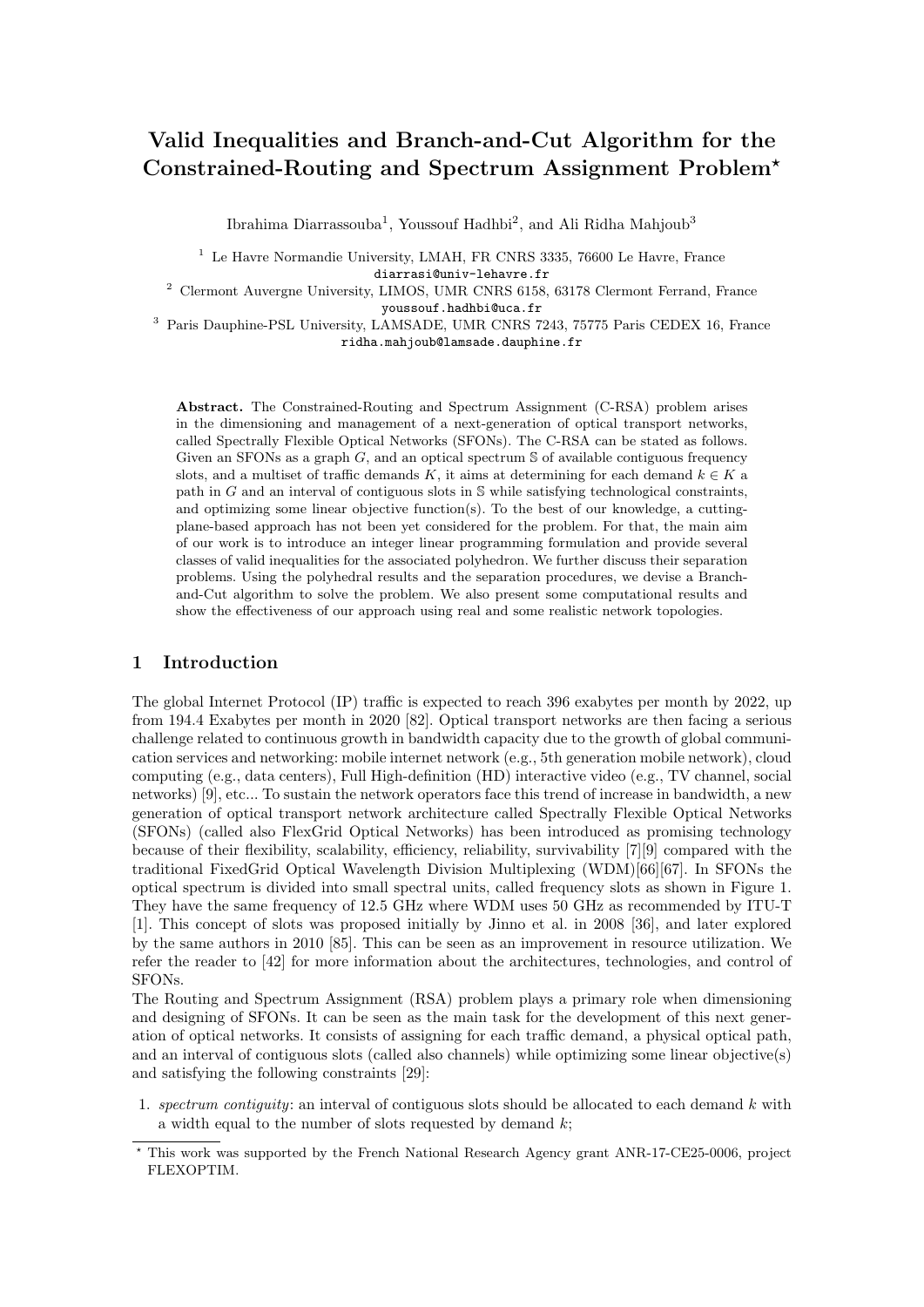

Fig. 1. Slot concept illustration in SFONs [75].

- 2. spectrum continuity: the interval of contiguous slots allocated to each traffic demand stills the same along the chosen path;
- 3. non-overlapping spectrum: the intervals of contiguous slots of demands whose paths are not edge-disjoints in the network cannot share any slot over the shared edges.

### 1.1 Related Works

Numerous research studies have been conducted on the RSA problem since its first appearance. The RSA is known to be an NP-hard problem [78] [81], and is more complex than the historical Routing and Wavelength Assignment (RWA) problem [32]. Various integer linear programming (ILP) formulations and algorithms have been proposed to solve it. A detailed survey of spectrum management techniques for SFONs is presented in [81] where authors classified variants of the RSA problem: offline RSA which has been initiated in [61], and online or dynamic RSA which has been initiated in [86] and recently developed in [56] and [89], and an investigation of numerous aspects proposed in the tutorial [6]. This work focuses on the offline RSA problem. There exist two classes of ILP formulations used to solve the RSA problem, called edge-path and edge-node formulations. The ILP edge-path formulation is majorly used in the literature where variables are associated with all possible paths inducing huge variables and constraints that grow exponentially and in parallel with the growth of the instance size: number of demands, the total number of slots, and topology size: number of links and nodes [29]. To the best of our knowledge, we observe that several papers which use the edge-path formulation as an ILP formulation to solve the RSA problem, use a set of precomputed-paths without guaranty of optimality e.g. in [12], [61], [62], [84], [91], and recently in [73]. On the other hand, column generation techniques have been used by Klinkowski et al. in [71], Jaumard et al. in [34], and recently by Enoch in [19] to solve the relaxation of the RSA taking into account all the possible paths for each traffic demand. To improve the LP bounds of the RSA relaxation, Klinkowsky et al. proposed in [63] a valid inequality based on clique inequality separable using a branch-and-bound algorithm. On the other hand, Klinkowski et al. in [64] propose a branch-and-cut-and-price method based on an edge-path formulation for the RSA problem. Recently, Fayez et al. [21], and Xuan et al. [87], they proposed a decomposition approach to solve the RSA separately (i.e.,  $R+SA$ ) based on a recursive algorithm and an ILP edge-path formulation.

To overcome the drawbacks of the edge-path formulation usage, a compact edge-node formulation has been introduced as an alternative for it. It holds a polynomial number of variables and constraints that grow only polynomially with the size of the instance. We found just a few works in the literature that use the edge-node formulation to solve the RSA problem e.g. [4], [84], [91].

On the other front, and due to the NP-Hardness of the C-RSA problem, we found that several heuristics [16], [49], [75], and recently in [33], and greedy algorithms [44], and metaheuristics as tabu search in [25], simulated annealing in [64], genetic algorithms in [23], [31], [32], ant colony algorithms in [39] , and a hybrid meta-heuristic approach in [70], have been used to solve large sized instances of the RSA problem. Furthermore, some resseraches start using some artificial intelligence algorithms, see for example [40] and [41], and some deep-learning algorithms [8], and also machine-learning algorithms in [74], and recently in [88] and [27] to get more perefermonce. Selvakumar et al. gives a survey in [77] in which they summarise the most contributions done for the RSA problem before 2019.

In this paper, we are interested in the resolution of a complex variant of the RSA problem, called the Constrained-Routing and Spectrum Assignment (C-RSA) problem. Here we suppose that the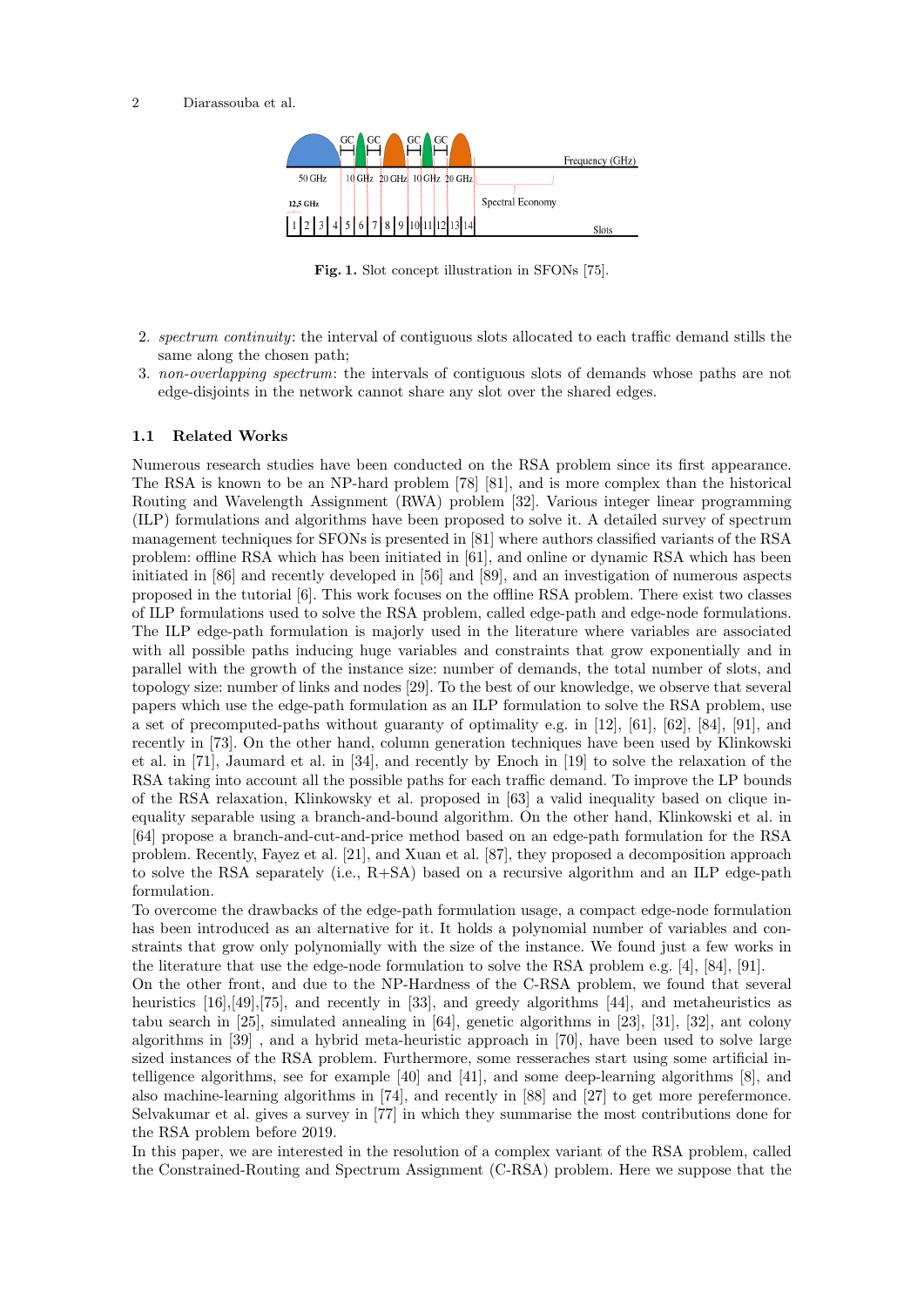network should also satisfy the transmission-reach constraint for each traffic demand according to the actual service requirements. To the best of our knowledge a few related works on the RSA, to say the least, take into account this additional constraint such that the length of the chosen path for each traffic demand should not exceed a certain length (in kms). Recently, Hadhbi et al. in [29] and [30] introduced a novel tractable ILP based on the cut formulation for the C-RSA problem with a polynomial number of variables and an exponential number of constraints separable in polynomial time using network flow algorithms. Computational results show that their cut formulation solves larger instances compared with those of Velasco et al. in [84] and Cai et al. [4]. It has been used also as a basic formulation in the study of Colares et al. in [15], and also by Chouman et al. in [10] and [11] to show the impact of several objective functions on the optical network state. Bertero et al. in [3] give a comparative study between several edge-node formulations and introduce new ILP formulations adapted from the existing ILP formulations in the literature. Note that Velasco et al. in [84] and Cai et al. [4] did not take into account the transmission-reach constraint.

### 1.2 Our Contributions

However, so far the exact algorithms proposed in the literature could not solve large-sized instances. We believe that a cutting-plane-based approach could be powerful for the problem. To the best of our knowledge, such an approach has not been yet considered. For that, the main aim of our work is to investigate thoroughly the theoretical properties of the C-RSA problem. To this end, we aim to provide deeper theoretical analysis and design an efficient Branch-and-Cut algorithm to solve the C-RSA problem considering large-scale networks compared with what are often used. Our contribution is to introduce a new ILP formulation for the C-RSA problem which can be seen as an improved formulation for the one introduced by Hadhbi et al. in [29] and [30]. We further identify several classes of valid inequalities to obtain tighter LP bounds. Some of these inequalities are obtained by using *conflict graphs* related to the problem: clique inequalities, odd-hole, and lifted odd-hole inequalities. We also use the Chvatal-Gomory procedure to generate larger classes of inequalities. We then devise their separation procedures and use them to devise Branch-and-Cut (B&C) algorithm tree to solve the problem. Moreover, we boost its effectiveness through some enhancements to obtain tighter primal bounds based on a warm-start algorithm based on some metaheuristics: simulated annealing and tabu search algorithms which push a feasible integral solution (if possible) in the root of our B&C algorithm before the start of the resolution of C-RSA, and also a primal-heuristic based on a hybrid method between a greedy algorithm and a local search algorithm to construct a feasible integral solution from a given fractionally solution in each node of the B&C tree.

### 1.3 Organization

Following the introduction, the rest of this paper is organized as follows. In Section (2), we present the C-RSA problem (input and output). In Section (3), we provide the notation, then we introduce our ILP, called cut formulation based on the so-called cut inequalities. In Section (4), we thoroughly investigate the theoretical properties of the C-RSA problem by providing several valid inequalities. Based on the results of sections (3)-(4), we give an outline of our Branch-and-Cut algorithm in the section (5). We close with a brief summary of results and future outlook.

### 2 The Constrained-Routing and Spectrum Assignment Problem

The Constrained-Routing and Spectrum Assignment Problem can be stated as follows. We consider a spectrally flexible optical networks as an undirected, loopless, and connected graph  $G = (V, E)$ , which is specified by a set of nodes V, and a multiset  $\frac{4}{3}$  E of links (optical-fibers). Each link  $e = ij \in E$  is associated with a length  $\ell_e \in \mathbb{R}_+$  (in kms), a cost  $c_e \in \mathbb{R}_+$  such that each fiber-link  $e \in E$  is divided into  $\bar{s} \in \mathbb{N}_+$  slots. Let  $\mathbb{S} = \{1, \ldots, \bar{s}\}$  be an optical spectrum of available frequency

<sup>&</sup>lt;sup>4</sup> We take into account the presence of parallel fibers such that two edges  $e, e'$  which have the same extremities  $i$  and  $j$  are independents.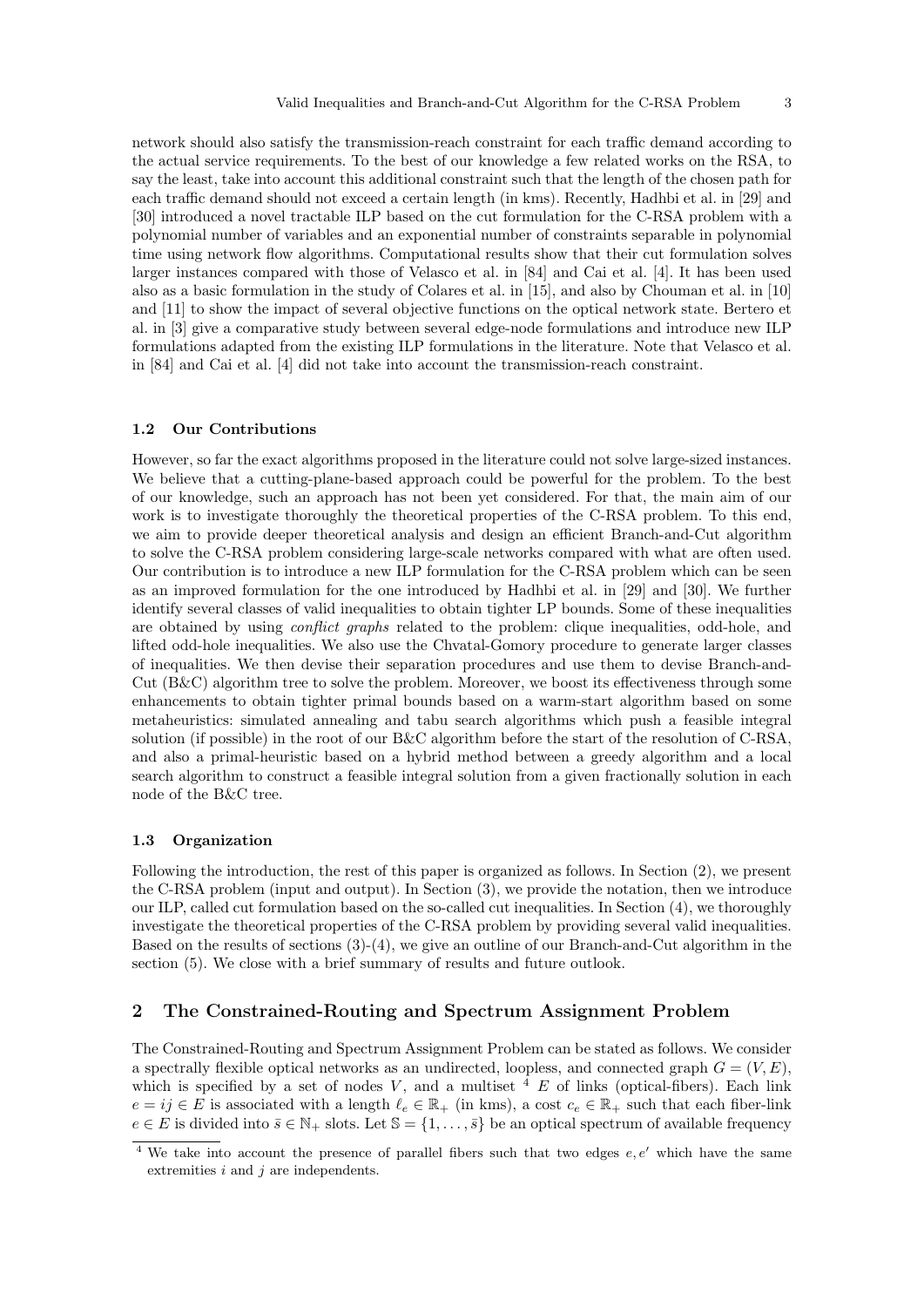slots with  $\bar{s} \leq 320$  given that the maximum spectrum bandwidth of each fiber-link is 4000 GHz [35], and K be a multiset <sup>5</sup> of demands such that each demand  $k \in K$  is specified by an origin node  $o_k \in V$ , a destination node  $d_k \in V \setminus \{o_k\}$ , a slot-width  $w_k \in \mathbb{Z}_+$ , and a transmission-reach  $\bar{\ell}_k \in \mathbb{R}_+$ (in kms). The C-RSA problem consists of determining for each demand  $k \in K$ , a  $(o_k, d_k)$ -path  $p_k$ in G such that  $\sum_{e \in E(p_k)} l_e \leq \bar{l}_k$ , where  $E(p_k)$  denotes the set of edges belong the path  $p_k$ , and a subset of contiguous frequency slots  $S_k \subset \mathbb{S}$  of width equal to  $w_k$  such that  $S_k \cap S_{k'} = \emptyset$  for each pair of demands  $k, k' \in K$   $(k \neq k')$  with  $E(p_k) \cap E(p_{k'}) \neq \emptyset$  so the total length of the paths used for routing the demands (i.e.,  $\sum_{k \in K} \sum_{e \in E(p_k)} l_e$ ) is minimized.

Figure 2 shows the set of established paths and spectrums for the set of demands  $\{k_1, k_2, k_3, k_4\}$ (Fig. 2(c) and Table 2(d)) of Table 2(b) in a graph G of 7 nodes and 10 edges (Fig. 2(a)) s.t. each edge e is characterized by a triplet  $[l_e, c_e, \bar{s}]$ , and optical spectrum  $\mathbb{S} = \{1, 2, 3, ..., 8, 9\}$  with  $\bar{s} = 9$ .



Fig. 2. Set of established paths and spectrums in graph G (Fig. 2(a)) for the set of demands  $\{k_1, k_2, k_3, k_4\}$ defined in Table 2(b).

### 3 The C-RSA Integer Linear Programming Formulation

Let's introduce some notations which will be useful throughout this paper to formulate some constraints. For any subset of nodes  $X \subseteq V$  with  $X \neq \emptyset$ , let  $\delta(X)$  denote the set of edges having one extremity in X and the other one in  $\bar{X} = V \setminus X$  which is called a cut. When X is a singleton (i.e.,  $X = \{v\}$ ), we use  $\delta(v)$  instead of  $\delta({v})$  to denote the set of edges incidents with a node  $v \in V$ . The cardinality of a set K is denoted by |K|.

Here we introduce our integer linear programming formulation based on cut formulation for the C-RSA problem which can be seen as a reformulation of the one introduced by Hadhbi et al. in [29]. For  $k \in K$  and  $e \in E$ , let  $x_e^k$  be a variable which takes 1 if demand k goes through the edge e and 0 if not, and for  $k \in K$  and  $s \in \mathbb{S}$ , let  $z_s^k$  be a variable which takes 1 if slot s is the last-slot allocated for the routing of demand k and 0 if not. The contiguous slots  $s' \in \{s - w_k + 1, ..., s\}$ should be assigned to demand k whenever  $z_s^k = 1$ .

Before introducing our ILP, we proceeded to some pre-processing techniques to determine some

<sup>&</sup>lt;sup>5</sup> We take into account that we can have several demands between the same origin-node and destinationnode.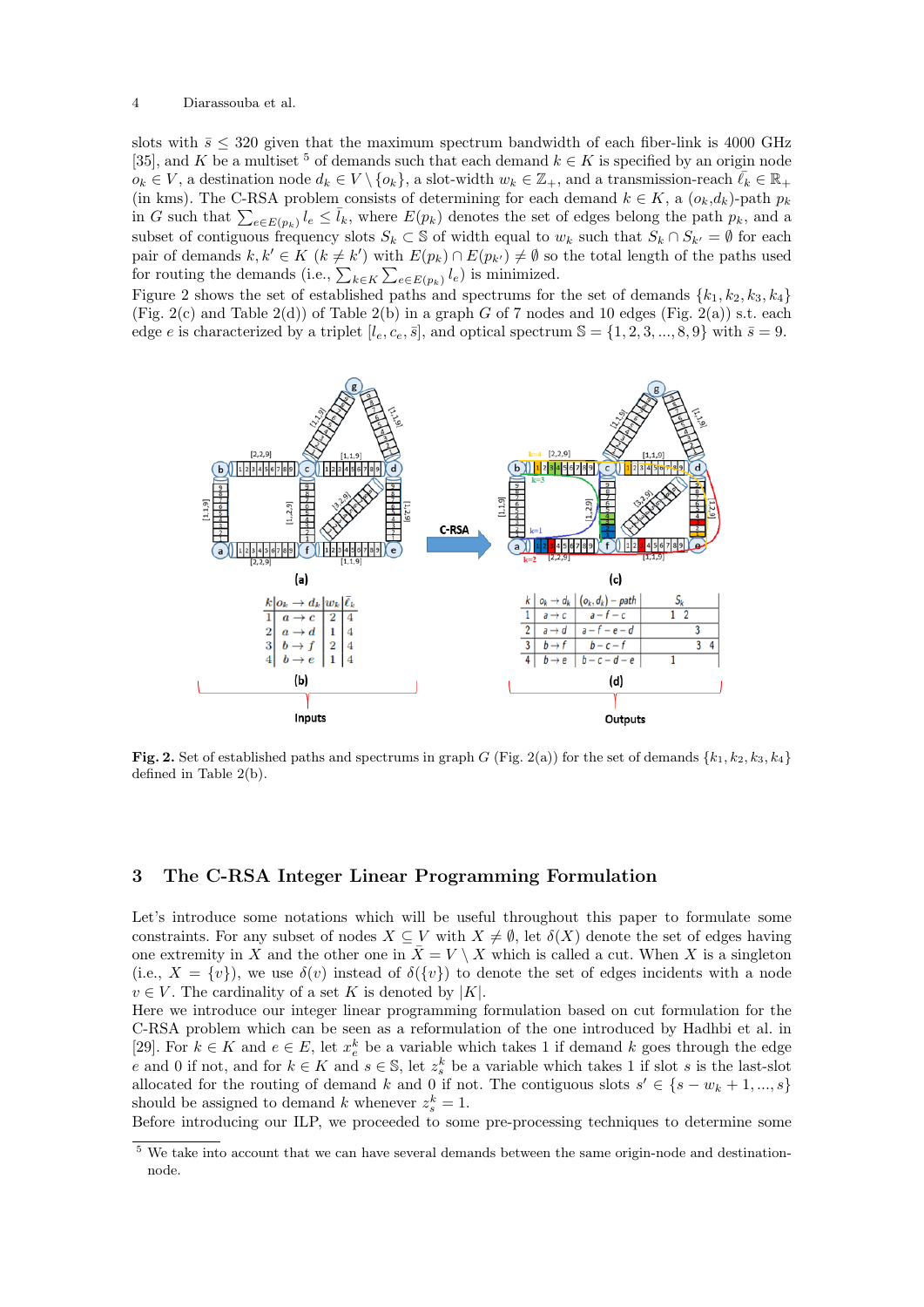zero-one variables s.t. we are able to determine them in polynomial time using shortest-path and network flows algorithms as follows.

For each demand  $k$  and each node  $v$ , one can compute a shortest path between each of the pair of nodes  $(o_k, v)$ ,  $(v, d_k)$ . If the lengths of the  $(o_k, d_k)$ −paths formed by the shortest paths  $(o_k, v)$ and  $(v, d_k)$  are both greater that  $\overline{l}_k$  then node v cannot be in a path routing demand k, and we then say that  $v$  is a *forbidden node* for demand  $k$  due to the transmission-reach constraint. Let  $V_0^k$  denote the set of forbidden nodes for demand  $k \in K$ . Note that using Dijkstra's algorithm, one can identify in polynomial time the forbidden nodes  $V_0^k$  for each demand  $k \in K$ . On the other hand and regarding the edges, for each demand k and each edge  $e = i j$ , one can compute a shortest path between each of the pair of nodes  $(o_k, i)$ ,  $(j, d_k)$ ,  $(o_k, j)$  and  $(i, d_k)$ . If the lengths of the  $(o_k, d_k)$ –paths formed by e together with the shortest  $(o_k, i)$  and  $(j, d_k)$  (resp.  $(o_k, j)$ ) and  $(i, d_k)$  paths are both greater that  $\bar{l}_k$  then edge is cannot be in a path routing demand k, and we then say that ij is a *forbidden edge* for demand  $k$  due to the transmission-reach constraint. Let  $E_t^k$  denote the set of forbidden edges due to the transmission-reach constraint for demand  $k \in K$ . Note that using Dijkstra's algorithm, one can identify in polynomial time the forbidden edges  $E_t^k$ for each demand  $k \in K$ . This allows us to create in polynomial time a proper topology  $G_k$  for each demand k by deleting the forbidden nodes  $V_0^k$  and forbidden edges  $E_t^k$  from the original graph G (i.e.,  $G_k = G(V \setminus V_0^k, E \setminus E_t^k)$ ). As a result, there may exist some forbidden-nodes due to the elementary-path constraint which means that all the  $(o_k, d_k)$ –paths passed through a node v are not elementary-paths. This can be done in polynomial time using Breadth First Search (BFS) algorithm of complexity  $O(|E \setminus E_0^k| + |V \setminus V_0^k|)$  for each demand k. Note that we did not take into account this case in our study. Table 1 below shows the set of forbidden edges  $E_0^k$  and forbidden nodes  $V_0^k$  for each demand k in K already given in Fig. 2(b).



**Table 1.** Topology pre-processing for the set of demands  $K$  given in Fig. 2(b).

Let  $\delta_{G_k}(v)$  denote the set of edges incident with a node v for the demand k in  $G_k$ . Let  $\delta^k(W)$ denote a cut for demand  $k \in K$  in  $G_k$  s.t.  $o_k \in W$  and  $d_k \in V \setminus W$  where W is a subset of nodes in V of  $G_k$ . Let f be an edge in  $\delta(W)$  s.t. all the edges  $e \in \delta(W) \setminus \{f\}$  are forbidden for demand k. As a consequence, edge  $f$  is an *essential edge* for demand  $k$ . As the forbidden edges, the essential edges can be determined in polynomial time using network flows as follows.

- 1. we create a proper topology  $G_k = G(V \setminus V_0^k, E \setminus E_t^k)$  for the demand k
- 2. we fix a weight equals to 1 for all the edges  $e$  in  $E \setminus E_t^k$  for the demand  $k$  in  $G_k$
- 3. we calculate  $o_k d_k$  min-cut which separates  $o_k$  from  $d_k$ .
- 4. if  $\delta_{G_k}(W) = \{e\}$  then the edge e is an essential edge for the demand k s.t.  $o_k \in W$  and  $d_k \in V \setminus W$ . We increase the weight of the edge e by 1. Go to (3).
- 5. if  $|\delta_{G_k}(W)| > 1$  then end of algorithm.

Let  $E_1^k$  denote the set of essential edges of demand k, and  $K_e$  denote a subset of demands in K s.t. edge e is an essential edge for each demand  $k \in K_e$ .

In addition to the forbidden edges thus obtained due to the transmission-reach constraints, there may exist edges that may be forbidden because of lack of resources for demand  $k$ . This is the case when, for instance, the residual capacity of the edge in question does not allow a demand to use this edge for its routing, i.e.,  $w_k > \bar{s} - \sum_{k' \in K_e} w_{k'}$ . Let  $E_c^k$  denote the set of forbidden edges for demand  $k, k \in K$ , due to the resource constraints. Note that the forbidden edges  $E_c^k$  and forbidden nodes v in V with  $\delta(v) \subseteq E_t^k$ , should also be deleted from the proper graph  $G_k$  of demand k, which means that  $G_k$  contains  $|E| \setminus |E_t^k|$  edges and  $|V| \setminus |\{v \in V, \delta(v) \subseteq E_t^k\}|$  nodes. Let  $E_0^k = E_t^k$  denote the set of all forbidden edges for demand  $k$  that can be determined due to the transmission reach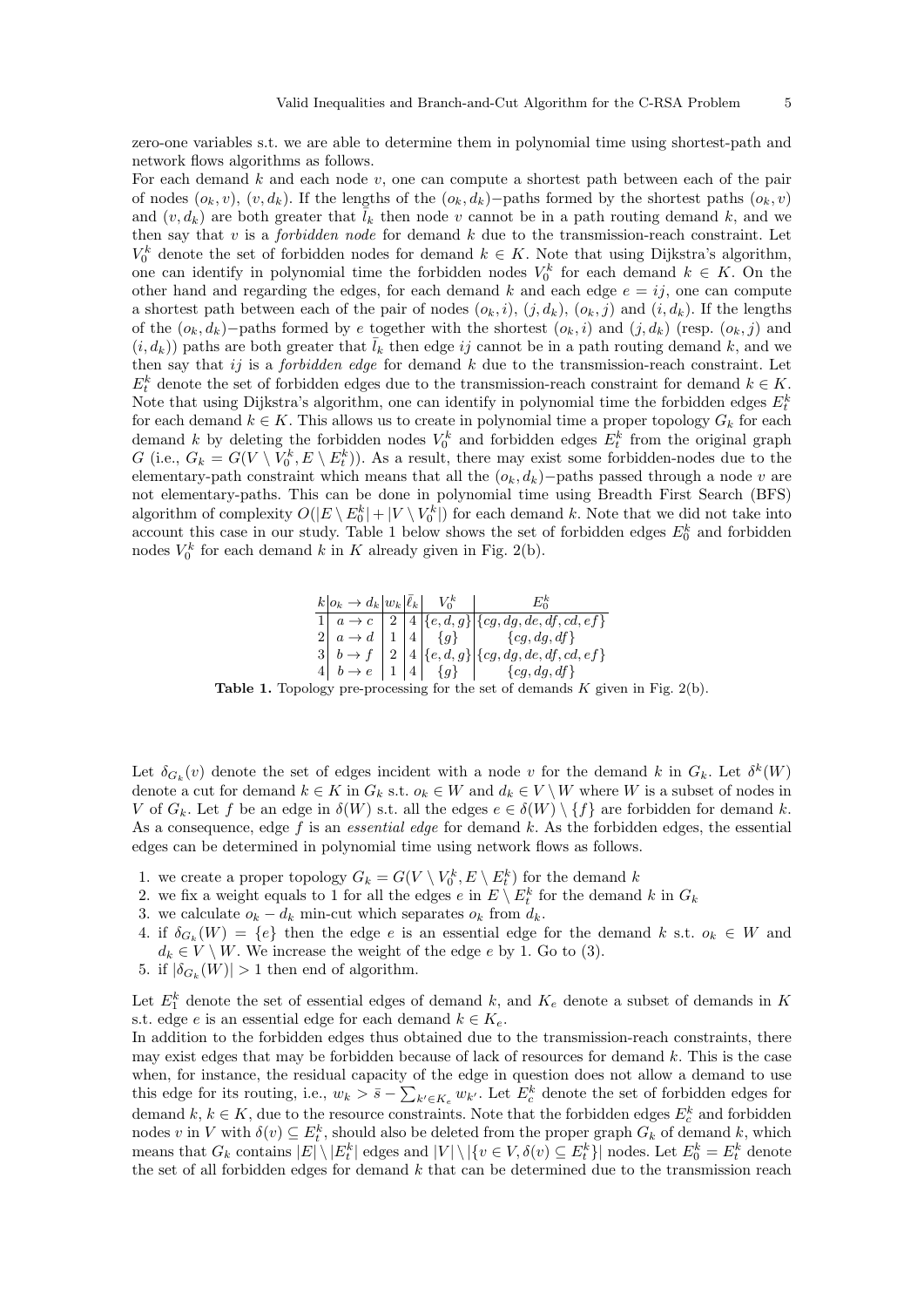### and resources constraints.

As a result of the pre-processing stage, some non-compatibility between demands may appear due to a lack of resources as follows.

**Definition 1.** For an edge e, two demands k and k' with  $e = ij \notin E_0^k \cup E_1^k \cup E_0^{k'} \cup E_1^{k'}$ , are said non-compatible demands because of lack of resources over the edge e if and only if the the residual capacity of the edge  $e$  does not allow to route the two demands  $k, k'$  together through  $e$ , *i.e.*,  $w_k + w_{k'} > \bar{s} - \sum_{k'' \in K_e} w_{k''}.$ 

Let  $K_c^e$  denote the set of pair of demands  $(k, k')$  in K that are non-compatibles for the edge e. The C-RSA problem can hence be formulated as follows.

$$
\min \sum_{k \in K} \sum_{e \in E} l_e x_e^k,\tag{1}
$$

subject to

$$
\sum_{e \in \delta(X)} x_e^k \ge 1, \forall k \in K, \forall X \subseteq V \text{ s.t. } |X \cap \{o_k, d_k\}| = 1,\tag{2}
$$

$$
\sum_{e \in E} l_e x_e^k \le \bar{\ell}_k, \forall k \in K,\tag{3}
$$

$$
x_e^k = 0, \forall k \in K, \forall e \in E_0^k,\tag{4}
$$

$$
x_e^k = 1, \forall k \in K, \forall e \in E_1^k,\tag{5}
$$

$$
z_s^k = 0, \forall k \in K, \forall s \in \{1, ..., w_k - 1\},\tag{6}
$$

$$
\sum_{s=w_k}^{\bar{s}} z_s^k = 1, \forall k \in K,\tag{7}
$$

$$
x_e^k + x_e^{k'} + \sum_{s'=s}^{\min(s+w_k-1,\bar{s})} z_{s'}^k + \sum_{s'=s}^{\min(s+w_{k'}-1,\bar{s})} z_{s'}^{k'} \le 3, \forall (e,k,k',s) \in Q,\tag{8}
$$

$$
0 \le x_e^k \le 1, \forall k \in K, \forall e \in E,\tag{9}
$$

$$
z_s^k \ge 0, \forall k \in K, \forall s \in \mathbb{S},\tag{10}
$$

$$
x_e^k \in \{0, 1\}, \forall k \in K, \forall e \in E,\tag{11}
$$

$$
z_s^k \in \{0, 1\}, \forall k \in K, \forall s \in \mathbb{S}.\tag{12}
$$

where Q denotes the set of all the quadruples  $(e, k, k', s)$  for all  $e \in E, k \in K, k' \in K$ , and  $s \in \mathbb{S}$ with  $(k, k') \notin K_c^e$ .

Inequalities (2) ensure that there is an  $(o_k, d_k)$ -path between  $o_k$  and  $d_k$  for each demand k, and guarantee that all the demands should be routed. They are called cut inequalities. By optimizing the objective function (1), and given that the capacities of all edges are strictly positives, this ensures that there is exactly one  $(o_k, d_k)$ -path between  $o_k$  and  $d_k$  which will be selected as optimal path for each demand k. We suppose that we have sufficient capacity in the network so that all the demands can be routed. This means that we have at least one feasible solution for the problem. Inequalities (3) express the length limit on the routing paths which is called "the transmissionreach constraint". Equations (4) ensure that the variables associated to the forbidden edges for demand k are always equal to 0, and those of the essential edges are always equal to 1 for demand k. Equations (6) express the fact that a demand k cannot use slot  $s \leq w_k - 1$  as the last-slot. The slots  $s \in \{1, ..., w_k - 1\}$  are called forbidden last-slots for demand k. Inequalities (7) ensure that exactly one slot  $s \in \{w_k, \ldots, \bar{s}\}$  must be assigned to demand k as last-slot. Inequalities (8) express the contiguity and non-overlapping constraints. Inequalities  $(9)-(10)$  are the trivial inequalities, and constraints (11)-(12) are the integrality constraints.

Note that the linear relaxation of the C-RSA can be solved in polynomial time given that inequalities (2) can be separated in polynomial time using network flows, see e.g. preflow algorithm of Goldberg and Tarjan introduced in [24] which can be run in  $O(|V \setminus V_0^k|^3)$  time for each demand  $k \in K$ .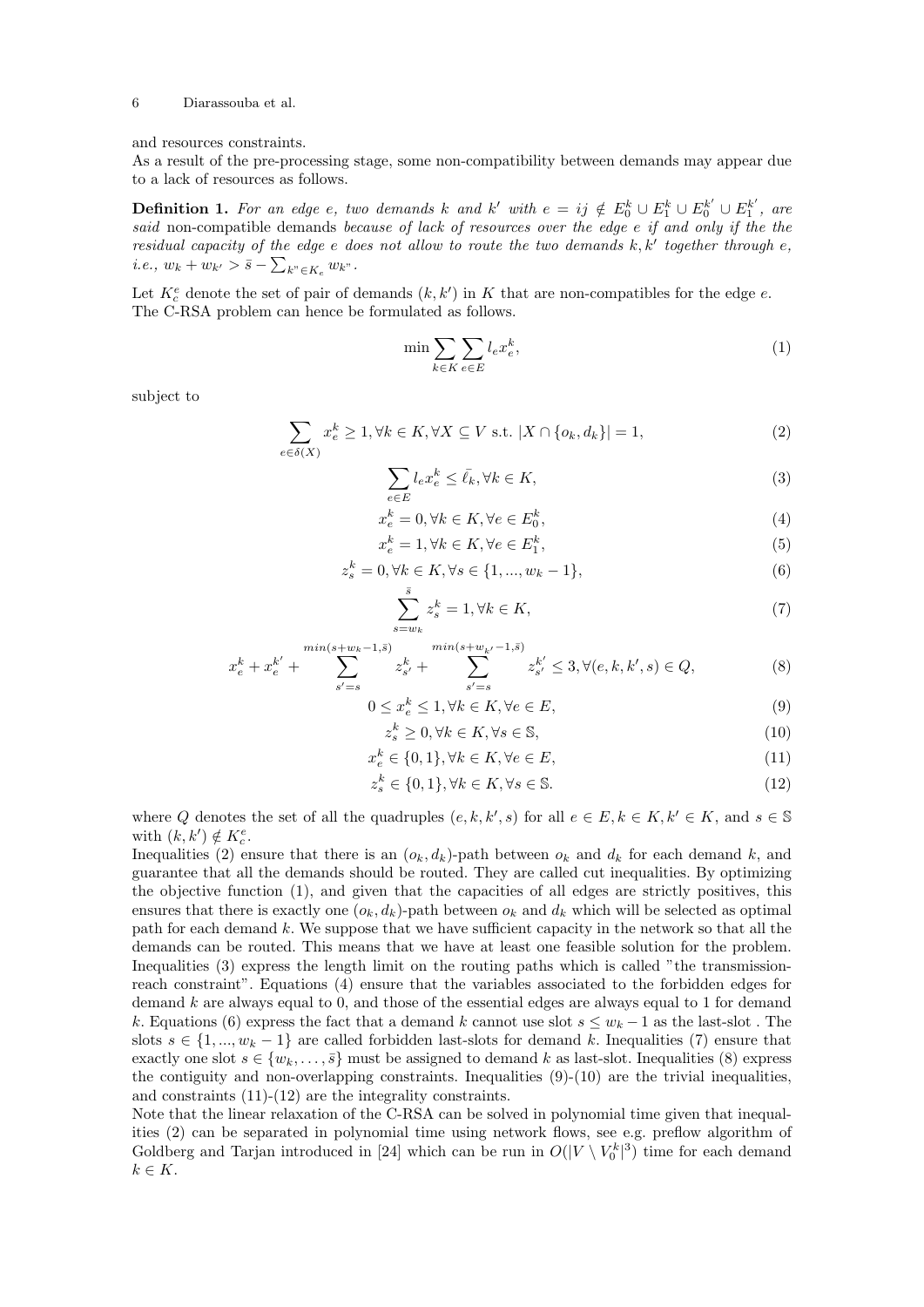**Proposition 1.** The formulation (2)-(12) is valid for the C-RSA problem.

*Proof.* It is trivial given the definition of each constraint of the formulation  $(2)-(12)$  such that any feasible solution for this formulation is necessary a feasible solution for the C-RSA problem.

**Proposition 2.** Every solution of our cut formulation  $(1)-(12)$  is a solution of multi-commodity flow problem.

Proof. It is trivial given that any feasible solution of the C-RSA problem ensures that there is a flow of  $w_k$  slots routed along a path  $p_k$  which links between the origin-node  $o_k$  and destination-node  $d_k$  for each demand  $k \in K$  while satisfying the capacity of edges which equals to  $\bar{s}$ .

Proposition 3. Every solution of multi-commodity flow problem is not necessary feasible for our cut formulation  $(1)-(12)$ .

Proof. It is trivial given that the solution of the multi-commodity flow problem can easily violate the contiguity and continuity constraints of our C-RSA problem. This means that the  $w_k$  slots assigned to the demand  $k$  can be not contiguous in a feasible solution of multi-commodity flow problem, and also for example when the  $w_k$  slots can be not the same along the path  $p_k$  for the demand k.

### 4 Valid Inequalities

An instance of the C-RSA is defined by a triplet  $(G, K, \mathbb{S})$ . Let  $P(G, K, \mathbb{S})$  be the polytope, convex hull of the solutions for our cut formulation (1)-(12). In this section we provide several valid inequalities to obtain tighter LP bounds.

Throughout our proofs, we take into account that  $x_e^k \leq 1$  for each demand  $k \in K$  and edge  $e \in E$ ,  $\sum_{s=w_k}^{\bar{s}} z_s^k = 1$  for each demand  $k$ , and  $z_s^k \geq 0$  for each demand  $k \in K$  and slot  $s \in \mathbb{S}$ . Note that a slot  $s \in \mathbb{S}$  is assigned to a demand  $k \in K$  if and only if  $\sum_{s'=s}^{\min(\bar{s}, s+w_k-1)} z^k_{s'} = 1$ .

In what follows, we present several valid inequalities for  $P(G, K, \mathbb{S})$ . Note that some proof of validity necessitates more details that may generate an overrun of the number of authorized pages. Please feel free to contact the authors for more details about each proof.

We start this section by introducing the classes of valid inequalities that can be found using Chvatal-Gomory procedures.

### 4.1 Edge-Slot-Assignment Inequalities

**Proposition 4.** Consider an edge  $e \in E$  with  $K_e \neq \emptyset$ . Let s be a slot in S. Then, the inequality

$$
\sum_{k'' \in K_e} \sum_{s''=s}^{\min(s+w_{k''}-1,\bar{s})} z_{s''}^{k''} \le 1,
$$
\n(13)

is valid for  $P(G, K, \mathbb{S})$ .

*Proof.* Inequality (13) ensures that the set of demands  $K_e$  cannot share the slot s over the edge e, which means that the slot s is assigned to at most one demand k from  $K_e$  over edge e.

Based on the non-overlapping inequality (8) and using the Chvatal-Gomory procedure, we define the following inequality.

**Proposition 5.** Consider an edge  $e \in E$ . Let s be a slot in S. Consider a triplet of demands  $k, k', k'' \in K$  with  $e \notin E_0^k \cap E_0^{k'} \cap E_0^{k''}$ . Then, the inequality

$$
x_e^k + x_e^{k'} + x_e^{k''} + \sum_{s'=s}^{\min(s+w_k-1,\bar{s})} z_{s'}^k + \sum_{s'=s}^{\min(s+w_{k'}-1,\bar{s})} z_{s'}^{k'} + \sum_{s''=s}^{\min(s+w_{k''}-1,\bar{s})} z_{s''}^{k''} \le 4,
$$
 (14)

is valid for  $P(G, K, \mathbb{S})$ .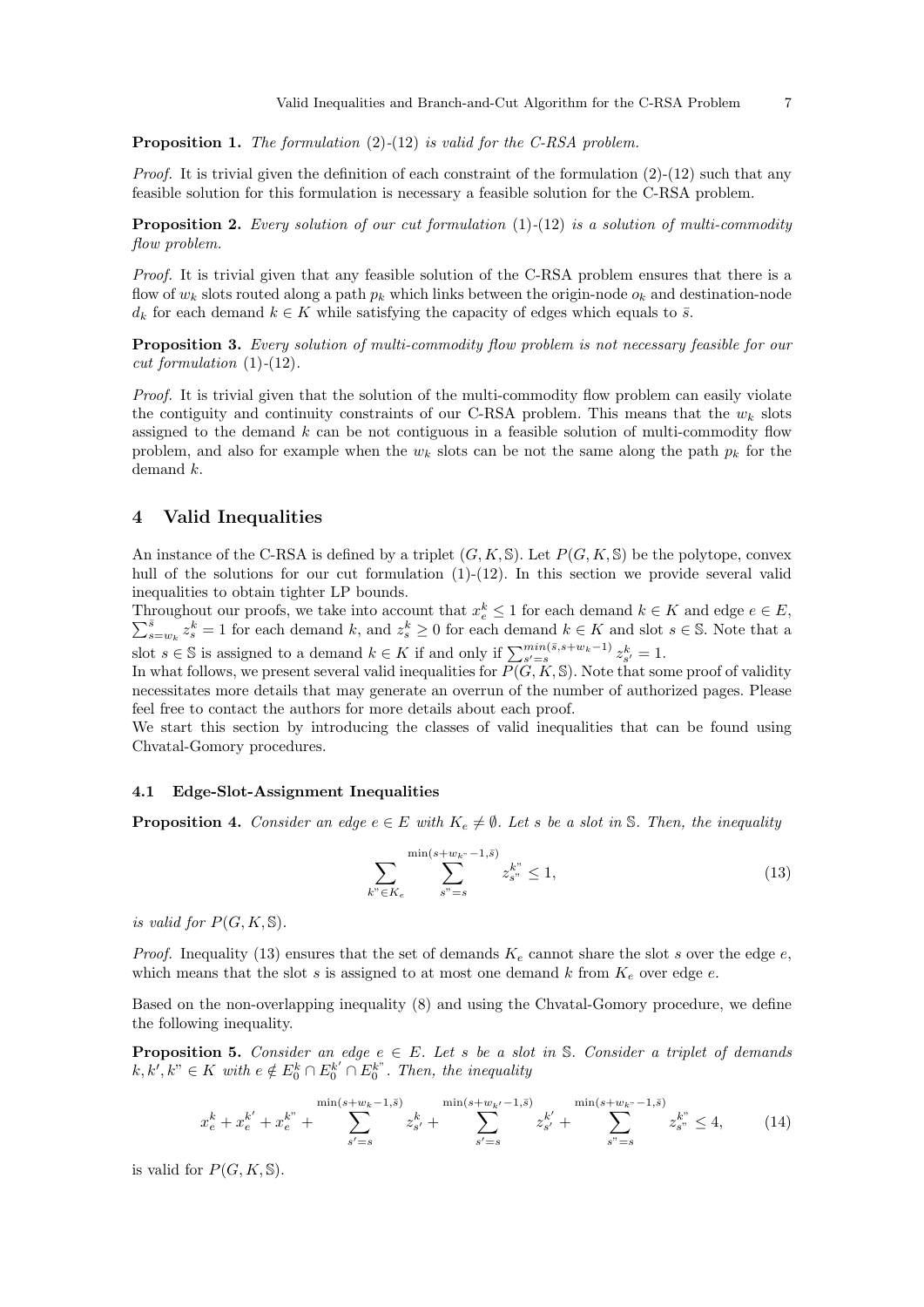*Proof.* Consider an edge  $e \in E$ . Let s be a slot in S. Inequality (14) ensures that if the three demands  $k, k', k''$  pass through edge  $e$ , they cannot share the slot  $s$ .

Let's us show that the inequality (14) can be seen as Chvatal-Gomory cuts using Chvatal-Gomory procedure. We know from (16) that

$$
x_e^k + x_e^{k'} + \sum_{s'=s}^{\min(s+w_k-1,\bar{s})} z_{s'}^k + \sum_{s'=s}^{\min(s+w_{k'}-1,\bar{s})} z_{s'}^{k'} \le 3,
$$
  

$$
x_e^k + x_e^{k''} + \sum_{s'=s}^{\min(s+w_k-1,\bar{s})} z_{s'}^k + \sum_{s''=s}^{\min(s+w_{k''}-1,\bar{s})} z_{s''}^{k''} \le 3,
$$
  

$$
x_e^{k'} + x_e^{k''} + \sum_{s'=s}^{\min(s+w_{k'}-1,\bar{s})} z_{s'}^{k'} + \sum_{s''=s}^{\min(s+w_{k''}-1,\bar{s})} z_{s''}^{k''} \le 3.
$$

By adding the three previous inequalities, we get the following inequality

$$
2x_{e}^{k} + 2x_{e}^{k'} + 2x_{e}^{k^{n}} + 2\sum_{s'=s}^{\min(s+w_{k}-1,\bar{s})} z_{s'}^{k} + 2\sum_{s'=s}^{\min(s+w_{k'}-1,\bar{s})} z_{s'}^{k'} + 2\sum_{s''=s}^{\min(s+w_{k''}-1,\bar{s})} z_{s''}^{k'} \leq 9
$$
  
\n
$$
\Rightarrow x_{e}^{k} + x_{e}^{k'} + x_{e}^{k^{n}} + \sum_{s'=s}^{\min(s+w_{k}-1,\bar{s})} z_{s'}^{k} + \sum_{s'=s}^{\min(s+w_{k'}-1,\bar{s})} z_{s'}^{k'} + \sum_{s''=s}^{\min(s+w_{k''}-1,\bar{s})} z_{s''}^{k''} \leq \left[\frac{9}{2}\right]
$$
  
\n
$$
\Rightarrow x_{e}^{k} + x_{e}^{k'} + x_{e}^{k^{n}} + \sum_{s'=s}^{\min(s+w_{k}-1,\bar{s})} z_{s'}^{k} + \sum_{s'=s}^{\min(s+w_{k'}-1,\bar{s})} z_{s'}^{k'} + \sum_{s''=s}^{\min(s+w_{k''}-1,\bar{s})} z_{s''}^{k''} \leq 4.
$$

We conclude at the end that the inequality (14) is valid for  $P(G, K, \mathbb{S})$ .

The inequality (14) can then be generalized for any subset of demand  $\tilde{K} \subseteq K$  under certain conditions.

**Proposition 6.** Consider an edge  $e \in E$ , and a slot s in S. Let  $\tilde{K}$  be a subset of demands of K with  $e \notin E_0^k$  for each demand  $k \in \tilde{K}$ ,  $(k, k') \notin K_c^e$  for each pair of demands  $(k, k')$  in  $\tilde{K}$ , and  $\sum_{k \in \tilde{K}} w_k \leq \bar{s} - \sum_{k^{\prime\prime} \in K_e \setminus \tilde{K}} w_{k^{\prime\prime}}$ . Then, the inequality

$$
\sum_{k \in \tilde{K}} x_{e}^{k} + \sum_{k' \in \tilde{K}} \sum_{s'=s}^{\min(s+w_{k'}-1,\bar{s})} z_{s'}^{k'} \leq |\tilde{K}| + 1,
$$
\n(15)

is valid for  $P(G, K, \mathbb{S})^6$ .

Let  $\binom{n}{k}$  denote the total number of possibilities to choose a k element in a set of n elements.

*Proof.* Inequality (15) ensures that if the demands  $k \in \tilde{K}$  pass through edge e, they cannot share the slot s. For this, we use the Chvatal-Gomory and recurrence procedures to prove that  $(15)$  is valid for  $P(G, K, \mathbb{S})$ . For any subset of demands  $\tilde{K} \subseteq K$  with  $e \notin E_0^k$  for each demand  $k \in \tilde{K}$ , by recurrence procedures we get that for all demands  $K' \subseteq \tilde{K}$  with  $|K'| = |\tilde{K}| - 1$ 

$$
\sum_{k \in K'} x_{e}^{k} + \sum_{k \in K'} \sum_{s'=s}^{\min(s+w_{k}-1,\bar{s})} z_{s'}^{k} \leq |K'| + 1.
$$

By adding the previous inequalities for all  $K' \subseteq \tilde{K}$  with  $|K'| = |\tilde{K}| - 1$ 

$$
\sum_{\substack{K' \subseteq \tilde{K} \\ |K'| = |\tilde{K}| - 1}} \sum_{k \in K'} x_{e}^{k} + \sum_{\substack{K' \subseteq \tilde{K} \\ |K'| = |\tilde{K}| - 1}} \sum_{k \in K'} \sum_{s' = s}^{\min(s + w_{k} - 1, \tilde{s})} z_{s'}^{k} \leq \sum_{\substack{K' \subseteq \tilde{K} \\ |K'| = |\tilde{K}| - 1}} (|K'| + 1).
$$

 $\overline{6}$  Thanks to Prof. Hervé Kerivin for its support to have an initial idea in order to define inequalities (15) and (20).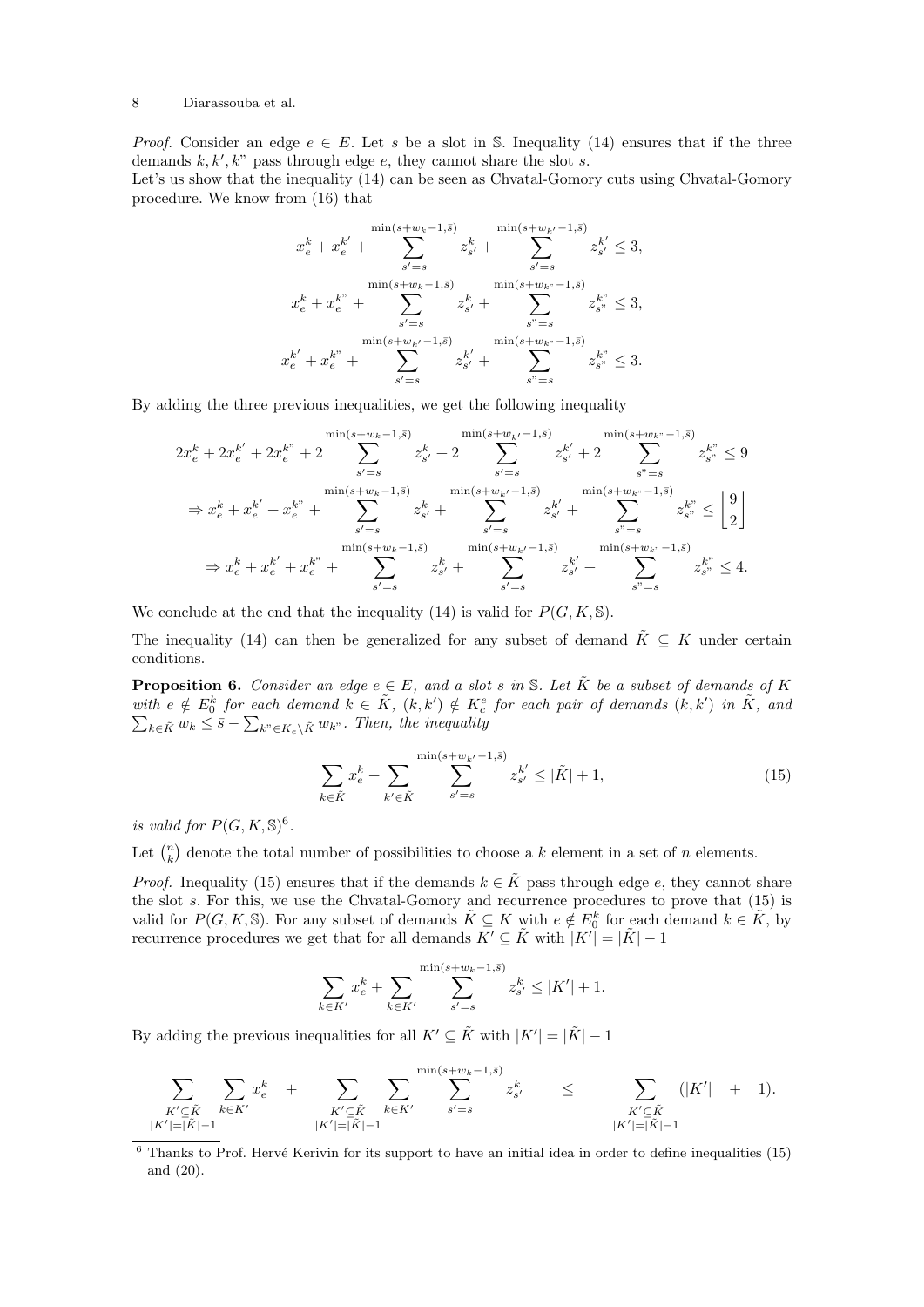Note that for each  $k \in \tilde{K}$ , the variable  $x_e^k$  and the sum  $\sum_{s'=s}^{\min(s+w_k-1,\bar{s})} z_{s'}^k$  appear  $\left(\binom{|\tilde{K}|}{|\tilde{K}|-1} - 1\right)$ times in the previous sum. This implies that

$$
\sum_{k \in \tilde{K}} (\binom{|\tilde{K}|}{|\tilde{K}|-1} - 1) x_{e}^{k} + \sum_{k \in \tilde{K}} \sum_{s'=s}^{\min(s+w_{k}-1,\tilde{s})} (\binom{|\tilde{K}|}{|\tilde{K}|-1} - 1) z_{s'}^{k} \leq (\binom{|\tilde{K}|}{|\tilde{K}|-1} (|K'| + 1).
$$

Given that  $|K'| = |\tilde{K}| - 1$ , this is equivalent to say that

$$
\sum_{k \in \tilde{K}} (\binom{|\tilde{K}|}{|\tilde{K}|-1} - 1) x_{e}^{k} + \sum_{k \in \tilde{K}} \sum_{s'=s}^{\min(s+w_{k}-1,\tilde{s})} (\binom{|\tilde{K}|}{|\tilde{K}|-1} - 1) z_{s'}^{k} \leq (\binom{|\tilde{K}|}{|\tilde{K}|-1} |\tilde{K}|.
$$

Moreover, and taking into account that  $\left( \binom{|\tilde{K}|}{|\tilde{K}|-1} - 1 \right) = |\tilde{K}| - 1$ , we found that

$$
\sum_{k \in \tilde{K}} (|\tilde{K}| - 1) x_{e}^{k} + \sum_{k \in \tilde{K}} \sum_{s'=s}^{\min(s+w_{k}-1,\bar{s})} (|\tilde{K}| - 1) z_{s'}^{k} \leq |\tilde{K}|^{2}.
$$

By dividing the two sides of the previous sum by  $|\tilde{K}| - 1$ , we have

$$
\sum_{k \in \tilde{K}} x_{e}^{k} + \sum_{k \in \tilde{K}} \sum_{s'=s}^{\min(s+w_{k}-1,\bar{s})} z_{s'}^{k} \leq \left\lfloor \frac{|\tilde{K}|^{2}}{|\tilde{K}| - 1} \right\rfloor.
$$

After some simplifications, we found that

$$
\sum_{k \in \tilde{K}} x_{e}^{k} + \sum_{k \in \tilde{K}} \sum_{s'=s}^{\min(s+w_{k}-1,\tilde{s})} z_{s'}^{k} \leq |\tilde{K}| + \left\lfloor \frac{|\tilde{K}|}{|\tilde{K}|-1} \right\rfloor \Rightarrow \sum_{k \in \tilde{K}} x_{e}^{k} + \sum_{k \in \tilde{K}} \sum_{s'=s}^{\min(s+w_{k}-1,\tilde{s})} z_{s'}^{k} \leq |\tilde{K}| + 1,
$$
  
at 
$$
\left\lfloor \frac{|\tilde{K}|}{|\tilde{K}|-1} \right\rfloor = 1.
$$

We conclude at the end that the inequality (15) is valid for  $P(G, K, \mathbb{S})$ .

The inequality (15) can be strengthened as follows. Based on the inequalities (13) and (8), we strengthen the inequality (8) without modifying its right hand side as follows.

**Proposition 7.** Consider an edge  $e \in E$ . Let s be a slot in S. Consider a pair of demands  $k, k' \in K$ with  $e \notin E_0^k \cap E_0^{k'}$  and  $(k, k') \notin K_c^e$ . Then, the inequality

$$
x_e^k + x_e^{k'} + \sum_{s'=s}^{\min(s+w_k-1,\bar{s})} z_{s'}^k + \sum_{s'=s}^{\min(s+w_{k'}-1,\bar{s})} z_{s'}^{k'} + \sum_{k'' \in K_e \setminus \{k,k'\}} \sum_{s'=s}^{\min(s+w_{k''}-1,\bar{s})} z_{s'}^{k''} \le 3, \qquad (16)
$$

is valid for  $P(G, K, \mathbb{S})$ .

given th

*Proof.* Consider an edge  $e \in E$ , and a pair of demands  $k, k' \in K$ . Let s be a slot in S. Inequality (16) ensures that if the two demands  $k, k'$  pass through edge e, they cannot share the slot s with the set of demands in  $K_e \setminus \{k, k'\}.$ 

We start our proof by assuming that the inequality (16) is not valid for  $P(G, K, \mathbb{S})$ . It follows that there exists a C-RSA solution S in which  $s \notin S_{k}$ " for each demand  $k'' \in K_e \setminus \{k, k'\}$  s.t.

$$
x_e^k(S) + x_e^{k'}(S) + \sum_{s'=s}^{\min(s+w_k-1,\bar{s})} z_{s'}^k(S) + \sum_{s'=s}^{\min(s+w_{k'}-1,\bar{s})} z_{s'}^{k'}(S) + \sum_{k'' \in K_e \setminus \{k,k'\}} \sum_{s''=s}^{\min(s+w_{k''}-1,\bar{s})} z_{s''}^{k''}(S) > 3.
$$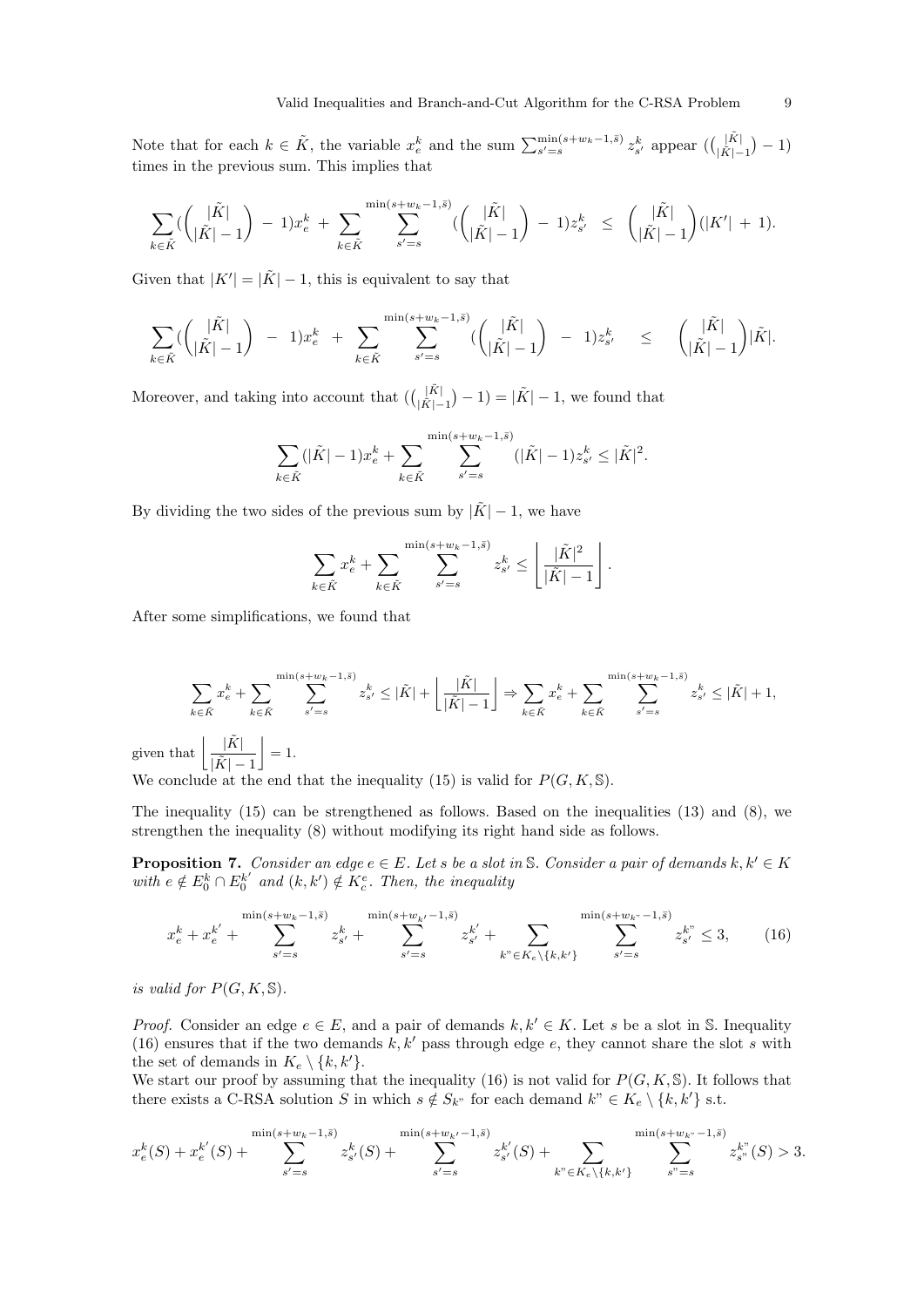Since  $s \notin S_{k}$ " for each demand  $k'' \in K_e \setminus \{k, k'\}$  this means that  $\sum_{k'' \in K_e \setminus \{k, k'\}} \sum_{s''=s}^{\min(s+w_{k''}-1, \bar{s})} z_{s''}^{k''}(S) =$ 0, and taking into account that  $x_e^k(S) \leq 1, x_e^{k'}(S) \leq 1, \sum_{s'=s}^{\min(s+w_k-1,\overline{s})} z_{s'}^k(S) \leq 1$ , and  $\sum_{k=1}^{\min(s+w_{k'}-1,\bar{s})}$  $s' = s$  $z_{s'}^{k'}$  $\zeta^k_{s'}(S) \leq$ 1, it follows that

$$
x_e^k(S) + x_e^{k'}(S) + \sum_{s'=s}^{\min(s+w_k-1,\bar{s})} z_{s'}^k(S) + \sum_{s'=s}^{\min(s+w_{k'}-1,\bar{s})} z_{s'}^{k'}(S) \le 3,
$$

which contradicts the inequality (16) for  $\tilde{K} = \{k, k'\}$ , and also what we supposed, i.e.,  $x_e^k(S)$  +

$$
x_e^{k'}(S) + \sum_{s'=s}^{\min(s+w_k-1,\bar{s})} z_{s'}^k(S) + \sum_{s'=s}^{\min(s+w_{k'}-1,\bar{s})} z_{s'}^{k'}(S) > 3.
$$
  
Hence  $|E_k \cap \{e\}| + |E_{k'} \cap \{e\}| + |S_k \cap \{s\}| + |S_{k'} \cap \{s\}| + \sum_{k^{\circ} \in K_e} |S_{k^{\circ}} \cap \{s\}| \le 3.$ 

Let's us generalize the inequality (16) for each edge e and all slot  $s \in \mathbb{S}$  and any subset of demand  $\tilde{K} \subseteq K$  under certain conditions.

**Proposition 8.** Consider an edge  $e \in E$ , and a slot s in S. Let  $\tilde{K}$  be a subset of demands of K with  $e \notin E_0^k$  for each demand  $k \in \tilde{K}$ ,  $(k, k') \notin K_c^e$  for each pair of demands  $(k, k')$  in  $\tilde{K}$ , and  $\sum_{k \in \tilde{K}} w_k \leq \bar{s} - \sum_{k^{\prime\prime} \in K_e \setminus \tilde{K}} w_{k^{\prime\prime}}$ . Then, the inequality

$$
\sum_{k \in \tilde{K}} x_{e}^{k} + \sum_{k \in \tilde{K}} \sum_{s'=s}^{\min(s+w_{k}-1,\bar{s})} z_{s'}^{k} + \sum_{k' \in K_{e} \setminus \tilde{K}} \sum_{s''=s}^{\min(s+w_{k'}-1,\bar{s})} z_{s''}^{k'} \leq |\tilde{K}| + 1,
$$
\n(17)

is valid for  $P(G, K, \mathbb{S})$ .

*Proof.* Inequality (17) ensures that if the demands  $k \in \tilde{K}$  pass through edge e, they cannot share the slot s with the set of demands in  $K_e \setminus \tilde{K}$ .

We use the Chvatal-Gomory and recurrence procedures to prove that (17) is valid for  $P(G, K, \mathbb{S})$ . For any subset of demands  $\tilde{K} \subseteq K$  with  $e \notin E_0^k$  for each demand  $k \in \tilde{K}$ , by recurrence procedures we get that for all demands  $K' \subseteq \tilde{K}$  with  $|K'| = |\tilde{K}| - 1$ 

$$
\sum_{k \in K'} x_{e}^{k} + \sum_{k \in K'} \sum_{s'=s}^{\min(s+w_{k}-1,\bar{s})} z_{s'}^{k} + \sum_{k'' \in K_{e} \setminus K'} \sum_{s''=s}^{\min(s+w_{k''}-1,\bar{s})} z_{s''}^{k'} \leq |K'| + 1.
$$

By adding the previous inequalities for all  $K' \subseteq \tilde{K}$  with  $|K'| = |\tilde{K}| - 1$ 

$$
\sum_{\substack{K' \subseteq \tilde{K} \\ |K'| = |\tilde{K}| - 1}} \sum_{k \in K'} x_{e}^{k} + \sum_{\substack{K' \subseteq \tilde{K} \\ |K'| = |\tilde{K}| - 1}} \sum_{k \in K'} \sum_{k \in K'} \sum_{s' = s}^{\min(s + w_{k} - 1, \tilde{s})} z_{s'}^{k} + \sum_{\substack{K' \subseteq \tilde{K} \\ |K'| = |\tilde{K}| - 1}} \sum_{k'' \in K_{e} \setminus \tilde{K}} \sum_{s'' = s}^{\min(s + w_{k''} - 1, \tilde{s})} z_{s''}^{k''} \n\leq \sum_{\substack{K' \subseteq \tilde{K} \\ |K'| = |\tilde{K}| - 1}} (|K'| + 1).
$$

Note that for each demand  $k \in \tilde{K}$ , the variable  $x_e^k$  and sum  $\sum_{s'=s}^{\min(s+w_k-1,\bar{s})} z_{s'}^k$  appear  $\left( \binom{|\tilde{K}|}{|\tilde{K}|-1} - 1 \right)$ times in the previous sum. It follows that

$$
\begin{split} \sum_{k \in \tilde{K}} (\binom{|\tilde{K}|}{|\tilde{K}|-1} -1)x_e^k & + \sum_{k \in \tilde{K}} \sum_{s'=s}^{\min(s+w_k-1,\bar{s})} (\binom{|\tilde{K}|}{|\tilde{K}|-1} -1)z_{s'}^k \\ & + \sum_{k'' \in K_e \backslash \tilde{K}} \sum_{s''=s}^{\min(s+w_{k''}-1,\bar{s})} \binom{|\tilde{K}|}{|\tilde{K}|-1} z_{s''}^{k''} \leq \binom{|\tilde{K}|}{|\tilde{K}|-1} (|K'|+1). \end{split}
$$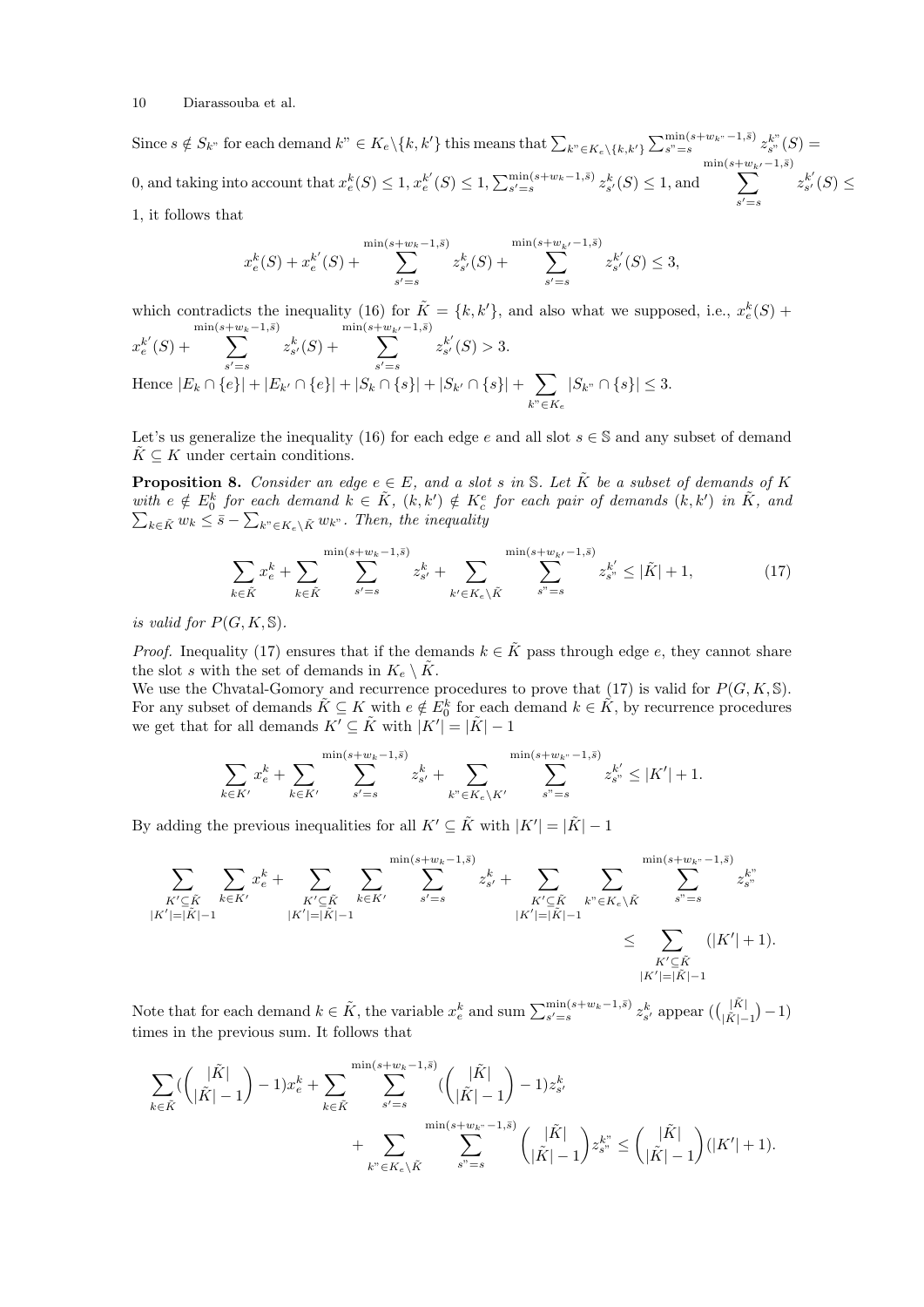Given that  $|K'| + 1 = |\tilde{K}|$  and  $\left( \binom{|\tilde{K}|}{|\tilde{K}|-1} - 1 \right) = |\tilde{K}| - 1$ , this means that

$$
\sum_{k \in \tilde{K}} (|\tilde{K}| - 1) x_{e}^{k} + \sum_{k \in \tilde{K}} \sum_{s'=s}^{\min(s+w_{k}-1,\bar{s})} (|\tilde{K}| - 1) z_{s'}^{k} + \sum_{k'' \in K_{e} \setminus \tilde{K}} \sum_{s''=s}^{\min(s+w_{k''}-1,\bar{s})} |\tilde{K}| z_{s''}^{k''} \leq |\tilde{K}|^{2}.
$$

By dividing the two sides of the previous sum by  $|\tilde{K}| - 1$ , we found that

$$
\sum_{k \in \tilde{K}} x_{e}^{k} + \sum_{k \in \tilde{K}} \sum_{s'=s}^{\min(s+w_{k}-1,\tilde{s})} z_{s'}^{k} + \sum_{k^{v} \in K_{e} \setminus \tilde{K}} \sum_{s^{v}=s}^{\min(s+w_{k^{v}}-1,\tilde{s})} \left[ \frac{|\tilde{K}|}{|\tilde{K}|-1} \right] z_{s^{v}}^{k^{v}} \leq \left[ \frac{|\tilde{K}|^{2}}{|\tilde{K}|-1} \right].
$$

After some simplifications, we found that

$$
\sum_{k \in \tilde{K}} x_{e}^{k} + \sum_{k \in \tilde{K} \cup (K_{e} \setminus \tilde{K})} \sum_{s'=s}^{\min(s+w_{k}-1,\bar{s})} z_{s'}^{k} \leq |\tilde{K}| + \left\lfloor \frac{|\tilde{K}|}{|\tilde{K}|-1} \right\rfloor \Rightarrow \sum_{k \in \tilde{K}} x_{e}^{k} + \sum_{k \in \tilde{K} \cup (K_{e} \setminus \tilde{K})} \sum_{s'=s}^{\min(s+w_{k}-1,\bar{s})} z_{s'}^{k} \leq |\tilde{K}|+1,
$$
  
given that 
$$
\left| \frac{|\tilde{K}|}{|\tilde{K}|-1} \right| = 1.
$$
 We conclude at the end that the inequality (17) is valid for  $P(G, K, \mathbb{S})$ .

### 4.2 Edge-Interval-Cover Inequalities

Let's now introduce some valid inequalities which can be seen as cover inequalities using some notions of cover related to our problem.

**Definition 2.** An interval  $I = [s_i, s_j]$  represents a set of contiguous slots situated between the two slots  $s_i$  and  $s_j$  with  $j \geq i+1$  and  $s_j \leq \overline{s}$ .

**Definition 3.** For an interval of contiguous slots  $I = [s_i, s_j]$ , a subset of demands  $K' \subseteq K$  is said a cover for the interval  $I = [s_i, s_j]$  if and only if  $\sum_{k \in \tilde{K}} w_k > |I|$  and  $w_k < |I|$  for each  $k \in \tilde{K}$ .

**Definition 4.** For an interval of contiguous slots  $I = [s_i, s_j]$ , a cover  $\tilde{K}$  is said a minimal cover if  $\tilde{K} \setminus \{k\}$  is not a cover for interval  $I = [s_i, s_j]$  for each demand  $k \in \tilde{K}$ , i.e.,  $\sum_{k' \in \tilde{K} \setminus \{k\}} w_{k'} \leq |I|$ for each demand  $k \in K$ .

Based on these definitions, we introduce the following inequalities.

**Proposition 9.** Consider an edge  $e \in E$ . Let  $I = [s_i, s_j]$  be an interval of contiguous slots in  $[1, \overline{s}]$ with  $j \geq i+1$ . Let  $K' \subseteq K_e$  be a minimal cover for interval  $I = [s_i, s_j]$  over edge e. Then, the inequality

$$
\sum_{k \in K'} \sum_{s=s_i+w_k-1}^{s_j} z_s^k \le |K'| - 1,\tag{18}
$$

is valid for  $P(G, K, \mathbb{S})$ .

*Proof.* The interval  $I = [s_i, s_j]$  can cover at most  $|K'| - 1$  demands given that K' is a minimal cover for interval  $I = [s_i, s_j]$  over edge e. We start our proof by assuming that the inequality (18) is not valid for  $P(G, K, \mathbb{S})$ . It follows that there exists a C-RSA solution S in which  $\{s_i + w_k 1, ..., s_j$   $\cap S_k = \emptyset$  for a demand  $k \in K'$  s.t.

$$
\sum_{k \in K'} \sum_{s=s_i+w_k-1}^{s_j} z_s^k(S) > |K'| - 1.
$$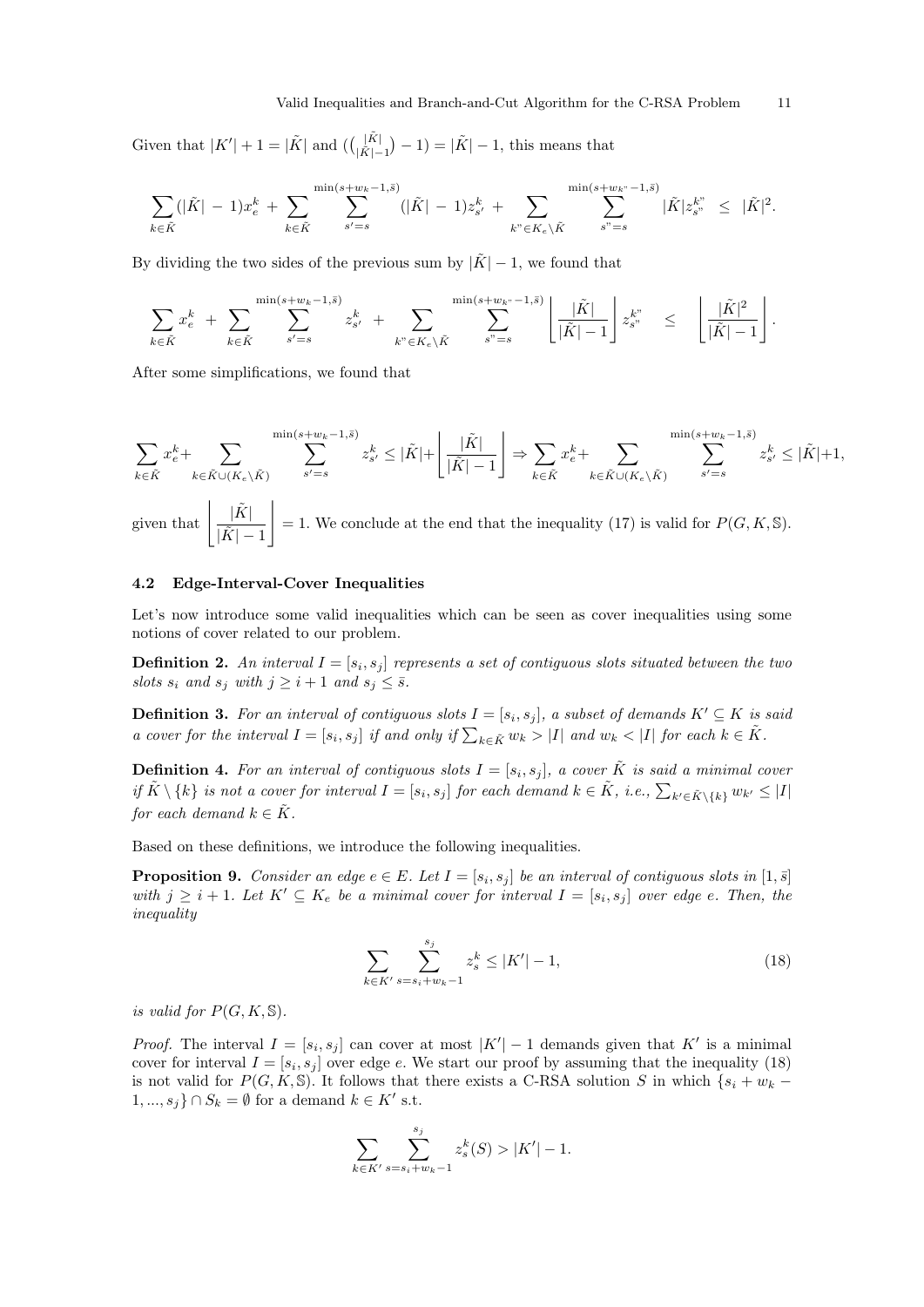Since  $\{s_i + w_k - 1, ..., s_j\} \cap S_k = \emptyset$  for a demand  $k \in K'$  this means that  $\sum_{s=s_i+w_k-1}^{s_j} z_s^k(S) = 0$ , and taking into account that K' is minimal cover for the interval  $I = [s_i, s_j]$  over edge e, and  $\sum_{s=s_i+w_k-1}^{s_j} z_s^k(S) \leq 1$  for each demand  $k \in K'$ , it follows that

$$
\sum_{k' \in K' \setminus \{k\}} \sum_{s=s_i+w_{k'}-1}^{s_j} z_s^{k'}(S) \le |K'| - 1,
$$

which contradicts what we supposed before, i.e.,  $\sum_{k \in K'} \sum_{s=s_i+w_k-1}^{s_j} z_s^k(S) > |K'| - 1$ . Hence  $\sum_{k \in K'} |S_k \cap \{s_i + w_k - 1, ..., s_j\}| \leq |K'| - 1$ . We conclude at the end that the inequality (18) is valid for  $P(G, K, \mathbb{S})$ .

The inequality (18) can be strengthened using an extention of each minimal cover  $K' \subset K<sub>e</sub>$  for an interval I over edge e as follows.

**Proposition 10.** Consider an edge  $e \in E$ . Let  $I = [s_i, s_j]$  be an interval of contiguous slots in [1,  $\bar{s}$ ]. Let  $K' \subseteq K_e$  be a minimal cover for interval  $I = [s_i, s_j]$  over edge e with  $e \notin E_0^k$  for each demand  $k \in K'$ , and  $\Xi(K')$  be a subset of demands in  $K_e \backslash K'$  s.t.  $\Xi(K') = \{k \in K_e \backslash K'$  s.t.  $w_k \geq$  $w_{k'} \quad \forall k' \in K'$ . Then, the inequality

$$
\sum_{k \in K'} \sum_{s=s_i+w_k-1}^{s_j} z_s^k + \sum_{k' \in \Xi(K')} \sum_{s'=s_i+w_{k'}-1}^{s_j} z_{s'}^{k'} \le |K'| - 1,
$$
\n(19)

is valid for  $P(G, K, \mathbb{S})$ .

*Proof.* The interval  $I = [s_i, s_j]$  can cover at most  $|K'|-1$  demands from the demands in  $K' \cup \mathcal{E}(K')$ given that K' is a minimal cover for interval  $I = [s_i, s_j]$  over edge e and the definition of the set  $\Xi(K')$  s.t. for each pair  $(k, k')$  with  $k \in K'$  and  $k' \in \Xi(K')$ , the set  $(K' \setminus \{k\}) \cup \{k'\}$  stills defining minimal cover for the interval I over the edge e. Furthermore, for each quadruplet  $(k, k', \tilde{k}, \tilde{k}')$  with  $k, k' \in K'$  and  $\tilde{k}, \tilde{k}' \in \Xi(K')$ , the set  $(K' \setminus \{k, k'\}) \cup \{\tilde{k}, \tilde{k}'\}$  stills defining minimal cover for the interval I over the edge e given that  $w_k + w_{k'} \leq w_{\tilde{k}} + w_{\tilde{k'}}$ .

We strengthen our proof as follows. Let's first suppose that the inequality (19) is not valid for  $P(G, K, \mathbb{S})$ . It follows that there exists a C-RSA solution S in which  $\{s_i + w_{k'} - 1, ..., s_j\} \cap S_{k'} = \emptyset$ for each demand  $k' \in \Xi(K')$  s.t.

$$
\sum_{k \in K'} \sum_{s=s_i+w_k-1}^{s_j} z_s^k(S) > |K'| - 1.
$$

Since  $\{s_i+w_{k'}-1, ..., s_j\}\cap S_{k'} = \emptyset$  for each demand  $k' \in \mathcal{E}(K')$  this means that  $\sum_{s=s_i+w_{k'}-1}^{s_j} z_s^{k'}(S) =$ 0, and taking into account the inequality (18), and that  $K'$  is minimal cover for the interval  $I=[s_i,s_j]$  over edge e, and  $\sum_{s=s_i+w_k-1}^{s_j} z_s^k(S) \leq 1$  for each demand  $k \in K'$ , it follows that

$$
\sum_{k \in K'} \sum_{s=s_i+w_k-1}^{s_j} z_s^k(S) \le |K'| - 1,
$$

which contradicts what we supposed before, i.e.,  $\sum_{k \in K'} \sum_{s=s_i+w_k-1}^{s_j} z_s^k(S) > |K'| - 1$ . Hence  $\sum_{k \in K'} |S_k \cap \{s_i + w_k - 1, ..., s_j\}| + \sum_{k' \in \Xi(K')} |S_{k'} \cap \{s_i + w_{k'} - 1, ..., s_j\}| \leq |K'| - 1$ . We conclude at the end that the inequality (19) is valid for  $P(G, K, \mathbb{S})$ .

Moreover, the inequality (18) can be strengthened using lifting procedures proposed by Nemhauser and Wolsey in [50] without modifying its right-hand side.

**Proposition 11.** Consider an edge  $e \in E$ . Let  $I = [s_i, s_j]$  be an interval of contiguous slots in [1,  $\bar{s}$ ] with  $j \geq i+1$ . Let  $\tilde{K}$  be a subset of demands of K s.t.

$$
- \sum_{k \in \tilde{K}} w_k \ge |I| + 1,
$$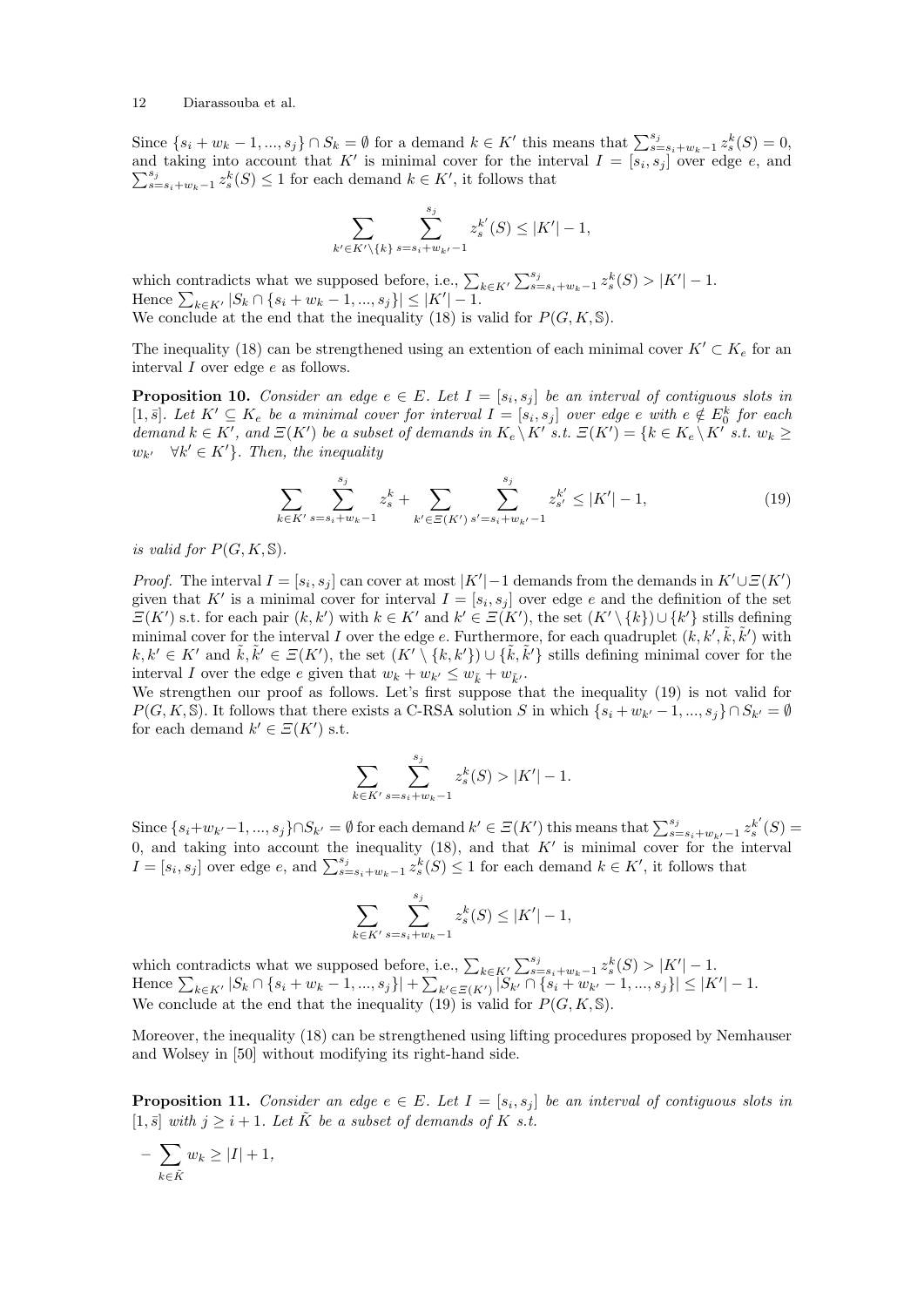$$
-\sum_{k \in \tilde{K}\setminus\{k'\}} w_k \leq |I| \text{ for each } k' \in \tilde{K},
$$
  

$$
-\sum_{k \in \tilde{K}} w_k \leq \bar{s} - \sum_{k' \in K_{\epsilon}\setminus\tilde{K}} w_{k'},
$$
  

$$
-\sum_{e \notin E_0^k} \text{ for each demand } k \in \tilde{K},
$$
  

$$
-\tilde{K} \geq 3,
$$
  

$$
-(k, k') \notin K_c^e \text{ for each pair of demands } (k, k') \text{ in } \tilde{K}.
$$

Then, the inequality

$$
\sum_{k \in \tilde{K}} x_{e}^{k} + \sum_{k \in \tilde{K}} \sum_{s=s_{i}+w_{k}-1}^{s_{j}} z_{s}^{k} \le 2|\tilde{K}| - 1,
$$
\n(20)

is valid for  $P(G, K, \mathbb{S})$ .

*Proof.* The interval  $I = [s_i, s_j]$  can cover at most  $|\tilde{K}| - 1$  demands given that  $\tilde{K}$  is a minimal cover for interval  $I = [s_i, s_j]$  over edge. It follows that if the demands  $\tilde{K}$  pass together through the edge e (i.e.,  $\sum_{k \in \tilde{K}} x_e^k = |\tilde{K}|$ ), there is at most  $|\tilde{K}| - 1$  demands that can share the interval I over edge e.

We start our proof by assuming that the inequality (20) is not valid for  $P(G, K, \mathbb{S})$ . It follows that there exists a C-RSA solution S in which  $\{s_i + w_k - 1, ..., s_j\} \cap S_k = \emptyset$  for a demand  $k \in K'$  s.t.

$$
\sum_{k \in K'} x_{e}^{k}(S) + \sum_{k' \in K' \setminus \{k\}} \sum_{s=s_{i}+w_{k'}-1}^{s_{j}} z_{s}^{k'}(S) \ge 2|K'|.
$$

Since  $\{s_i + w_k - 1, ..., s_j\} \cap S_k = \emptyset$  for a demand  $k \in K'$  this means that  $\sum_{s=s_i+w_k-1}^{s_j} z_s^k(S) = 0$ , and taking into account that K' is minimal cover for the interval  $I = [s_i, s_j]$  over edge e, and  $\sum_{s=s_i+w_k-1}^{s_j} z_s^k(S) \leq 1$  for each demand  $k \in K'$ , it follows that

$$
\sum_{k \in K'} x_{e}^{k}(S) + \sum_{k' \in K' \setminus \{k\}} \sum_{s=s_{i}+w_{k'}-1}^{s_{j}} z_{s}^{k'}(S) \le 2|K'| - 1,
$$

which contradicts what we supposed before, i.e.,  $\sum_{k \in K'} x_{e}^{k}(S) + \sum_{k' \in K' \setminus \{k\}} \sum_{s=s_i+w_{k'}-1}^{s_j} z_{s}^{k'}(S) \geq$  $2|K'|$ .

One can imagine another case also when  $K' \cap K_e = \emptyset$ , it follows that there exists a C-RSA solution S' in which  $E_k \cap \{e\} = \emptyset$  for each demand  $k \in K'$ , which means that  $\sum_{k \in K'} x_e^k(S') = 0$  s.t.

$$
\sum_{k \in K'} \sum_{s=s_i+w_k-1}^{s_j} z_s^k(S') \ge 2|K'|.
$$

Given that  $\sum_{s=s_i+w_k-1}^{s_j} z_s^k(S') \leq 1$  for each demand  $k \in K'$ , it follows that

$$
\sum_{k' \in K' \setminus \{k\}} \sum_{s=s_i+w_{k'}-1}^{s_j} z_s^{k'}(S') \le 2|K'| - 1,
$$

which contradicts our hypothesis, i.e.,  $\sum_{k \in K'} \sum_{s=s_i+w_k-1}^{s_j} z_s^k(S') \geq 2|K'|$ . Hence  $\sum$  $k \in K'$  $|E_k \cap \{e\}| + \sum$  $k\in K'$  $|S_k \cap \{s_i + w_k - 1, ..., s_j\}| \leq 2|K'|-1.$ 

We conclude at the end that the inequality (20) is valid for  $P(G, K, \mathbb{S})$ .

As we did before for the inequality (18), the inequality (20) can be strengthened by introducing the extended version of the minimal cover  $K'$  for the interval I over edge e as follows.

**Proposition 12.** Consider an edge  $e \in E$ . Let  $I = [s_i, s_j]$  be an interval of contiguous slots in  $[1, \bar{s}]$  with  $j \geq i+1$ . Let  $\tilde{K}$  be a subset of demands of K, and  $\tilde{K}_e$  be a subset of demands in  $K_e \setminus \tilde{K}$ s.t.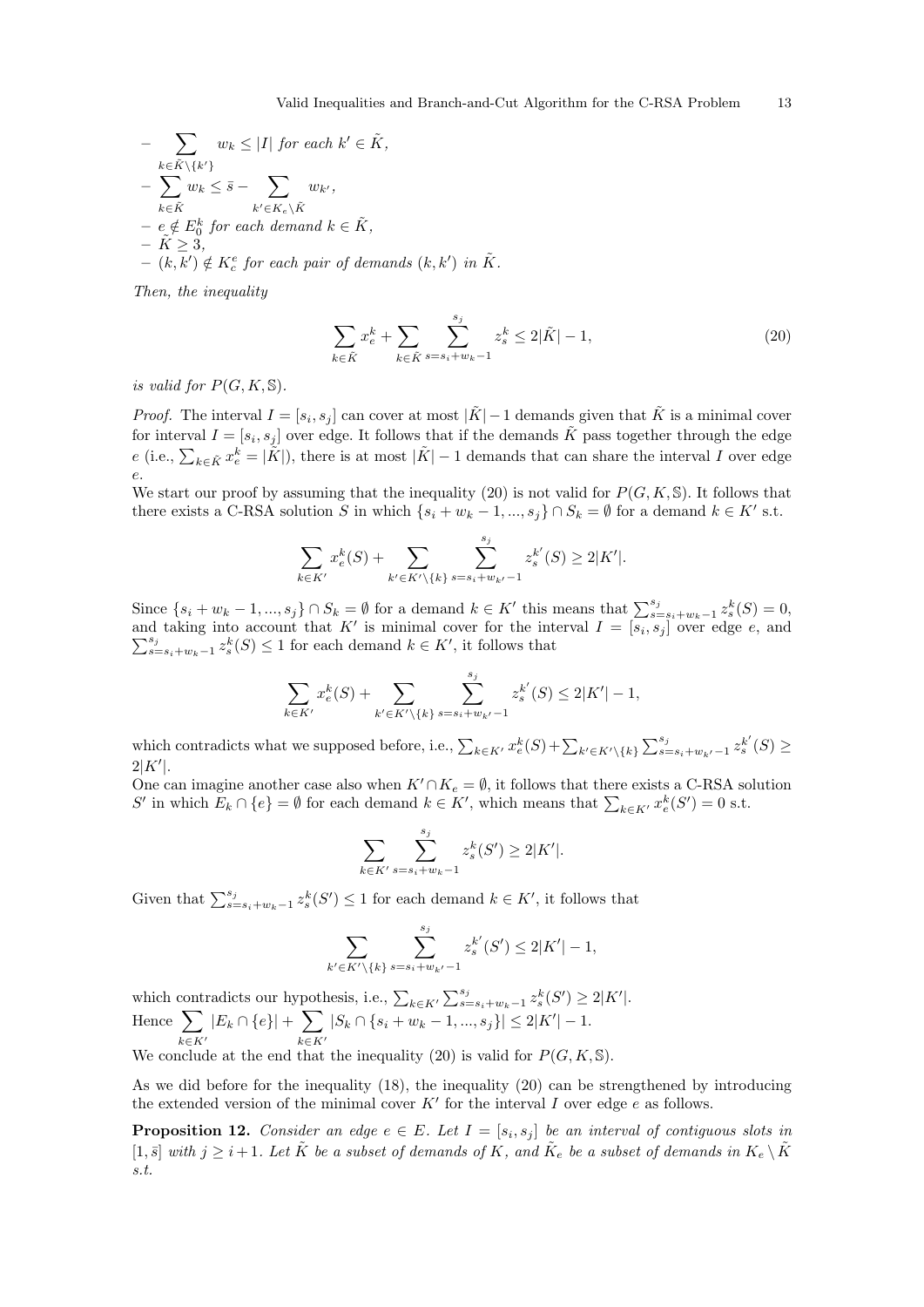$$
\begin{aligned}\n&-\sum_{k\in\tilde{K}}w_k\geq|I|+1, \\
&-\sum_{k\in\tilde{K}\setminus\{k'\}}w_k\leq|I|\nfor each\nk'\in\tilde{K}, \\
&-\sum_{k\in\tilde{K}}w_k\leq\bar{s}-\sum_{k'\in K_e\setminus\tilde{K}}w_{k'}, \\
&-e\notin E_0^k\nfor each\ndemand\nk\in\tilde{K}, \\
&-K\geq3, \\
&-(k,k')\notin K_c^e\nfor each\nk\in\tilde{K}\nand each\nk'\in\tilde{K}_e.\n\end{aligned}
$$

Then, the inequality

$$
\sum_{k \in \tilde{K}} x_{e}^{k} + \sum_{k \in \tilde{K}} \sum_{s=s_{i}+w_{k}-1}^{s_{j}} z_{s}^{k} + \sum_{k' \in \tilde{K}_{e}} \sum_{s'=s_{i}+w_{k'}-1}^{s_{j}} z_{s'}^{k'} \le 2|\tilde{K}| - 1, \tag{21}
$$

is valid for  $P(G, K, \mathbb{S})$ .

*Proof.* The inequality  $(21)$  can be seen as a particular case for the inequality  $(20)$  induced by a set of demands  $K' = \tilde{K} \cup \tilde{K}_e$  which stills defining a cover for the interval I over edge e.

More general, the inequality (20) can be strengthened using lifting procedures proposed by Nemhauser and Wolsey in [50] without modifying its right-hand side.

Remark 1. Consider an edge  $e \in E$ . Let  $I = [s_i, s_j]$  be an interval of contiguous slots with  $s_i + 1 \leq$  $s_i$ , s" be a slot in S, and  $\tilde{K}$  be a subset of demands in K satisfying the conditions of the two inequalities (17) and (20). We ensure that the inequality (17) can never dominate the inequality (20).

Let us denote by the symbole  $a \preceq b$  iff b dominates a.

*Proof.* Assume that the inequality  $(17)$  dominates the inequality  $(20)$ , this means that there exists a slot $s" \in \mathbb{S}$  s.t.

$$
\sum_{k \in \tilde{K}} x_{e}^{k} + \sum_{k \in \tilde{K}} \sum_{s=s_{i}+w_{k}-1}^{s_{j}} z_{s}^{k} \preceq \sum_{k \in \tilde{K}} x_{e}^{k} + \sum_{k \in \tilde{K}} \sum_{s'=s^{v}}^{\min(s^{v}+w_{k}-1,\tilde{s})} z_{s'}^{k} \leq |\tilde{K}| + 1.
$$

By removing the sum  $\sum_{k \in \tilde{K}} x_{e}^{k}$  from the two sides of the previous comparison, we get

$$
\sum_{k \in \tilde{K}} \sum_{s=s_i+w_k-1}^{s_j} z_s^k \preceq \sum_{k \in \tilde{K}} \sum_{s'=s^v}^{\min(s^v + w_k - 1, \bar{s})} z_{s'}^k.
$$

Given that the demands in  $\tilde{K}$  are independants, we found that

$$
\sum_{s=s_i+w_k-1}^{s_j} z_s^k \preceq \sum_{s'=s^{\text{v}}}^{\min(s^{\text{v}}+w_k-1,\overline{s})} z_{s'}^k \text{ for each } k \in \tilde{K}.
$$

It follows that  $I_k = [s_i + w_k - 1, s_j] \subseteq [s', min(s'' + w_k - 1, \overline{s})]$  for each demand  $k \in \tilde{K}$ . Taking into account that  $|\{s'',...,min(s''+w_k-1,\bar{s})\}| \leq w_k$  for each  $k \in \tilde{K}$ , this means that

$$
|I_k| = s_j - (s_i + w_k - 1) + 1 \le w_k \implies s_j - s_i + 1 \le 2 * w_k - 1 \text{ for each } k \in \tilde{K}
$$
  

$$
\implies |I| \le 2 * w_k - 1 \text{ for each } k \in \tilde{K} \implies |I| \le 2 * \min_{k \in \tilde{K}} w_k - 1
$$

As a result,  $w_k + w_{k'} \geq |I|$  for each pair of demand  $(k, k')$  in  $\tilde{K}$  since that  $w_k \geq \min_{k'' \in \tilde{K}} w_{k''}$  for each  $k \in \tilde{K}$ . This contradicts that the set of demand  $\tilde{K}$  should satisfy that  $\sum_{k \in \tilde{K} \setminus \{k'\}} w_k \leq |I|$ for each  $k' \in \tilde{K}$ . We conclude that the inequality (17) can never dominate the inequality (20) and satisfying the conditions of validity of the inequality (20) at the same time.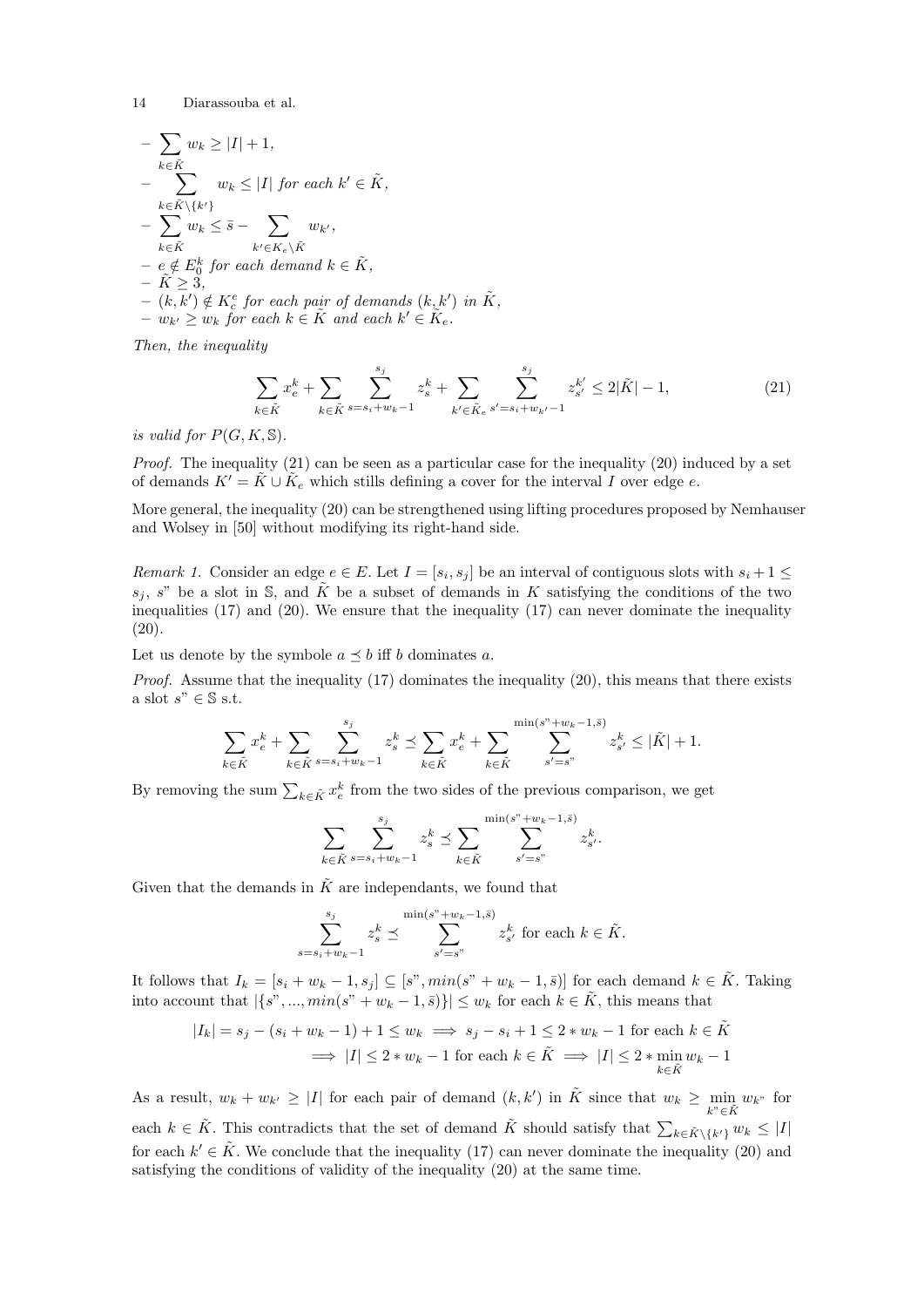### 4.3 Edge-Interval-Clique Inequalities

In what follows, we need to introduce some notions of graph theory to provide some valid inequalities for  $P(G, K, \mathbb{S})$ .

**Definition 5.** Consider an edge  $e \in E$ . Let  $I = [s_i, s_j]$  be an interval of contiguous slots in  $[1, \overline{s}]$ with  $s_i \leq s_j - 1$ . Consider the conflict graph  $\tilde{G}^e_I$  defined as follows. For each demand  $k \in K$  with  $w_k \leq |I|$  and  $e \notin E_0^k$ , consider a node  $v_k$  in  $\tilde{G}_I^e$ . Two nodes  $v_k$  and  $v_{k'}$  are linked by an edge in  $ilde{G}_{I}^{e}$  if  $w_{k} + w_{k'} > |I|$  and  $(k, k') \notin K_{c}^{e}$ . This is equivalent to say that two linked nodes  $v_{k}$  and  $v_{k'}$ means that the two demands  $k, k'$  define a minimal cover for the interval I over edge e.

For an edge  $e \in E$ , the conflict graph  $\tilde{G}^e_I$  is a threshold graph with threshold value equals to  $t = \bar{s} - \sum_{k'' \in K_e} w_{k''}$  s.t. for each node  $v_k$  with  $e \notin E_0^k \cup E_1^k$ , we associate a positive weight  $\tilde{w}_{v_k} = w_k$ s.t. all two nodes  $v_k$  and  $v_{k'}$  are linked by an edge if and only if  $\tilde{w}_{v_k} + \tilde{w}_{v_{k'}} > t$  which is equivalent to the conflict graph  $\tilde{G}_{I}^{e}$ .

**Proposition 13.** Consider an edge  $e \in E$ . Let  $I = [s_i, s_j]$  be an interval of contiguous slots. Let C be a clique in the conflict graph  $\tilde{G}_{I}^{e}$  with  $|C| \geq 3$ , and  $\sum_{v_k \in C} w_k \leq \bar{s} - \sum_{k' \in K_e \backslash C} w_{k'}$ . Then, the inequality

$$
\sum_{v_k \in C} x_e^k + \sum_{s=s_i+w_k-1}^{s_j} z_s^k \le |C| + 1,
$$
\n(22)

is valid for  $P(G, K, \mathbb{S})$ .

*Proof.* For each edge  $e \in E$  and interval of contiguous slots  $I \subseteq S$ , the inequality (22) ensures that if the set of demands in the clique C pass through edge e, they cannot share the interval  $I = [s_i, s_j]$ over edge e. This means that there is at most one demand from the demands in C that can be totally covered by the interval I over the edge  $e$  (i.e., all the slots assigned to the demand are in I). We start our proof by assuming that the inequality (22) is not valid for  $P(G, K, \mathbb{S})$ . It follows that there exists a C-RSA solution S in which  $\{s_i+w_k-1,...,s_j\}\cap S_k = \emptyset$  for each demand  $v_k \in C$  s.t.

$$
\sum_{v_k \in C} x_e^k(S) + \sum_{v_k \in C} \sum_{s=s_i+w_k-1}^{s_j} z_s^k(S) > |C| + 1.
$$

Since  $\{s_i+w_k-1,...,s_j\}\cap S_k=\emptyset$  for each demand  $v_k\in C$  this means that  $\sum_{s=s_i+w_k-1}^{s_j}z_s^k(S)=0$ , and taking into account that  $x_e^k(S) \leq 1$  for each  $v_k \in C$ , it follows that

$$
\sum_{v_k \in C} x_e^k(S) \le |C| + 1,
$$

which contradicts our hypothesis, i.e.,  $\sum_{v_k \in C} x_e^k(S) + \sum_{v_k \in C} \sum_{s=s_i+w_k-1}^{s_j} z_s^k(S) > |C| + 1$ . On another hand, one can imagine another case also when  ${k \in K s.t. v_k \in C} \cap K_e = \emptyset$ , it follows that there exists a C-RSA solution S' in which  $E_k \cap \{e\} = \emptyset$  for each demand  $v_k \in C$ , which means that  $\sum_{v_k \in C} x_e^k(S') = 0$  s.t.

$$
\sum_{v_k \in C} \sum_{s=s_i+w_k-1}^{s_j} z_s^k(S') > |C| + 1.
$$

Given that  $\sum_{s=s_i+w_k-1}^{s_j} z_s^k(S') \leq 1$  for each demand  $v_k \in C$ , it follows that

$$
\sum_{k' \in C \backslash \{k\}} \sum_{s=s_i+w_{k'}-1}^{s_j} z_s^{k'}(S') \leq |C|+1,
$$

which contradicts what we supposed before, i.e.,  $\sum_{v_k \in C} \sum_{s=s_i+w_k-1}^{s_j} z_s^k(S') > |C| + 1$ . Hence  $\sum_{v_k \in C} |E_k \cap \{e\}| + \sum_{v_k \in C} |S_k \cap \{s_i + w_k - 1, ..., s_j\}| \leq |C| + 1.$ 

Furthermore, the inequality (22) can be shown as Chvatal-Gomory cuts using Chvatal-Gomory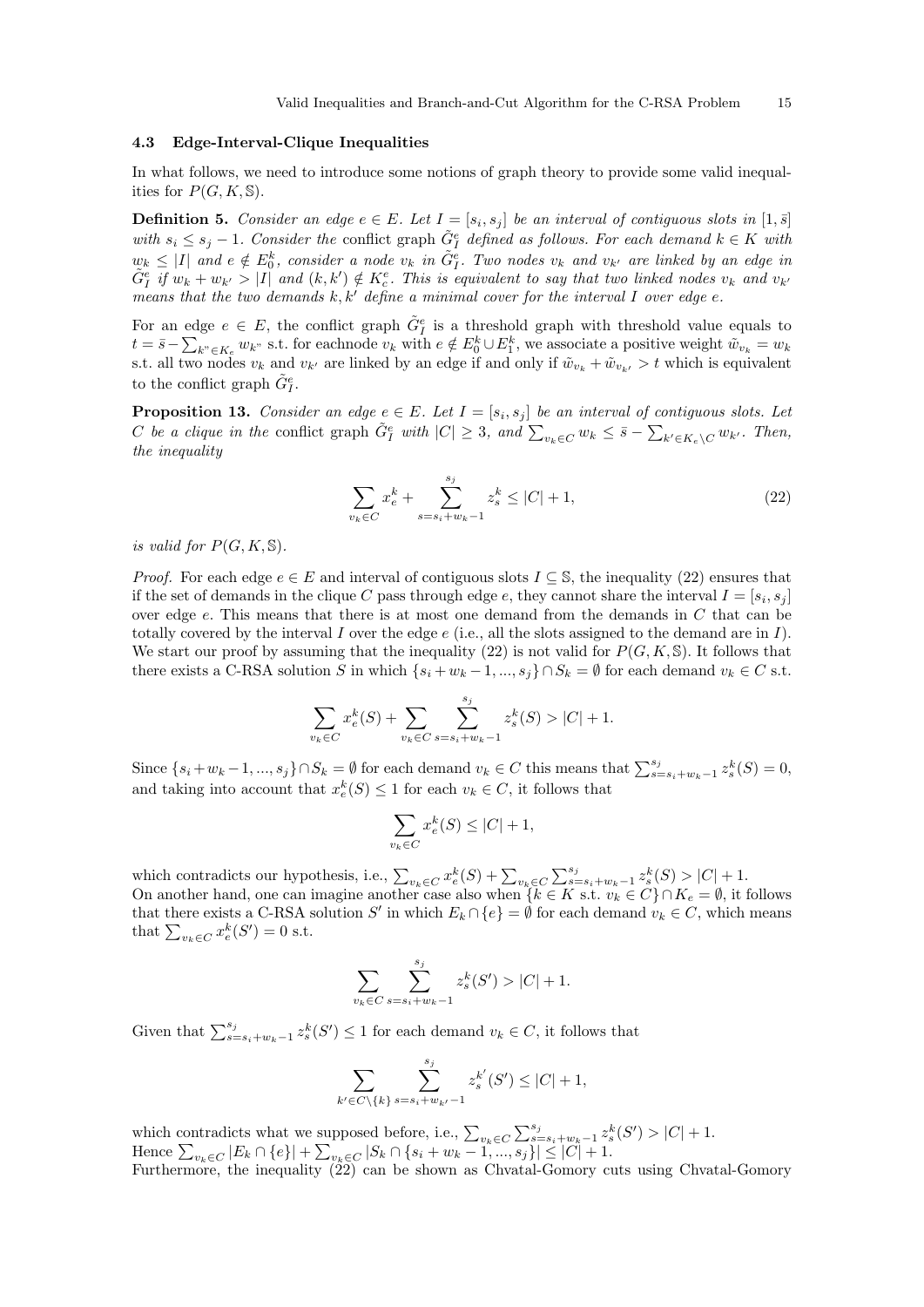and recurrence procedures. For any subset of demands  $C \subseteq K$  with  $w_k + w_{k'} > |I|$  for each pair of demands  $k, k' \in C$ , and  $e \notin E_0^k$ ,  $w_k \leq |I|$  for each demand  $v_k \in C$ , and  $\sum_{v_k \in C} w_k \leq$  $\overline{s}-\sum_{v_{k'}\in K_e\setminus C} w_{k'}$ , by recurrence procedure we get that for all  $K'\subseteq C$  with  $|K'|=|C|-1$ 

$$
\sum_{v_k \in C'} x_e^k + \sum_{v_k \in C'} \sum_{s=s_i+w_k-1}^{s_j} z_s^k \le |K'| + 1.
$$

By adding the previous inequalities for all  $K' \subseteq C$  with  $|K'| = |C| - 1$ , we get

$$
\sum_{\substack{K' \subseteq C \\ |K'| = |C| - 1}} \sum_{v_k \in C'} x_{e}^{k} + \sum_{\substack{K' \subseteq C \\ |K'| = |C| - 1}} \sum_{v_k \in C'} \sum_{s = s_i + w_k - 1}^{s_j} z_s^{k} \leq \sum_{\substack{K' \subseteq C \\ |K'| = |C| - 1}} (|K'| + 1)
$$

Note that for each demand k with  $v_k \in C$ , the variable  $x_e^k$  and the sum  $\sum_{s=s_i+w_k-1}^{s_j} z_s^k$  appear  $(\binom{|C|}{|C|}$  $\binom{|C|}{|C|-1} - 1$  times in the previous sum. It follows that

$$
\sum_{v_k \in C} \left( \begin{array}{c} |C| \\ |C|-1 \end{array} \right) - 1) x_e^k + \sum_{v_k \in C} \sum_{s=s_i+w_k-1}^{s_j} \left( \begin{array}{c} |C| \\ |C|-1 \end{array} \right) - 1) z_s^k \leq \left( \begin{array}{c} |C| \\ |C|-1 \end{array} \right) |C|.
$$

Given that  $(\begin{bmatrix} |C| \\ |C| \end{bmatrix})$  $|C| \choose |C|-1$  =  $|C|-1$ , we found that

$$
\sum_{v_k \in C} (|C| - 1)x_e^k + \sum_{v_k \in C} \sum_{s=s_i+w_k-1}^{s_j} (|C| - 1)x_s^k \leq |C|^2.
$$

By dividing the two sides of the previous sum by  $|C| - 1$ , we have

$$
\sum_{v_k \in C} x_e^k + \sum_{v_k \in C} \sum_{s=s_i+w_k-1}^{s_j} z_s^k \le \left\lfloor \frac{|C|^2}{|C|-1} \right\rfloor \Rightarrow \sum_{v_k \in C} x_e^k + \sum_{v_k \in C} \sum_{s=s_i+w_k-1}^{s_j} z_s^k \le \left\lfloor |C| \frac{|C|}{|C|-1} \right\rfloor
$$

$$
\Rightarrow \sum_{v_k \in C} x_e^k + \sum_{v_k \in C} \sum_{s=s_i+w_k-1}^{s_j} z_s^k \le \left\lfloor |C| \frac{|C|-1+1}{|C|-1} \right\rfloor
$$

By doing the following simplification

$$
\sum_{v_k \in C} x_e^k + \sum_{v_k \in C} \sum_{s=s_i+w_k-1}^{s_j} z_s^k \le \left[ |C| \frac{|C|-1}{|C|-1} + \frac{|C|}{|C|-1} \right] \Rightarrow \sum_{v_k \in C} x_e^k + \sum_{v_k \in C} \sum_{s=s_i+w_k-1}^{s_j} z_s^k \le \left[ |C| + \frac{|C|}{|C|-1} \right]
$$

,

we found that

$$
\sum_{v_k \in C} x_e^k + \sum_{v_k \in C} \sum_{s=s_i+w_k-1}^{s_j} z_s^k \le |C| + \left\lfloor \frac{|C|}{|C|-1} \right\rfloor \Rightarrow \sum_{v_k \in C} x_e^k + \sum_{v_k \in C} \sum_{s=s_i+w_k-1}^{s_j} z_s^k \le |C| + 1
$$
  
given that  $\left\lfloor \frac{|C|}{|C|-1} \right\rfloor = 1$ .

We conclude at the end that the inequality (22) is valid for  $P(G, K, \mathbb{S})$ .

Remark 2. Consider an edge e and an interval of contiguous slots  $I = [s_i, s_j]$ . Let  $\tilde{K}$  be a subset of demands in K satisfying the conditions of validity of the inequalities  $(17)$  and  $(22)$ . Then, the inequality (22) is dominated by the inequality (17) associated with slot  $s'' = s_i + \min w_k + 1$  if and  $k\in\tilde K$ only if  $|\{s_i + w_k, \ldots, s_j\}| \leq w_k$  for each demand  $k \in \tilde{K}$ .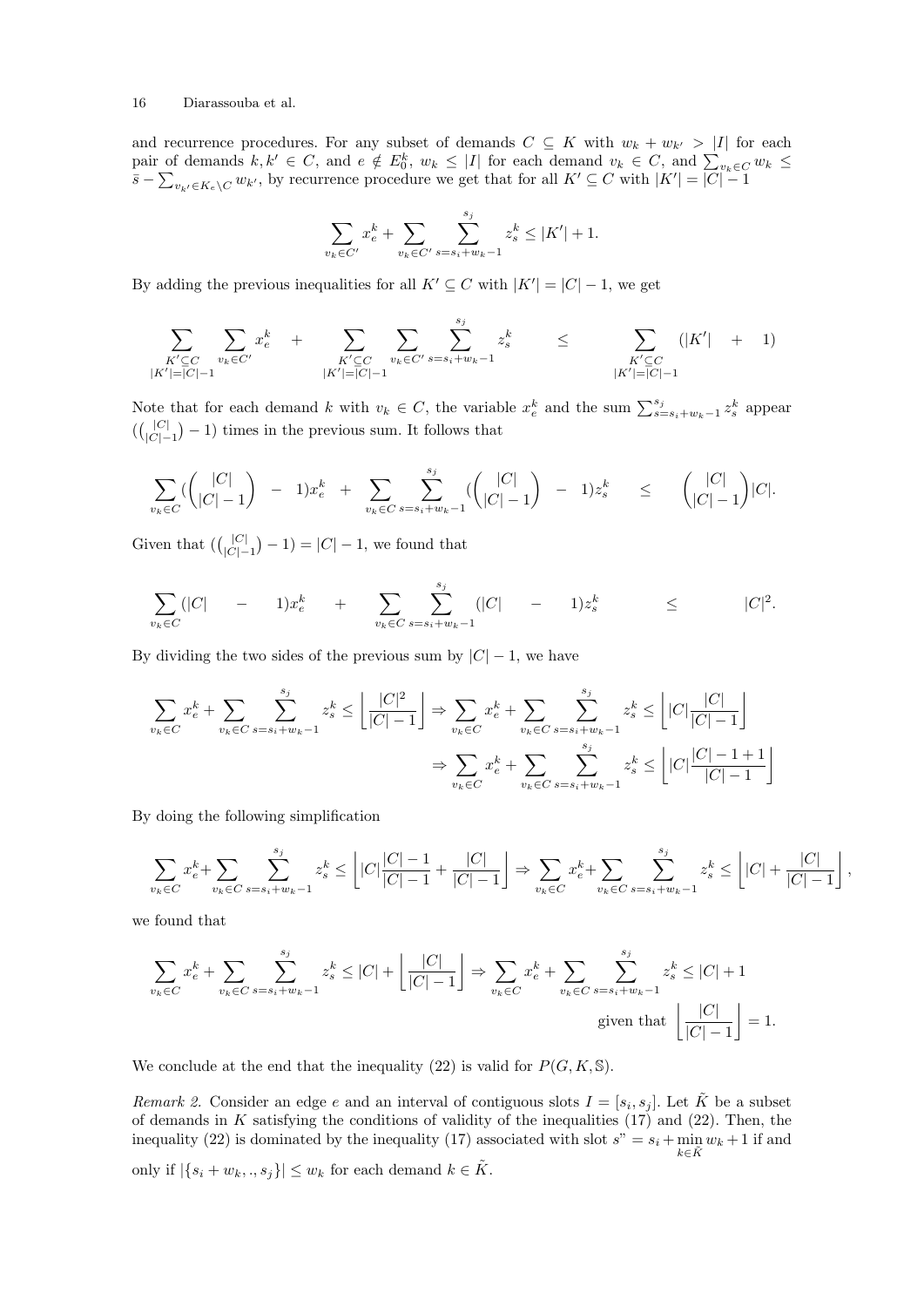Proof. We know from inequalities (17) and (22) that

$$
\sum_{k \in \tilde{K}} x_{e}^{k} + \sum_{k \in \tilde{K}} \sum_{s'=s^{n}}^{\min(s^{n}+w_{k}-1,\bar{s})} z_{s'}^{k} \leq |\tilde{K}| + 1 \text{ and } \sum_{k \in \tilde{K}} x_{e}^{k} + \sum_{k \in \tilde{K}} \sum_{s=s_{i}+w_{k}-1}^{s_{j}} z_{s}^{k} \leq |\tilde{K}| + 1.
$$

### Sufficiency.

First, assume that the inequality (17) dominates the inequality (22), this means that there exists a slot $s" \in \mathbb{S}$  s.t.

$$
\sum_{k \in \tilde{K}} x_{e}^{k} + \sum_{k \in \tilde{K}} \sum_{s=s_{i}+w_{k}-1}^{s_{j}} z_{s}^{k} \preceq \sum_{k \in \tilde{K}} x_{e}^{k} + \sum_{k \in \tilde{K}} \sum_{s'=s^{n}}^{\min(s^{n}+w_{k}-1,\bar{s})} z_{s'}^{k} \leq |\tilde{K}| + 1.
$$

By removing the sum  $\sum_{k \in \tilde{K}} x_{e}^{k}$  from the two sides of the previous comparison

$$
\sum_{k \in \tilde{K}} \sum_{s=s_i+w_k-1}^{s_j} z_s^k \preceq \sum_{k \in \tilde{K}} \sum_{s'=s^{\prime}}^{\min(s^{\prime\prime}+w_k-1,\bar{s})} z_{s'}^k.
$$

Given that the demands  $\tilde{K}$  are independants, we found that

$$
\sum_{s=s_i+w_k-1}^{s_j} z_s^k \preceq \sum_{s'=s^r}^{\min(s^r+w_k-1,\overline{s})} z_{s'}^k \text{ for each } k \in \tilde{K}.
$$

It follows that  $I_k = [s_i + w_k - 1, s_j] \subseteq [s], min(s_i + w_k - 1, \overline{s})$  for each demand  $k \in \tilde{K}$ . Taking into account that  $|\{s", ..., min(s'' + w_k - 1, \bar{s})\}| \leq w_k$  for each  $k \in \tilde{K}$ , this means that

$$
|I_k| = s_j - (s_i + w_k - 1) + 1 \le w_k
$$
 for each  $k \in \tilde{K}$ ,

that which was to be demonstrated.

Neccessity.

Assume that  $|I_k| \leq w_k$  for each demand  $k \in \tilde{K}$ . Given that  $I_k = [s_i + w_k - 1, s_j]$  and  $s_i + w_k - 1 \geq$  $s_i + \min_{k' \in \tilde{K}} w_{k'} - 1$  for each demand  $k \in \tilde{K}$ , this means that  $[s_i + w_k - 1, s_j] \subseteq [s_i + \min_{k' \in \tilde{K}} w_{k'} - 1, s_j]$  $k' \in \tilde{K}$ for each demand  $k \in \tilde{K}$ .

Let  $\tilde{k}$  be a demand in  $argmin\{k \in \tilde{K}, w_k = \min_{k' \in \tilde{K}} w_{k'}\}$ . We know that  $|I_{\tilde{k}}| \leq w_{\tilde{k}}$ , i.e.,  $|\{s_i +$  $\min_{k' \in \tilde{K}} w_{k'} - 1, s_j\}| = s_j - (s_i + \min_{k' \in \tilde{K}} w_{k'} - 1) + 1 \le w_k$  for each demand  $k \in \tilde{K}$ . This implies that  $(s_i + \min_{k' \in \tilde{K}} w_{k'} - 1) + w_k - 1 \geq s_j$  for each demand  $k \in \tilde{K}$ . It follows that  $[s_i + \min_{k' \in \tilde{K}} w_{k'} - 1, s_j] \subseteq$  $[s_i + \min_{k' \in \tilde{K}} w_{k'} - 1, s_i + \min_{k' \in \tilde{K}} w_{k'} + w_k - 2]$  for each demand  $k \in \tilde{K}$ . As a result, we obtain that for each demand  $k \in \tilde{K}$ 

$$
I_k = [s_i + w_k - 1, s_j] \subseteq [s_i + \min_{k' \in \tilde{K}} w_{k'} - 1, s_j]
$$
  
and 
$$
[s_i + \min_{k' \in \tilde{K}} w_{k'} - 1, s_j] \subseteq [s_i + \min_{k' \in \tilde{K}} w_{k'} - 1, s_i + \min_{k' \in \tilde{K}} w_{k'} + w_k - 2]
$$

$$
\implies I_k = [s_i + w_k - 1, s_j] \subseteq [s_i + \min_{k' \in \tilde{K}} w_{k'} - 1, s_i + \min_{k' \in \tilde{K}} w_{k'} + w_k - 2].
$$

By giving  $s'' = s_i + \min_{k' \in \tilde{K}} w_{k'} - 1$ , it is equivalent to say that

$$
I_k = [s_i + w_k - 1, s_j] \subseteq [s", s" + w_k - 1]
$$
 for each  $k \in \tilde{K}$ 

We know from (17) that

$$
\sum_{k \in \tilde{K}} x_{e}^{k} + \sum_{k \in \tilde{K}} \sum_{s'=s^{n}}^{\min(s^{n}+w_{k}-1,\bar{s})} z_{s'}^{k} \leq |\tilde{K}| + 1.
$$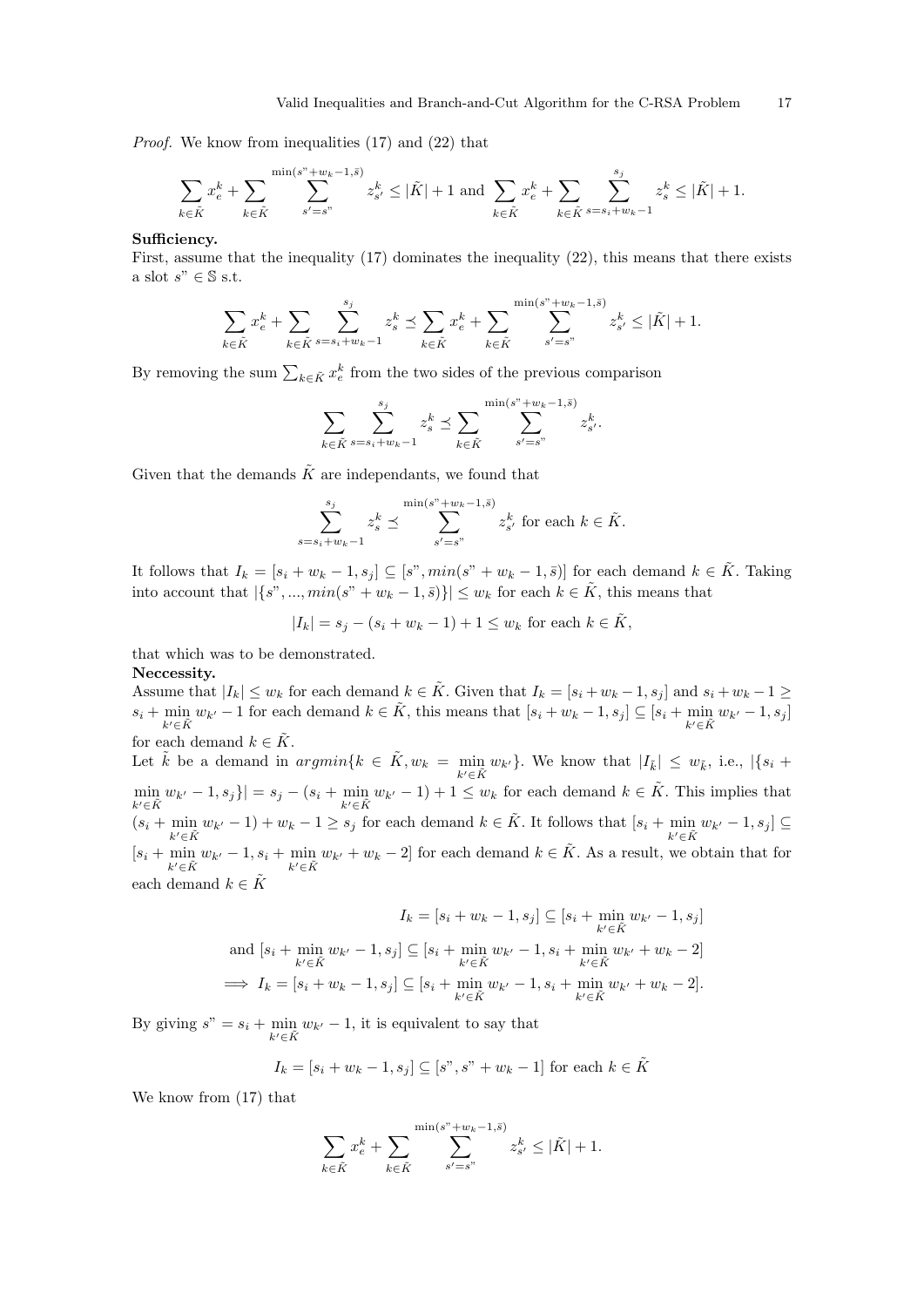Taking into account that  $[s", s" + w_k - 1] = [s", s_i + w_k - 2] \cup [s_i + w_k - 1, s_j] \cup [s_j + 1, s" + w_k - 1]$ for each  $k \in \tilde{K}$ , it follows that

$$
\sum_{k \in \tilde{K}} x_{e}^{k} + \sum_{k \in \tilde{K}} \sum_{s'=s^{n}}^{\min(s^{n}+w_{k}-1,\tilde{s})} z_{s'}^{k} = \sum_{k \in \tilde{K}} x_{e}^{k} + \sum_{k \in \tilde{K}} \left[ \sum_{s'=s^{n}}^{s_{i}+w_{k}-2} z_{s'}^{k} + \sum_{s'=s_{i}+w_{k}-1}^{s_{i}+w_{k}-1} z_{s'}^{k} + \sum_{s'=s_{j}+1}^{s_{i}+w_{k}-1,\tilde{s}} z_{s'}^{k} \right] \leq |\tilde{K}| + 1
$$
\n
$$
\implies \sum_{k \in \tilde{K}} x_{e}^{k} + \sum_{k \in \tilde{K}} \sum_{s'=s^{n}}^{\min(s^{n}+w_{k}-1,\tilde{s})} z_{s'}^{k} = \sum_{k \in \tilde{K}} x_{e}^{k} + \sum_{k \in \tilde{K}} \sum_{s'=s^{n}}^{s_{i}+w_{k}-2} z_{s'}^{k} + \sum_{s' \in I_{k}} z_{s'}^{k} + \sum_{s'=s_{j}+1}^{\min(s^{n}+w_{k}-1,\tilde{s})} z_{s'}^{k} \leq |\tilde{K}| + 1
$$
\n
$$
\implies \sum_{k \in \tilde{K}} x_{e}^{k} + \sum_{k \in \tilde{K}} \sum_{s'=s^{n}}^{s_{i}+w_{k}-1,\tilde{s}} z_{s'}^{k} = \sum_{k \in \tilde{K}} x_{e}^{k} + \sum_{k \in \tilde{K}} \sum_{s' \in I_{k}} z_{s'}^{k} + \sum_{s'=s^{n}}^{s_{i}+w_{k}-2} z_{s'}^{k} + \sum_{s'=s_{j}+1}^{s_{i}+w_{k}-1,\tilde{s}} z_{s'}^{k} \leq |\tilde{K}| + 1,
$$

which shows that the inequality (17) dominates the inequality (22)

$$
\sum_{k \in \tilde{K}} x_{e}^{k} + \sum_{k \in \tilde{K}} \sum_{s \in I_{k}} z_{s}^{k} \preceq \sum_{k \in \tilde{K}} x_{e}^{k} + \sum_{k \in \tilde{K}} \sum_{s'=s^{n}}^{\min(s^{n}+w_{k}-1,\bar{s})} z_{s'}^{k} \leq |\tilde{K}| + 1.
$$

Remark 3. Consider an edge e and an interval of contiguous slots  $I = [s_i, s_j]$ . Let  $\tilde{K}$  be a subset of demands in K satisfying the conditions of validity of the inequalities  $(17)$  and  $(22)$ . Then, the inequality (22) dominates the inequality (17) associated with each slot  $s'' \in I$  if and only if  $|\{s_i + w_k - 1, ..., s_j\}| \ge w_k$  for each demand  $k \in \tilde{K}$  and  $s'' \in \{s_i + \max_{k' \in \tilde{K}} w_k - 1, ..., s_j - \max_{k \in \tilde{K}} w_k + 1\}.$ 

Proof. We know from inequalities (17) and (22) that

$$
\sum_{k \in \tilde{K}} x_{e}^{k} + \sum_{k \in \tilde{K}} \sum_{s'=s}^{\min(s+w_{k}-1,\bar{s})} z_{s'}^{k} \leq |\tilde{K}| + 1 \text{ and } \sum_{k \in \tilde{K}} x_{e}^{k} + \sum_{k \in \tilde{K}} \sum_{s \in I_{k}} z_{s}^{k} \leq |\tilde{K}| + 1.
$$

### Neccessity.

First, assume that  $|I_k| \geq w_k$  and  $s'' \in \{s_i + \max_{k' \in \tilde{K}} w_k - 1, ..., s_j - \max_{k \in \tilde{K}} w_k + 1\}$  for each demand  $k \in \tilde{K}$ , this means that

$$
s" \ge s_i + w_k - 1 \text{ and } s" \le s_j - w_k + 1 \text{ for each } k \in \tilde{K}
$$
  
\n
$$
\implies s" \ge s_i + w_k - 1 \text{ and } s" + w_k - 1 \le s_j \text{ for each } k \in \tilde{K}
$$
  
\n
$$
\implies [s", s + w_k - 1] \subseteq [s_i + w_k - 1, s_j] \text{ for each } k \in \tilde{K}
$$
  
\n
$$
\implies [s", s + w_k - 1] \subseteq I_k \text{ with } |I_k| \ge w_k \text{ for each } k \in \tilde{K}.
$$

This means that  $I_k$  can be written as unions of sub-intervals, i.e.,  $I_k = [s_i + w_k - 1, s^* - 1] \cup$  $[s", s" + w_k - 1] \cup [s" + w_k - 1, s_j]$ . As a result,

$$
\sum_{s \in I_k} z_s^k = \sum_{s=s_i+w_k-1}^{s^v-1} z_{s'}^k + \sum_{s'=s^v}^{s^v+w_k-1} z_{s'}^k + \sum_{s'=s^v+w_k}^{s_j} z_{s'}^k \text{ for each } k \in \tilde{K}.
$$

By doing a sum over all the demands in  $\tilde{K}$ , it follows that

$$
\sum_{k \in \tilde{K}} \sum_{s \in I_k} z_s^k = \sum_{k \in \tilde{K}} \sum_{s=s_i+w_k-1}^{s^v-1} z_{s'}^k + \sum_{s'=s^v}^{s^v+w_k-1} z_{s'}^k + \sum_{s'=s^v+w_k}^{s_j} z_{s'}^k.
$$

As a result,

$$
\sum_{k \in \tilde{K}} x_{e}^{k} + \sum_{k \in \tilde{K}} \sum_{s \in I_{k}} z_{s}^{k} = \sum_{k \in \tilde{K}} x_{e}^{k} + \sum_{k \in \tilde{K}} \sum_{s=s_{i}+w_{k}-1}^{s^{n}-1} z_{s'}^{k} + \sum_{s'=s^{n}}^{s^{n}+w_{k}-1} z_{s'}^{k} + \sum_{s'=s^{n}+w_{k}}^{s_{j}} z_{s'}^{k} \le |\tilde{K}| + 1
$$
  

$$
\implies \sum_{k \in \tilde{K}} x_{e}^{k} + \sum_{k \in \tilde{K}} \sum_{s'=s^{n}}^{s^{n}+w_{k}-1} z_{s'}^{k} \le \sum_{k \in \tilde{K}} x_{e}^{k} + \sum_{k \in \tilde{K}} \sum_{s \in I_{k}} z_{s}^{k} \le |\tilde{K}| + 1.
$$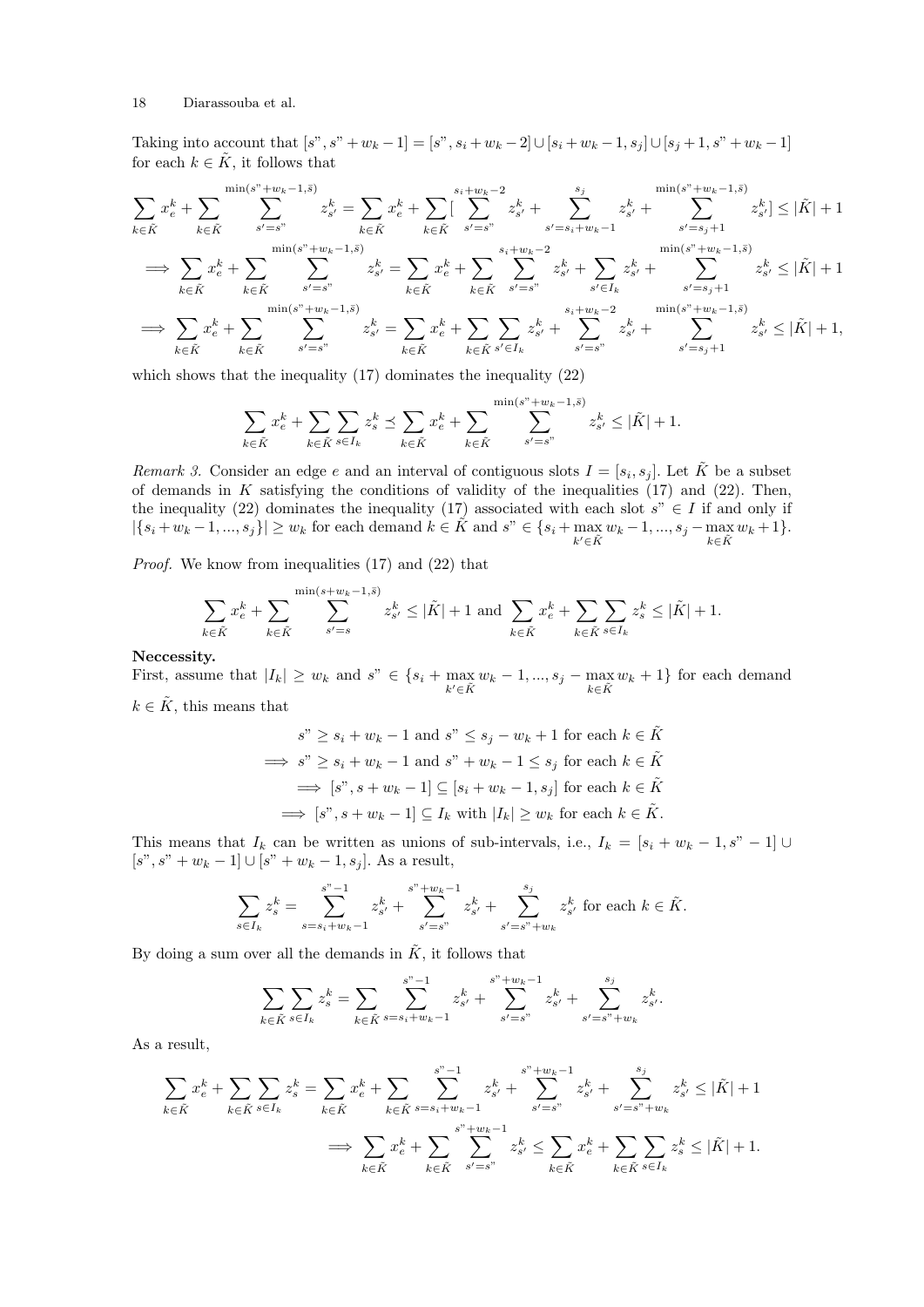As a result, the inequality (22) dominates the inequality (17). Sufficiency.

We assume that the inequality (22) dominates the inequality (17)

$$
\sum_{k \in \tilde{K}} x_{e}^{k} + \sum_{k \in \tilde{K}} \sum_{s'=s^{n}}^{s^{n}+w_{k}-1} z_{s'}^{k} \preceq \sum_{k \in \tilde{K}} x_{e}^{k} + \sum_{k \in \tilde{K}} \sum_{s \in I_{k}} z_{s}^{k}.
$$

By removing the sum  $\sum_{k \in \tilde{K}} x_{e}^{k}$  from two sides of the previous comparison, we found

$$
\sum_{k \in \tilde{K}} \sum_{s'=s^{\prime\prime}}^{s^{\prime\prime}+w_k-1} z_{s'}^k \preceq \sum_{k \in \tilde{K}} \sum_{s \in I_k} z_s^k.
$$

Taking into account that the demands in  $\tilde{K}$  are indepedants, it follows that

$$
\sum_{s'=s^{"}}^{s^{n}+w_{k}-1} z_{s'}^{k} \preceq \sum_{s\in I_{k}} z_{s}^{k}
$$
 for each demand  $k \in \tilde{K}$ .

Hence,  $[s", s" + w_k - 1] \subseteq I_k$  for each  $k \in \tilde{K}$ . This means that

$$
|I_k| \ge w_k \text{ and } s^r \ge s_i + w_k - 1 \text{ and } s^r + w_k - 1 \le s_j \text{ for each } k \in \tilde{K}
$$
  

$$
\implies s^r \ge s_i + \max_{k \in \tilde{K}} w_k - 1 \text{ and } s^r \le s_j - \max_{k \in \tilde{K}} w_k + 1
$$
  

$$
\implies s^r \in \{s_i + \max_{k \in \tilde{K}} w_k - 1, ..., s_j - \max_{k \in \tilde{K}} w_k + 1\}
$$

As a result,  $|I_k| \geq w_k$  for each demand  $k \in \tilde{K}$ , and  $s'' \in \{s_i + \max_{k \in \tilde{K}} w_k - 1, ..., s_j - \max_{k \in \tilde{K}} w_k + 1\}$ that which was to be demonstrated, and which ends our proof.

Moreover, the inequality (22) can be strengthened as follows.

**Proposition 14.** Consider an edge  $e \in E$ . Let  $I = [s_i, s_j]$  be an interval of contiguous slots. Let C be a clique in the conflict graph  $\tilde{G}_I^e$  with  $|C| \geq 3$ , and  $\sum_{v_k \in C} w_k \leq \bar{s} - \sum_{k' \in K_e \setminus C} w_{k'}$ . Let  $C_e \subseteq K_e \setminus C$  be a clique in the conflict graph  $\tilde{G}^e_I$  s.t.  $w_k + w_{k'} \geq |I| + 1$  for each  $v_k \in C$  and  $v_{k'} \in C_e$ . Then, the inequality

$$
\sum_{v_k \in C} x_{e}^k + \sum_{v_k \in C} \sum_{s=s_i+w_k-1}^{s_j} z_s^k + \sum_{v_{k'} \in C_e} \sum_{s'=s_i+w_{k'}-1}^{s_j} z_{s'}^{k'} \le |C|+1,
$$
\n(23)

is valid for  $P(G, K, \mathbb{S})$ .

*Proof.* For each edge  $e \in E$  and interval of contiguous slots  $I \subseteq S$ , the inequality (23) ensures that if the set of demands in the clique C pass through edge e, they cannot share the interval  $I = [s_i, s_j]$ over edge e with a subset of demands in  $C_e$ . We first suppose that the inequality (23) is not valid for  $P(G, K, \mathbb{S})$ . It follows that there exists a C-RSA solution S in which  $S_{k'} \cap \{s_i + w_{k'} - 1, ..., s_j\} = \emptyset$ for each demand  $k' \in C_e$  s.t.

$$
\sum_{v_k \in C} x_e^k(S) + \sum_{v_k \in C} \sum_{s=s_i+w_k-1}^{s_j} z_s^k(S) > |C| + 1.
$$

Since  $S_{k'} \notin I$  for each demand  $k' \in C_e$  this means that  $\sum_{v_{k'} \in C_e} \sum_{s'=s_i+w_{k'}-1}^{s_j} z_{s'}^{k'}(S) = 0$ , and taking into account inequality (22) and that  $x_e^k(S) \leq 1$  for each demand  $v_k \in C$  and  $\sum_{s=s_i+w_k-1}^{s_j} z_s^k(S)(S) \leq 1$  for each demand  $v_k \in C$ , it follows that

$$
\sum_{v_k \in C} x_e^k(S) + \sum_{v_k \in C} \sum_{s=s_i+w_k-1}^{s_j} z_s^k(S) \le |C| + 1,
$$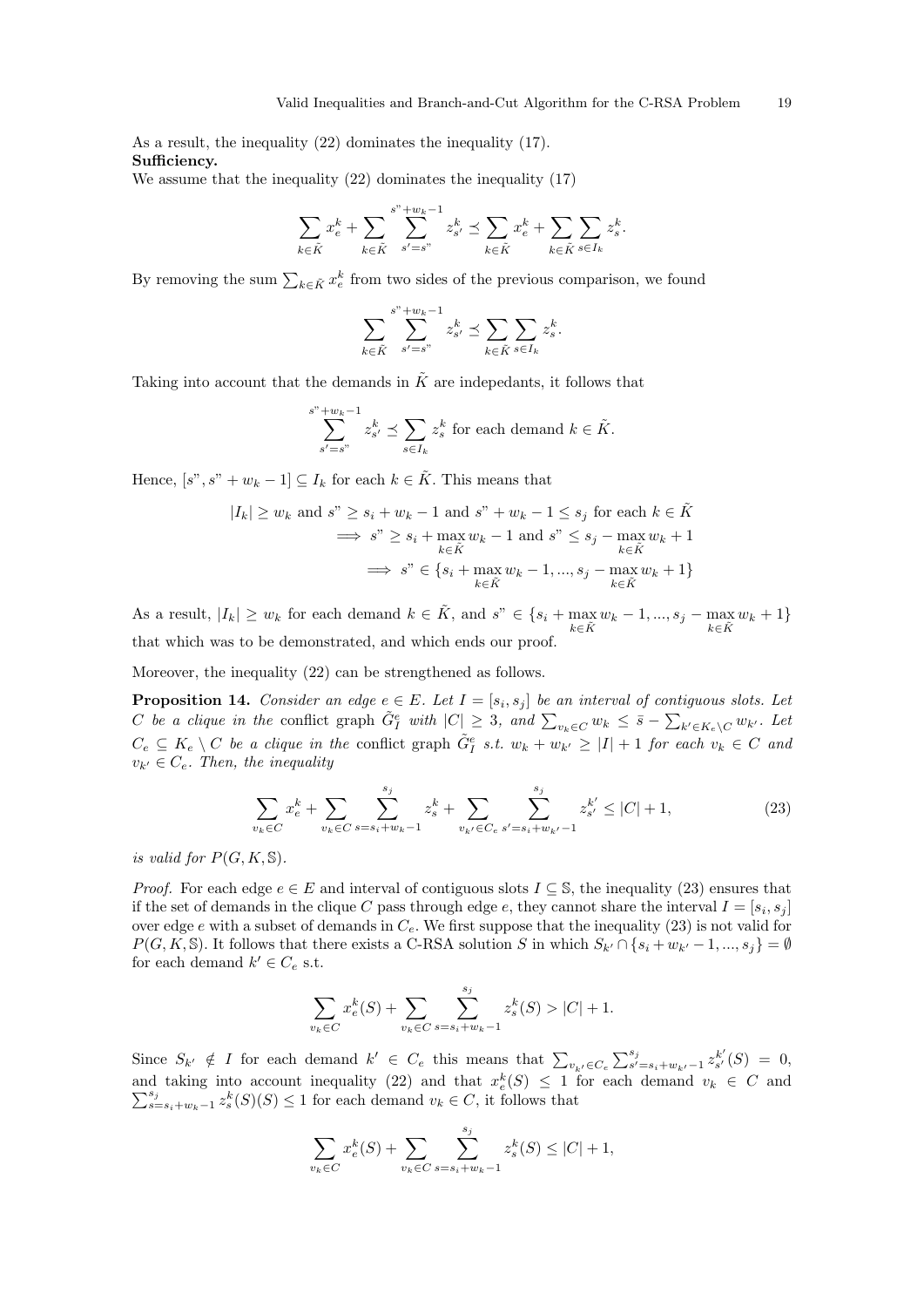which contradicts what we supposed before.

On another hand and when  $C \cap K_e = \emptyset$ , it follows that there exists a C-RSA solution S' in which  $E_k \cap \{e\} = \emptyset$  and  $S_{k'} \cap \{s_i + w_{k'} - 1, ..., s_j\} = \emptyset$  for each demand  $k' \in C$  s.t.

$$
\sum_{v_k \in C} \sum_{s=s_i+w_k-1}^{s_j} z_s^k(S') > |C| + 1.
$$

Given that  $\sum_{s=s_i+w_k-1}^{s_j} z_s^k(S') \leq 1$  for each demand  $k \in C$ , it follows that

$$
\sum_{v_k \in C} \sum_{s=s_i+w_k-1}^{s_j} z_s^k(S') \leq |\tilde{K}| + 1,
$$

which contradicts what we supposed before, i.e.,  $\sum_{v_k \in C} \sum_{s=s_i+w_k-1}^{s_j} z_s^k(S') > |C| + 1$ . As a result,

$$
\sum_{v_k \in C} |E_k \cap \{e\}| + \sum_{v_k \in C} |S_k \cap \{s_i + w_k - 1, ..., s_j\}| + \sum_{k' \in C_e} |S_{k'} \cap \{s_i + w_{k'} - 1, ..., s_j\}| \leq |C| + 1.
$$

Looking at the definition of the inequality (22), we detected that there may exist some cases that we can face that are not covered by the inequality (22). For this, we provide the following inequality and its generalization.

### 4.4 Interval-Clique Inequalities

**Proposition 15.** Consider an interval of contiguous slots  $I = [s_i, s_j]$  in S with  $s_i \leq s_j - 1$ . Let  $k, k'$  be a pair of demands in K with  $E_1^k \cap E_1^{k'} \neq \emptyset$ , and  $w_k \leq |I|$ , and  $w_{k'} \leq |I|$ , and  $w_k + w_{k'} > |I|$ . Then, the inequality

$$
\sum_{s=s_i+w_k-1}^{s_j} z_s^k + \sum_{s'=s_i+w_{k'}-1}^{s_j} z_{s'}^{k'} \le 1,
$$
\n(24)

is valid for  $P(G, K, \mathbb{S})$ .

*Proof.* It is trivial given that the interval  $I = [s_i, s_j]$  cannot cover the two demands  $k, k'$  shared an essential edge with total sum of number of slots exceeds  $|I|$ . Furthermore, the inequality  $(24)$ is a particular case of the inequality (22) for  $\tilde{K} = \{k, k'\}$  over each edge  $e \in E_1^k \cap E_1^{k'}$ . However, it will be used for a generalized inequality using the following conflict graph.

**Definition 6.** Let  $I = [s_i, s_j]$  be an interval of contiguous slots in  $[1, \bar{s}]$  with  $s_i \leq s_j - 1$ . Consider the conflict graph  $\tilde{G}^E_I$  defined as follows. For each demand  $k \in K$  with  $w_k \leq |I|$ , consider a node  $v_k$  in  $\tilde{G}_I^E$ . Two nodes  $v_k$  and  $v_{k'}$  are linked by an edge in  $\tilde{G}_I^E$  if  $w_k + w_{k'} > |I|$  and  $E_1^k \cap E_1^{k'} \neq \emptyset$ .

**Proposition 16.** Let  $I = [s_i, s_j]$  be an interval of contiguous slots in  $[1, \bar{s}]$  with  $s_i \leq s_j - 1$ , and C be a clique in the conflict graph  $\tilde{G}^E_I$  with  $|C| \geq 3$ . Then, the inequality

$$
\sum_{v_k \in C} \sum_{s=s_i+w_k-1}^{s_j} z_s^k \le 1,
$$
\n(25)

is valid for  $P(G, K, \mathbb{S})$ .

*Proof.* It is trivial given the definition of clique set in the conflict graph  $\tilde{G}^E_I$  s.t. for all two linked node  $v_k$  and  $v_{k'}$  in  $\tilde{G}^E_I$ , we know from the inequality (24)

$$
\sum_{s=s_i+w_k-1}^{s_j} z_s^k + \sum_{s'=s_i+w_{k'}-1}^{s_j} z_{s'}^{k'} \le 1.
$$

By adding the previous inequalities for all two linked node  $v_k$  and  $v_{k'}$  in the clique set C, we get

$$
\sum_{v_k} (|C|-1) \sum_{s=s_i+w_k-1}^{s_j} z_s^k \le |C|-1 \implies \sum_{v_k} \sum_{s=s_i+w_k-1}^{s_j} z_s^k \le \frac{|C|-1}{|C|-1} \implies \sum_{v_k \in C} \sum_{s=s_i+w_k-1}^{s_j} z_s^k \le 1.
$$

We conclude at the end that the inequality (25) is valid for  $P(G, K, \mathbb{S})$ .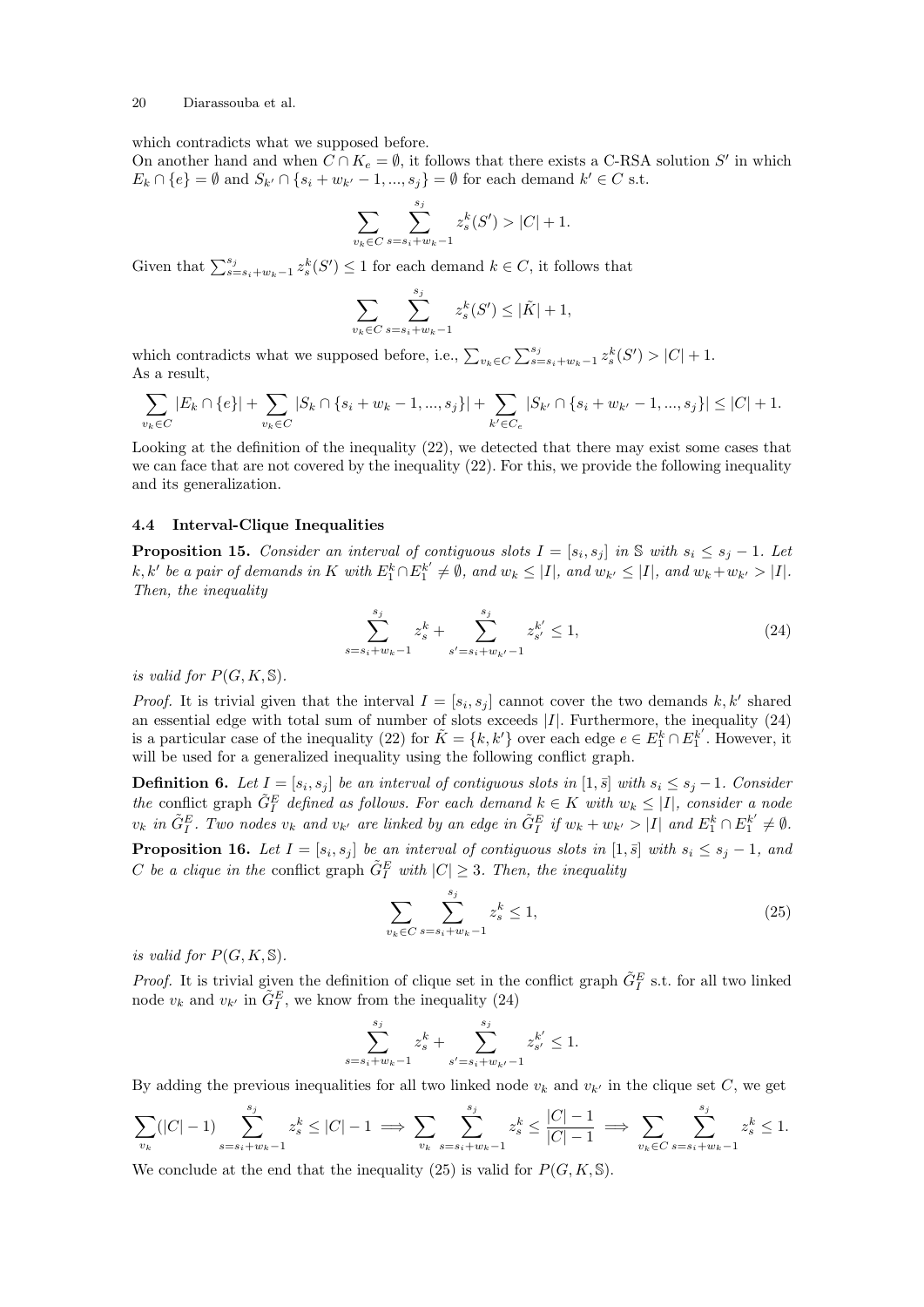### 4.5 Interval-Odd-Hole Inequalities

**Proposition 17.** Let  $I = [s_i, s_j]$  be an interval of contiguous slots in  $[1, \bar{s}]$  with  $s_i \leq s_j - 1$ , and H be an odd-hole H in the conflict graph  $\tilde{G}^E_I$  with  $|H| \geq 5$ . Then, the inequality

$$
\sum_{v_k \in H} \sum_{s=s_i+w_k-1}^{s_j} z_s^k \le \frac{|H|-1}{2},\tag{26}
$$

is valid for  $P(G, K, \mathbb{S})$ .

*Proof.* It is trivial given the definition of odd-hole set in the conflict graph  $\tilde{G}_{I}^{E}$ . We strengthen  $\sum_{s=s_i+w_k-1}^{s_j} z_s^k + \sum_{s'=s_i+w_{k'}-1}^{s_j} z_{s'}^{k'} \leq 1$ . Given that H is an odd-hole which means that we have our proof as belows. For each pair of nodes  $(v_k, v_{k'})$  linked in H by an edge, we know that  $|H| - 1$  pair of nodes  $(v_k, v_{k'})$  linked in H, and by doing a sum for all pairs of nodes  $(v_k, v_{k'})$  linked in  $H$ , it follows that

$$
\sum_{(v_k, v_{k'}) \in E(H)} \sum_{s=s_i+w_k-1}^{s_j} z_s^k + \sum_{s'=s_i+w_{k'}-1}^{s_j} z_{s'}^{k'} \le |H|-1.
$$

where  $E(H)$  denotes the set of edges in the sub-graph of the conflict graph  $\tilde{G}^E_I$  induced by H. Taking into account that each node  $v_k$  in H has two neighbors in H, this implies that  $\sum_{s=s_i+w_k-1}^{s_j} z_s^k$ appears twice in the previous inequality. As a result,

$$
\sum_{(v_k, v_{k'}) \in E(H)} \sum_{s=s_i+w_k-1}^{s_j} z_s^k + \sum_{s'=s_i+w_{k'}-1}^{s_j} z_{s'}^{k'} = \sum_{v_k \in H} 2 \sum_{s=s_i+w_k-1}^{s_j} z_s^k, \sum_{v_k \in H} 2 \sum_{s=s_i+w_k-1}^{s_j} z_s^k \le |H|-1.
$$

By dividing the two sides of the previous sum by 2, it follows that

$$
\sum_{v_k \in H} \sum_{s=s_i+w_k-1}^{s_j} z_s^k \le \left\lfloor \frac{|H|-1}{2} \right\rfloor = \frac{|H|-1}{2}
$$
 since |H| is an odd number.

We conclude at the end that the inequality (26) is valid for  $P(G, K, \mathbb{S})$ .

The inequality (26) can be strengthened without modifying its right-hand side by combining the inequality (25) and (26) as follows.

**Proposition 18.** Consider an interval of contiguous slots  $I = [s_i, s_j] \subseteq \mathbb{S}$  with  $s_i \leq s_j - 1$ . Let H be an odd-hole H in the conflict graph  $\tilde{G}_{I}^{E}$ , and C be a clique in the conflict graph  $\tilde{G}_{I}^{\tilde{E}}$  with

- $|H| \geq 5$ ,
- and  $|C| \geq 3$ ,
- and  $H \cap C = ∅$ ,
- and the nodes  $(v_k, v_{k'})$  are linked in  $\tilde{G}^E_I$  for all  $v_k \in H$  and  $v_{k'} \in C$ .

Then, the inequality

$$
\sum_{v_k \in H} \sum_{s=s_i+w_k-1}^{s_j} z_s^k + \frac{|H|-1}{2} \sum_{v_{k'} \in C} \sum_{s'=s_i+w_{k'}-1}^{s_j} z_{s'}^{k'} \le \frac{|H|-1}{2},\tag{27}
$$

is valid for  $P(G, K, \mathbb{S})$ .

*Proof.* It is trivial given the definition of odd-hole set and clique set in the conflict graph  $\tilde{G}_{I}^{E}$  s.t. if  $\sum_{s'=s_i+w_{k'}-1}^{s_j} z_{s'}^{k'} = 1$  for  $v_{k'} \in C$ , it forces the quantity  $\sum_{v_k \in H} \sum_{s=s_i+w_k-1}^{s_j} z_s^k$  to be equal to 0. Otherwise, we know from the inequality (26) that the sum  $\sum_{v_k \in H} \sum_{s=s_i+w_k-1}^{s_j} z_s^k$  is always smaller than  $\frac{|H|-1}{2}$ . We strengthen our proof by assuming that the inequality (27) is not valid for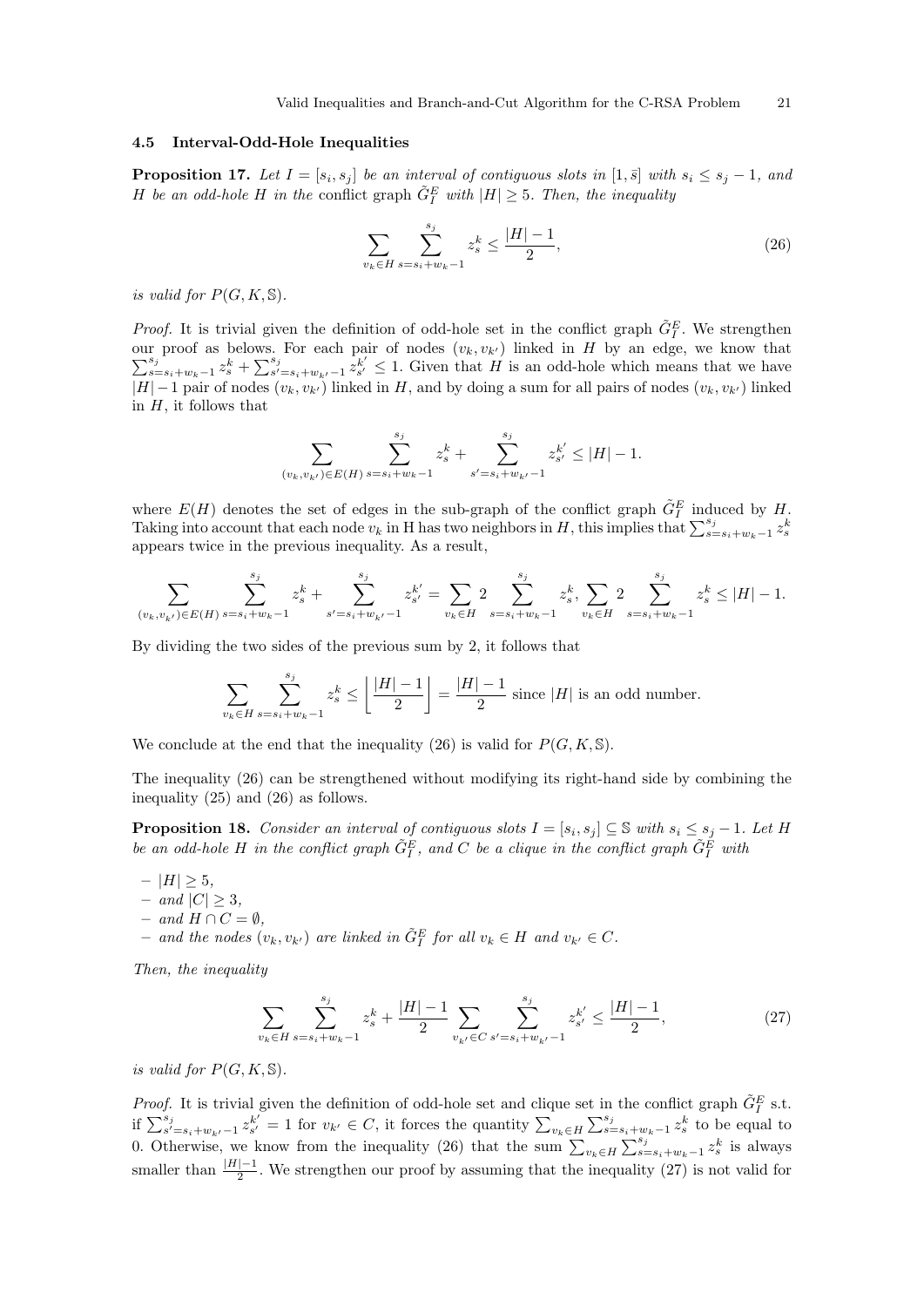$P(G, K, \mathbb{S})$ . It follows that there exists a C-RSA solution S in which  $\{s_i + w_{k'} - 1, ..., s_j\} \notin S_{k'}$  for each demand  $k'$  with node  $v_{k'}$  in the clique C s.t.

$$
\sum_{v_k \in H} \sum_{s=s_i+w_k-1}^{s_j} z_s^k(S) + \frac{|H|-1}{2} \sum_{v_{k'} \in C} \sum_{s'=s_i+w_{k'}-1}^{s_j} z_{s'}^{k'}(S) > \frac{|H|-1}{2}.
$$

Since  $\{s_i+w_{k'}-1, ..., s_j\} \notin S_{k'}$  for each node  $v_{k'}$  in the clique C, this means that  $\sum_{v_{k'} \in C} \sum_{s'=s_i+w_{k'}-1}^{s_j} z_{s'}^{k'}(S)$ 0, and taking into account the inequality (26), and that  $\sum_{s=s_i+w_k-1}^{s_j} z_s^k(S) \leq 1$  for each  $v_k \in H$ and  $\sum_{s'=s_i+w_{k'}-1}^{s_j} z_{s'}^{k'}(S) \leq 1$  for each  $v_{k'} \in C$ , it follows that  $\sum_{v_k \in H} \sum_{s=s_i+w_{k}-1}^{s_j} z_s^k(S) \leq \frac{|H|-1}{2}$  $\frac{1}{2}$ , which contradicts that  $\sum$  $v_k \in H$  $\sum_{i=1}^{s_j}$  $s=s_i+w_k-1$  $z_s^k(S) + \frac{|H| - 1}{2}$  $\sum$  $v_{k'}{\in}C$  $\sum_{i=1}^{s_j}$  $s'\!=\!s_i\!+\!w_{k'}\!-\!1$  $z_{s'}^{k'}$  $\frac{1}{s'}(S) > \frac{|H|-1}{2}$  $\frac{1}{2}$ . Hence  $\sum_{v_k \in H} |S_k \cap I_k| + \sum_{v_{k'} \in C} |S_{k'} \cap \{s_i + w_{k'} - 1, ..., s_j\}| \leq \frac{|H| - 1}{2}$ .

### 4.6 Edge-Slot-Assignment-Clique Inequalities

Taking into account the non-overlapping inequalities (8), we define another conflict graph differently compared with the conflict graphs introduced previously.

**Definition 7.** Let  $\tilde{G}_{S}^{e}$  be a conflict graph defined as follows. For each slot  $s \in \{w_k, ..., \bar{s}\}$  and demand  $k \in K$  with  $e \notin E_0^k$ , consider a node  $v_{k,s}$  in  $\tilde{G}_S^e$ . Two nodes  $v_{k,s}$  and  $v_{k',s'}$  are linked by an edge in  $\tilde{G}_{S}^{e}$  if and only if

$$
- k = k',
$$
  
- or {s - w<sub>k</sub> + 1, ..., s}  $\cap$  {s' - w<sub>k'</sub> + 1, ..., s'}  $\neq \emptyset$  if  $k \neq k'$  and  $(k, k') \notin K_c^e$ .

The conflict graph  $\tilde{G}_{S}^{e}$  is not an interval graph given that some nodes  $v_{k,s}$  and  $v_{k',s'}$  are linked even if the  $\{s - w_k + 1, ..., s\} \cap \{s' - w_{k'} + 1, ..., s'\} = \emptyset$ , i.e., when  $k = k'$ .

**Proposition 19.** Consider an edge  $e \in E$ . Let C be a clique in the conflict graph  $\tilde{G}^e_S$  with  $|C| \geq 3$ , and  $\sum_{k \in C} w_k \leq \bar{s} - \sum_{k' \in K_e \setminus C} w_{k'}$ . Then, the inequality

$$
\sum_{v_{k,s}\in C} (x_e^k + z_s^k) \le |C| + 1,\tag{28}
$$

is valid for  $P(G, K, \mathbb{S})$ .

*Proof.* It is trivial given the definition of a clique set in the conflict graph  $\tilde{G}_{S}^{e}$  s.t. for each two linked nodes  $v_{k,s}$  and  $v_{k',s'}$  in  $\tilde{G}_{S}^{e}$ , we have

$$
x_e^k + x_e^{k'} + z_s^k + z_{s'}^{k'} \le 3.
$$

This can be generalized for a triplet of linked nodes  $v_{k,s}$  and  $v_{k',s'}$  and  $v_{k'',s''}$  with  $w_k + w_{k'}$  +  $w_{k^{\prime\prime}} \leq \bar{s} - \sum_{\tilde{k} \in K_{\epsilon} \setminus \{k, k', k^{\prime\prime}\}} w_{\tilde{k}}$ , such that for each linked nodes  $(v_{k,s}, v_{k',s'})$  and  $(v_{k,s}, v_{k'',s''})$  and  $(v_{k',s'}, v_{k'',s''}),$  we have

$$
x_e^k + x_e^{k'} + z_s^k + z_{s'}^{k'} \le 3,
$$
  
\n
$$
x_e^k + x_e^{k''} + z_s^k + z_{s''}^{k''} \le 3,
$$
  
\n
$$
x_e^{k'} + x_e^{k''} + z_{s'}^{k'} + z_{s''}^{k''} \le 3.
$$

By adding the three previous inequalities, we get the following inequality using the chvatal gomory procedure

$$
2x_e^k + 2x_e^{k'} + 2x_e^{k''} + 2z_s^k + 2z_{s'}^{k'} + 2z_{s''}^{k''} \le 9
$$
  
\n
$$
\Rightarrow x_e^k + x_e^{k'} + x_e^{k''} + z_s^{k} + z_{s'}^{k'} + z_{s''}^{k''} \le 4 \text{ given that } \left\lfloor \frac{9}{2} \right\rfloor = 4.
$$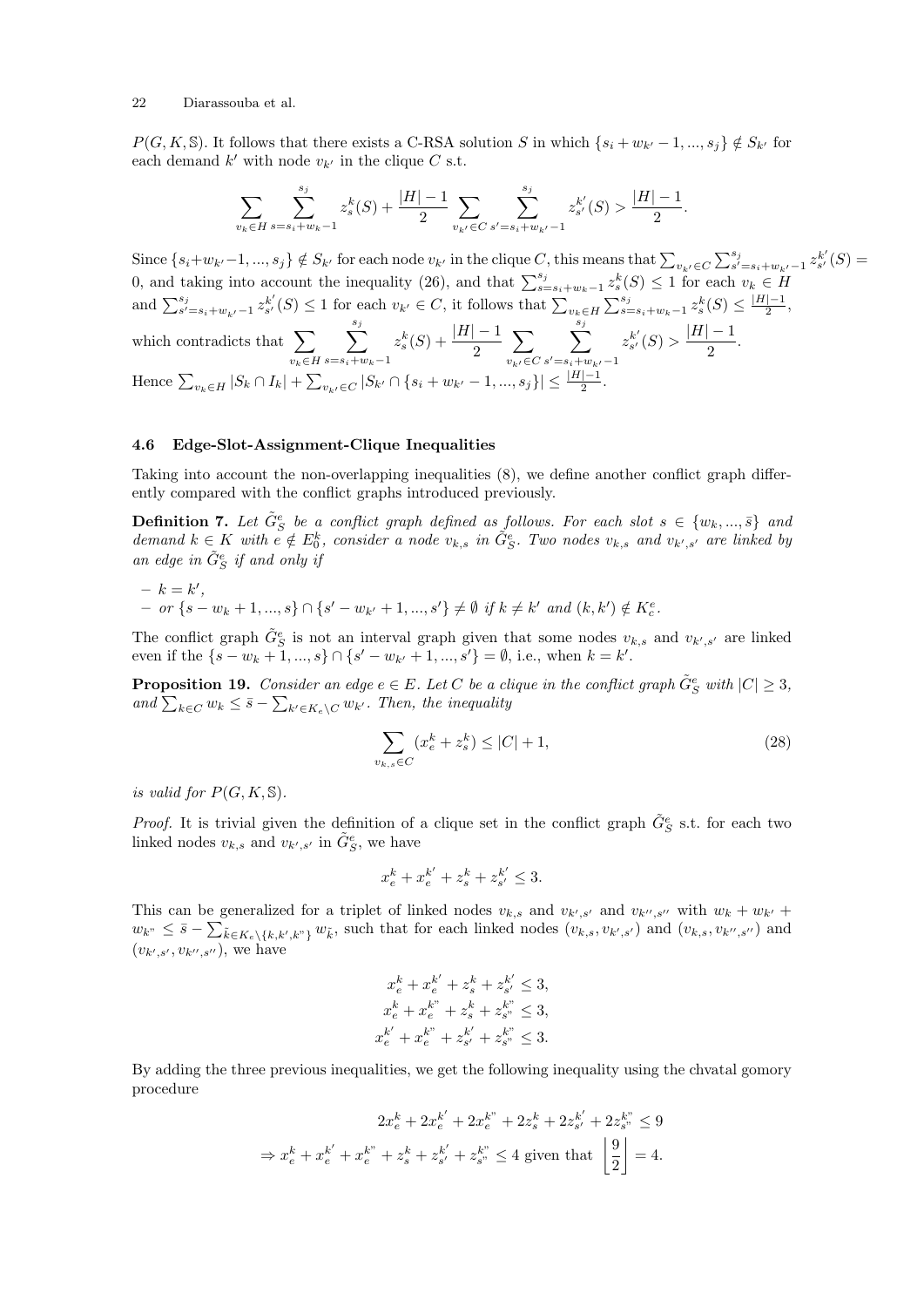This can be generalized for each clique C with  $|C| \geq 4$  while showing that the inequality (28) can be seen as Chvatal-Gomory cuts. For that, and using the Chvatal-Gomory and recurrence procedures, we get that for all  $C' \subset C$  with  $|C'| = |C| - 1$  and  $|C'| \geq 3$ 

$$
\sum_{v_{k,s} \in C'} x_e^k + z_s^k \le |C'| + 1.
$$

By adding the previous inequalities for all  $C' \subset C$  with  $|C'| = |C| - 1$ , and doing then some simplification, we get at the end that

$$
\sum_{v_{k,s}\in C} x_e^k + z_s^k \le |C| + \frac{|C|}{|C|-1} \implies \sum_{v_{k,s}\in C} x_e^k + z_s^k \le |C| + 1
$$

given that  $\left| \frac{|C|}{|C|} \right|$  $|C| - 1$  $= 1$ . We conclude that the inequality (28) is valid for  $P(G, K, \mathbb{S})$ .

This gives us an idea about new non-overlapping inequalities defined as follows.

**Proposition 20.** Consider an edge e, and a pair of demands  $k, k' \in K$  with  $e \notin E_0^k \cup E_0^{k'}$ . Let s be a slot in  $\{w_k, ..., \bar{s}\}$ . Then, the inequality

$$
x_e^k + x_e^{k'} + z_s^k + \sum_{s^" = s - w_k + 1}^{\min(s + w_{k'} - 1, \bar{s})} z_{s^"}^{k'} \le 3,
$$
\n
$$
(29)
$$

is valid for  $P^{\prime\prime}(G, K, \mathbb{S}) = \{(x, z) \in P(G, K, \mathbb{S}) : \sum_{i=1}^{\bar{s}}\}$  $s = w_k$  $z_s^k = 1$  &  $\sum$ <sup>s</sup>  $s = w_k$  $z_s^{k'} = 1$ .

Remark 4. The inequality (29) is a particular case of inequality (28) for a clique  $C = \{v_{k,s}\}\cup$  $\{v_{k',s'} \in \tilde{G}_c^e \text{ s.t. } \{s'-w_k'+1,...,s'\} \cap \{s-w_k+1,...,s\} \neq \emptyset\}.$ 

Remark 5. The inequality (28) associated with a clique  $C$  over edge  $e$ , it is dominated by the inequality (22) associated with an interval  $I = [s_i, s_j]$  and the subset of demands  $\tilde{K}$  over edge e iff

$$
- \tilde{s} \in \{s - w_k + 1, ..., s\} \cap \{s' - w_{k'} + 1, s'\} \text{ for each pair of nodes } (v_{k,s}, v_{k',s'}) \text{ in } C, \\ - \text{ and } [\min_{v_{k,s} \in C} (s - w_k + 1), \max_{v_{k,s} \in C} s] \subset I.
$$

*Proof.* Consider an edge e and an interval of contiguous slots  $I = [s_i, s_j] \subseteq [1, \bar{s}]$ . Let C be a clique in the conflict graph  $\tilde{G}_{S}^{e}$ , and  $\tilde{K} = \{k \in K \text{ s.t. } v_{k,s} \in C\}$  be a subset of demands in K with  $\tilde{K}$  is a clique in the conflict graph  $\tilde{G}^e_I$  for the interval  $I = [s_i, s_j]$ . Necessity: First, assume that

 $- \tilde{s} \in \{s - w_k + 1, ..., s\} \cap \{s' - w_{k'} + 1, s'\}$  for each pair of nodes  $(v_{k,s}, v_{k',s'})$  in C, - and  $[\min_{v_{k,s} \in C} (s - w_k + 1), \max_{v_{k,s} \in C} s]$  ⊂ I.

Given that  $s - w_k + 1 \ge \min_{v_{k',s'} \in C} (s' - w_{k'} + 1)$  and  $s \le \max_{v_{k',s'} \in C} s'$  for each  $v_{k,s} \in C$ , and that  $|\{s - w_k + 1, ..., s\}| = w_k$  for each  $v_{k,s} \in C$ , it follows that  $s \in I_k$  for each  $v_{k,s} \in C$  of demand  $k \in \tilde{K}$ . As a result, we get that

$$
\sum_{k \in \tilde{K}} x_{e}^{k} + \sum_{k \in \tilde{K}} \sum_{s' \in I_{k}} z_{s'}^{k} = \sum_{k \in \tilde{K}} x_{e}^{k} + \sum_{k \in \tilde{K}} z_{s}^{k} + \sum_{k \in \tilde{K}} \sum_{s' \in I_{k} \setminus \{s\}} z_{s'}^{k}
$$
(30)

$$
\implies \sum_{k \in \tilde{K}} \sum_{s' \in I_k} z_{s'}^k = \sum_{k \in \tilde{K}} z_s^k + \sum_{k \in \tilde{K}} \sum_{s' \in I_k \setminus \{s\}} z_{s'}^k.
$$
 (31)

Taking into account that  $\tilde{K} = \{k \in K \text{ s.t. } v_{k,s} \in C\}$ , this means that

$$
\sum_{k \in \tilde{K}} z_s^k = \sum_{v_{k,s} \in C} z_s^k.
$$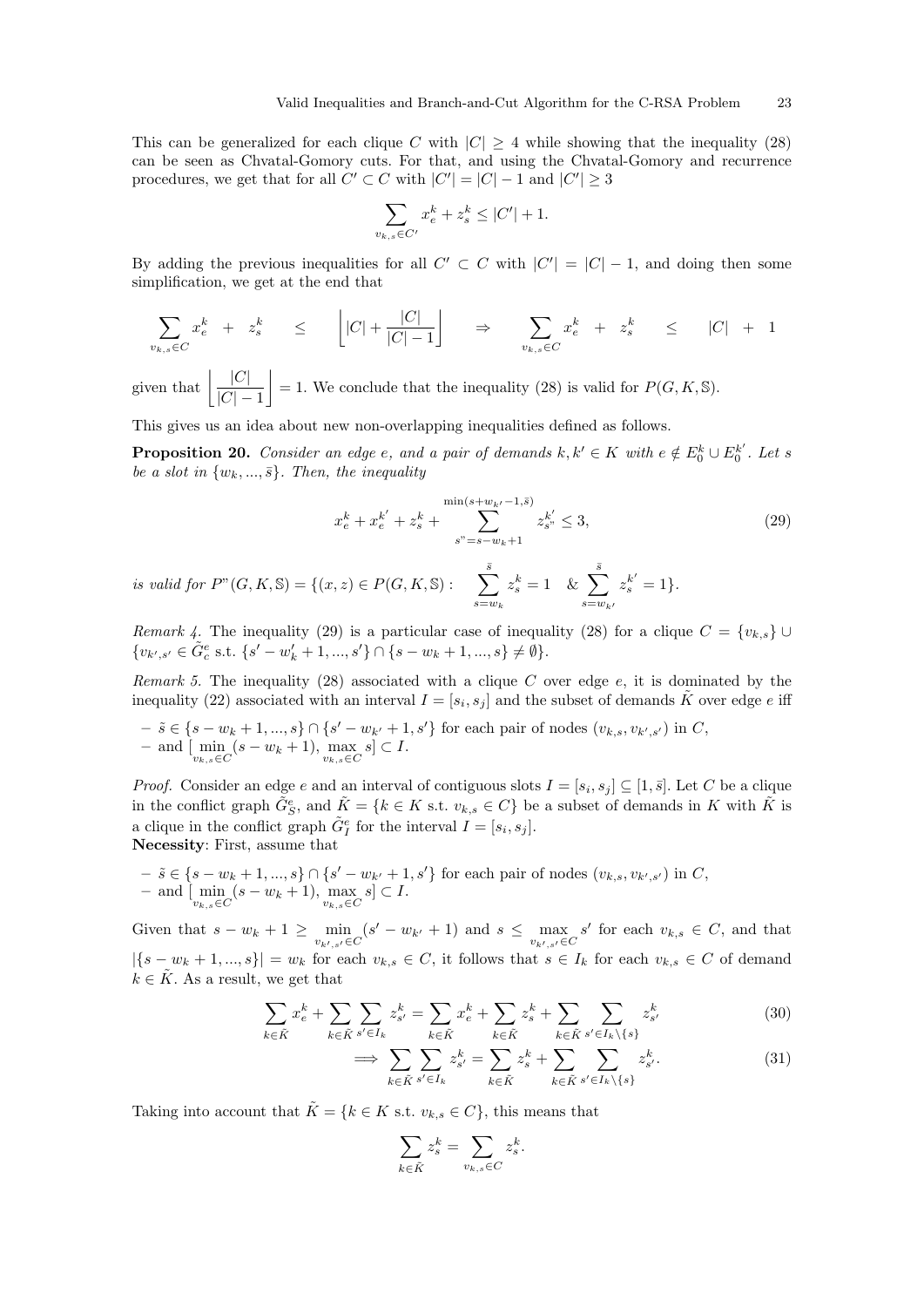This implies that

$$
\sum_{k \in \tilde{K}} \sum_{s' \in I_k} z_{s'}^k = \sum_{v_{k,s} \in C} z_s^k + \sum_{k \in \tilde{K}} \sum_{s' \in I_k \setminus \{s\}} z_{s'}^k \implies \sum_{v_{k,s} \in C} z_s^k \preceq \sum_{k \in \tilde{K}} \sum_{s' \in I_k} z_{s'}^k.
$$

Given that the demands are independants, it follows that

$$
z_s^k \preceq \sum_{s' \in I_k} z_{s'}^k
$$
 for each  $v_{k,s} \in C$ .

Hence, the inequality (28) is dominated by the inequality (22). Sufficiency: Assume that the inequality (28) is dominated by the inequality (22). It follows that

$$
\sum_{v_{k,s}\in C} x_{\varepsilon}^{k} z_{s}^{k} \preceq \sum_{k\in \tilde{K}} x_{\varepsilon}^{k} + \sum_{s'\in I_{k}} z_{s'}^{k} \implies \sum_{v_{k,s}\in C} z_{s}^{k} \preceq \sum_{k\in \tilde{K}} \sum_{s'\in I_{k}} z_{s'}^{k} \implies \sum_{k\in \tilde{K}} z_{s}^{k} \preceq \sum_{k\in \tilde{K}} \sum_{s'\in I_{k}} z_{s'}^{k}
$$
\n
$$
\implies z_{s}^{k} \preceq \sum_{s'\in I_{k}} z_{s'}^{k} \text{ for each } k \in \tilde{K} \implies s \in I_{k} \text{ for each } k \in \tilde{K} \implies s \in I_{k} \text{ for each node } v_{k,s} \in C
$$
\n
$$
\implies s - w_{k} + 1 \in I \text{ for each node } v_{k,s} \in C \implies \min_{v_{k,s}\in C} (s - w_{k} + 1) \in I
$$
\n
$$
\text{and } \max_{v_{k,s}\in C} s \in I \text{ for each node } v_{k,s} \in C \implies [\min_{v_{k,s}\in C} (s - w_{k} + 1), \max_{v_{k,s}\in C} s] \subseteq I.
$$

Furthermore, and given that  $w_k + w_{k'} > |I|$  for each pair of demands  $k, k' \in \tilde{K}$ , it follows that  $\{s-w_k+1,...,s\} \cap \{s'-w_{k'}+1,...,s\} \neq \emptyset$  for each  $s \in I_k$  and  $s' \in I_{k'}$  of each pair of demands  $k, k' \in \tilde{K}$ . Hence,  $\{s - w_k + 1, ..., s\} \cap \{s' - w_{k'} + 1, ..., s\} \neq \emptyset$  for each pair  $(v_{k,s}, v_{k',s'}) \in C$  since  $s \in I_k$  and  $s' \in I_{k'}$ . We conclude at the end that

 $- \tilde{s} \in \{s - w_k + 1, ..., s\} \cap \{s' - w_{k'} + 1, s'\}$  for each pair of nodes  $(v_{k,s}, v_{k',s'})$  in C,  $- \text{ and } [\min_{v_{k,s} \in C} (s - w_k + 1), \max_{v_{k,s} \in C} s] \subset I,$ 

which ends our proof.

### 4.7 Slot-Assignment-Clique Inequalities

On the other hand, we detected that there may exist some cases that are not covered by the inequalities  $(17)$  and  $(28)$ . For this, we provide the following definition of a *conflict graph* and its associated inequality.

**Definition 8.** Let  $\tilde{G}_{S}^{E}$  be a conflict graph defined as follows. For all slot  $s \in \{w_k, ..., \bar{s}\}$  and demand  $k \in K$ , consider a node  $v_{k,s}$  in  $\tilde{G}_{S}^{E}$ . Two nodes  $v_{k,s}$  and  $v_{k',s'}$  are linked by an edge in  $\tilde{G}_{S}^{E}$ iff

$$
- k = k',
$$
  
- or  $E_1^k \cap E_1^{k'} \neq \emptyset$  and  $\{s - w_k + 1, ..., s\} \cap \{s' - w_{k'} + 1, ..., s'\} \neq \emptyset$ .

The conflict graph  $\tilde{G}_{S}^{E}$  cannot define an interval graph given that some nodes  $v_{k,s}$  and  $v_{k',s'}$  are linked even if the  $\{s - w_k + 1, ..., s\} \cap \{s' - w_{k'} + 1, ..., s'\} = \emptyset$ , i.e., when  $k = k'$ .

**Proposition 21.** Let C be a clique in conflict graph  $\tilde{G}_{S}^{E}$  with  $|C| \geq 3$ . Then, the inequality

$$
\sum_{v_{k,s}\in C} z_s^k \le 1,\tag{32}
$$

is valid for  $P(G, K, \mathbb{S})$ .

*Proof.* It is trivial given the definition of a clique set in the conflict graph  $\tilde{G}_{S}^{E}$  s.t. for each two linked nodes  $v_{k,s}$  and  $v_{k',s'}$  in  $\tilde{G}_{S}^{E}$ , we know that the inequality

$$
z_s^k + z_{s'}^{k'} \leq 1,
$$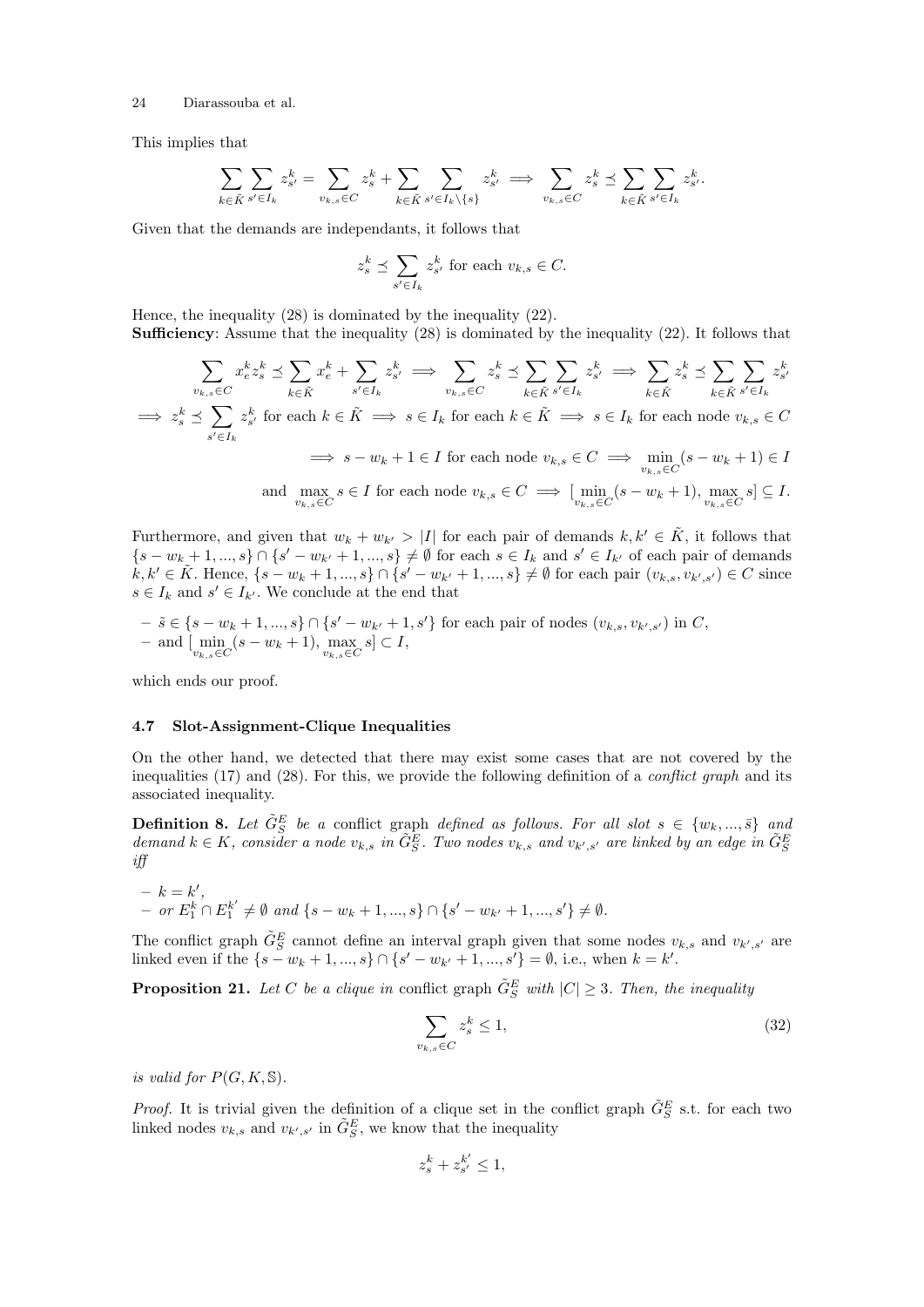is valid for  $P(G, K, \mathbb{S})$ . By adding the previous inequalities for all two linked nodes  $v_{k,s}$  and  $v_{k',s'}$ in  $\tilde{G}_{S}^{E}$ , we get

$$
\sum_{v_{k,s}} (|C| - 1) z_s^k \le |C| - 1 \implies \sum_{v_{k,s}} z_s^k \le \frac{|C| - 1}{|C| - 1} \implies \sum_{v_{k,s}} z_s^k \le 1,
$$

which ends our proof.

*Remark 6.* The inequality (32) associated with a clique C, it is dominated by the inequality (25) associated with an interval  $I = [s_i, s_j]$  and the subset of demands  $\tilde{K}$  if and only if  $\lim_{v_{k,s} \in C} (s - w_k + \dots + w_0)$ 

1),  $\max_{v_{k,s}\in C} s \subset I$  and  $w_k + w_{k'} \geq |I| + 1$  for each  $(v_k, v_{k'}) \in C$ , and  $2w_k \geq |I| + 1$  and  $w_k \leq |I|$  for each  $v_k \in C$ .

*Proof.* Consider an interval of contiguous slots  $I = [s_i, s_j] \subseteq [1, \bar{s}]$ . Let C be a clique in the conflict graph  $\tilde{G}_{S}^{E}$ , and  $\tilde{K} = \{k \in K \text{ s.t. } v_{k,s} \in C\}$  be a subset of demands in K with  $\tilde{K}$  is a clique in the conflict graph  $\tilde{G}_I^E$  for the interval  $I = [s_i, s_j]$ . Neccessity.

First, assume that

 $- \tilde{s} \in \{s - w_k + 1, ..., s\} \cap \{s' - w_{k'} + 1, s'\}$  for each pair of nodes  $(v_{k,s}, v_{k',s'})$  in C, - and  $[\min_{v_{k,s} \in C} (s - w_k + 1), \max_{v_{k,s} \in C} s]$  ⊂ I.

Given that  $s - w_k + 1 \ge \min_{v_{k',s'} \in C} (s' - w_{k'} + 1)$  and  $s \le \max_{v_{k',s'} \in C} s'$  for each  $v_{k,s} \in C$ , and that  $|\{s - w_k + 1, ..., s\}| = w_k$  for each  $v_{k,s} \in C$ , it follows that  $s \in I_k = [s_i + w_k - 1, s_j]$  for each  $v_{k,s} \in C$  of demand  $k \in \tilde{K}$ . As a result, we get that

$$
\sum_{k \in \tilde{K}} \sum_{s' \in I_k} z_{s'}^k = \sum_{k \in \tilde{K}} z_s^k + \sum_{k \in \tilde{K}} \sum_{s' \in I_k \setminus \{s\}} z_{s'}^k.
$$
\n(33)

Taking into account that  $\tilde{K} = \{k \in K \text{ s.t. } v_{k,s} \in C\}$ , this means that

$$
\sum_{k \in \tilde{K}} z_s^k = \sum_{v_{k,s} \in C} z_s^k.
$$

It follows that

$$
\sum_{k\in \tilde{K}}\sum_{s'\in I_k}z_{s'}^k=\sum_{v_{k,s}\in C}z_s^k+\sum_{k\in \tilde{K}}\sum_{s'\in I_k\backslash\{s\}}z_{s'}^k.
$$

Given that all the variable  $z_s^k$  is positive for each  $k \in K$  and  $s \in \mathbb{S}$ , this implies that

$$
\sum_{v_{k,s}\in C} z_s^k \preceq \sum_{k\in \tilde{K}} \sum_{s'\in I_k} z_{s'}^k.
$$

Hence, the inequality (32) is dominated by the inequality (25). Sufficiency.

Assume that the inequality (32) is dominated by the inequality (25). It follows that

$$
\sum_{v_{k,s}\in C} z_s^k \preceq \sum_{k\in \tilde{K}} \sum_{s'\in I_k} z_{s'}^k \implies \sum_{k\in \tilde{K}} z_s^k \preceq \sum_{k\in \tilde{K}} \sum_{s'\in I_k} z_{s'}^k
$$

Given that the demands in  $\tilde{K}$  are independants, this allows us to take that

$$
z_s^k \preceq \sum_{s' \in I_k} z_{s'}^k \text{ for each } k \in \tilde{K}.
$$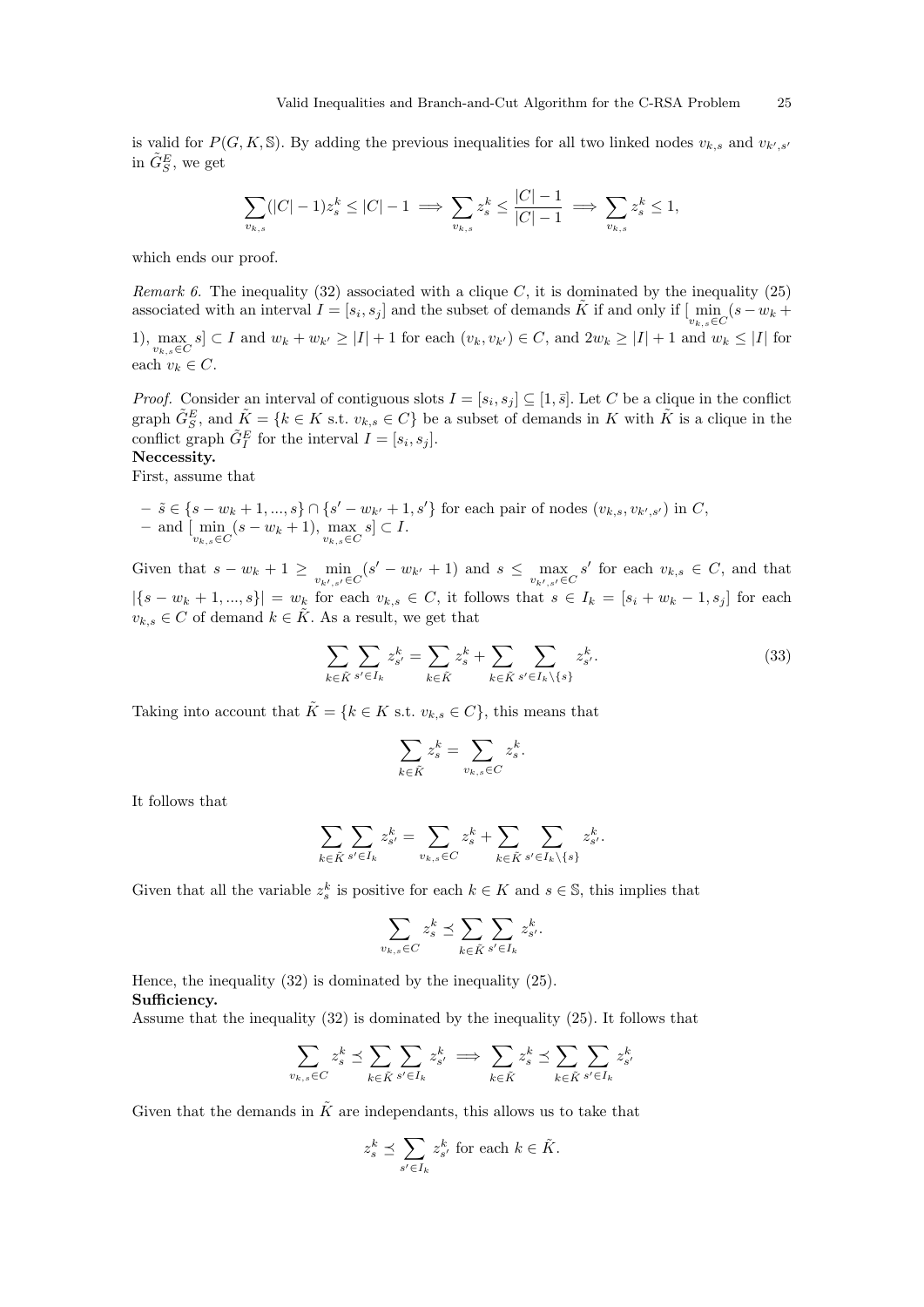Given that the variable  $z_s^k$  is positive for each  $k \in K$  and  $s \in \mathbb{S}$ , this means that

 $s \in I_k$  for each  $k \in \tilde{K}$ ,

which is equivalent to say that

$$
s \in I_k
$$
 for each node  $v_{k,s} \in C \implies s \in \{s_i + w_k - 1, ..., s_j\}.$ 

It follows that

$$
s - w_k + 1 \in I
$$
 for each node  $v_{k,s} \in C$ .

As a result,

$$
\min_{v_{k,s} \in C} (s - w_k + 1) \in I \text{ and } \max_{v_{k,s} \in C} s \in I \text{ for each node } v_{k,s} \in C
$$

$$
\implies \left[ \min_{v_{k,s} \in C} (s - w_k + 1), \max_{v_{k,s} \in C} s \right] \subseteq I.
$$

Furthermore, and given that  $w_k + w_{k'} > |I|$  for each pair of demands  $k, k' \in \tilde{K}$ , it follows that  $\{s-w_k+1,...,s\} \cap \{s'-w_{k'}+1,...,s\} \neq \emptyset$  for each  $s \in I_k$  and  $s' \in \{s_i+w_{k'}-1,...,s_j\}$  of each pair of demands  $k, k' \in \tilde{K}$ . Hence,  $\{s - w_k + 1, ..., s\} \cap \{s' - w_{k'} + 1, ..., s\} \neq \emptyset$  for each pair  $(v_{k,s}, v_{k',s'}) \in C$  since  $s \in I_k$  and  $s' \in \{s_i + w_{k'} - 1, ..., s_j\}$ . We conclude at the end that

 $- \tilde{s} \in \{s - w_k + 1, ..., s\} \cap \{s' - w_{k'} + 1, s'\}$  for each pair of nodes  $(v_{k,s}, v_{k',s'})$  in C, - and  $[\min_{v_{k,s} \in C} (s - w_k + 1), \max_{v_{k,s} \in C} s]$  ⊂ I,

which ends our proof.

### 4.8 Slot-Assignment-Odd-Hole Inequalities

**Proposition 22.** Let H be an odd-hole in the conflict graph  $\tilde{G}_{S}^{E}$  with  $|H| \geq 5$ . Then, the inequality

$$
\sum_{v_{k,s}\in H} z_s^k \le \frac{|H|-1}{2},\tag{34}
$$

is valid for  $P(G, K, \mathbb{S})$ .

*Proof.* It is trivial given the definition of the odd-hole in the conflict graph  $\tilde{G}_{S}^{E}$ . We strengthen our proof as belows. For each pair of nodes  $(v_{k,s}, v_{k',s'})$  linked in H by an edge, we know that  $z_s^k + z_{s'}^{k'} \leq 1$ . Given that H is an odd-hole which means that we have  $|H| - 1$  pair of nodes  $(v_{k,s}, v_{k',s'})$  linked in H, and by doing a sum for all pairs of nodes  $(v_{k,s}, v_{k',s'})$  linked in H, it follows that

$$
\sum_{(v_{k,s}, v_{k',s'}) \in E(H)} z_s^k + z_{s'}^{k'} \le |H| - 1.
$$

Taking into account that each node  $v_k$  in H has two neighbors in H, this implies that  $z_s^k$  appears twice in the previous inequality. As a result,

$$
\sum_{(v_{k,s}, v_{k',s'}) \in E(H)} z_s^k + z_{s'}^{k'} = \sum_{v_{k,s} \in H} 2z_s^k \implies \sum_{v_{k,s} \in H} 2z_s^k \le |H| - 1
$$
  

$$
\implies \sum_{v_{k,s} \in H} z_s^k \le \left\lfloor \frac{|H| - 1}{2} \right\rfloor = \frac{|H| - 1}{2}
$$
 since |H| is an odd number.

We conclude at the end that the inequality (34) is valid for  $P(G, K, \mathbb{S})$ .

Remark 7. The inequality (34) is dominated by the inequality (26) if and only if there exists an interval of contiguous slots  $I = [s_i, s_j] \subset [1, \bar{s}]$  with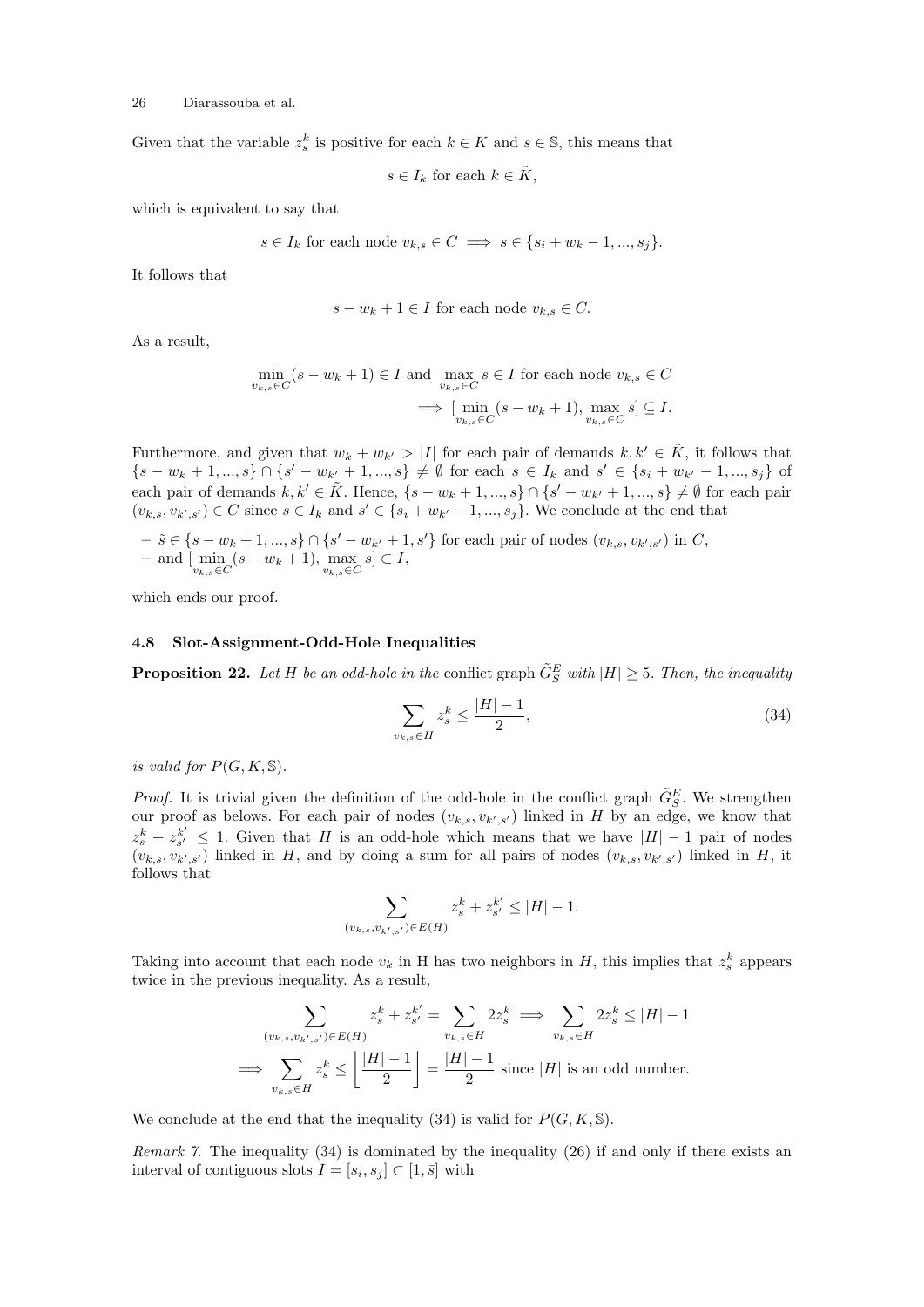$- \left[ \min_{v_{k,s} \in H \cup C} (s - w_k + 1), \max_{v_{k,s} \in H \cup C} \right] \subset I,$ – and  $w_k + w_{k'} \geq |I| + 1$  for each  $(v_k, v_{k'})$  linked in H, – and  $2w_k \geq |I| + 1$  and  $w_k \leq |I|$  for each  $v_k \in H$ .

*Proof.* Consider an interval of contiguous slots  $I = [s_i, s_j] \subseteq [1, \bar{s}]$ . Let H be an odd-hole in the conflict graph  $\tilde{G}_{S}^{E}$ , and  $\tilde{K} = \{k \in K \text{ s.t. } v_{k,s} \in H\}$  be a subset of demands in K with  $\tilde{K}$  is an odd-hole in the conflict graph  $\tilde{G}^E_I$  for the interval  $I = [s_i, s_j]$ . Neccessity.

### First, assume that

 $- \tilde{s} \in \{s - w_k + 1, ..., s\} \cap \{s' - w_{k'} + 1, s'\}$  for each pair of nodes  $(v_{k,s}, v_{k',s'})$  in H, - and  $[\min_{v_{k,s} \in H} (s - w_k + 1), \max_{v_{k,s} \in H} s]$  ⊂ I.

Given that  $s - w_k + 1 \ge \min_{v_{k',s'} \in H} (s' - w_{k'} + 1)$  and  $s \le \max_{v_{k',s'} \in H} s'$  for each  $v_{k,s} \in H$ , and that  $|\{s - w_k + 1, ..., s\}| = w_k$  for each  $v_{k,s} \in H$ , it follows that  $s \in I_k = [s_i + w_k - 1, s_j]$  for each  $v_{k,s} \in H$  of demand  $k \in \tilde{K}$ . As a result, we get that

$$
\sum_{k \in \tilde{K}} \sum_{s' \in I_k} z_{s'}^k = \sum_{k \in \tilde{K}} z_s^k + \sum_{k \in \tilde{K}} \sum_{s' \in I_k \setminus \{s\}} z_{s'}^k.
$$
\n(35)

Taking into account that  $\tilde{K} = \{k \in K \text{ s.t. } v_{k,s} \in H\}$ , this means that

$$
\sum_{k \in \tilde{K}} z_s^k = \sum_{v_{k,s} \in H} z_s^k.
$$

This implies that

$$
\sum_{k \in \tilde{K}} \sum_{s' \in I_k} z_s^k = \sum_{v_{k,s} \in H} z_s^k + \sum_{k \in \tilde{K}} \sum_{s' \in I_k \setminus \{s\}} z_{s'}^k
$$
  

$$
\implies \sum_{v_{k,s} \in H} z_s^k \le \sum_{k \in \tilde{K}} \sum_{s' \in I_k} z_{s'}^k \implies z_s^k \le \sum_{s' \in I_k} z_{s'}^k \text{ for each } v_{k,s} \in H.
$$

Hence, the inequality (34) is dominated by the inequality (26). Sufficiency.

Assume that the inequality (34) is dominated by the inequality (26) and given that  $\tilde{K} = \{k \in \mathbb{R}\}$ K s.t.  $v_{k,s} \in H$ , this means that

$$
\sum_{k \in \tilde{K}} z_s^k = \sum_{v_{k,s} \in H} z_s^k.
$$

It follows that

$$
\sum_{v_{k,s}\in H} z_s^k \preceq \sum_{k\in \tilde{K}} \sum_{s'\in I_k} z_{s'}^k \implies \sum_{k\in \tilde{K}} z_s^k \preceq \sum_{k\in \tilde{K}} \sum_{s'\in I_k} z_{s'}^k.
$$

Given that the demands in  $\tilde{K}$  are independants, this implies that

$$
z_s^k \preceq \sum_{s' \in I_k} z_{s'}^k \text{ for each } k \in \tilde{K} \implies s \in I_k \text{ for each } k \in \tilde{K} \implies s \in I_k \text{ for each node } v_{k,s} \in H.
$$

As a result,

$$
s - w_k + 1 \in I \text{ for each node } v_{k,s} \in H \implies \min_{v_{k,s} \in H} (s - w_k + 1) \in I
$$
  
and 
$$
\max_{v_{k,s} \in H} s \in I \text{ for each node } v_{k,s} \in H \implies [\min_{v_{k,s} \in H} (s - w_k + 1), \max_{v_{k,s} \in H} s] \subseteq I.
$$

Furthermore, and given that  $w_k + w_{k'} > |I|$  for each pair of demands  $k, k' \in \tilde{K}$ , it follows that  $\{s-w_k+1,...,s\} \cap \{s'-w_{k'}+1,...,s\} \neq \emptyset$  for each  $s \in I_k$  and  $s' \in \{s_i+w_{k'}-1,...,s_j\}$  of each pair of demands  $k, k' \in \tilde{K}$ . Hence,  $\{s - w_k + 1, ..., s\} \cap \{s' - w_{k'} + 1, ..., s\} \neq \emptyset$  for each pair  $(v_{k,s}, v_{k',s'}) \in H$  since  $s \in I_k$  and  $s' \in \{s_i + w_{k'} - 1, ..., s_j\}$ . We conclude at the end that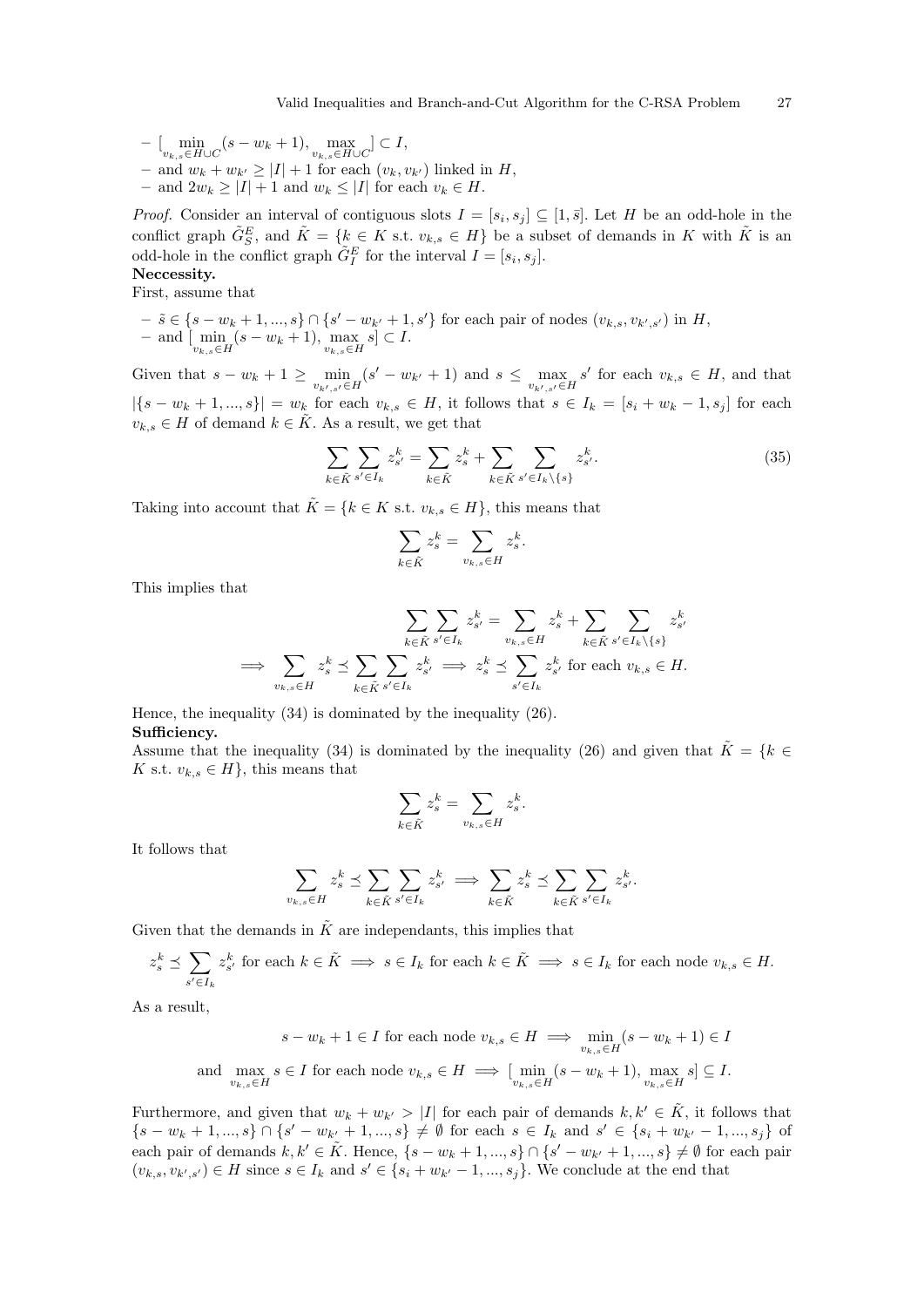$$
- \tilde{s} \in \{s - w_k + 1, ..., s\} \cap \{s' - w_{k'} + 1, s'\}
$$
 for each pair of nodes  $(v_{k,s}, v_{k',s'})$  in  $H$ ,  $-$  and  $\left[\min_{v_{k,s} \in H} (s - w_k + 1), \max_{v_{k,s} \in H} s \right] \subset I$ ,

which ends our proof.

The inequality (34) can be strengthened without modifying its right hand side by combining the inequality (34) and (32) as follows.

**Proposition 23.** Let H be an odd-hole, and C be a clique in the conflict graph  $\tilde{G}_{S}^{E}$  with

- | $H$ | ≥ 5,
- and  $|C| \geq 3$ ,
- and  $H \cap C = \emptyset$ .
- and the nodes  $(v_{k,s}, v_{k',s'})$  are linked in  $\tilde{G}_{S}^{E}$  for all  $v_{k,s} \in H$  and  $v_{k',s'} \in C$ .

Then, the inequality

$$
\sum_{v_{k,s}\in H} z_s^k + \frac{|H|-1}{2} \sum_{v_{k',s'}\in C} z_{s'}^{k'} \le \frac{|H|-1}{2},\tag{36}
$$

is valid for  $P(G, K, \mathbb{S})$ .

*Proof.* It is trivial given the definition of the odd-hole and clique in  $\tilde{G}_{S}^{E}$  s.t. if  $\sum_{v_{k',s'}\in C} z_{s'}^{k'} = 1$  for a  $v_{k',s'} \in C \in C$  which implies that the quantity  $\sum_{v_{k,s} \in H} z_s^k$  is forced to be equal to 0. Otherwise, we know from the inequality (34) that the sum  $\sum_{v_{k,s}\in H} z_s^k$  is always smaller than  $\frac{|H|-1}{2}$ . We strengthen our proof by assuming that the inequality (36) is not valid for  $P(G, K, \mathbb{S})$ . It follows that there exists a C-RSA solution S in which  $s' \notin S_{k'}$  for each node  $v_{k',s'}$  in the clique C s.t.

$$
\sum_{v_{k,s}\in H} z_s^k(S) + \frac{|H|-1}{2}\sum_{v_{k',s'}\in C} z_{s'}^{k'}(S) > \frac{|H|-1}{2}.
$$

Since  $s' \notin S_{k'}$  for each node  $v_{k',s'}$  in the clique C this means that  $\sum_{v_{k',s'} \in C} z_{s'}^{k'}(S) = 0$ , and taking into account the inequality (34),  $z_s^k(S) \leq 1$  for each  $v_{k,s} \in H$ , and that  $z_{s'}^{k'}(S) \leq 1$  for each  $v_{k',s'} \in C$ , it follows that

$$
\sum_{v_{k,s}\in H} z_s^k(S) \le \frac{|H|-1}{2},
$$

which contradicts that  $\sum_{v_{k,s}\in H} z_s^k(S) + \frac{|H|-1}{2} \sum_{v_{k',s'}\in C} z_{s'}^{k'}(S) > \frac{|H|-1}{2}$  $rac{1-1}{2}$ . Hence  $\sum_{v_{k,s}\in H} |S_k \cap \{s\}| + \sum_{v_{k',s'}\in C} |S_{k'} \cap \{s'\}| \leq \frac{|H|-1}{2}.$ 

*Remark 8.* The inequality  $(36)$  is dominated by the inequality  $(27)$  if and only if there exists an interval of contiguous slots  $I = [s_i, s_j] \subset [1, \bar{s}]$  with

 $- \left[ \min_{v_{k,s} \in H \cup C} (s - w_k + 1), \max_{v_{k,s} \in H \cup C} \right] \subset I,$ – and  $w_k + w_{k'} \geq |I| + 1$  for each  $(v_k, v_{k'})$  linked in H, – and  $w_k + w_{k'} \geq |I| + 1$  for each  $(v_k, v_{k'})$  linked in C, – and  $w_k + w_{k'} \geq |I| + 1$  for each  $v_k \in H$  and  $v_{k'} \in C$ , - and  $2w_k ≥ |I| + 1$  and  $w_k ≤ |I|$  for each  $v_k ∈ H$ , – and  $2w_{k'} \geq |I| + 1$  and  $w_{k'} \leq |I|$  for each  $v_{k'} \in C$ .

Proof. Similar to the proof of the remark 7.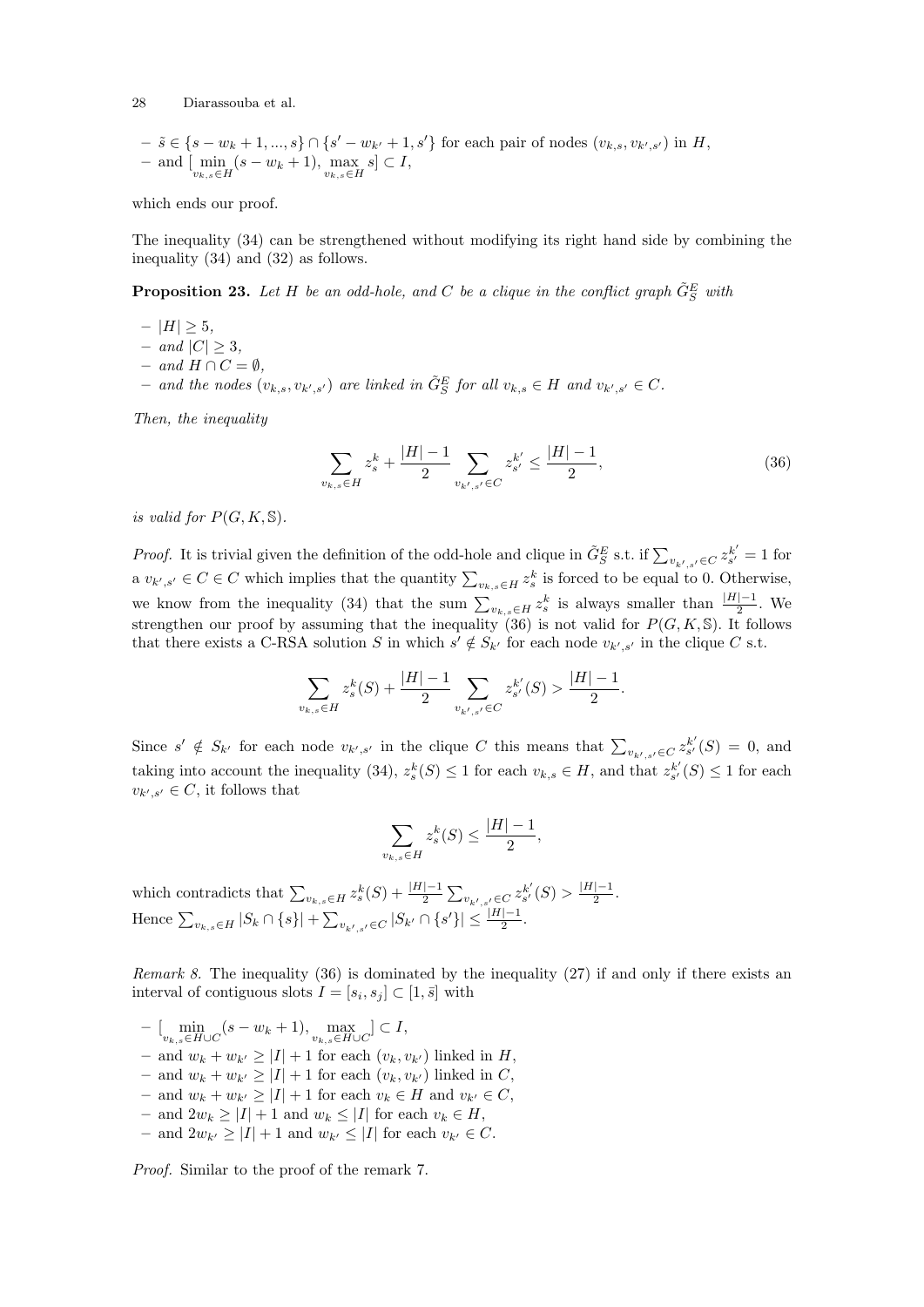### 4.9 Non-Compatibility-Clique Inequalities

Let us now introduce some valid inequalities that are related to the routing sub-problem due to the transmission-reach constraint.

**Definition 9.** For a demand k, two edges  $e = ij \notin E_0^k \cap E_1^k$ ,  $e' = lm \notin E_0^k \cap E_1^k$  are said noncompatible edges if and only if the lengths of  $(o_k, d_k)$ -paths formed by  $e = ij$  and  $e' = lm$  together are greater that  $\bar{l}_k$ .

Note that we are able to determine the non-compatible edges for each demand  $k$  in polynomial time using shortest-path algorithms.

**Proposition 24.** Consider an edge  $e \in E$ . Let  $(k, k')$  be a pair of non-compatible demands for the edge e. Then, the inequality

$$
x_e^k + x_e^{k'} \le 1,\tag{37}
$$

is valid for  $P(G, K, \mathbb{S})$ .

*Proof.* It is trivial given the definition of non-compatible demands for the edge  $e$ .

**Proposition 25.** Consider a demand  $k \in K$ . Let  $(e, e')$  be a pair of non-compatible edges for the demand k. Then, the inequality

$$
x_e^k + x_{e'}^k \le 1,\t\t(38)
$$

is valid for  $P(G, K, \mathbb{S})$ .

*Proof.* It is trivial given the definition of non-compatible edges for a demand  $k$ .

Based on the inequalities (37) and (38), we introduce the following conflict graph.

**Definition 10.** Let  $\tilde{G}_E^K$  be a conflict graph defined as follows. For each demand k and edge e  $\notin$  $E_0^k \cup E_1^k$ , consider a node  $v_e^k$  in  $\tilde{G}_E^K$ . Two nodes  $v_e^k$  and  $v_{e'}^{k'}$  are linked by an edge in  $\tilde{G}_E^K$ 

 $-$  if  $k = k'$ : e and e' are non compatible edges for demand k.

 $-$  if  $k \neq k'$ : k and k' are non compatible demands for edge e.

**Proposition 26.** Let C be a clique in  $\tilde{G}_E^K$ . Then, the inequality

$$
\sum_{v_e^k \in C} x_e^k \le 1,\tag{39}
$$

is valid for  $P(G, K, \mathbb{S})$ .

*Proof.* It is trivial given the definition of a clique set in the conflict graph  $\tilde{G}_E^K$  s.t. by adding the inequalities (38) for all pairs of nodes  $(v_e^k, v_{e'}^{k'})$  in the clique  $C$  in  $\tilde{G}_E^K$ 

$$
\sum_{v_e^k \in C} (|C| - 1)x_e^k \le (|C| - 1) \implies \sum_{v_e^k \in C} x_e^k \le \frac{|C| - 1}{|C| - 1} \implies \sum_{v_e^k \in C} x_e^k \le 1,
$$

which ends our proof.

### 4.10 Non-Compatibility-Odd-Hole Inequalities

**Proposition 27.** Let H be an odd-hole in the conflict graph  $\tilde{G}_E^K$  with  $|H| \geq 3$ . Then, the inequality

$$
\sum_{v_e^k \in H} x_e^k \le \frac{|H| - 1}{2},\tag{40}
$$

is valid for  $P(G, K, \mathbb{S})$ .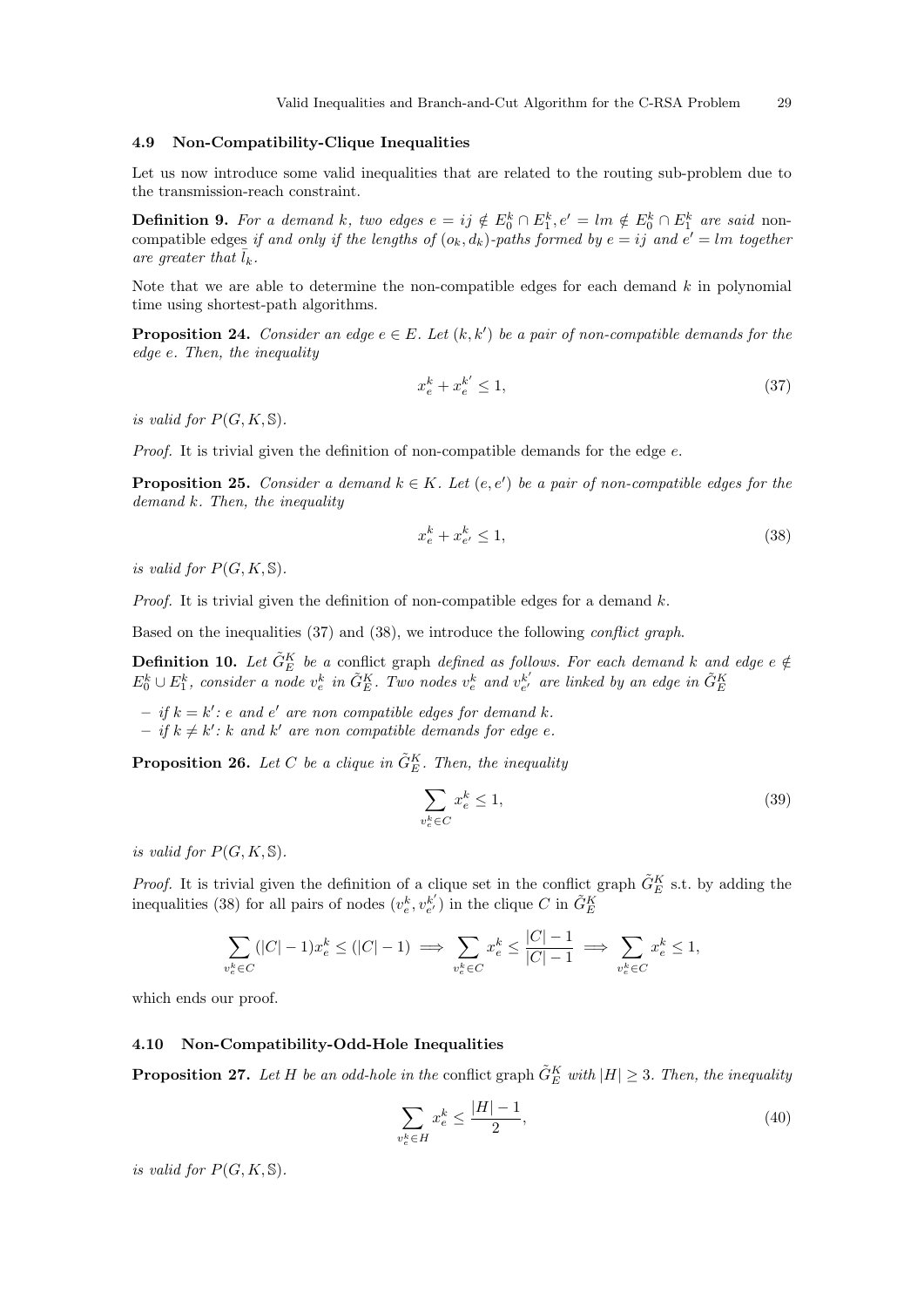*Proof.* It is trivial given the definition of the odd-hole in the conflict graph  $\tilde{G}_{E}^{K}$ . We strengthen our proof as belows. For each pair of nodes  $(v_e, v_{e'})$  linked in H by an edge, we know that  $x_e^k + x_{e'}^k \leq 1$ . Given that H is an odd-hole which means that we have  $|H|-1$  pair of nodes  $(v_e^k, v_{e'}^{k'})$  linked in H, and by doing a sum for all pairs of nodes  $(v_e^k, v_{e'}^{k'})$  linked in  $H$ , it follows that

$$
\sum_{(v_e^k, v_{e'}^{k'}) \in E(H)} x_e^k + x_{e'}^{k'} \leq |H|-1.
$$

Taking into account that each node  $v_e^k$  in H has two neighbors in H, this implies that  $x_e^k$  appears twice in the previous inequality. As a result,

$$
\sum_{(v_e^k, v_{e'}^{k'}) \in E(H)} x_e^k + x_{e'}^{k'} = \sum_{v_e^k \in H} 2x_e^k \implies \sum_{v_e^k \in H} 2x_e^k \le |H| - 1
$$
  

$$
\implies \sum_{v_e^k \in H} x_e^k \le \left\lfloor \frac{|H| - 1}{2} \right\rfloor = \frac{|H| - 1}{2}
$$
 since |H| is an odd number.

We conclude at the end that the inequality (40) is valid for  $P(G, K, \mathbb{S})$ .

The inequality (40) can be strengthened without modifying its right hand side by combining the inequality (40) and (39) as follows.

**Proposition 28.** Let H be an odd-hole in the conflict graph  $\tilde{G}_{E}^{K}$ , and C be a clique in the conflict  $graph\ \tilde{G}_E^K$  with

- $-$  |H|  $>$  5, – and  $|C| \geq 3$ ,
- $-$  and  $H \cap C = \emptyset$ ,
- and the nodes  $(v_e^k, v_{e'}^{k'})$  are linked in  $\tilde{G}_E^K$  for all  $v_e^k \in H$  and  $v_{e'}^{k'} \in C$ .

Then, the inequality

$$
\sum_{v_e^k \in H} x_e^k + \frac{|H| - 1}{2} \sum_{v_{e'}^{k'} \in C} x_{e'}^{k'} \le \frac{|H| - 1}{2},\tag{41}
$$

is valid for  $P(G, K, \mathbb{S})$ .

*Proof.* It is trivial given the definition of the odd-hole and clique in  $\tilde{G}_E^K$  s.t. if  $\sum_{v_{e'}^k \in C} x_{e'}^{k'} = 1$  for a  $v_{e'}^{k'} \in C$ , which implies that the quantity  $\sum_{v_e^k \in H} x_e^k$  is forced to be equal to 0. Otherwise, we know from the inequality (40) that the sum  $\sum_{v_e^k \in H} x_e^k$  should be smaller than  $\frac{|H|-1}{2}$ . We strengthen our proof by assuming that the inequality (41) is not valid for  $P(G, K, \mathbb{S})$ . It follows that there exists a C-RSA solution S in which  $e' \notin E_{k'}$  for each node  $v_{e'}^{k'}$  in the clique C s.t.

$$
\sum_{v_e^k \in H} x_e^k(S) + \frac{|H|-1}{2} \sum_{v_{e'}^{k'} \in C} x_{e'}^{k'}(S) > \frac{|H|-1}{2}.
$$

Since  $e' \notin E_{k'}$  for each node  $v_{e'}^{k'}$  in the clique C this means that  $\sum_{v_{e'}^{k'} \in C} x_{e'}^{k'}(S) = 0$ , and taking into account the inequality (40), and that  $x_e^k(S) \leq 1$  for each  $v_e^k \in H$  and  $x_{e'}^{k'}(S) \leq 1$  for each  $v_{e'}^{k'} \in C$ , it follows that

$$
\sum_{v_e^k \in H} x_e^k(S) \le \frac{|H| - 1}{2},
$$

which contradicts what we supposed before, i.e.,  $\sum_{v_e^k \in H} x_e^k(S) + \frac{|H|-1}{2} \sum_{v_{e'}^k \in C} x_{e'}^{k'}(S) > \frac{|H|-1}{2}$  $rac{|-1|}{2}$ . Hence  $\Sigma$  $v_e^k \\ \in \\ H$  $|E_k \cap \{e\}| + \sum$  $v_{e'}^{k'}$  $\in$ C  $|E_{k'} \cap \{e'\}| \leq \frac{|H| - 1}{2}.$ 

We conclude at the end that the inequality (41) is valid for  $P(G, K, \mathbb{S})$ .

On the other hand, let's us now provide some inequalities related to the capacity constraint.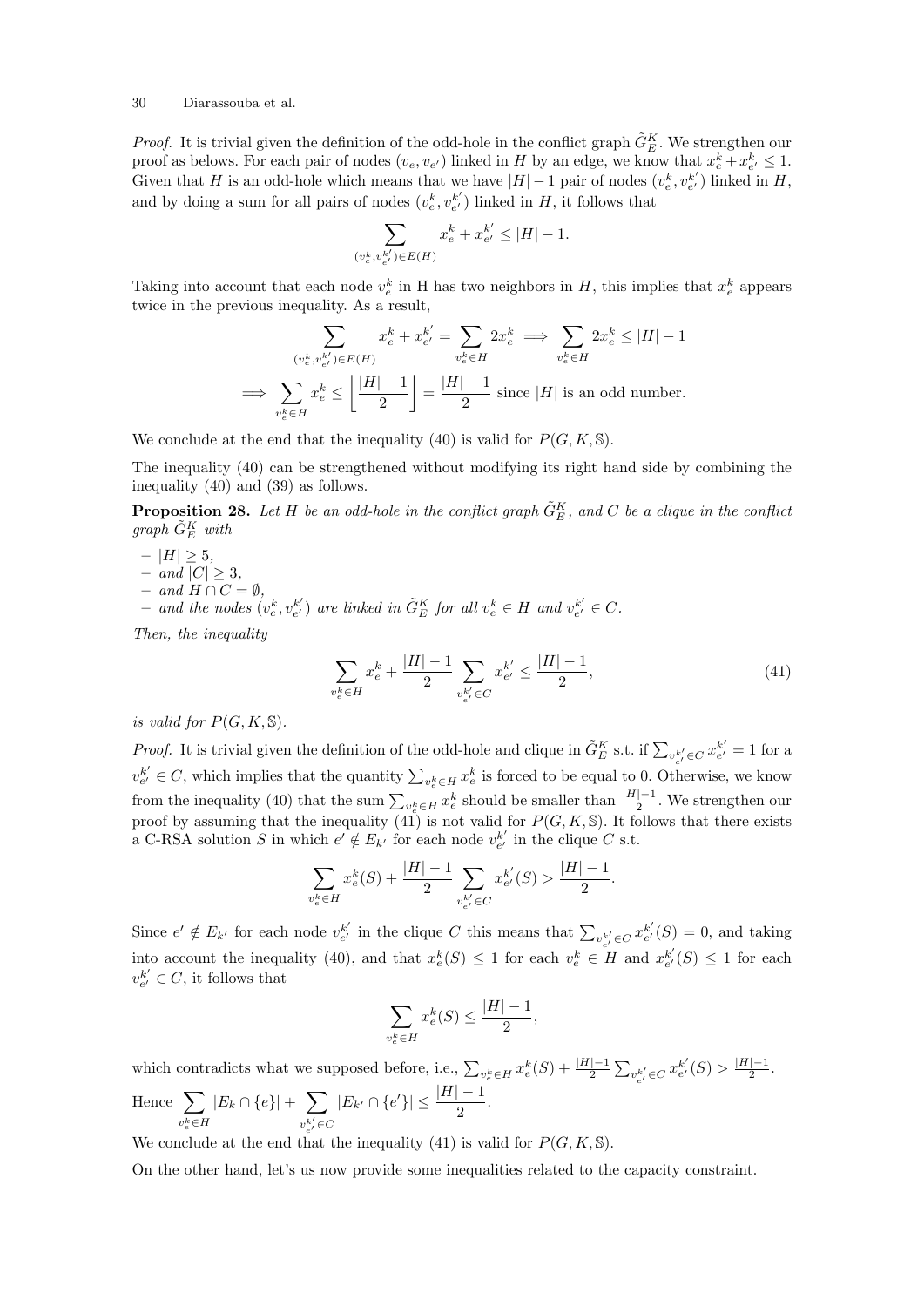### 4.11 Edge-Capacity-Cover Inequalities

**Proposition 29.** Consider an edge e in E. Then, the inequality

$$
\sum_{k \in K \backslash K_e} w_k x_e^k \le \bar{s} - \sum_{k' \in K_e} w_{k'},\tag{42}
$$

is valid for  $P(G, K, \mathbb{S})$ .

*Proof.* The number of slots allocated in the edge  $e \in E$  should be less than the residual capacity of the edge e which is equal to  $\bar{s} - \sum$  $k' \in K_e$  $w_{k'}$ .

Based on this, we introduce the following definitions.

**Definition 11.** For an edge  $e \in E$ , a subset of demands  $C \subseteq K$  with  $e \notin E_0^k \cap E_1^k$  For each demand  $k \in C$ , is said a cover for the edge e if  $\sum$ k∈C  $w_k > \bar{s}-\sum$  $k' \in K_e$  $w_{k'}$ .

**Definition 12.** For an edge e in E, a cover C is said a minimal cover if  $C \setminus \{k\}$  is not a cover for all  $k \in C$ , i.e.,  $\sum$  $k' \in C \setminus \{k\}$  $w_{k'} \leq \bar{s}-\sum$  $k$ "∈ $K_e$  $w_{k}$ ".

**Proposition 30.** Consider an edge  $e$  in  $E$ . Let  $C$  be a minimal cover in  $K$  for the edge  $e$ . Then, the inequality

$$
\sum_{k \in C} x_e^k \le |C| - 1,\tag{43}
$$

is valid for  $P(G, K, \mathbb{S})$ .

*Proof.* If C is a minimal cover for edge  $e \in E$  this means that there are at most  $|C| - 1$  demands from the set of demands in  $C$  that can use the edge  $e$ . We strengthen our proof by assuming that the inequality (43) is not valid for  $P(G, K, \mathbb{S})$ . It follows that there exists a C-RSA solution S in which  $e \notin E_{k'}$  for a demand  $k' \in C$  s.t.

$$
\sum_{k \in C} x_e^k(S) > |C| - 1.
$$

Since  $e \notin E_{k'}$  for a demand  $k' \in C$  this means that  $x_e^{k'}(S) = 0$ , and taking into account that C is minimal cover for the edge  $e, x_e^k(S) \leq 1$  for each  $k \in C \setminus \{k'\}$  and  $x_e^{k'}(S) \leq 1$ , it follows that

$$
\sum_{k \in C \setminus \{k'\}} x_e^k(S) \le |C| - 1
$$

which contradicts what we supposed before, i.e.,  $\sum_{k \in C} x_e^k(S) > |C| - 1$ . Hence  $\sum$  $k \in C$  $|E_k \cap \{e\}| \leq |C| - 1.$ 

We conclude at the end that the inequality (43) is valid for  $P(G, K, \mathbb{S})$ .

We verified that the inequality (43) can be easily strengthened by using its extended format which we call extended minimal cover for an edge e as follows.

**Proposition 31.** Consider an edge e in E. Let C be a minimal cover in K for the edge e, and  $E(C)$ be a subset of demands in  $K \backslash C \cup K_e$  where  $\Xi = \{k \in K \backslash C \cup K_e : e \notin E_0^k \text{ and } w_k \geq w_{k'} \quad \forall k' \in C\}.$ Then, the inequality

$$
\sum_{k \in C} x_e^k + \sum_{k' \in \Xi(C)} x_e^{k'} \le |C| - 1,\tag{44}
$$

is valid for  $P(G, K, \mathbb{S})$ .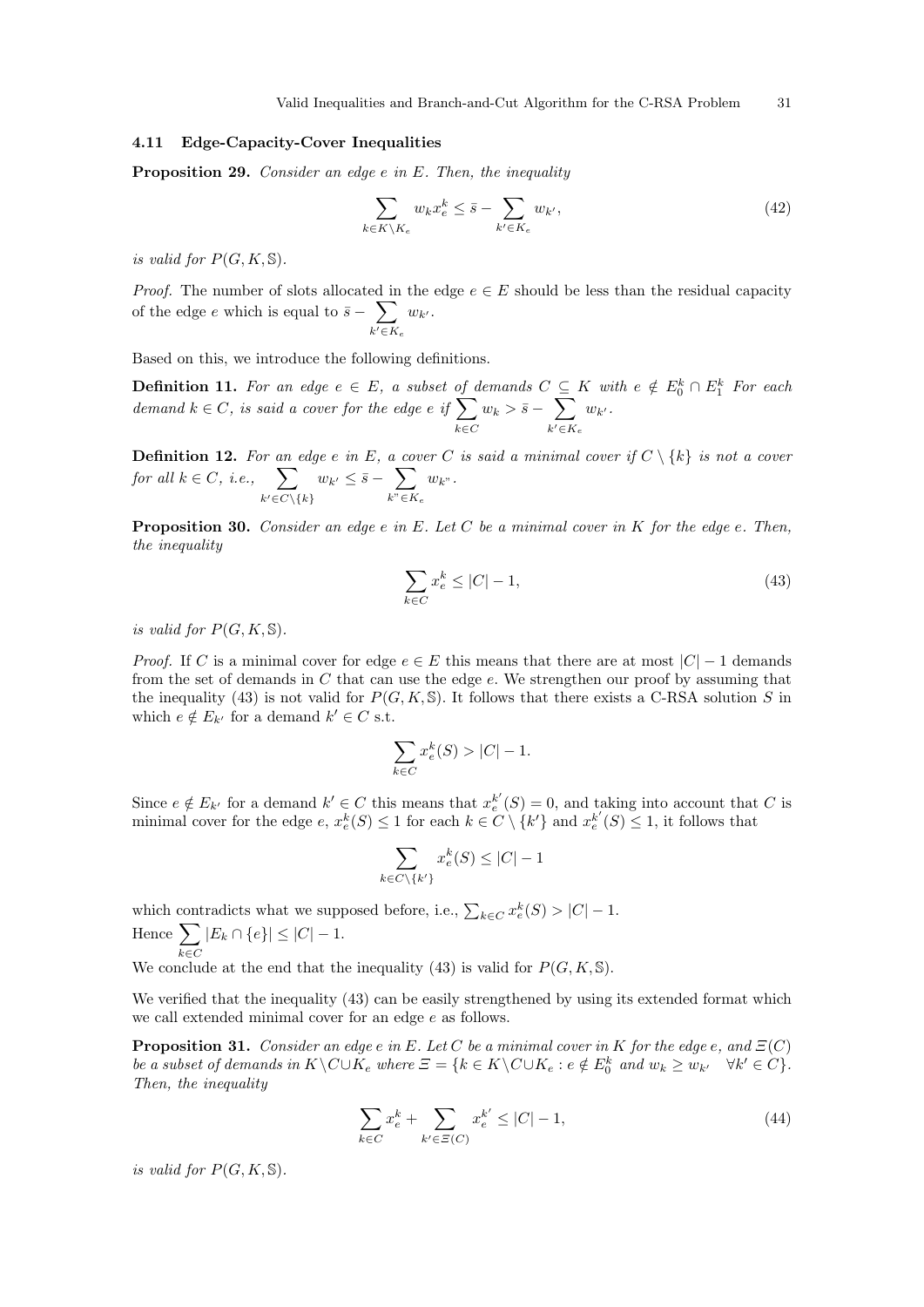*Proof.* If C is minimal cover for edge  $e \in E$  this means that there is at most  $|C| - 1$  demands from the set of demands in  $C \cup \overline{E}(C)$  that can use the edge e. We strengthen our proof by assuming that the inequality (44) is not valid for  $P(G, K, \mathbb{S})$ . It follows that there exists a C-RSA solution S in which  $e \notin E_{k'}$  for each demand  $k' \in \Xi(C)$  s.t.

$$
\sum_{k \in C} x_e^k(S) > |C| - 1.
$$

Since  $e \notin E_{k'}$  for for each demand  $k' \in \mathcal{E}(C)$  this means that  $x_e^{k'}(S) = 0$ , and taking into account that C is minimal cover for the edge  $e, x_e^k(S) \leq 1$  for each  $k \in C$  and  $x_e^{k'}(S) \leq 1$ , it follows that

$$
\sum_{k \in C} x_e^k(S) \leq |C| - 1
$$

which contradicts what we supposed before, i.e.,  $\sum_{k \in C} x_e^k(S) > |C| - 1$  and also the inequality (43).

Hence  $\sum$ k∈C  $|E_k \cap \{e\}| + \sum$  $k' \in \Xi(C)$  $|E_{k'} \cap \{e\}| \leq |C| - 1.$ 

We conclude at the end that the inequality (43) is valid for  $P(G, K, \mathbb{S})$ .

Furthermore, the inequality (43) can have a more generalized strengthening format using lifting procedures proposed by Nemhauser and Wolsey in [50].

### 5 Branch-and-Cut Algorithm

Based on the theoretical results presented in this paper, we devise a Branch-and-Cut algorithm to solve the C-RSA problem. We aim to study the effectiveness of our algorithm and assess the impact of each valid inequality on the effectiveness of our algorithm. First, we give an overview of our algorithm. Then, we describe the separation procedure used for each valid inequality based on exact algorithms, greedy algorithms, and heuristics. In the end, we provide a detailed behavior study of our Branch-and-Cut algorithm using two types of topologies: real, and realistic, and two types of instances: random, and realistic ones.

### 5.1 Overview

In what follows, we describe our Branch-and-Cut algorithm. Consider an undirected, loopless, and connected graph  $G = (V, E)$ , which is specified by a set of nodes V, and a multiset E of links. Each link  $e = ij \in E$  is associated with a length  $\ell_e \in \mathbb{R}_+$  (in kms), a cost  $c_e \in \mathbb{R}_+$  s.t. each link  $e \in E$ is divided into  $\bar{s} \in \mathbb{N}_+$  slots. Let  $\mathbb{S} = \{1, \ldots, \bar{s}\}$  be an optical spectrum of available frequency slots with  $\bar{s} \leq 320$ , and K be a multiset of demands s.t. each demand  $k \in K$  is specified by an origin node  $o_k \in V$ , a destination node  $d_k \in V \setminus \{o_k\}$ , a slot-width  $w_k \in \mathbb{Z}_+$ , and a transmission-reach  $\bar{\ell}_k \in \mathbb{R}_+$  (in kms). We first consider a restricted linear problem denoted by  $LP_0$  given by the inequalities  $(3)-(7)$  and  $(9)-(12)$  s.t. the cut inequalities  $(2)$  and non-overlapping inequalities  $(8)$ are not included in  $LP_0$ .  $LP_0$  is so equivalent to

$$
\min \sum_{k \in K} \sum_{e \in E} l_e x_e^k
$$
  

$$
\sum_{e \in E} l_e x_e^k \le \bar{\ell}_k, \forall k \in K,
$$
  

$$
x_e^k = 0, \forall k \in K, \forall e \in E_0^k,
$$
  

$$
x_e^k = 1, \forall k \in K, \forall e \in E_1^k,
$$
  

$$
z_s^k = 0, \forall k \in K, \forall s \in \{1, ..., w_k - 1\},
$$
  

$$
\sum_{s=w_k}^{\bar{s}} z_s^k = 1, \forall k \in K,
$$
  

$$
0 \le x_e^k \le 1, \forall k \in K, \forall e \in E,
$$
  

$$
0 \le z_s^k \le 1, \forall k \in K, \forall s \in \mathbb{S}.
$$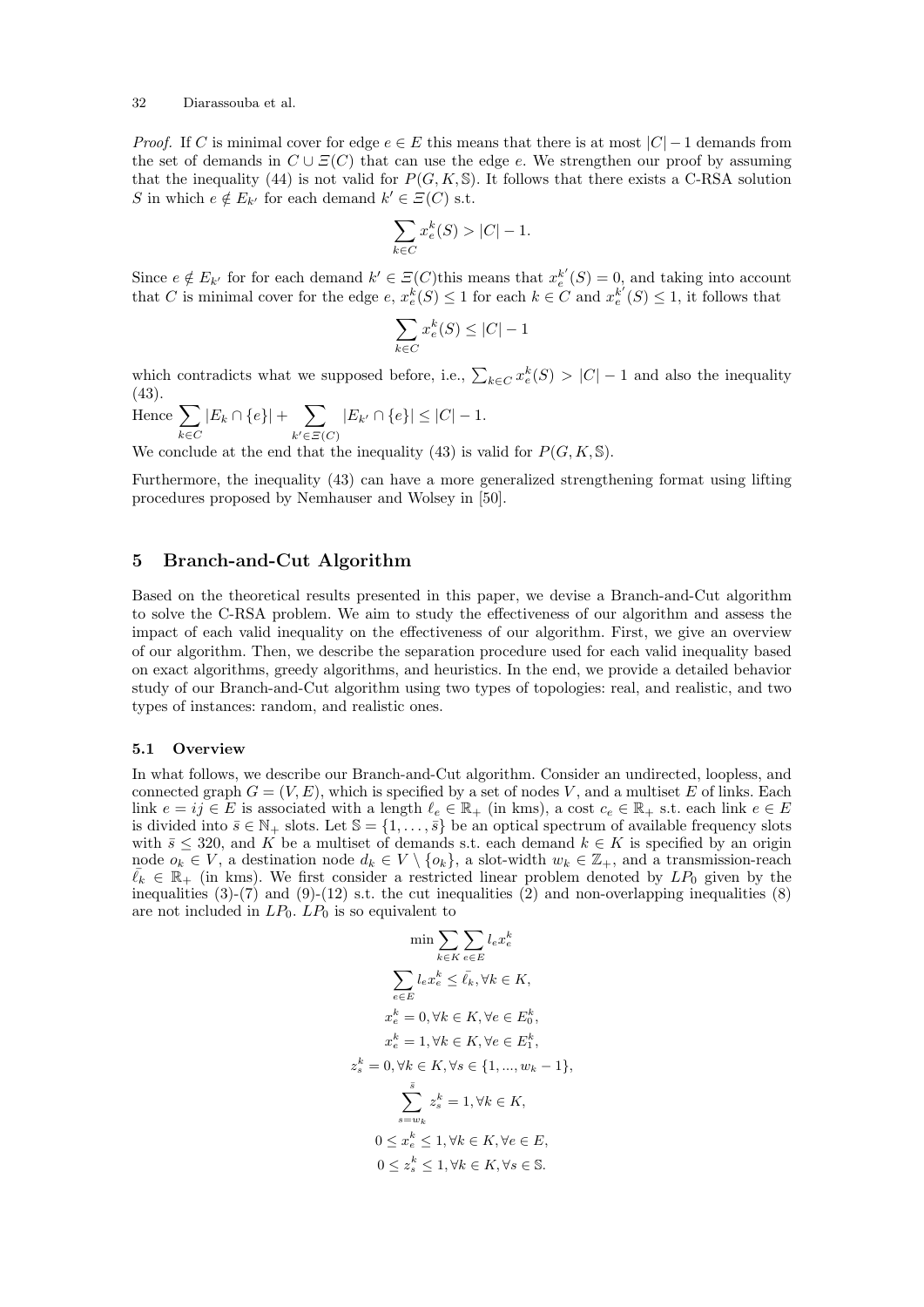Given an optimal solution  $(\bar{x}, \bar{z})$  for the relaxation of  $LP_0$ . It is feasible for the C-RSA problem iff  $(\bar{x}, \bar{z})$  is integral and it satisfies the cut inequalities (2) and non-overlapping inequalities (8). Usually,  $(\bar{x}, \bar{z})$  does not satisfy the inequalities (2) and (8). As a result,  $(\bar{x}, \bar{z})$  is not feasible for the C-RSA problem. For that, we generate several valid inequalities violated by a solution  $(\bar{x}, \bar{z})$ at each iteration of our Branch-and-Cut algorithm. This is known under the name "Separation Problem" which consists in identifying for a given class of valid inequalities the existence of one or more inequalities of this class that are violated by the current solution. We repeat this procedure in each iteration of our algorithm until non violated inequality is identified. As a result, the final solution is optimal for the linear relaxation of our cut formulation. Furthermore, if it is integral, then it is optimal for the C-RSA problem. Otherwise, we create two subproblems called childs by branching on a fractional variable (variable branching rule) or some constraints using the Ryan & Foster branching rule (constraint branching rule). Based on this, we devise a basic Branch-and-Cut algorithm by combining a cutting-plane algorithm based on the separation of the cut inequalities (2) and non-overlapping inequalities (8), and a Branch-and-Bound algorithm.

### 5.2 Separation Procedures: Complexity and Algorithms

On another hand, to accelerate our Branch-and-Cut algorithm, we already introduced several classes of valid inequalities used to obtain tighter LP bounds. Based on this, and at each iteration in a certain level of our Branch-and-Cut algorithm, one can identify one or more than one violated inequality by the current fractional solution for a given class of valid inequalities. To do so, we study the separation problem of each valid inequality as follows.

**Separation of Non-Overlapping Inequalities** Consider a fractional solution  $(\bar{x}, \bar{z})$ , and an edge  $e \in E$  and a slot  $s \in \mathbb{S}$ . The separation problem associated with the inequality (8) consists in identifying all pairs of demands  $k, k' \in K$  s.t.

$$
\bar{x}^k_e + \bar{x}^{k'}_e + \sum\limits_{s'=s}^{\min(s+w_k-1,\bar{s})} \bar{z}^k_{s'} + \sum\limits_{s''=s}^{\min(s+w_{k'}-1,\bar{s})} \bar{z}^{k'}_{s''} > 3.
$$

To do so, we propose an exact algorithm in  $\mathcal{O}(|E| * \bar{s} * |K| * \log(|K|))$  which works as follows. We select each pair of demands  $k, k' \in K$  with  $x_e^k > 0$ ,  $\sum_{s'=s}^{\min(s+w_k-1,\bar{s})} z_{s'}^k > 0$ ,  $\bar{x}_e^{k'} > 0$  and  $\sum_{s^{\prime\prime}=s}^{\min(s+w_{k'}-1,\bar{s})} \bar{z}_{s^{\prime}}^{k'} > 0$ . We then add the inequality (8) induced by each selected pair of demands  $k, k'$  for the slot s ove edge e, to the current LP if it is violated, i.e.,

$$
x_e^k + x_e^{k'} + \sum_{s'=s}^{\min(s+w_k-1,\bar{s})} z_{s'}^k + \sum_{s''=s}^{\min(s+w_{k'}-1,\bar{s})} z_{s''}^{k'} \leq 3.
$$

Otherwise, we conclude that such inequality does not exist for the current solution  $(\bar{x}, \bar{z})$ . On the other hand, given that the inequalities (7) are taken in format of equations when implementing our B&C algorithm (i.e.,  $\sum_{s=w_k}^{\bar{s}} z_s^k = 1$  for all  $k \in K$ ). Based on this, and taking into account the non-overlapping inequalities (8), we already proposed a new non-overlapping inequality (29) more efficient compared to the ones of (8). To do so, we propose an exact algorithm in  $\mathcal{O}(|E| * \bar{s} * |K| *$  $(|K| - 1)$ ) which works as follows. For each demand k and each slot  $s \in \{w_k, ..., \bar{s}\}$  over edge e with  $x_e^k > 0, z_s^k > 0$ , we select each demand  $k' \in K$  with  $\bar{x}_e^{k'} > 0$  and  $\sum_{s''=s-w_k+1}^{\min(s+w_{k'}-1,\bar{s})} \bar{z}_{s''}^{k'} > 0$ . We then add the following inequality to the current LP if it is violated, i.e.,

$$
x_e^{k} + x_e^{k'} + z_s^{k} + \sum_{s''=s-w_k+1}^{\min(s+w_{k'}-1,\bar{s})} z_{s''}^{k'} \le 3.
$$

Otherwise, we conclude that there does not exist an inequality from the non-overlapping inequalities (29) violated current solution  $(\bar{x}, \bar{z})$ . Note that, from an efficiency point of view, the inequalities  $(29)$  replace the inequalities  $(8)$  in our B&C algorithm.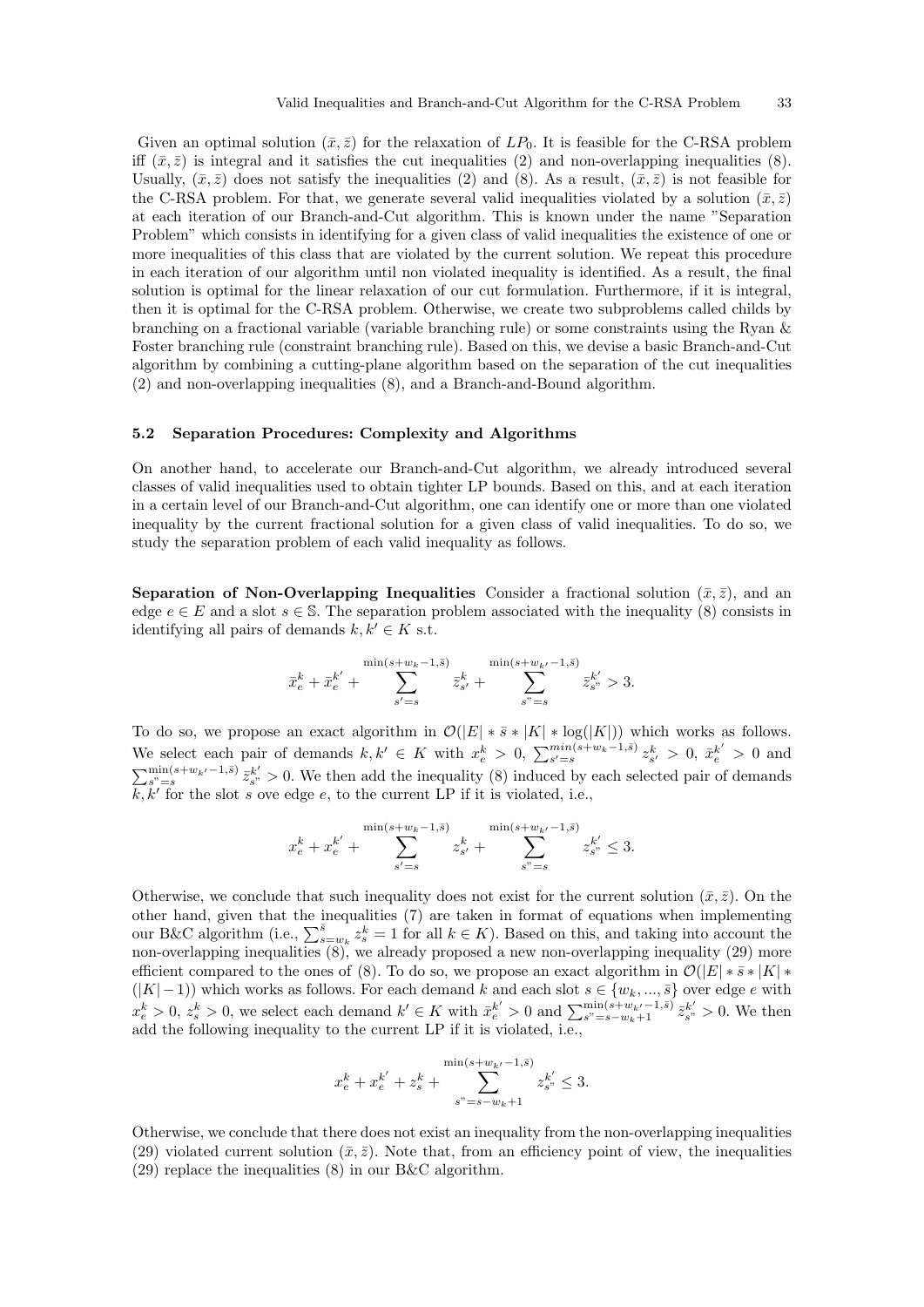Separation of Cut Inequalities In this section,frameworksss the separation problem of our cut inequalities (2). Its associated separation problem consists in identifying a cut inequalities (2) that is violated by a given fractional solution  $(\bar{x}, \bar{z})$ . For each demand  $k \in K$ , this can be done in polynomial time [22] as shown in the theorem of Ford and Fulkerson by finding a minimum cut separating the origin-node  $o_k$  and destination-node  $d_k$ . As a result, this can be done exactly [22] and very effectively in  $\mathcal{O}(|V \setminus V_0^k|^2 * \sqrt{|E \setminus E_0^k|})$  using an efficient implementation of minimum cut algorithm based on the so-called preflow push-relabel algorithm of Goldberg and Tarjan [24] to compute maximum flow/minimum cut in the proper graph  $G_k$  of demand k by assigning a positive weight  $\bar{x}_e^k$  for each edge e in the graph  $G_k$ . For that, we use a C++ library proposed by the LEMON GRAPH library [38] which calls the algorithm of Goldberg and Tarjan for the minimum cut computation. Based on this, we conclude that the separation of the cut inequalities (2) can be done in  $\mathcal{O}(|V|^2 * \sqrt{|E|} * |K|)$  in the worst case.

**Separation of Edge-Slot-Assignment Inequalities** Consider a fractional solution  $(\bar{x}, \bar{z})$ , and an edge  $e \in E$  and a slot  $s \in \mathbb{S}$ . The separation problem associated with the inequality (15) consists in identifying a subset of demands  $K^* \subset K$  s.t.

$$
\sum_{k \in \tilde{K}^*} \bar{x}_{e}^k + \sum_{s'=s}^{\min(s+w_k-1, \bar{s})} \bar{z}_{s'}^k > |\tilde{K}^*| + 1.
$$

To do so, we propose an exact algorithm in  $\mathcal{O}(|K| * |E| * \bar{s})$  which works as follows. The main idea is to iteratively add each demand  $k \in K$  to  $\tilde{K}^*$  iff  $x_e^k > 0$  and  $\sum_{s'=s}^{\min(s+w_k-1,\bar{s})} z_{s'}^k > 0$ . We then add the inequality (15) induced by  $\tilde{K}^*$  to the current LP if it is violated, i.e.,

$$
\sum_{k \in \tilde{K}^*} x_{e}^k + \sum_{s'=s}^{\min(s+w_k-1,\bar{s})} z_{s'}^k \le |\tilde{K}^*| + 1.
$$

Otherwise, we conclude that such inequality does not exist for the current solution  $(\bar{x}, \bar{z})$ . Moreover, if such violated inequality is identified, it can be easily lifted introducing the inequality (17) induced by  $\tilde{K}^*$  and a subset of demands  $K_e \setminus \tilde{K}^*$  as follows

$$
\sum_{k \in \tilde{K}^*} x^k_e + \sum_{s'=s}^{\min(s+w_k-1,\bar{s})} z^k_{s'} + \sum_{k' \in K_e \backslash \tilde{K}^*} \sum_{s'=s}^{\min(s+w_{k'}-1,\bar{s})} \le |\tilde{K}^*|+1.
$$

Separation of Edge-Slot-Assignment-Clique Inequalities Consider an edge  $e \in E$ , and a fractional solution ( $\bar{x}, \bar{z}$ ). The separation algorithm for the inequality (28) consists in identifying a maximal clique  $C^*$  in the conflict graph  $\tilde{G}^e_S$  s.t.

$$
\sum_{v_{k,s}\in C^*} \bar{x}_e^k + \bar{z}_s^k > |C| + 1.
$$

To do this, we use the greedy algorithm introduced by Nemhauser and Sigismondi in [51] to identify a maximal clique  $C^*$  in conflict graph  $\tilde{G}_{S}^e$  given that computing a maximal clique in such a graph is also NP-hard problem [59]. Based on this, we first assign a positive weight  $\bar{z}_s^k * \bar{x}_e^k$  to each node  $v_{k,s}$  in the conflict graph  $\tilde{G}_{S}^{e}$ . We then select a node  $v_{k,s}$  in the conflict graph  $\tilde{G}_{S}^{e}$  having the largest weight compared with the other nodes in  $\tilde{G}_{S}^{e}$ , and set  $C^* = \{v_{k,s}\}\.$  After that, we iteratively add each node  $v_{k',s'}$  to the current  $C^*$  if it is linked with all the nodes  $v_{k,s}$  already assigned to the current clique  $C^*$  and  $\bar{z}_{s'}^{k'} > 0$  and  $\bar{x}_e^{k'} > 0$ . At the end, we add the inequality (28) induced by the clique  $C^*$  for edge  $e$  to the current LP if it is violated, i.e., we add the following inequality

$$
\sum_{v_{k,s}\in C^*} x_e^k + z_s^k \le |C| + 1.
$$

Furthermore, it can be lifted by identifying a maximal clique  $N^*$  s.t. each  $v_{k',s'} \in N^*$  is linked with all the nodes  $v_{k,s} \in C^* \cup (N^* \setminus \{v_{k',s'}\})$  in  $\tilde{G}_S^e$ . For that, we use also the greedy algorithm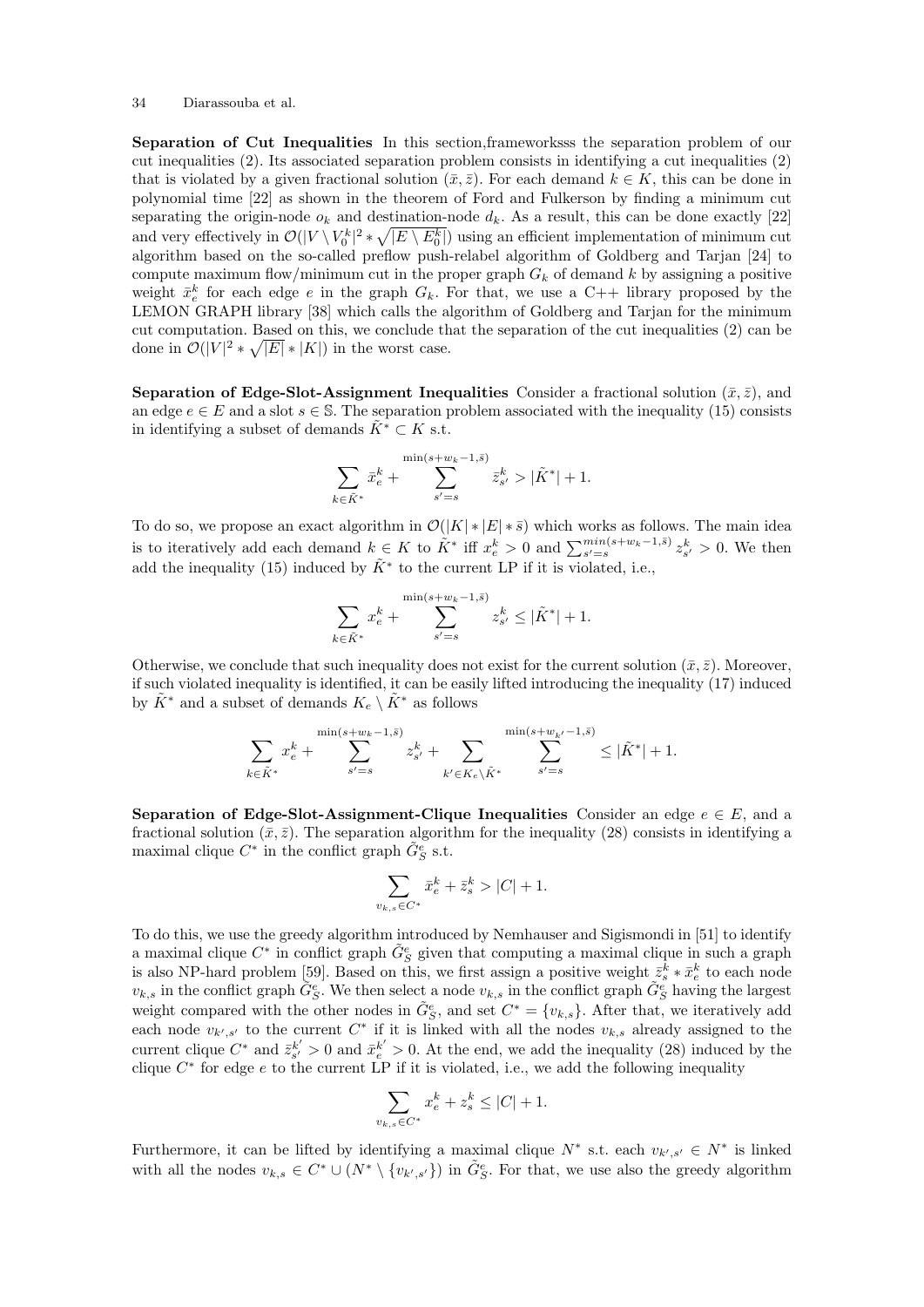introduced by Nemhauser and Sigismondi in [51] to identify the clique  $N^*$  as follows. We first set  $N^* = \{v_{k',s'}\}\$  with  $v_{k',s'} \notin C^*$  a node in  $\tilde{G}_{S}^e$  having the largest value of node-degree (i.e.,  $|\delta(v_{k',s'})|$ ) in  $\tilde{G}_{S}^{e}$  and  $v_{k',s'}$  is linked with all the nodes  $v_{k,s} \in C^*$  in  $\tilde{G}_{S}^{e}$  and  $k' \in K_e$ . Afterwards, we iteratively add each node  $v_{k^*,s^*} \notin C^* \cup N^*$  to the current  $N^*$  if it is linked in  $\tilde{G}_S^e$  with all the nodes already assigned to  $C^*$  and  $N^*$  and  $k^* \in K_e$ . At the end, we add the inequality (28) induced by the clique  $C^* \cup N^*$  to the current LP, i.e.,

$$
\sum_{v_{k,s}\in C^*} (x_e^k + z_s^k) + \sum_{v_{k',s'}\in N^*} z_{s'}^{k'} \le 1.
$$

Separation of Edge-Interval-Cover Inequalities Let's discuss the separation problem of the inequality (20). Given a fractional solution  $(\bar{x}, \bar{z})$ , and an edge  $e \in E$ . We first construct a set of intervals of contiguous slots  $I \in I_e$  s.t. each interval of contiguous slots  $I_e$  is identified by generating two slots  $s_i$  and  $s_j$  randomly in S with  $s_j \geq s_i + 2 \max_{k \in K \setminus \overline{K}_e} w_k$ . Consider now an interval of contiguous slots  $I = [s_i, s_j] \in I_e$  over an edge e. The separation problem associated with the inequality (20) is Np-Hard [60] given that it consists in identifying a cover  $\tilde{K}^*$  for the interval  $I=[s_i,s_j]$  over the edge e, s.t.

$$
\sum_{k \in \tilde{K}^*} \bar{x}_{e}^k + \sum_{s'=s_i+w_k-1}^{s_j} \bar{z}_{s'}^k > 2|\tilde{K}^*| - 1.
$$

For that, we use a greedy algorithm introduced by Nemhauser and Sigismondi in [51] as follows. We first select a demand  $k \in K$  having the largest number of requested slot  $w_k$  with  $\bar{x}_{e}^k > 0$  and  $\sum_{s'=s_i+w_k-1}^{s_j} \bar{z}_{s'}^k > 0$ , and then set  $\tilde{K}^*$  to  $\tilde{K}^* = \{k\}$ . After that, we iteratively add each dema  $k' \in K \setminus \tilde{K}^*$  to  $\tilde{K}^*$  with  $\bar{x}_{e}^{k'} > 0$  and  $\sum_{s'=s_i+w_{k'}-1}^{s_j} \bar{z}_{s'}^{k'} > 0$ , until a cover  $\tilde{K}^*$  is obtained for the interval I over the edge e with  $\sum_{k \in \tilde{K}^*} w_k > |I|$ . We further derive a minimal cover from the cover  $\tilde{K}^*$  by deleting each demand  $k \in \tilde{K}^*$  if  $\sum_{k' \in \tilde{K}^* \setminus \{k\}} w_{k'} \leq |I|$ . We then add the inequality (20) induced by the minimal cover  $\tilde{K}^*$  for the interval I and edge e if it is violated, i.e., we add the following valid inequality to the current LP

$$
\sum_{k \in \tilde{K}^*} x_{e}^k + \sum_{s'=s_i+w_k-1}^{s_j} z_{s'}^k \le 2|\tilde{K}^*| - 1.
$$

Furthermore, the inequality (20) induced by the minimal cover  $\tilde{K}^*$  can be lifted in polynomal time  $\mathcal{O}(K_e \setminus \tilde{K})$  by introducing an extended cover inequality (21) as follows

$$
\sum_{k\in \tilde{K}^*} x^k_e + \sum_{s'=s_i+w_k-1}^{s_j} z^k_{s'} + \sum_{k'\in \tilde{K}^*_e} \sum_{s'=s_i+w_{k'}-1}^{s_j} z^{k'}_{s'} \leq 2|\tilde{K}^*|-1,
$$

where  $w_{k'} \geq w_k$  for each  $k \in \tilde{K}^*$  and each  $k' \in \tilde{K}^*_e$ .

Separation of Edge-Interval-Clique Inequalities The separation problem related to the inequality (22) is NP-hard [55][59] given that it consists in identifying a maximal clique  $C^*$  in the conflict graph  $\tilde{G}_{I}^{e}$  for a given edge e and a given interval  $I = [s_i, s_j]$  s.t.

$$
\sum_{k \in C^*} \bar{x}_e^k + \sum_{s'=s_i+w_k-1}^{s_j} \bar{z}_{s'}^k > |C^*| + 1,
$$

for a given fractional solution  $(\bar{x}, \bar{z})$  of the current LP.

We start our procedure of separation by constructing a set of intervals of contiguous slots  $I =$  $[s_i, s_j] \in I_e$  for a given edge  $e \in E$  s.t. each interval of contiguous slots  $I = [s_i, s_j] \in I_e$  is identified for each slot  $s_i \in \mathbb{S}$  and slot  $s_j$  with  $s_j \in \{s_i + \max_{k \in K \setminus \overline{K}_e} w_k, ..., \min(\overline{s}, s_i + 2 \max_{k \in K \setminus \overline{K}_e} w_k)\}.$ Consider now an interval of contiguous slots  $I = [s_i, s_j] \in I_e$  over an edge e, and its associated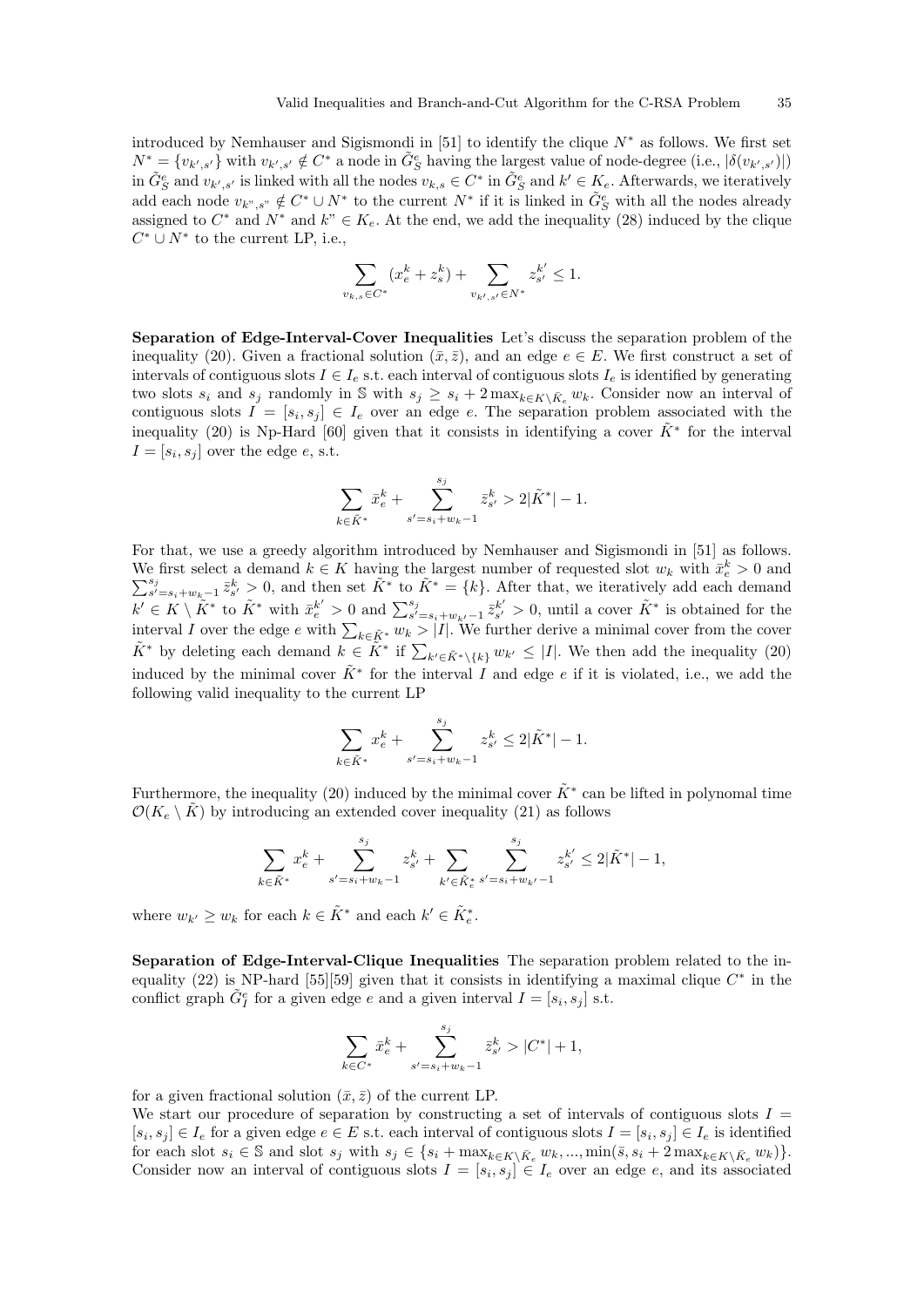conflict graph  $\tilde{G}_{I}^{e}$ . We then use a greedy algorithm introduced by Nemhauser and Sigismondi in [51] to identify a maximal clique in conflict graph  $\tilde{G}^e_I$  as follows. We first associate a positive weight for each node  $v_k$  in  $\tilde{G}^e_I$  equals to  $\bar{x}^k_{\epsilon} * \sum_{s'=s_i+w_k-1}^{s_i} \bar{z}^k_{s'}$ . We then set  $C^* = \{k\}$  s.t. k is a demand in K having the largest number of slots  $w_k$  and weight  $\bar{x}_e^k * \sum_{s'=s_i+w_k-1}^{s_j} \bar{z}_{s'}^k$ . After that, we iteratively add each demand k' having  $\bar{x}_{e}^{k'} > 0$  and  $\sum_{s'=s_i+w_{k'}-1}^{s_j} \bar{z}_{s'}^{k'} > 0$  s.t. its corresponding node  $v_{k'}$  is linked with all the nodes  $v_k$  with k already assigned to the current  $C^*$ . After that, we check if the inequality (22) induced by the maximal clique  $C^*$  for the interval I and edge e is violated or not. If so, we add the inequality  $(22)$  induced by the maximal clique  $C^*$  to the current LP, i.e.,

$$
\sum_{k \in C^*} x_{e}^k + \sum_{s'=s_i+w_k-1}^{s_j} z_{s'}^k \leq |C^*| + 1.
$$

One can strengthen this additional inequality by adding the inequality (23) induced by the maximal clique  $C^*$  and  $C_e^* \subset K_e \setminus C^*$ , i.e.,

$$
\sum_{k \in C^*} x_{e}^k + \sum_{s'=s_i+w_k-1}^{s_j} z_{s'}^k + \sum_{k' \in C_e^*} \sum_{s'=s_i+w_{k'}-1}^{s_j} z_{s'}^{k'} \leq |C^*| + 1,
$$

s.t.

- $w_{k'} + w_k \ge |I| + 1$  for each  $k \in C^*$  and  $k' \in C_e^*$ ,
- $w_{k'} + w_{k''} \geq |I| + 1$  for each  $k' \in C_e^*$  and  $k'' \in C_e^*$ ,
- $w_{k'} \leq |I|$  and  $2w_{k'} \geq |I| + 1$  for each  $k' \in C_e^*$ .

**Separation of Interval-Clique Inequalities** Given a fractional solution  $(\bar{x}, \bar{z})$ , and an interval of contiguous slots  $I = [si, s_j]$ . Our separation algorithm for the inequality (25) consists in identifying a maximal clique  $C^*$  in the conflict graph  $\tilde{G}^E_I$  s.t.

$$
\sum_{k \in C^*} \sum_{s'=s_i+w_k-1}^{s_j} \bar{z}_{s'}^k > 1.
$$

As result, its associated separation problem is NP-hard given that computing a maximal clique in a given graph is known to be a NP-hard problem [59]. For that, we also use the greedy algorithm introduced by Nemhauser and Sigismondi in [51] to identify a maximal clique in conflict graph  $\tilde{G}^E_I$  as follows. We first generate a set of intervals of contiguous slots denoted by  $I_E$  s.t. each interval of contiguous slots  $I = [s_i, s_j] \in I_E$  is given for each slot  $s_i \in \mathbb{S}$  and slot  $s_j$  with  $s_j \in$  $\{s_i + \max_{k \in K, \Lambda}\}$  $|E_1^k|\geq 1$  $w_k, ..., \min(\bar{s}, s_i + 2 \max_{k \in K, \bar{s}}$  $|E_1^k|\geq 1$  $(w_k)$ . We then consider an interval of contiguous slots  $I =$ 

 $[s_i, s_j] \in I_E$  and its associated conflict graph  $\tilde{G}_I^E$ . We associate a positive weight  $\sum_{s'=s_i+w_k-1}^{s_j} \bar{z}_{s'}^k$ for each node  $v_k$  in  $\tilde{G}_I^E$ . We select a demand k s.t. k is a demand in K having the largest number of slots  $w_k$  and weight  $\sum_{s'=s_i+w_k-1}^{s_j} \bar{z}_{s'}^k$ , and then set  $C^* = \{k\}$ . After that, we iteratively add each demand k' having  $\sum_{s'=s_i+w_{k'}-1}^{s_j} \bar{z}_{s'}^{k'} > 0$  s.t. its corresponding node  $v_{k'}$  is linked with all the nodes  $v_k$  with  $k \in C^*$ . At the end, we add the inequality (25) induced by the maximal clique  $C^*$  if it is violated, i.e., by adding the following inequality to the current LP

$$
\sum_{k \in C^*} \sum_{s'=s_i+w_k-1}^{s_j} z_{s'}^k \le 1.
$$

Moreover, this additional inequality can be strengthened as follows

$$
\sum_{k \in C^*} \sum_{s'=s_i+w_k-1}^{s_j} z_{s'}^k + \sum_{k' \in C_c^*} \sum_{s'=s_i+w_{k'}-1}^{s_j} z_{s'}^{k'} \le 1,
$$

where  $C_E^* \subset K \setminus C^*$  s.t.

- $w_{k'} + w_k \geq |I| + 1$  and  $E_1^k \cap E_1^{k'} \neq \emptyset$  for each  $k \in C^*$  and  $k' \in C_E^*$ ,
- $w_{k'} + w_{k''} \geq |I| + 1$  and  $E_1^{k'} \cap E_1^{k''} \neq \emptyset$  for each  $k' \in C_E^*$  and  $k'' \in C_E^*$ ,
- $w_{k'} \leq |I|$  and  $2w_{k'} \geq |I| + 1$  for each  $k' \in C_E^*$ .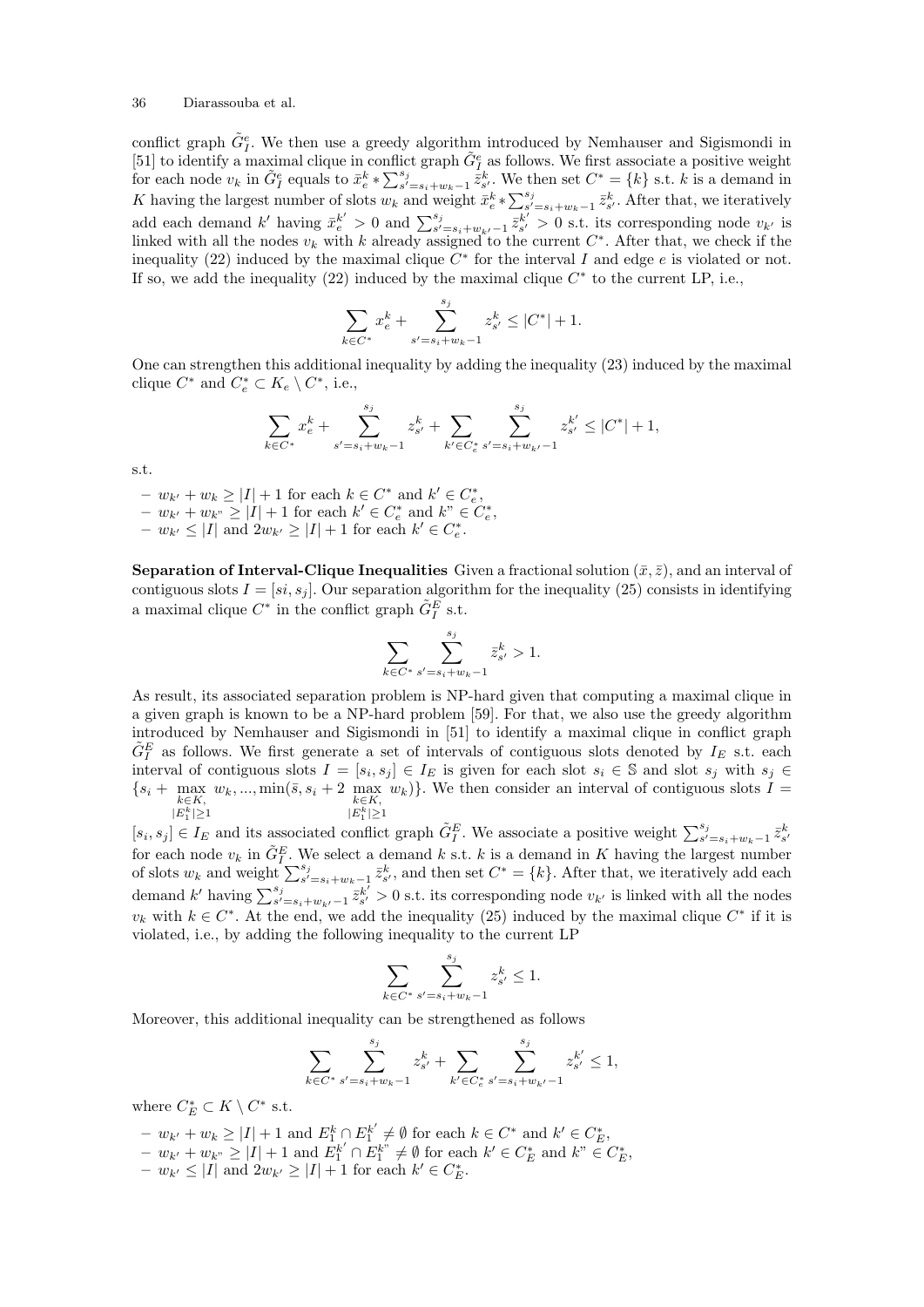Separation of Interval-Odd-Hole Inequalities For the inequality (26), we propose a separation algorithm that consists in identifying an odd-hole  $H^*$  in the conflict graph  $\tilde{G}^E_I$  for a given Interval I and a fractional solution  $(\bar{x}, \bar{z})$  s.t.

$$
\sum_{k \in H^*} \sum_{s'=s_i+w_k-1}^{s_j} \bar{z}_{s'}^k > \frac{|H^*|-1}{2}.
$$

This can be done in polynomial time as shown by Rebennack et al. in [68] and [69]. Based on this, we use the exact algorithm proposed by the same authors which consists of finding a minimum weighted odd-cycle in a graph. For that, we should first generate a set of intervals of contiguous slots  $I_E$  as we did before in the section 5.2. We then consider a conflict graph  $\tilde{G}^E_I$  associated with a given interval of contiguous slots  $I \in I_E$ . We construct an auxiliary conflict graph  $\tilde{G}_I^{FE}$  which can be seen as a bipartite graph by duplicating each node  $v_k$  in  $\tilde{G}^E_I$  (i.e.,  $v_k$  and  $v'_k$ ) and each two nodes are linked in  $\tilde{G}'^E_I$  if their original nodes are linked in  $\tilde{G}^E_I$ . We assign to each link  $(v_a, v_b)$  in  $\tilde{G}'^E_I$  a weight equals to  $\frac{1-\sum_{s'=s_i+w_a-1}^{s_j} \bar{z}_{s'}^a - \sum_{s'=s_i+w_b-1}^{s_j} \bar{z}_{s'}^b}{2}$  $\frac{1}{2} \sum_{s'} \frac{1}{s} \sum_{s'} \frac{1}{s'} \frac{1}{s'} \frac{1}{s'}$ . We then compute for each node  $v_k$  in  $\tilde{G}_I^E$ , the shortest path between  $v_k$  and its copy in the auxiliary conflict graph  $\tilde{G}^{\prime E}_I$  denoted by  $p_{v_k,v'_k}$ . After that, we check if the total sum of weight over edges belong this path is smallest than  $\frac{1}{2}$ ,

$$
\sum_{(v_a,v_b)\in E(p_{v_k,v'_k})}\frac{1-\sum_{s'=s_i+w_a-1}^{s_j}\bar{z}_{s'}^a-\sum_{s'=s_i+w_b-1}^{s_j}\bar{z}_{s'}^b}{2}<\frac{1}{2}.
$$

If so, the odd-hole  $H^*$  is composed by all the original nodes of nodes belong the computed shortest path  $p_{v_k,v'_k}$ , i.e.,  $V(p_{v_k,v'_k}) \setminus \{v'_k\}$ . We then add the inequality (26) induced by the odd-hole  $H^*$  to the current LP, i.e.,

$$
\sum_{k \in H^*} \sum_{s'=s_i+w_k-1}^{s_j} z_{s'}^k \le \frac{|H^*|-1}{2}.
$$

It can be lifted using the greedy algorithm introduced by Nemhauser and Sigismondi in [51] to identify a maximal clique  $\tilde{C}^*$  in conflict graph  $\tilde{G}^E_I$  s.t.

 $- w_{k'} + w_k \geq |I| + 1$  and  $E_1^k \cap E_1^{k'} \neq \emptyset$  for each  $k \in H^*$  and  $k' \in C^*$ ,  $- w_{k'} + w_{k''} \ge |I| + 1$  and  $E_1^{k'} \cap E_1^{k''} \ne \emptyset$  for each  $k' \in C^*$  and  $k'' \in C^*$ ,  $- w_{k'} \leq |I|$  and  $2w_{k'} \geq |I| + 1$  for each  $k' \in C^*$ .

For that, we first assign a positive weight equals to the number of slots request  $w_{k'}$  by the demand k' for each node  $v_{k'}$  linked with all the nodes  $v_k \in H^*$  in the conflict graph  $\tilde{G}_I^E$ . We then select the node  $v_{k'}$  linked with all the nodes  $v_k \in H^*$  in the conflict graph  $\tilde{G}_I^E$  having the largest weight, and set  $C^*$  to  $\{k'\}$ . After that, we iteratively add each demand  $k''$  to the current clique  $C^*$  if its associated node  $v_{k''}$  is linked with all the nodes  $v_k \in H^*$  and nodes  $v_{k'} \in C^*$ . As a result, we add the inequality (27) induced by the odd-hole  $H^*$  and clique  $C^*$  to the current LP, i.e.,

$$
\sum_{k\in H^*}\sum_{s'=s_i+w_k-1}^{s_j}z_{s'}^k+\frac{|H^*|-1}{2}\sum_{k'\in C^*}\sum_{s''=s_i+w_{k'}-1}^{s_j}z_{s'}^{k'}\leq\frac{|H^*|-1}{2}.
$$

Separation of Slot-Assignment-Clique Inequalities Now, we describe the separation algorithm for the inequality  $(32)$ . It consists in identifying a maximal clique  $C^*$  in the conflict graph  $\tilde{G}_{S}^{E}$  s.t.

$$
\sum_{v_{k,s}\in C^*}\bar{z}_s^k>1,
$$

for a given fractional solution  $(\bar{x}, \bar{z})$  of the current LP.

To do so, we use the greedy algorithm introduced by Nemhauser and Sigismondi in [51] to identify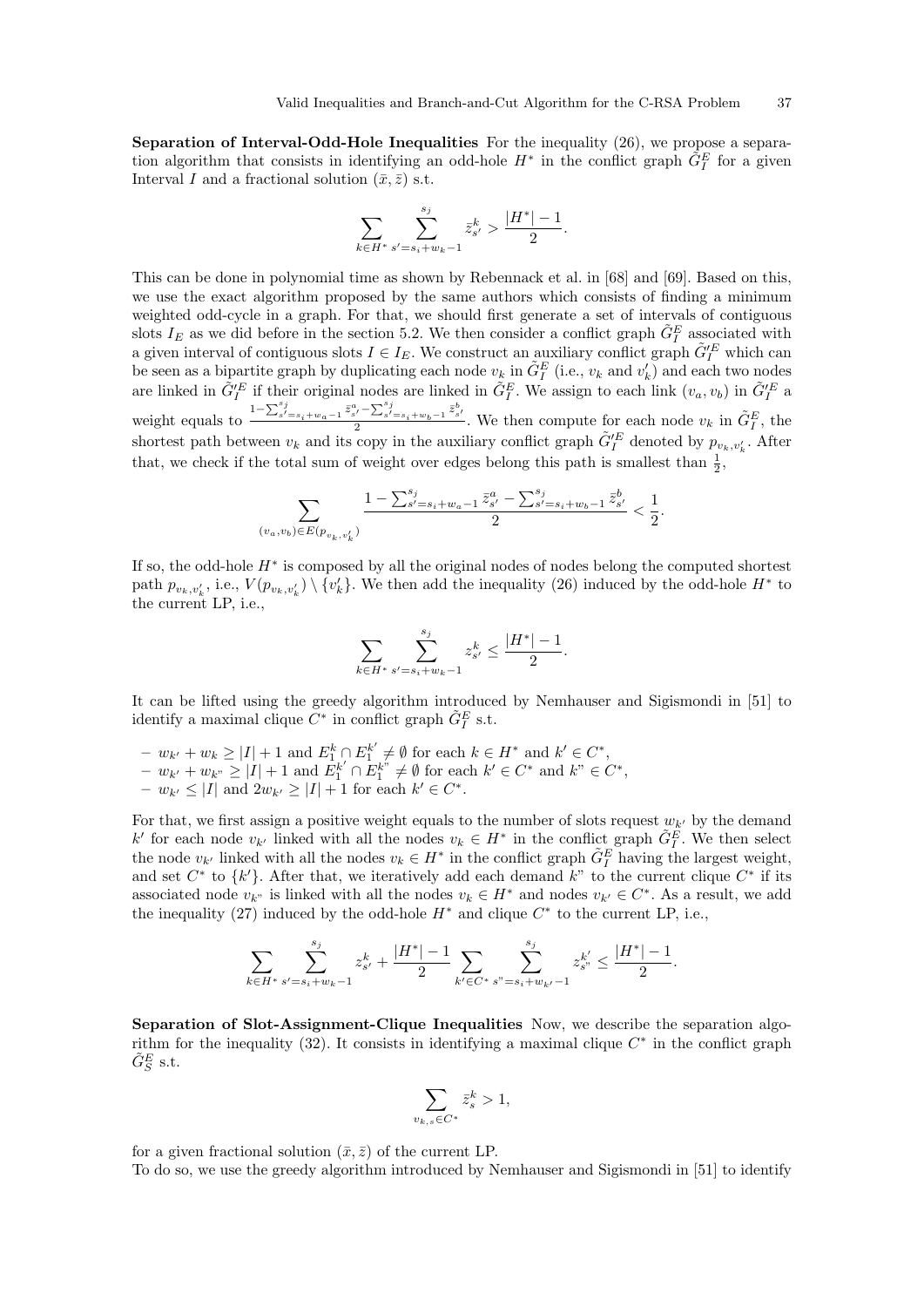a maximal clique  $C^*$  in conflict graph  $\tilde{G}_{S}^E$  given that computing a maximal clique in such a graph is also NP-hard problem [59]. Based on this, we first assign a positive weight  $\bar{z}_s^k$  to each node  $v_{k,s}$ in the conflict graph  $\tilde{G}_{S}^{E}$ . We then select a node  $v_{k,s}$  in the conflict graph  $\tilde{G}_{S}^{E}$  having the largest weight compared with the other nodes in  $\tilde{G}_{S}^{E}$ , and set  $C^* = \{v_{k,s}\}\.$  After that, we iteratively add each node  $v_{k',s'}$  to the current  $C^*$  if it is linked with all the nodes  $v_{k,s}$  already assigned to the current clique  $C^*$  and  $\bar{z}_{s'}^{k'} > 0$ . At the end, we add the inequality (32) induced by the clique  $C^*$  to the current LP if it is violated, i.e., we add the following inequality

$$
\sum_{v_{k,s}\in C^*} z_s^k \le 1.
$$

Furthermore, it can be lifted by identifying a maximal clique  $N^*$  s.t. each  $v_{k',s'} \in N^*$  is linked with all the nodes  $v_{k,s} \in C^* \cup (N^* \setminus \{v_{k',s'}\})$  in  $\tilde{G}_S^E$ . For that, we use also the greedy algorithm introduced by Nemhauser and Sigismondi in [51] to identify the clique  $N^*$  as follows. We first set  $N^* = \{v_{k',s'}\}$  with  $v_{k',s'} \notin C^*$  a node in  $\tilde{G}_{S}^E$  having the largest value of node-degree (i.e.,  $|\delta(v_{k',s'})|$ ) in  $\tilde{G}_{S}^{E}$  and  $v_{k',s'}$  is linked with all the nodes  $v_{k,s} \in C^*$  in  $\tilde{G}_{S}^{E}$ . Afterwards, we iteratively add each node  $v_{k',s'} \notin C^* \cup N^*$  to the current  $N^*$  if it is linked in  $\tilde{G}_S^F$  with all the nodes already assigned to  $C^*$  and  $N^*$ . At the end, we add the inequality (32) induced by the clique  $C^* \cup N^*$  to the current LP, i.e.,

$$
\sum_{v_{k,s}\in C^*} z_s^k + \sum_{v_{k',s'}\in N^*} z_{s'}^{k'} \le 1.
$$

Separation of Slot-Assignment-Odd-Hole Inequalities The separation algorithm of the inequality (34) can be performed by identifying an odd-hole  $H^*$  in the conflict graph  $\tilde{G}_{S}^{E}$  for a given fractional solution  $(\bar{x}, \bar{z})$  s.t.

$$
\sum_{v_{k,s}\in H^*}\bar{z}_s^k > \frac{|H^*|-1}{2}.
$$

This can be done in polynomial time as shown by Rebennack et al. in [68] and [69] by finding a minimum weighted odd-cycle in the conflict graph  $\tilde{G}_{S}^{E}$ . To do so, we first construct an auxiliary conflict graph  $\tilde{G}_{S}^{I E}$  which can be seen also as a bipartite graph by duplicating each node  $v_{k,s}$  in  $\tilde{G}_{S}^{E}$ <br>(i.e.,  $v_{k,s}$  and  $v'_{k,s}$ ) s.t. each two nodes are linked in  $\tilde{G}_{S}^{I E}$  if their original n We assign to each link  $(\tilde{v}_{k,s}, \tilde{v}_{k',s'})$  in  $\tilde{G}_{S}^{\prime E}$  a weight equals to  $\frac{1-\bar{z}_{s}^{k}-\bar{z}_{s'}^{k'}}{2}$ . We then compute for each node  $v_{k,s}$  in  $\tilde{G}_{S}^{E}$ , the shortest path between  $v_{k,s}$  and its copy  $v'_{k,s}$  in the auxiliary conflict graph  $\tilde{G}'^E_S$  denoted by  $p_{v_{k,s},v'_{k,s}}$ . After that, we check if the total sum of weight over edges belonging to this path is smaller than  $\frac{1}{2}$ . If so, the odd-hole  $H^*$  is composed by all the original nodes of nodes belong the computed shortest path  $p_{v_{k,s},v'_{k,s}}$ , i.e.,  $V(p_{v_{k,s},v'_{k,s}}) \setminus \{v'_{k,s}\}$ . As a result, the following inequality (34) induced by the odd-hole  $H^*$ 

$$
\sum_{v_{k,s}\in H^*}z_s^k\leq \frac{|H^*|-1}{2},
$$

should be added to the current LP. Moreover, one can strengthen the inequality (34) induced by the odd-hole  $H^*$  using the greedy algorithm introduced by Nemhauser and Sigismondi in [51] to identify a maximal clique  $C^*$  in the conflict graph  $\tilde{G}_{S}^E$  s.t. each node  $v_{k',s'} \in C^*$  should have a link with all the nodes  $v_{k,s} \in H^*$ , and all the nodes  $v_{k^*,s^*} \in C^* \setminus \{v_{k',s'}\}$  in the conflict graph  $\tilde{G}_S^E$ . For that, we first assign a node  $v_{k',s'} \notin H^*$  to the clique  $C^*$  (i.e.,  $C^* = \{v_{k',s'}\}$ ) s.t.  $v_{k',s'}$  has the largest value of node-degree (i.e.,  $|\delta(v_{k',s'})|$ ) in  $\tilde{G}_{S}^{E}$  and  $v_{k',s'}$  is linked with all the nodes  $v_{k,s} \in H^*$ in  $\tilde{G}_{S}^{E}$ . After that, we iteratively add each node  $v_{k',s'} \notin H^* \cup C^*$  to the current clique  $C^*$  if it is linked in  $\tilde{G}_{S}^{E}$  with all the nodes already assigned to the odd-hole  $H^*$  and the clique  $C^*$ . We then add the inequality (36) induced by the odd-hole  $H^*$  and clique  $C^*$ 

$$
\sum_{v_{k,s}\in H^*} z_s^k + \frac{|H^*|-1}{2}\sum_{v_{k',s'}\in C^*} z_{s'}^{k'} \le \frac{|H^*|-1}{2},
$$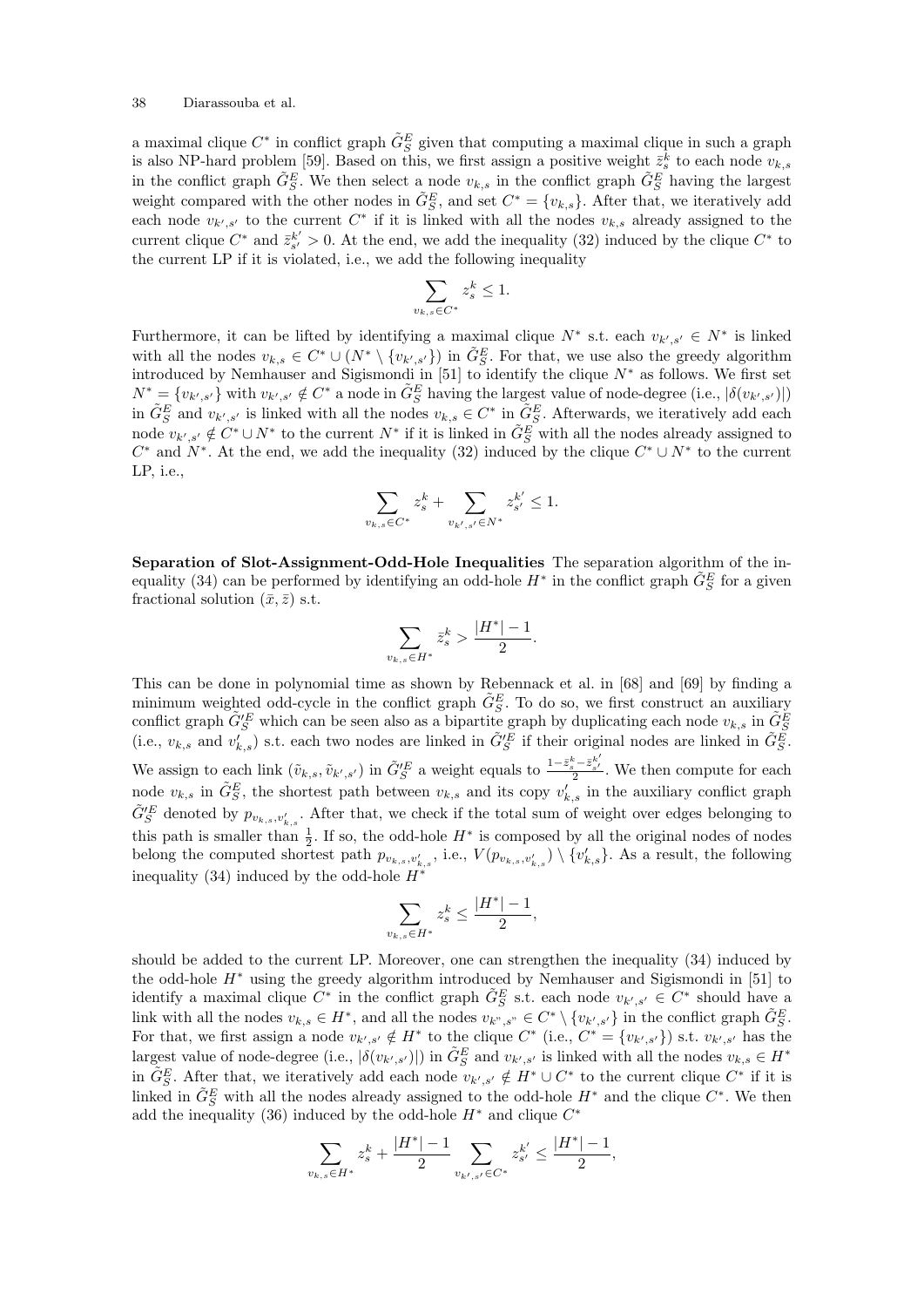Separation of Non-Compatibility-Clique Inequalities Consider now the inequality (39), and a fractional solution  $(\bar{x}, \bar{z})$ . Its associated separation algorithm consists in identifying a maximal clique  $C^*$  in the conflict graph  $\tilde{G}_E^K$  s.t.

$$
\sum_{v_{k,e}\in C^*}\bar{x}_e^k>1.
$$

The separation problem related to this inequality is NP-hard given that computing a maximal clique in the conflict graph  $\tilde{G}_E^K$  is NP-hard problem [59]. For that, we also use the greedy algorithm introduced by Nemhauser and Sigismondi in [51] to identify a maximal clique in conflict graph  $\tilde{G}_{E}^{K}$ Introduced by Nehmadser and Signshond in [51] to dentity a maximal clique in conflict graph  $G_E^k$ <br>taking into account the fractional solution  $(\bar{x}, \bar{z})$  as follows. We first assign a positive weight  $\tilde{\sigma}_E^k$ <br>to each having the largest weight  $\bar{x}_e^k$ , and set  $C^* = \{v_{k,e}\}\$ . After that, we iteratively add each node  $v_{k',e'}$ to the current  $C^*$  if it is linked with all the nodes  $v_{k,e} \in C^*$  and  $\bar{x}_{e'}^{k'} > 0$ . At the end, the following inequality (39) induced by the clique  $C^*$ 

$$
\sum_{v_{k,e} \in C^*} x_e^k \le 1,
$$

should be added to the current LP if it is violated. Furthermore, one can strengthen the additional inequality (39) by identifying a maximal clique  $N^*$  s.t. each  $v_{k',e'} \in N^*$  is linked with all the nodes  $v_{k,e} \in C^* \cup (N^* \setminus \{v_{k',e'}\})$  in  $\tilde{G}_E^K$ . For that, we use also the greedy algorithm introduced by Nemhauser and Sigismondi in [51] to identify the clique  $N^*$  as follows. We first set  $N^* = \{v_{k',e'}\}$ with  $v_{k',e'} \notin C^*$  a node in  $\tilde{G}_E^K$  having the largest degree  $|\delta(v_{k',e'})|$  in  $\tilde{G}_E^K$  and should be also linked with all the nodes  $v_{k,e} \in C^*$  in  $\tilde{G}_E^K$ . We then iteratively add each node  $v_{k',e'} \notin C^* \cup N^*$  to the current  $N^*$  if it is linked in  $\tilde{G}_E^K$  with all the nodes already assigned to  $C^*$  and  $N^*$ . At the end, we add the inequality (39) induced by the clique  $C^* \cup N^*$  to the current LP, i.e.,

$$
\sum_{v_{k,e}\in C^*} x_e^k + \sum_{v_{k',e'}\in N^*} x_{e'}^{k'} \le 1.
$$

Separation of Non-Compatibility-Odd-Hole Inequalities The separation algorithm related to the inequality (40) can be done in polynomial time by finding a minimum weighted odd-cycle in the conflict graph  $\tilde{G}_E^K$  as shown by Rebennack et al. in [68] and [69]. For that, our aims is to identify an odd-hole  $H^*$  in the conflict graph  $\tilde{G}_E^K$  s.t.

$$
\sum_{v_{k,e} \in H^*} \bar{x}_e^k > \frac{|H^*| - 1}{2},
$$

for a given fractional solution  $(\bar{x}, \bar{z})$  of the current LP.

We start its procedure of separation by constructing an auxiliary conflict graph  $\tilde{G}_E'^K$  by duplicating each node  $v_{k,e}$  in  $\tilde{G}_{E}^{K}$  (i.e.,  $v_{k,e}$  and  $v'_{k,e}$ ) s.t. each two nodes are linked in  $\tilde{G}_{E}^{\prime K}$  if their original nodes are linked in  $\tilde{G}_{E}^{K}$ . We assign to each link  $(\tilde{v}_{k,e}, \tilde{v}_{k',e'})$  in  $\tilde{G}_{E}^{\prime K}$  a weight  $\frac{1-\tilde{x}_{e}^{k}-\tilde{x}_{e'}^{k'}}{2}$ . After that, we compute for each node  $v_{k,e}$  in  $\tilde{G}_E^K$ , the shortest path between  $v_{k,e}$  and its copy  $v'_{k,e}$ . We denote this shortest path by  $p_{v_{k,e},v'_{k,e}}$ . Note that if the total sum of weight over edges belonging to this path is smaller than  $\frac{1}{2}$ , this means that there exists odd-hole  $H^*$  composed by all the original nodes of nodes belong the computed shortest path  $p_{v_{k,e},v'_{k,s}}$ , i.e.,  $V(p_{v_{k,e},v'_{k,s}}) \setminus \{v'_{k,s}\}\$ , s.t. its associated inequality (40) is violated by the current fractional solution  $(\bar{x}, \bar{z})$  to the current LP. As a result, we add following inequality (40) induced by the odd-hole  $H^*$ 

$$
\sum_{v_{k,e}\in H^*}x_e^k\leq \frac{|H^*|-1}{2}.
$$

Moreover, the inequality  $(40)$  induced by the odd-hole  $H^*$  can be lifted using the greedy algorithm introduced by Nemhauser and Sigismondi in [51] by identifying a maximal clique  $C^*$  in the conflict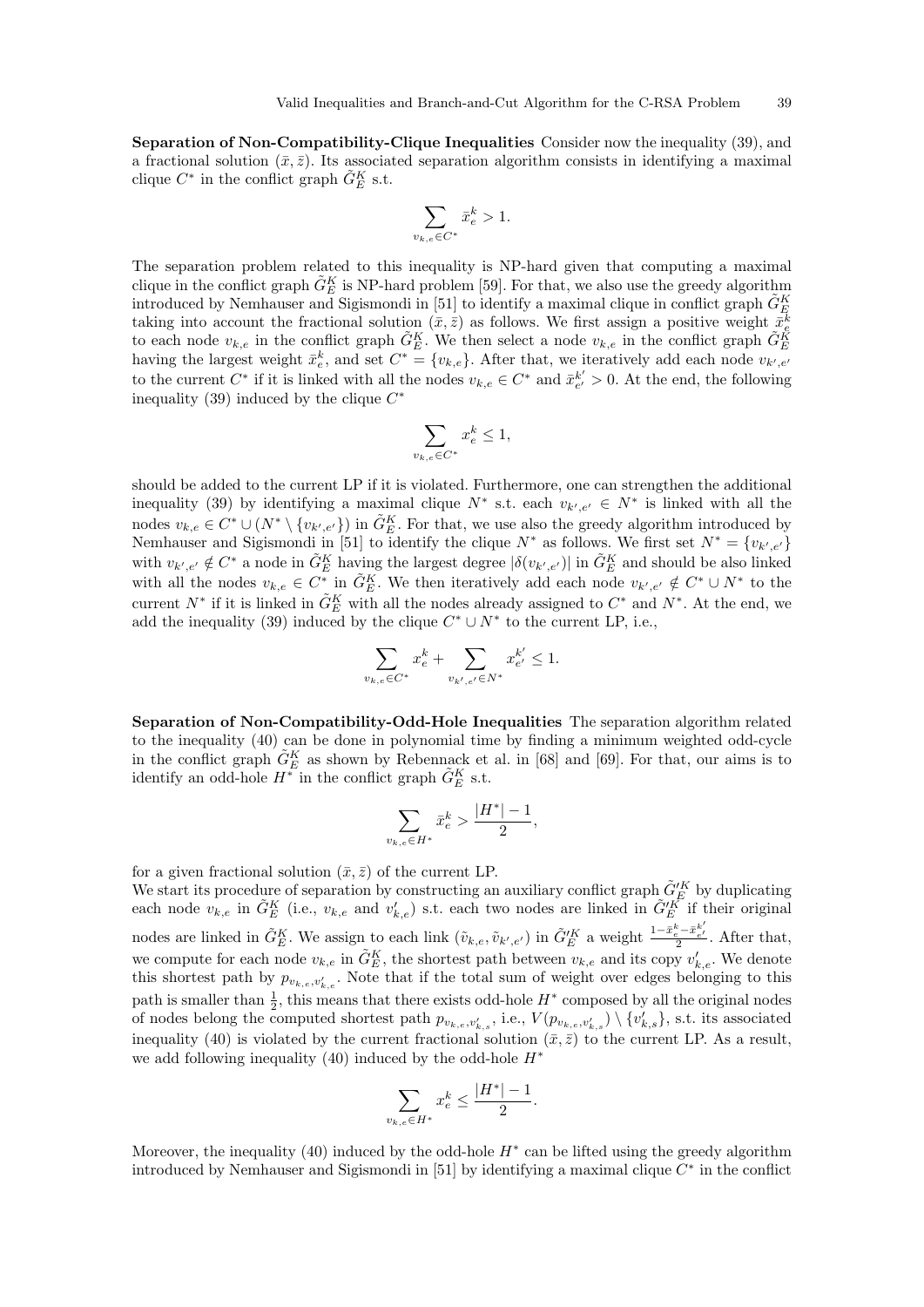graph  $\tilde{G}_E^K$  s.t. each node  $v_{k',e'} \in C^*$  should have a link with all the nodes  $v_{k,e} \in H^*$ , and all the nodes  $v_{k''',e''} \in C^* \setminus \{v_{k',e'}\}$  in the conflict graph  $\tilde{G}_E^K$ . To do so, we first assign a node  $v_{k',e'} \notin H^*$  to the clique  $C^*$  (i.e.,  $C^* = \{v_{k',e'}\}$ ) having the largest degree  $|\delta(v_{k',e'})|$  in  $\tilde{G}_E^K$ , and  $v_{k',e'}$  should be linked with all the nodes  $v_{k,e} \in H^*$  in  $\tilde{G}_E^K$ . After that, we iteratively add each node  $v_{k',e'} \notin H^* \cup C^*$ to the current clique  $C^*$  if it is linked in  $\tilde{G}_E^K$  with all the nodes already assigned to  $H^* \cup C^*$ . We then add the inequality (41) induced by the odd-hole  $H^*$  and the clique  $C^*$ 

$$
\sum_{v_{k,e}\in H^*} x_e^k + \frac{|H^*|-1}{2}\sum_{v_{k',e'}\in C^*} x_{e'}^{k'} \le \frac{|H^*|-1}{2}.
$$

Separation of Edge-Capacity-Cover Inequalities Let's now study the separation problem of the inequality (43). Given a fractional solution  $(\bar{x}, \bar{z})$ , and an edge  $e \in E$ . The separation problem associated with the inequality (43) is Np-Hard [60] given that it consists in identifying a cover  $K^*$ the edge e, s.t.

$$
\sum_{k\in \tilde K^*}\bar x_e^k>|\tilde K^*|-1.
$$

To do so, we propose a separation algorithm based on a greedy algorithm introduced by Nemhauser and Sigismondi in [51]. We first select a demand  $k \in K \setminus K_e$  having largest number of requested slot  $w_k$  with  $\bar{x}_{e}^k > 0$ , and set  $\tilde{K}^*$  to  $\tilde{K}^* = \{k\}$ . After that, we iteratively add each demand  $k' \in K \setminus (K_e \cup \tilde{K}^*)$  to  $\tilde{K}^*$  while  $\sum_{k \in \tilde{K}^*} w_k \leq \tilde{s} - \sum_{\tilde{k} \in K_e} w_{\tilde{k}}$ , i.e., until a cover  $\tilde{K}^*$  is obtained for the the edge  $e$  with  $\sum_{k\in \tilde{K}^*} w_k > \bar{s} - \sum_{\tilde{k}\in K_e} w_{\tilde{k}}$ . We further derive a minimal cover from the cover  $\tilde{K}^*$  by deleting each demand  $k \in \tilde{K}^*$  if  $\sum_{k' \in \tilde{K}^* \setminus \{k\}} w_{k'} \leq \bar{s} - \sum_{\tilde{k} \in K_e} w_{\tilde{k}}$ . We then add the inequality (43) induced by the minimal cover  $\tilde{K}^*$  for the edge e to the current LP if it is violated, i.e.,

$$
\sum_{k \in \tilde{K}^*} x_e^k \le |\tilde{K}^*| - 1.
$$

Furthermore, the inequality (43) induced by the minimal cover  $\tilde{K}^*$  can be lifted by introducing an extended cover inequality (44) as follows

$$
\sum_{k \in \tilde{K}^*} x_e^k \le |\tilde{K}^*| - 1,
$$

where  $w_{k'} \geq w_k$  for each  $k \in \tilde{K}^*$  and each  $k' \in \tilde{K}^*_e$  with  $k \notin K_e$ .

### 5.3 Primal Heuristic

Here, we propose a primal heuristic to boost the performance of our Branch-and-Cut algorithm. It is based on a hybrid method between a local search algorithm and a greedy-algorithm. Given an optimal fractional solution  $(\bar{x}, \bar{z})$  in a certain node of the B&C tree, our primal heuristic consists in constructing an integral "feasible" solution from this fractional solution. To do so, we first construct several paths  $R_k$  for each demand  $k \in K$  based on the fractional values  $\bar{x}_e^k$  using network flow algorithms s.t. each path  $p \in R_k$  satisfies the cut inequalities (2). We then use a local search algorithm which consists in generating at each iteration a sequence of demands  $L$  (order) numeroted with  $L = 1', 2', ..., |K|' - 1, |K|'$ . Based on this sequence of demands, our greedy algorithm selects a path p from  $R_k$  and a slot s for each demand  $k' \in L$  with  $\bar{z}_s^{k'} \neq 0$  and  $\bar{x}_e^k \neq 0$  for each  $e \in E(p)$ , while respecting the non-overlapping constraint with the set of demands that precede the demand k' in the list L (i.e., the demands  $1', 2, ..., k'-1$ ). However, if there does not exist such pair of path p and slot s for the demand k', we then select a path p and a slot s for the demand  $k' \in L$  with  $\bar{z}_s^{k'} = 0$ with  $s \in \{w_{k'}, ..., \bar{s}\}$  and  $\bar{x}_{e}^k \neq 0$  for each  $e \in E(p)$  while respecting the non-overlapping constraint with the set of demands that precede the demand  $k'$  in the list  $L$ . Algorithm 5.3 summarizes the different steps of our greed-algorithm for a given sequence of demands.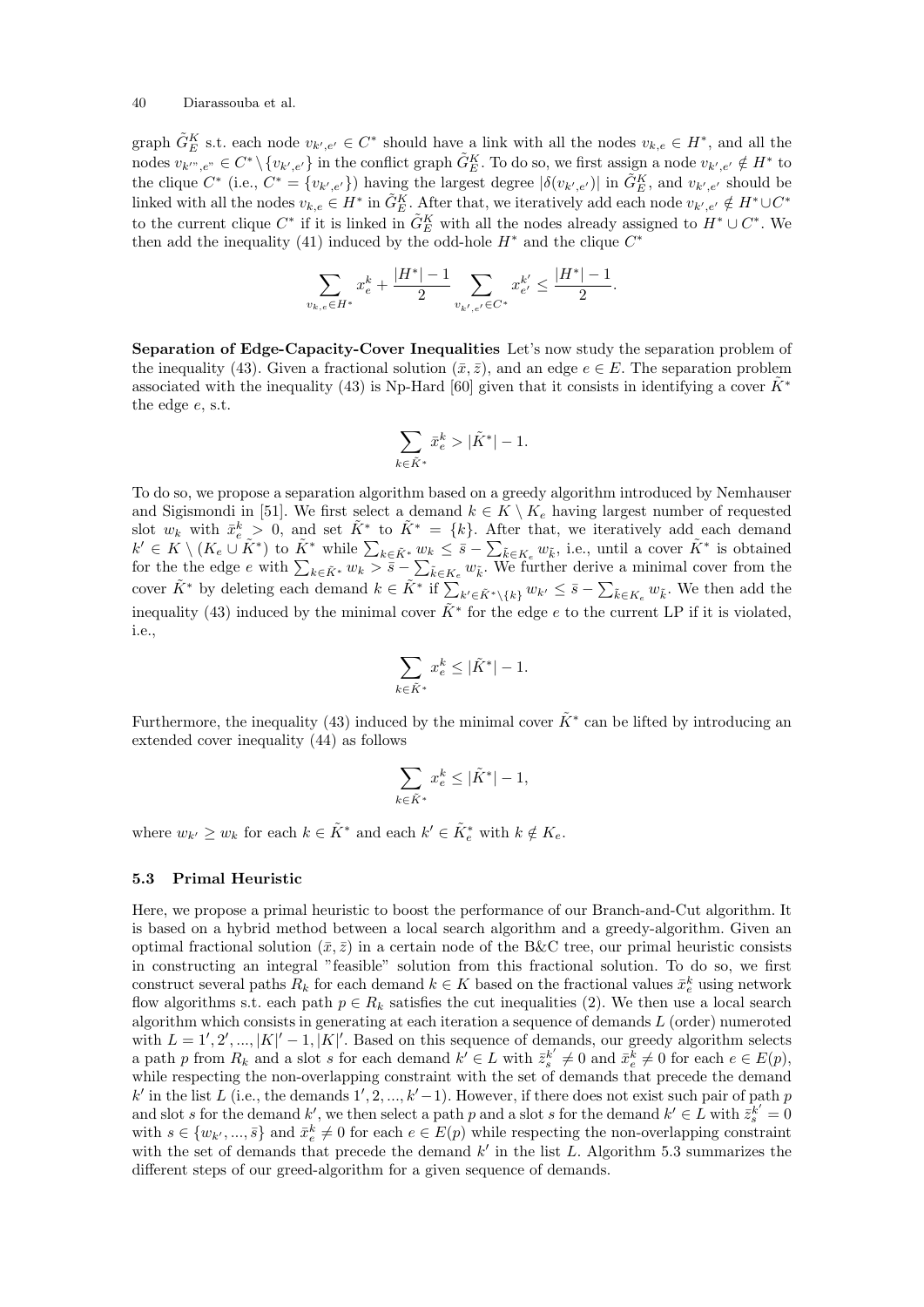| Algorithm 1 Greedy-Algorithm for the Branch-and-Cut Algorithm |  |  |  |  |  |
|---------------------------------------------------------------|--|--|--|--|--|
|                                                               |  |  |  |  |  |

Data: A set of edges E, a spectrum S, a multi-set K of demands, an optimal solution  $(x^*, z^*)$  of the current LP, a set  $R_k$  of precomputed feasible paths for each demand  $k \in K$  based on the values  $x^*_{e}^k$ , set  $FIX_0$  of fixed variables to 0, a set  $FIX_1$  of fixed variables to 1 in the current node in the tree of B&C, and a sequence of demands  $L = 1', 2', ..., |K|' - 1, |K|'$ Result: integral solution Set  $E_k = \emptyset$ , and  $S_k = \emptyset$  for each demand  $k \in K$  for each demand  $k' \in L$  do Set SERVED = FALSE Order the set of paths in  $R_{k'}$  in increasing order according to the total length of the paths  $p \in R_{k'}$ , and let  $R'_{k'}$  denote the set of ordered paths in  $R_{k'}$  for each path  $p \in R'_{k'}$  do for each slot  $s \in \{w_{k'}, ..., \bar{s}\}$  do if  $SERVED = FALSE$  then if  $z_s^{k'} \in FIX_1$  then Set FEASIBLE= TRUE for each demand  $k \in \{1, ..., k' - 1\}$  do Let  $s_k$  denote the last-slot already selected for the demand k with  $s_k \in S_k$  if  $E(p) \cap E_k \neq \emptyset$  and  $\{s - w_{k'} + 1, ..., s\} \cap \{s_k - w_k + 1, ... s_k\} \neq \emptyset$  then Set FEASIBLE= FALSE end end if  $FEASIBLE = TRUE$  then Set  $E_{k'} = E(p), S_{k'} = \{s\}$ , and SERVED = TRUE end end else if  $z^{k'}_s \notin FIX_0$  and  $0 < z^{*k'}_s \leq 1$  then Set FEASIBLE= TRUE for each demand  $k \in \{1, ..., k' - 1\}$  do Let  $s_k$  denote the last-slot already selected for the demand k with  $s_k \in S_k$  if  $E(p) \cap E_k \neq \emptyset$  and  $\{s - w_{k'} + 1, ..., s\} \cap \{s_k - w_k + 1, ...s_k\} \neq \emptyset$  then Set FEASIBLE= FALSE end end if  $FEASIBLE = TRUE$  then Set  $E_{k'} = E(p)$ ,  $S_{k'} = \{s\}$ , and SERVED = TRUE end end end end end end if  $SERVED = FALSE$  then for each path  $p \in R'_{k'}$  do for each slot  $s \in \{w_{k'}, ..., \bar{s}\}\)$  do if  $SERVED = FALSE$  then if  $z_s^{k'} \notin FIX_0$  and  $z^{*k'}_s = 0$  then Set FEASIBLE= TRUE for each demand  $k \in \{1, ..., k' - 1\}$  do Let  $s_k$  denote the last-slot already selected for k with  $s_k \in S_k$  if  $E(p) \cap E_k \neq \emptyset$ and  $\{s - w_{k'} + 1, ..., s\} \cap \{s_k - w_k + 1, ... s_k\} \neq \emptyset$  then Set FEASIBLE= FALSE end end if  $FEASIBLE = TRUE$  then Set  $E_{k'} = E(p)$ ,  $S_{k'} = \{s\}$ , and SERVED = TRUE end end end end end end end Let  $\mathcal{S} = (\{E_k \text{ for all } k \in K\}, \{S_k \text{ for all } k \in K\})$  be the final solution obtained by our greedy-algorithm.

It is feasible for the C-RSA iff  $E_k \neq \emptyset$  and  $S_k \neq \emptyset$  for each demand  $k \in K$  return integral solution S for current node in the tree of our B&C algorithm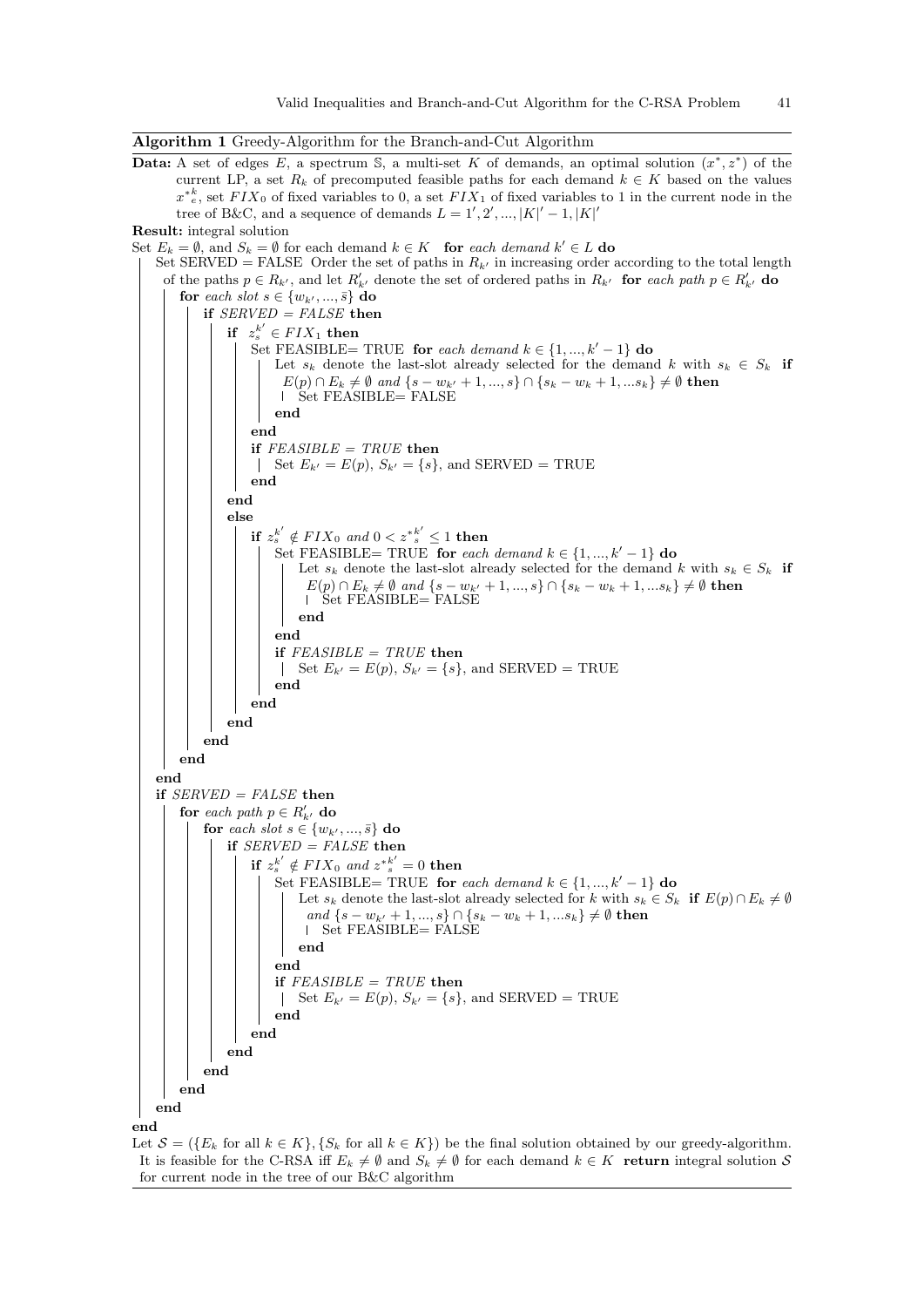After that, we compute the associated total length of the paths selected for the set of demands K in the final solution S given by the greedy-algorithm (i.e.,  $\sum_{k \in K} \sum_{e \in E_k} l_e$ ). Our local search algorithm generates a new sequence by doing some permutation of demands in the last sequence of demands if the value of the solution given by the greedy algorithm is smaller than the value of the best solution found until the current iteration. Otherwise, we stop our algorithm, and we give in the output the best solution found during our primal heuristic induced by the best sequence of demands having the smallest value of the total length of the selected path compared with the other generated sequences. Algorithm 5.3 summarizes the different steps of our local search algorithm which calls our greedy-algorithm 5.3 at each iteration.

Algorithm 2 Primal Heuristic Based on a Hybrid Algorithm Between a Local Search Algorithm and Greedy-Algorithm for the B&C Algorithm.

Data: A set of edges  $E$ , a spectrum  $S$ , a multi-set  $K$  of demands, and a maximum number of iterations iter, the maximal size of neighborhood  $n$ 

```
Result: integral solution
```
Let  $(x^*, z^*)$  be the optimal solution of the current LP Let  $FIN_0$  be the fixed variables to 0 in the current node in the tree of B&C Let  $FIX_1$  be the fixed variables to 1 in the current node in the tree of B&C Construct several paths  $R_k$  for each demand  $k \in K$  based on the fractional values  $x^*_{e}^k$  using network flow algorithms s.t. each path  $p \in R_k$  satisfies the cut inequalities (2) Set  $val^* = INF$ , and best solution  $S^* = \emptyset$  Consider a sequence of demands  $L = 1', 2', ..., |K|' - 1, |K|'$  Call the greedy-algorithm 5.3 based on the sequence L Let S be the final solution obtained by our greedy-algorithm 5.3 for the sequence L Compute its associated cost by summing the total length of the paths selected to route the demands K in the solution  $S$ , denoted by  $VAL$  if S is feasible then

```
Set val^* = VAL Set S^* = S
```
end

Set  $i = 1$  while  $i \leq iter$  do

Set  $val_i^* = INF$  Construct n sequences denoted by  $N(L)$  from the sequence L by doing some permutations between some demands selected randomly in the sequence L for each neighbour  $L_j \in$  $N(L)$  do

Call the greedy-algorithm 5.3 based on the sequence  $L_j$  Let  $\mathcal{S}_j$  be the final solution obtained by our greedy-algorithm 5.3 for the sequence  $L_j$  Compute its associated cost by summing the total length of the paths selected to route the demands K in the solution  $S_j$ , denoted by valj if  $S_j$  is feasible and  $val_i^* > val_j$  then Set  $val_i^* = val_j$  Set  $\tilde{S}_i^* = S_j$ end end if  $val^* > val_i^*$  then Set  $val^* = val_i^*$  Set  $S^* = \tilde{S}_i^*$ end

Set  $i = i + +$ 

end

return integral solution  $S^*$  for current node in the tree of our B&C algorithm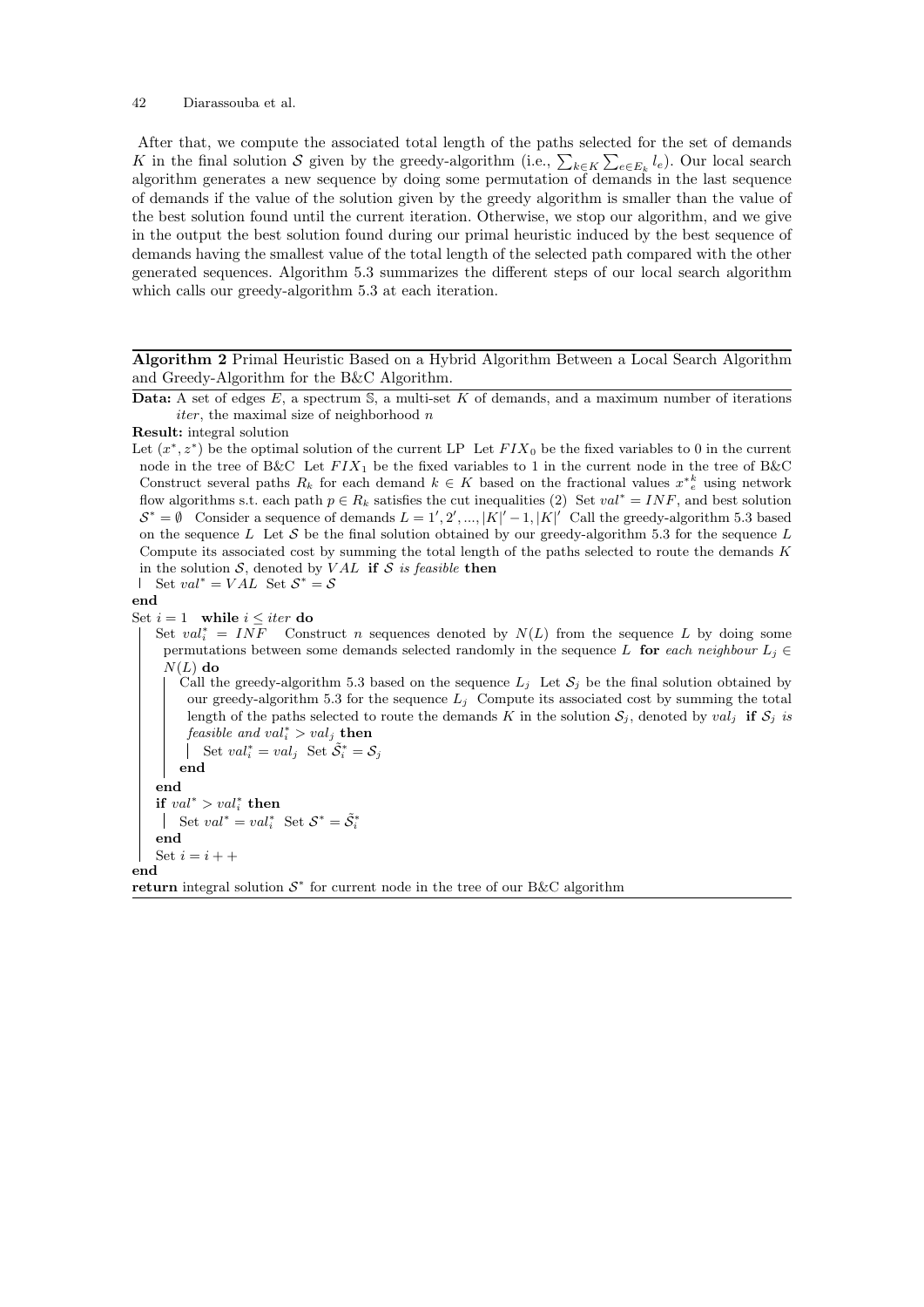### 6 Computational Study

### 6.1 Implementation's Feature

We have used C++ Programming Language to implement our B&C algorithm under Linux using three frameworks, CPLEX 12.9 [14], Gurobi 9.0 [28], and "Solving Constraint Integer Programs" (SCIP 7.0) [76] framework using CPLEX 12.9 as LP solver. It has been tested on LIMOS highperformance servers with a memory size limited to 64 Gb while benefiting from parallelism by activating 8 threads using Gurobi or SCIP (which is not possible using Cplex), and with a CPU time limited to 5 hours (18000 s).

### 6.2 Description of Instances

We further proposed a deep study of the behavior of our algorithe using two types of instances: random and real, and 14 graphs (topologies). They are composed of two types of graphs: real, and other realistics. They are composed of two types of graphs: real, and other realistics from SND-Lib [52] with a number of links  $21 \le |E| \le 166$ , and a number of nodes  $14 \le |V| \le 161$  as shown in the Table 2. Note that we tested 4 instances for each triplet  $(G, K, \overline{s})$  with  $|K| \in \{10, 20, 30, 40, 50\}$ , and  $\bar{s}$  up to 180 slots.

|           |                                |                   |     |                |                | Number Number Max Node Min Node Average Node |
|-----------|--------------------------------|-------------------|-----|----------------|----------------|----------------------------------------------|
|           | <b>Topology</b>                | of Nodes of Links |     | Degree         | Degree         | Degree                                       |
|           | German                         | 17                | 25  | 5              | 2              | 2.94                                         |
| Real      | <b>N</b> sfnet                 | 14                | 21  | $\overline{4}$ | $\overline{2}$ | 3                                            |
| Topology  | Spain                          | 30                | 56  | 6              | $\overline{2}$ | 3.73                                         |
|           | Conus75                        | 75                | 99  | 5              | $\overline{2}$ | 2.64                                         |
|           | Coronet100                     | 100               | 136 | 5              | $\overline{2}$ | 2.72                                         |
|           | Europe                         | 28                | 41  | 5              | $\overline{2}$ | 2.92                                         |
|           | $\mathop{\rm France}\nolimits$ | 25                | 45  | 10             | $\overline{2}$ | 3.6                                          |
|           | German50                       | 50                | 88  | 5              | $\overline{2}$ | 3.52                                         |
| Realistic | Brain161                       | 161               | 166 | 37             |                | 2.06                                         |
| Topology  | Giul39                         | 39                | 86  | 8              | 3              | 4.41                                         |
|           | India <sub>35</sub>            | 35                | 80  | 9              | $\overline{2}$ | 4.57                                         |
|           | Pioro40                        | 40                | 89  | 5              | 4              | 4.45                                         |
|           | Ta65                           | 65                | 108 | 10             |                | 3.32                                         |
|           | Zib54                          | 54                | 80  | 10             |                | 2.96                                         |

Table 2. Characteristics of different topologies used for our experiments.

### 6.3 Computational Results

We first studied the impact of each family of valid inequalities introduced before on the effectiveness of our B&C algorithm using Cplex, Gurobi, and SCIP considering 4 criteria, the average number of nodes in the enumeration tree (Nb Nd), average gap (Gap) which represents the relative error between the lower bound gotten at the end of the resolution and best upper bound, average CPU time computation (T CPU), the average number of violated inequalities added (Ineq Add). To do this, we consider a subset of instances with a number of demands ranges in {10, 20, 30, 40, 50} and  $\bar{s}$  up to 50, while using three topologies (German, Nsfnet, and Spain). For each instance, we used Cplex with benefiting of its automatic cut generation (denoted by B&C Cplex in the different tables), Cplex using our valid inequalities and disabling its proper cut generation (denoted by B&C Cplex Additional Ineq), Gurobi with benefiting of its automatic cut generation (denoted by B&C Gurobi), Gurobi using our valid inequalities and disabling the Gurobi proper cut generation (denoted by B&C Gurobi Additional Ineq), SCIP with benefiting of its automatic cut generation (denoted by B&C SCIP), SCIP using our valid inequalities and disabling the SCIP proper cut generation (denoted by B&C SCIP Additional Ineq). Note that the gap values given in red, represent the instances solved to optimality.

The results show that the cover-based inequalities (43) and (20) are efficient than the clique-based inequalities (32), (28) and (22). Our B&C algorithm is very efficient using SCIP and Gurobi when adding the cover-based inequalities (43) and (20). We notice that adding these families of valid inequalities allows solving to optimality some instances that are not solved to optimality using B&C Cplex, B&C Gurobi, and B&C SCIP. Furthermore, they allow reducing the average gap, average number of nodes, and the average CPU time. On the other hand, we observed that our valid inequalities do not work well when using Cplex. This is due to deactivating the inequalities of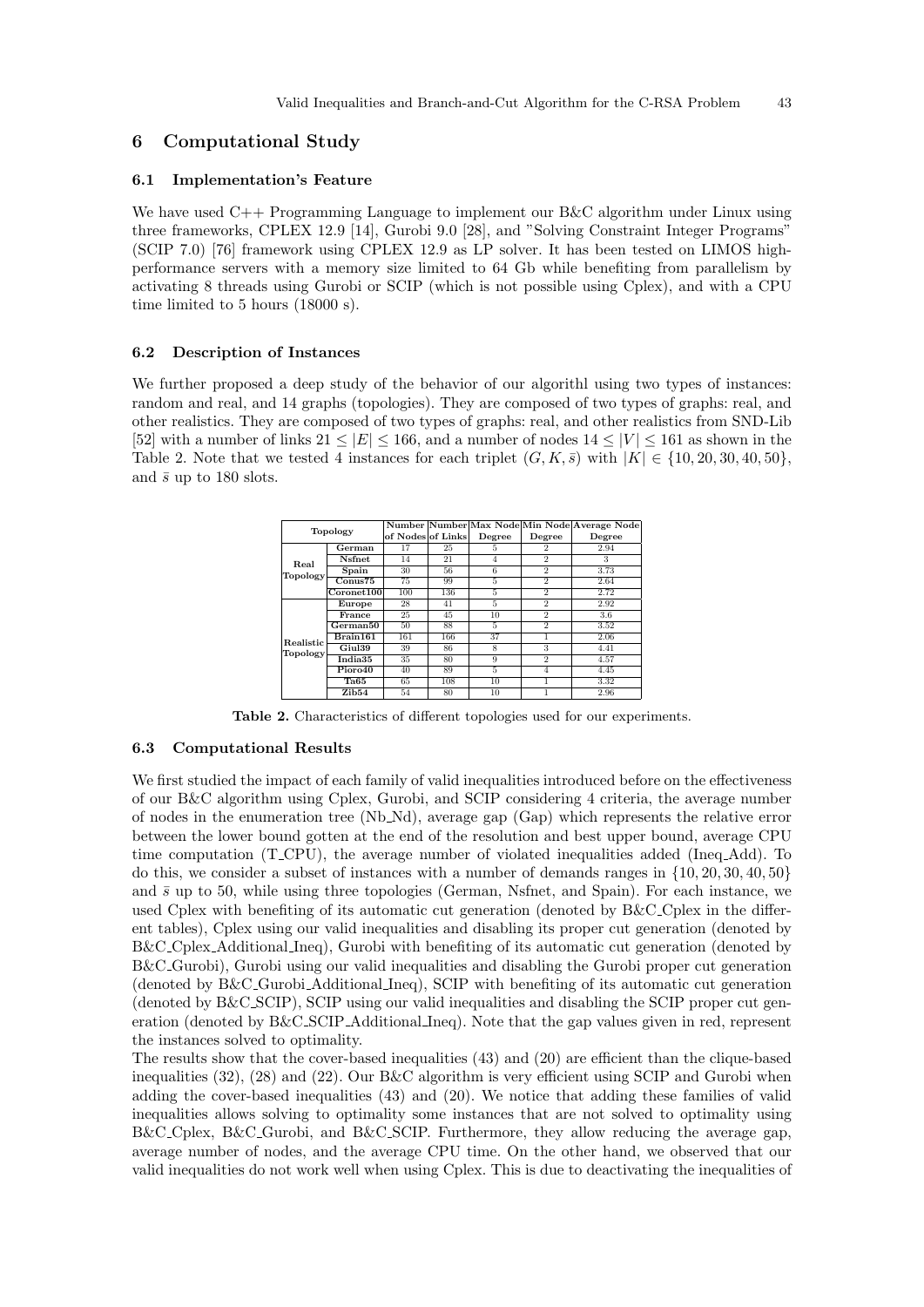the proper Cplex cut generation, and Cplex does not work well without its proper cut generation even if our valid inequalities are shown to be efficient using Gurobi and Cplex for the instances tested. The results show also that several inequalities of the cover-based inequalities (43) and (20), and clique-based inequalities  $(32)$ ,  $(28)$  and  $(22)$ , they are generated along our B&C algorithm. However, the number of clique-based inequalities (32) generated is very less compared with other inequalities. Based on these results, we conclude that our valid inequalities are very useful to obtain tighter LP bounds using Gurobi and SCIP. On the other hand, the different families of odd-hole inequalities are shown to be not efficient for the instances used such that the number of their violated inequalities generated is very less and equals to 0 for several instances. As a result, we combine these families of valid inequalities s.t. their separation is performed along with the  $B\&C$ algorithm (using Cplex, Gurobi, and SCIP) in the following order

- 1. edge-capacity-cover inequalities (43),
- 2. edge-interval-cover inequalities (20),
- 3. edge-slot-assignment-clique inequalities (28),
- 4. edge-interval-clique inequalities (22),
- 5. slot-assignment-clique inequalities (32).

After that, we provide a comparative study between Cplex, Gurobi, and SCIP using the B&C (without additional valid inequalities) algorithm. To do so, we evaluate the impact of the valid inequalities used within our B&C algorithm. For this, we present some computational results using several instances with a number of demand ranges in  $\{10, 20, 30, 40, 50\}$  and  $\bar{s}$  up to 180 slots. We use two types of topologies: real, and realistic ones from SND-LIB already described in Table 2. Our first series of computational results presented in Table 3, concerns the results obtained for the B&C algorithm using real topologies. On the other hand, in the second series of computational results are shown in Table 4, we present the results found for the B&C algorithm using realistic topologies.

The results show that adding several families of valid inequalities is very efficient. They improve the effectiveness of our B&C algorithm compared with the last approach described in the last subsequent when adding just one family of valid inequalities within our B&C algorithm. We first notice that introducing valid inequalities allows solving several instances to optimality that are not solved to optimality using B&C Cplex, B&C Gurobi, and B&C SCIP. Furthermore, they enable reducing the average number of nodes in the B&C tree, and also the average CPU time for several instances. On the other hand, and when the optimality is not guaranteed, adding valid inequalities decreases the average gap for several instances. However, there exist few instances in which adding valid inequalities does not improve the results of the B&C algorithm. We further observe that using our valid inequalities within Gurobi (i.e., B&C\_Gurobi\_Ineq) is shown to be very efficient for the small-sized instances compared with Cplex and SCIP (see for example the Tables 3 and 4). However, and looking at the instances that are solved to optimality introducing our valid inequalities using Gurobi and SCIP, we notice that we have less number of nodes and time CPU using SCIP compared with Gurobi (see for example the Tables 3 and 4). Furthermore, there exist some instances in which introducing our valid inequalities using SCIP works much better than Gurobi s.t. B&C SCIP Ineq can solve several instances to optimality that are not solved using B&C Gurobi Ineq. Based on these results, we conclude that using our valid inequalities allows obtaining tighter LP bound.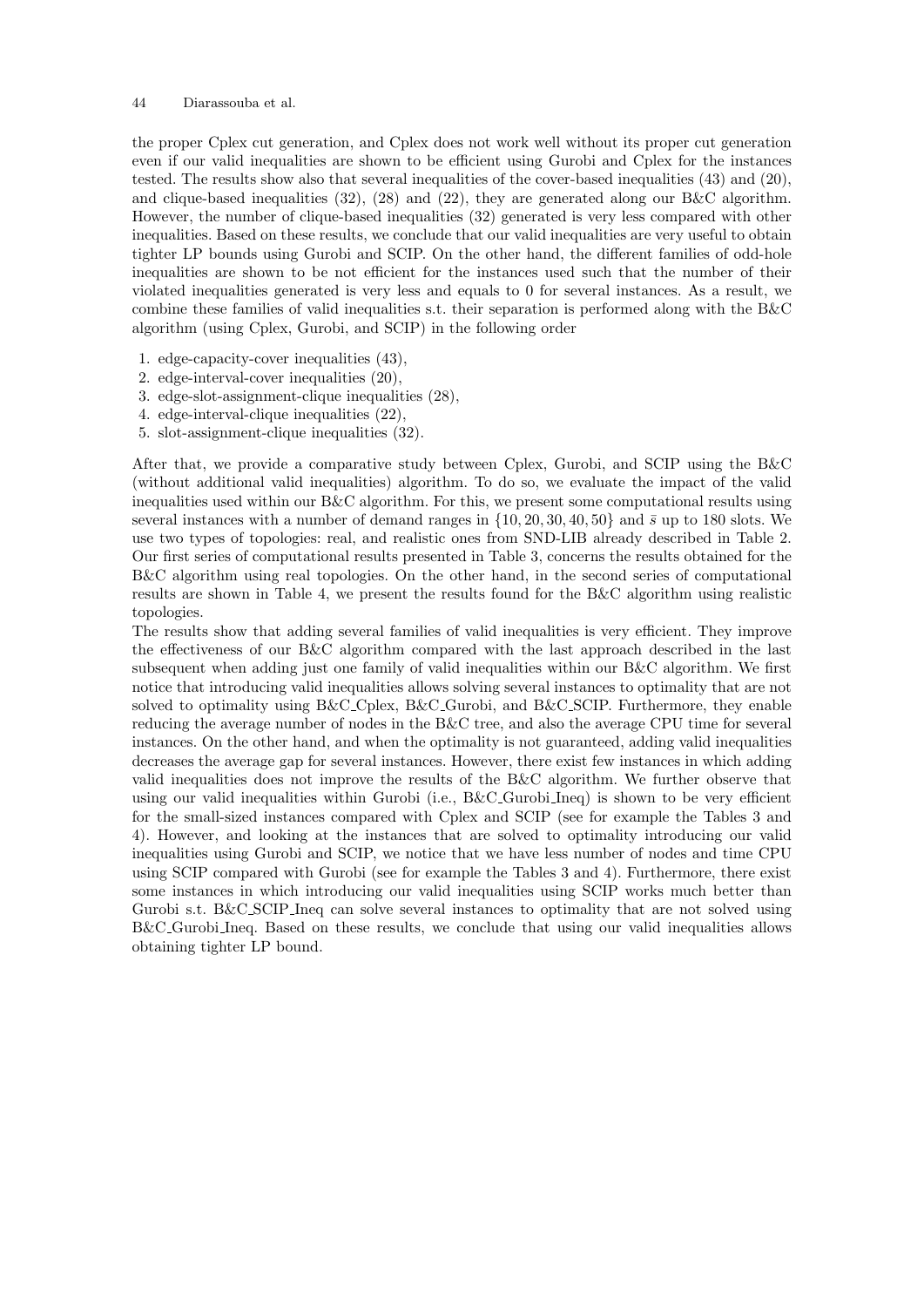| )                                         |
|-------------------------------------------|
| l                                         |
|                                           |
| J<br>-<br>}<br>}                          |
| しして ・・・<br>l<br>֚֕֡֡֡֡֡֡                  |
|                                           |
| \$<br>l                                   |
| $\zeta$                                   |
|                                           |
| i<br>$\frac{1}{2}$                        |
| l                                         |
| $\cdot$<br>į                              |
|                                           |
| $\zeta$                                   |
| $\frac{1}{2}$<br>$\overline{\phantom{a}}$ |
| )<br>)                                    |
| .<br>I<br>ł                               |
|                                           |
| $\overline{\phantom{a}}$<br>ì<br>I        |
|                                           |
| Table 4. Ia<br>.<br>E<br>Ξ                |

 $\ddot{\phantom{0}}$ 

Zib54 10 40 1 0,00 11,10 129403 13,57 17845,78 3168,75 1643,75 0,00 566,59 2192,50 0,00 468,23 723,75 1 0,00 2,84 1 0,00 3,62 614 Zib54 20 40 1 0,00 25,76 44022 27,40 17940,21 50448,75 754,25 0,00 342,07 3268,50 0,00 1300,90 3280,50 1 0,00 5,62 1 0,00 9,55 3530,75 Zib54 30 40 13,25 0,00 46,19 12691,25 52,81 17978,04 87701 18,50 0,00 341,26 3015,75 0,00 2028,68 13420,25 29 0,00 14,10 12 0,00 25,36 6877,25 Zib54 40 40 14227,50 0,26 4240,50 3432,25 59,21 17991,94 101917,25 2819,50 0,26 4723,54 8086,50 0,29 5928,94 58583 21728 0,26 4412,57 137,50 0,00 80,49 14435,50 Zib54 [50 40] 40960,50 3,02 13168,84 | 2274,25 |63,25 |73893,19 | 13701 | 1370 | 1380 | 1450 | 1450 | 1808,1375 | 18082,55 | 1808,00 | 1808,00 | 180708,49 | 180708,49 | 180708,49 | 180708,49 | 180708,49 | 180708,49 | 18070

 $18801375$ 

 $\frac{1}{450}$ 

 $\frac{1}{1400}$ 

**Post** 

E

11151.95

 $\frac{35}{25}$  17993 19  $\overline{180}$ 

k

F

 $\frac{1}{2}$ 

| $\frac{1}{2}$<br><b>NSINGL</b>                                                   |                 |                         | 14929.20 4.33 13/4.4.10               |                    | RN 09801   09'09'   09'09'09' |                                    | 0.00220                                                                          | $40333.50 + 4.33$    |                        | <b>BONS</b>        | <b>BOUG-20   U.S.L</b> |                 | 1/408.01                   | 219939.13            | <b>229700</b>      |                     | $-4.40$ 1.04.18.03  | 123113          |                        | $1.98$ $1.328.34$        | 208080.30           |  |
|----------------------------------------------------------------------------------|-----------------|-------------------------|---------------------------------------|--------------------|-------------------------------|------------------------------------|----------------------------------------------------------------------------------|----------------------|------------------------|--------------------|------------------------|-----------------|----------------------------|----------------------|--------------------|---------------------|---------------------|-----------------|------------------------|--------------------------|---------------------|--|
| 10 15<br>Spain                                                                   |                 |                         |                                       |                    | 11,55<br>322877               | 12904.73                           | 9381,33                                                                          | 982,67               |                        | 169,42             | 1196,67                |                 | 176,07                     | 940                  |                    |                     | 0,88                |                 |                        | 0,83                     | 301,33              |  |
| $\frac{20}{30} \frac{20}{25}$<br>Spain                                           | 85526           |                         | 197,69                                |                    | 22,73<br>118123,25            | 17702.56                           | 18928,50                                                                         | 66218,25             |                        | 6434,54            | 1987,50                |                 | 376,63                     | 3603,50              | 40426,25           | 0,15                | 5298,98             | 5               |                        | 9,64                     | 1913                |  |
| Spain                                                                            | 302,25          |                         | 28,51                                 |                    | 26,52<br>64967,25             | 17119,40                           | 35464,50                                                                         | 3387                 |                        | 343,41             | 1622,25                |                 | 541,76                     | 4867,75              | 1114               |                     | 71,98               |                 |                        | 531                      | 3760,50             |  |
| $\frac{1}{10}$<br>Spain                                                          |                 |                         | 83910,50   4,99   10794,05            |                    | 21328,50                      | 36,50 17966,76                     | 81144                                                                            | 26715                | 1,39                   | 13572,18           | 37239,75               | 0.07            | 9771,34                    | 90666,25             | 140206             |                     | 2,56 12641,22       | 107698,50       | 0,29                   | 8524,02                  | 31380,50            |  |
| $\frac{50}{35}$<br>Spain                                                         | 36547           |                         | $\frac{956.99}{56.99}$<br>$0.50$   30 |                    | 14875,75                      | 48.78 17978.25                     | 62618,25                                                                         | 33518                | 0.34                   | 13692,45           | 17801.25               | 0,48            | 10780,32                   | 83047,75             | 109464,50          |                     | 1,09 12855,13       | 82476,75        | 0.13                   | 9533.33                  | 69090               |  |
|                                                                                  |                 |                         |                                       |                    |                               |                                    |                                                                                  |                      |                        |                    |                        |                 |                            |                      |                    |                     |                     |                 |                        |                          |                     |  |
|                                                                                  |                 |                         |                                       |                    |                               |                                    |                                                                                  |                      |                        |                    |                        |                 |                            |                      |                    |                     |                     |                 |                        |                          |                     |  |
|                                                                                  |                 |                         | $\omega$<br>Tabl                      | ကဲ                 |                               |                                    | Table of comparison between B&C : Cplex Vs Gurobi Vs SCIP using real topologies. |                      |                        |                    |                        |                 |                            |                      |                    |                     |                     |                 |                        |                          |                     |  |
| Instances                                                                        |                 | B&C <sub>-Cplex</sub>   |                                       |                    |                               | B&C_Cplex_Additional_Cons          |                                                                                  |                      | B&C <sub>-Gurobi</sub> |                    |                        |                 | B&C_Gurobi_Additional_Cons |                      |                    | <b>B&amp;C.SCIP</b> |                     |                 |                        | B&C.SCIP_Additional_Cons |                     |  |
| S<br>Topology                                                                    |                 | Nbr_Nd Gap T            | U40.                                  |                    | Gap<br>Nbr_Nd                 | T CPU                              | Ncons_Add                                                                        | Nbr_Nd               | Gap                    | <b>T.CPU</b>       | Nbr_Nd Gap             |                 | <b>LCPU</b>                | Ncons_Add            | Nbr_Nd Gap T_CPU   |                     |                     | Nbr_Nd          | Gap                    | <b>LCPU</b>              | Ncons_Addec         |  |
| $rac{1}{2}$<br>$\frac{1}{2}$<br>Brain161                                         |                 | ₿.                      | 28,17                                 | 65187              |                               | 38,90 17906,44                     | 1347,75                                                                          | 6609,75              |                        | 2435,26            | 21933                  |                 | 5597,98                    | 634                  | $^{4.50}$          |                     | 77,13               |                 |                        | डा.<br>इ                 | 1265,50             |  |
| $\frac{40}{40}$<br>Brain161                                                      |                 | 3<br>S                  | 448,11                                | 30441,25           |                               | 50,24 17950,09                     | 1529                                                                             | 3589                 |                        | 3567,93            | 15472.75               |                 | 7267.81                    | 5086                 | 59,25              |                     | 379,38              | 58,50           | ₿<br>3                 | 508.72                   | 1489.50             |  |
| $\frac{1}{2}$<br>$\overline{30}$<br>Brain161                                     | 5985.75         |                         | 4954,43                               | 21226              | 48.28                         | 17962.03                           | 3073,25                                                                          | 6060.50              |                        | 4572,01            | 3578.50                | 2.13            | 11953.56                   | 14272,75             | 8195,50            |                     | 4779.94             | 559.75          | 0.05                   | 917.95                   | 12808               |  |
| $\oplus$<br>$\overline{=}$<br>Brain161                                           | 7552            | 0,35                    | 986,12                                | 14700              | 53,48                         | 17973,50                           | 20758,25                                                                         | 16636,25             | 2,88                   | 16188,06           | 9346,75                | 7.21            | 18000                      | 40068,75             | 17594              | 0,12                | 17929,61            | 6713,75         | 0.09                   | 9962.17                  | 26459               |  |
| ₽<br>30<br>Brain161                                                              | $\frac{513}{2}$ |                         | 984,46<br>5,20                        | 9493,75            | 54,85                         | 17979,82                           | 28305,25                                                                         | 10079,25             | 1.86                   | <b>18000</b>       | 7738,75                | 19,25           | 18000                      | 50580,50             | 11410,25           |                     | 7950,63             | 2637,75         | $\frac{98}{5}$         | 17933,65                 | 44029,75            |  |
| $\frac{25}{2}$<br>$\overline{a}$<br>Europe                                       | 90,25           | ₿.                      | 5,74                                  | 63968,50           | 23,79                         | 4652,48                            | 93975,50                                                                         | 2568                 |                        | 360,20             | <b>SSS</b>             |                 | 202,42                     | 2507,75              | 233,25             | B<br>⊃              | LI,LI<br>L          | Ξ               |                        | 2,01                     | 913,75              |  |
| E<br>$\overline{a}$<br>Europe                                                    |                 | 22878,75 0.63           | 1569,14                               | 14455              | 29.11                         | 7094.67                            | 68330,50                                                                         | 9847,25              | 0.65                   | 4607,67            | 4995.50                | 0.32            | 595.34                     | 32526,25             | 97062,50           | $\overline{0.65}$   | 4128.08             | 158             |                        | 15,35                    | 6714,25             |  |
| 80<br>$\overline{30}$<br>Europe                                                  | 85820,50        | $\boxed{0.33}$          | 1,71                                  | 4790,25            | 51,49                         | 14236,4                            | 82750                                                                            | 11270,25             | 0,63                   | 9310,92            | 4694,75                | 0.40            | 6766,36                    | 59859,25             | 235327.50          |                     | 12690,84            | 120373          |                        | 8544,7                   | 77234,25            |  |
| $\frac{50}{20}$<br>40 80<br>Europe<br>Europe                                     | 20903,75        | 1,14<br>0,00            | $\frac{111,12}{ }$<br>82,90           | 2798,25<br>1686,75 | 53,13<br>56,66                | 17007.62<br>18000                  | 60690,75<br>21406,50                                                             | 19628,75<br>38,50    | 1.16                   | 9352,87<br>234,26  | 6934.50<br>1916,50     |                 | 12068.7<br>8512,06         | 29754,50<br>90175    | 79644,50           | 0.98                | 8758,60<br>11,40    | 28205           | 0.65                   | 4723,85<br>259,59        | 11175,50<br>57689   |  |
| 10 50<br>France                                                                  |                 | ₿.                      | 4503,78                               | 29315,25           | 6,16                          | 12206,64                           | 70369.25                                                                         | 3149,50              |                        | 364,45             | 4044.50                |                 | 563,63                     | 5220                 | 2864,50            | ξ                   | 60.79               | 804,25          |                        | 19,02                    | 1212,25             |  |
| $\frac{20}{60}$<br>France                                                        | 4056<br>465     |                         | 185,90<br>$2,68$ 20                   |                    | 45,29<br>1566,25              | 15492.02                           | 10995                                                                            | 83688                | 2,60                   | 13556,1            | 1293,75                | 0,58            | 5330,56                    | 35095,50             | 326144             | $\frac{2,60}{}$     | 11870,51            | 00035,50        | 1,28                   | 4046,23                  | 24567,25            |  |
| $\frac{80}{180}$<br>France                                                       | <b>LF8</b>      | 8,89                    | 1504,94                               | 371,25             | 57,84                         | 17994.65                           | 80452,25                                                                         | 29890,75             | 6.52                   | 18000              | 9530.75                | 5.93            | 18000                      | 186659               | 164306,50          | 6,65                | 17051,61            | 31323,25        | 6.73                   | 13398.8                  | 201121,50           |  |
| 40 100                                                                           | 118,25          |                         | 1370,90                               | 470,75             |                               | 17995,76                           | 54179,25                                                                         | 7456,75              |                        | 18000              | 4408,50                |                 | 18000                      | 226833,50            |                    |                     | 17265,88            | 35301,75        | er<br>Z                |                          |                     |  |
| France                                                                           |                 | 9,60                    |                                       |                    | 59,26                         |                                    |                                                                                  |                      | 8,39                   |                    |                        | Ę               |                            |                      | 77080,25<br>123222 | 8,46                |                     |                 |                        | 3532.4                   | 222222,50           |  |
| $\frac{50}{120}$<br>German50 <sup>[10</sup> ] 35<br>France                       |                 | 6,63                    | 1210,43<br><b>B.70</b>                | 93433,25<br>303,50 |                               | 24,05 17875,73<br>58,54   17995,94 | 8894,75<br>39008                                                                 | 9275,50<br>1341,50   | 7.64                   | 14166,25<br>416,90 | 6041,75<br>3618        | 5.73            | 735,68<br>18000            | 209611,50<br>1015,50 |                    | 39                  | 13045,83            | 6148J           | 5.92                   | 13279.70<br>3,34         | 144678,50<br>510,25 |  |
| German50 <sup>20</sup>                                                           |                 | B <sub>3</sub>          | 20,93                                 | 43132              |                               | 17934.72                           | 1547,75                                                                          | 831,50               |                        | 443,66             | 1440,25                |                 | 648,34                     | 2384,75              |                    |                     | 6.22                |                 |                        | $\frac{8}{9}$            | 1181,50             |  |
| $\frac{1}{2}$<br>E<br>German50 <sup>30</sup>                                     |                 | 0.00<br>ອຸ              | 38,72                                 | 9691,25            | 33,02<br>44,32                | 17970,65                           | 14375                                                                            | 274.50               |                        | 358,03             | 1736.25                |                 | 1324,33                    | 4891.50              |                    |                     | 10.07               |                 |                        | 18,78                    | 3025,25             |  |
| S<br>German 50   40                                                              |                 | Ę                       | 19,58                                 | 2771,25            | 48,18                         | 17979,42                           | 29231,75                                                                         | 318,75               |                        | 417,79             | 2068,25                |                 | 1990.94                    | 8568,50              |                    |                     | 17,82               |                 |                        | 32,42                    | 4760,25             |  |
| German50 50 50                                                                   |                 | B <sub>3</sub>          | 69,78                                 | 1934,50            |                               | 52,70   17982,03                   | 22306,25                                                                         | 24,50                |                        | 470,86             | 2538,50                |                 | 3329,87                    | 12210                |                    |                     | 18,47               |                 |                        | 45,93                    | 7618,25             |  |
| $\frac{40}{2}$<br>Giul <sub>39</sub>                                             |                 | ₹                       | 6                                     |                    | 07155,25                      | 21.93 17880.40                     | 3354,50                                                                          | 3418,25              |                        | 548,49             | 1582                   |                 | 386,72                     | 630,25               |                    |                     | 2,02                |                 |                        | 2.06                     | 313,50              |  |
| 20   40<br>Giul <sup>39</sup>                                                    |                 | Ę                       | $\frac{8}{9.36}$                      |                    | 32,20<br>10367,25             | 17939.88                           | 18911                                                                            | 497,25               |                        | 234,52             | 1592                   |                 | 681,27                     | 2564,25              |                    |                     |                     |                 |                        | 4,78                     | 383                 |  |
| $\frac{40}{30}$<br>Giul <sub>39</sub>                                            |                 |                         | 19.94                                 | 25160,75           | 40.11                         | 17963.32                           | 33988                                                                            | 2912,75              |                        | 463,92             | 1556,25                |                 | 932,83                     | 4964,50              |                    |                     | 5,96                |                 |                        | 8,15                     | 2874,25             |  |
| ą<br>₹<br>Giul <sub>39</sub>                                                     |                 |                         | 13,34                                 | 5101,50            | 47.24                         | 17976.69                           | 40031                                                                            | R.TS                 |                        | 215,85             | 2183                   |                 | 1859.79                    | 8615,50              |                    |                     | 59.                 |                 |                        | 13.38                    | 4419                |  |
| $-50140$<br>Giul <sub>39</sub>                                                   | 16228           | 0,03                    | 4521,14                               | 9624,75            | 52,52                         | 17982,61                           | 49665,25                                                                         | 8519,50              | U.U3                   | 4733,14            | 2710,25                |                 | 2892,89                    | 14895,50             | 26257              | 0,03                | 4410,46             | 25022,50        | 0,03                   | 4412,18                  | 20748,75            |  |
| $\ddot{ }$<br>$\overline{\mathsf{S}}$<br>India <sub>35</sub>                     | e               |                         | 2.76                                  | 80989.25           | 26.67                         | 13367.49                           | 35225                                                                            | 2190.25              |                        | 715.86             | 1664.50                |                 | 384.63                     | <b>1780</b>          | 369.25             |                     | 19.81               |                 |                        | 2.34                     | 85                  |  |
| $rac{1}{2}$<br>$\overline{50}$<br>India <sub>35</sub>                            |                 |                         | 6,03                                  | 35957,25           | 33,12                         | 12951,98                           | 28203,75                                                                         | $\frac{120}{20}$     |                        | 697,08             | 1634                   |                 | 611,17                     | 4078,75              |                    |                     | 4,87                |                 |                        | $\frac{8}{6.06}$         | 2049,25             |  |
| $\frac{40}{40}$<br>$\frac{10}{30}$<br>India <sub>35</sub><br>India <sub>35</sub> | 35274,25        | 23065,25   3,24<br>0.71 | 734,91<br>7606,17                     | 4228,75<br>9669,50 | inf                           | 15359,15<br>42,96 13901.97         | 68667,50<br>83495,75                                                             | 30607,75<br>28316,75 | 0.50<br>12.I           | 14289,5<br>9947.09 | 9527,75<br>1954        |                 | 1165,86<br>7476,46         | 10755.78<br>51568,50 | 75905,75<br>115339 | 3.<br>3.            | 17572,47<br>8692,79 | 122.25<br>93869 | $\frac{33}{1}$<br>0.03 | 13256,99<br>42,66        | 45686,75<br>9514,25 |  |
| $50\,$ 80<br>India <sub>35</sub>                                                 | 7285,50         | 0,02                    | 3456,75                               | 4618,75            |                               | 53,70   17992,28                   | 27734,25                                                                         | 8838,25              | ă                      | 4834,34            | 1941.25                |                 | 3843.02                    | 18504,25             | 27183              | 5g                  | 4396.19             | 32894,50        | 0.01                   | 4448,39                  | 30332,50            |  |
| $\ddot{ }$<br>$\equiv$<br>Pioro40                                                |                 | ξ                       | 3                                     | 39,50              | 15,18                         | 17864,99                           | 1772,25                                                                          | 1191,50              |                        | 259,61             | 1687,50                |                 | 299,88                     | 592,25               | 96475,50           |                     |                     |                 |                        | 2,32                     | $\frac{1}{219}$     |  |
| $\frac{1}{2}$<br>$\overline{20}$<br>Pioro40                                      |                 | $_{0.00}$               | 22,28                                 | 13                 | 28,97                         | 17938,33                           | 22683,25                                                                         | $\frac{4.75}{ }$     |                        | 165,09             | 1713,75                |                 | 774.76                     | 2576,75              | 41798              |                     | 4.17                |                 |                        | 6,15                     | 1366,75             |  |
| $\overline{3}$<br>Pioro40                                                        |                 |                         | 38,17                                 | 128,50             | 50,51                         | 17966.8                            | 73468,75                                                                         | $\frac{50}{2}$       |                        | 238,47             | 1924,25                |                 | 1273,35                    | 5807                 | 19802,25           |                     |                     |                 |                        | 13,02                    | 3646,75             |  |
| 40   40<br>Pioro40                                                               | 27713,25        | $\overline{1}$          | 8991,06                               | 169,50             |                               | $61,24$   $17981,44$               | 85659,75                                                                         | 3291,75              | 3                      | 9225,83            | 2888,50                |                 | 2983,67                    | 20450                | 9505               | $\vec{z}$           | 8776,61             | 683.50          |                        | 173,82                   | 21258,50            |  |
| 50   80<br>Pioro40                                                               |                 |                         | 12143,50 0,02 4525,44                 | 210,25             |                               | 63,15 17991,72                     | 13879                                                                            | 8277,75              | 0.02                   | 5069,33            | 3594,75                | 0.20            | 7063,78                    | 81682,50             | 6231,50            | 0.02                | 4440,92             | 17655,50        | 0.04                   | 4485,61                  | 18355,25            |  |
| $\triangleq$<br>$\overline{a}$<br>Ta65                                           |                 |                         | 3.24                                  |                    | 24,82<br>7275,50              |                                    | 2558                                                                             | 3514,25              |                        |                    | 3161,25                |                 | 661.27                     | 966,25               |                    |                     | 5,30                |                 |                        | 5.87                     | 424,25              |  |
| $\frac{40}{1}$<br>Ta65                                                           |                 |                         | 50,95                                 | 32840,75           | 42,34                         | 17949,83                           | 30168,75                                                                         | 1288,25              |                        | 796,14             | 2151                   |                 | 1108,83                    | 2817                 |                    |                     | 10,86               |                 |                        | 15,53                    | 2280,75             |  |
| 30   40<br>Ta65                                                                  | 12942,25        | 0,02                    | 4542,52                               | 21154              | 52,94                         | 17966,89                           | 20274                                                                            | 5060,75              | 0.02                   | 4818.70            | 2049.50                |                 | 1806.49                    | 7285,75              | 28333              | 0,02                | 4419,2              | 637             |                        | 203,31                   | 14585,25            |  |
| 40 40<br>Ta65                                                                    | 30250,75        | 0,29                    | 13488,48                              |                    | 54,52<br>5521,75              | 17977,59                           | 12733,25                                                                         | 33276,25             | 0,29                   | 13672,92           | 6129,75                | ₽<br>JJ         | 6748,90                    | 52035                | 58523,25           | 0,42                | 13312,67            | 688             | 35                     | 280,12                   | 17037,25            |  |
| $-10^{10}$<br><b>Particular</b><br>Ta65                                          |                 |                         | 19240,50 0,35 17971,39                | 7159               |                               | 65,09 17989,66                     | 78757,75                                                                         | 13752,50             | 0.32                   | 18000              | 13383,75               | 0,40   15828,17 |                            | 121729,75            | 51167,75           |                     | 0,39   17821,38     | 36616,25        | $\frac{31}{2}$         | 12188,14                 | 107263,50           |  |
|                                                                                  |                 |                         |                                       |                    |                               |                                    |                                                                                  |                      |                        |                    |                        |                 |                            |                      |                    |                     |                     |                 |                        |                          |                     |  |

|                                                                                                                                 | 93,25                    | 253515.25                             | 446796.75                                                                                  | 222712.50                                    | 268086,50                                                                 | 301.33         | 1913                               | 3760,50                          | 31380,50                                    | 69090                                                                         |  |                            |                                                                                                                                                             | 1265,50                                            | 1489,50                            | 12808                                 | 26459                                       | 44029,75                                       | 913.75                                                                                                                                                   |
|---------------------------------------------------------------------------------------------------------------------------------|--------------------------|---------------------------------------|--------------------------------------------------------------------------------------------|----------------------------------------------|---------------------------------------------------------------------------|----------------|------------------------------------|----------------------------------|---------------------------------------------|-------------------------------------------------------------------------------|--|----------------------------|-------------------------------------------------------------------------------------------------------------------------------------------------------------|----------------------------------------------------|------------------------------------|---------------------------------------|---------------------------------------------|------------------------------------------------|----------------------------------------------------------------------------------------------------------------------------------------------------------|
|                                                                                                                                 |                          |                                       |                                                                                            |                                              |                                                                           |                |                                    |                                  |                                             |                                                                               |  |                            |                                                                                                                                                             |                                                    |                                    |                                       |                                             |                                                |                                                                                                                                                          |
|                                                                                                                                 | 0.17                     | 6296.84                               |                                                                                            | 8341,22                                      |                                                                           | $^{0.83}$      | 9,64                               | 5.31                             | 8524.02                                     |                                                                               |  |                            |                                                                                                                                                             | 81,21                                              | 508,72                             | 917.95                                | 9962.17                                     | 17933,65                                       |                                                                                                                                                          |
|                                                                                                                                 |                          |                                       |                                                                                            |                                              |                                                                           | $\frac{8}{10}$ | $\frac{8}{10}$                     | 8,00                             |                                             |                                                                               |  |                            |                                                                                                                                                             | 0,00                                               |                                    | 0.05                                  |                                             |                                                |                                                                                                                                                          |
|                                                                                                                                 | 1000                     |                                       |                                                                                            | 1,34   7609,34   124003,75   1,34            |                                                                           |                | 59                                 |                                  | 140206   2.56   12641.22   107698.50   0.29 |                                                                               |  | B&C_SCIP_Additional_Cons   |                                                                                                                                                             |                                                    | 58,50                              | 559,75                                | 6713,75 0.09                                |                                                |                                                                                                                                                          |
|                                                                                                                                 | 0.27                     |                                       |                                                                                            |                                              |                                                                           | 0,88           |                                    |                                  |                                             |                                                                               |  |                            | <b>B&amp;C_SCIP</b>                                                                                                                                         |                                                    | <b>ET'12</b>                       | 379,38                                | 4779,94                                     |                                                |                                                                                                                                                          |
|                                                                                                                                 | $\frac{1}{2}$            |                                       |                                                                                            |                                              |                                                                           |                |                                    |                                  |                                             |                                                                               |  |                            |                                                                                                                                                             |                                                    | 3                                  |                                       |                                             |                                                |                                                                                                                                                          |
| 20208   18,01   18000   1898,25   7,01   18000   297978,50   213247,75   5,85  16706,36    181223   7,52   16879,17   240595,25 |                          | 249014.75 1.14 8153.62 250663.25 0.66 | 271523,25 2,47 7613,18 168300,25 3,79 8063,73                                              | 250109                                       | $329760 \mid 4.46 \mid 16418.03 \mid 123115 \mid 7.98 \mid 17328.54 \mid$ |                | 3603,50   140426,25 0,15   5298,98 | 1114   0.00   71.98              |                                             | 83047,75   109464,50   1,09   12855,13   82476,75   0,13   9533,33            |  |                            |                                                                                                                                                             | $4,50$   0.00                                      | 59,25                              | 8195,50                               | 17594   0.12   17929,61                     | 11410,25   3,17   17950,63    12637,75   1,98  |                                                                                                                                                          |
|                                                                                                                                 |                          | 34409.75                              |                                                                                            | 162393.25                                    |                                                                           |                |                                    |                                  | 90666,25                                    |                                                                               |  |                            |                                                                                                                                                             |                                                    |                                    |                                       |                                             |                                                |                                                                                                                                                          |
|                                                                                                                                 | 4077,75                  |                                       |                                                                                            |                                              |                                                                           | $\frac{1}{2}$  |                                    | 4867,75                          |                                             |                                                                               |  |                            |                                                                                                                                                             | 634                                                | 5086                               | 14272.75                              | 40068.75                                    | 50580,50                                       |                                                                                                                                                          |
|                                                                                                                                 | 216,64                   | 2384,70                               |                                                                                            |                                              |                                                                           | 176,07         | 376,63                             | 541,76                           | 9771,34                                     |                                                                               |  |                            |                                                                                                                                                             |                                                    | 7267,81                            |                                       | 18000                                       |                                                |                                                                                                                                                          |
|                                                                                                                                 |                          |                                       |                                                                                            |                                              |                                                                           |                | 0,00                               |                                  |                                             |                                                                               |  |                            |                                                                                                                                                             |                                                    |                                    |                                       |                                             |                                                |                                                                                                                                                          |
|                                                                                                                                 | $6358$   0,00            |                                       |                                                                                            |                                              |                                                                           | 1196,67        |                                    |                                  |                                             |                                                                               |  | B&C_Gurobi_Additional_Cons |                                                                                                                                                             |                                                    |                                    |                                       |                                             |                                                |                                                                                                                                                          |
|                                                                                                                                 | 60,74                    | 7008,50 20945,50 0,00                 | $21817,25 \mid 2,47 \mid 9172,79 \mid 41426,75 \mid 0,67 \mid 9629,51 \mid 118950,75 \mid$ | $1,34$   9175,36   28030,25   0,28   9327,03 | 46333,50 4,33   18000   6505,25   0,91   12468,67   279539,75             | 169,42         | 66218,25 0,15 6434,54 1987,50      | $0.00$   343,41   1622,25   0.00 | $1,39$   $13572.18$   $37239.75$   0.07     |                                                                               |  |                            |                                                                                                                                                             |                                                    | $0.00$   3567,93   15472,75   0,00 | 4572,01    13578,50   2,13   11953,56 |                                             |                                                |                                                                                                                                                          |
|                                                                                                                                 | $\frac{1}{2}$            |                                       |                                                                                            |                                              |                                                                           | $\frac{8}{3}$  |                                    |                                  |                                             |                                                                               |  | B&C_Gurobi                 |                                                                                                                                                             |                                                    |                                    |                                       |                                             |                                                |                                                                                                                                                          |
|                                                                                                                                 | 883,25                   | 84354,25 0,70                         |                                                                                            | 34928                                        |                                                                           | 982,67         |                                    | 3387                             | 26715                                       | $[ 33518 \quad 0,34 \quad 13692,45 \quad 17801,25 \quad 0,48 \quad 10780,32]$ |  |                            |                                                                                                                                                             | 6609,75   0,00   2435,26    21933   0,00   5597,98 | 3589                               | 6060,50   0,00                        | 16636,25   2,88   16188,06   9346,75   7,21 | 00081  97.61  92.8242    00081  98.11  9764000 |                                                                                                                                                          |
| 69203                                                                                                                           | 3717                     | 35484.25                              | 65155.25                                                                                   | 64946.75                                     | 52238.75                                                                  | 9381,33        | 18928,50                           | 35464,50                         | 81144                                       | 62618,25                                                                      |  |                            | Nor.Nd Gap  T.CPU  Nor.Nd Gap  T.CPU  Nor.Nd   Nor.Nd  Gap  T.CPU  Nor.Nd  Gap  T.CPU  Nors.Add   Nor.Nd   Nor.Nd  Gap  T.CPU  Nor.Nd  Gap  T.CPU  Nons.Add | 1347,75                                            | 1529                               | 3073,25                               | 20758,25                                    | 28305,25                                       | Dare 10125    90.25    0.00    5.74    63968.50    2583    2583    1686    0.00    1585    0.00    2012    233.25    0.00    11.7    17    10.00    2.01 |
|                                                                                                                                 |                          | 12.88 13616.67                        |                                                                                            |                                              |                                                                           | 11,55 12904,73 |                                    |                                  |                                             |                                                                               |  | B&C_Cplex_Additional_Cons  |                                                                                                                                                             |                                                    |                                    | 48,28 17962,03                        |                                             |                                                |                                                                                                                                                          |
|                                                                                                                                 |                          |                                       |                                                                                            |                                              |                                                                           |                |                                    |                                  |                                             |                                                                               |  |                            |                                                                                                                                                             |                                                    |                                    |                                       |                                             |                                                |                                                                                                                                                          |
| German   50 55   54422,25   4,69   8356,88     986,75   61,10   17995,21                                                        | $64330,25$ $0,00$ 811,29 | 68010                                 | $79515.75$ 38.52 17980.98                                                                  | 2458.75 53.36 17593.17                       | 1225, 25   58, 03   16983, 09                                             | 322877         | 118123,25 22,73 17702,56           | 64967,25 26,52 17119,40          | 21328,50 36,50 17966,76                     | $ 92, 82.621  82, 942   0, 966   06, 996   06   070   17928   8   08   09$    |  |                            |                                                                                                                                                             | 128,17    65187  38,90  17906,44                   | 30441,25 50,24 17950,09            | 21226                                 | 14700 53,48 17973,50                        | 9493,75 54,85 17979,82                         |                                                                                                                                                          |
|                                                                                                                                 | $1 \t 0.00 \t 0.44$      |                                       |                                                                                            | 8980.37                                      |                                                                           | 1.77           | 497,69                             | 28,51                            | 83910,50 4.99 10794,05                      |                                                                               |  |                            |                                                                                                                                                             |                                                    | 448,11                             | 4954,43                               | $0.35$   17986, 12                          | $5,20$   17984,46                              |                                                                                                                                                          |
|                                                                                                                                 |                          |                                       |                                                                                            |                                              |                                                                           |                | 0,14                               |                                  |                                             |                                                                               |  |                            |                                                                                                                                                             | $\frac{0.00}{\cdot}$                               | 8g                                 | $\frac{8}{3}$                         |                                             |                                                |                                                                                                                                                          |
|                                                                                                                                 |                          |                                       |                                                                                            |                                              |                                                                           |                |                                    | $302,25$ 0,00                    |                                             |                                                                               |  | <b>B&amp;C_Cplex</b>       |                                                                                                                                                             |                                                    |                                    |                                       |                                             |                                                |                                                                                                                                                          |
|                                                                                                                                 |                          | 20 20 47956,75 0,70 5596,36           | $30  30    8490.25   2.47   8988.43  $                                                     | 40 35 15382,50 1,34                          | 50   50    14929,25    4,33    17974,16                                   |                | 85526                              |                                  |                                             |                                                                               |  |                            |                                                                                                                                                             |                                                    |                                    | 5985,75                               | 7552                                        | $\frac{3}{513}$                                |                                                                                                                                                          |
|                                                                                                                                 | 10 15                    |                                       |                                                                                            |                                              |                                                                           |                | 20 20                              | 30 25                            | $40$ 30                                     |                                                                               |  |                            |                                                                                                                                                             |                                                    |                                    |                                       |                                             |                                                |                                                                                                                                                          |
|                                                                                                                                 | Nsfnet                   | <b>Nsfnet</b>                         | Nsfnet                                                                                     | Nsfnet                                       | Nsfnet                                                                    | Spain          | Spain                              | Spain                            | Spain                                       | Spain                                                                         |  | Instances                  | S   N    Kilodo                                                                                                                                             | rain161 10 40                                      | rain161 20 40                      | rain161 30 40                         | rain161 40 40                               | rain161 50 40                                  |                                                                                                                                                          |
|                                                                                                                                 |                          |                                       |                                                                                            |                                              |                                                                           |                |                                    |                                  |                                             |                                                                               |  |                            |                                                                                                                                                             |                                                    |                                    |                                       |                                             |                                                |                                                                                                                                                          |

6879.1

**BOOK** 

18000

 $\sqrt{3}$ 

1436.  $\frac{1,48}{1.71}$ 

2078

1346 3361

 $6224.61$ 1950.06

ē

 $\frac{1}{2}$ 

18000 883.99

 $0.82$ 

 $\overline{\mathsf{R}}$  $\overline{\mathsf{R}}$ ĨБ

 $\frac{100}{100}$ 

**SOON** 

 $\frac{1}{2}$ 

Instances || B&C Cplex || B&C Cplex Additional Cons || B&C Gurobi -| B&C Gurobi Additional Cons || B&C SCIP ||<br>pology |K| S||Nn-Nd| Gap| T\_CPU| Nn-Nd| Gap| T\_CPU| Noos Add| Nn-Nd| Gap| T\_CPU| Noos Add| Nn-Nd| Gap| T\_CPU| N Topology | K S || Nbr Nd Gap T CPU || Nbr Nd Gap T CPU Ncons Add || Nbr Nd Gap || Ncons Add Nbr Nd Gap || Ncons Nd Gap || Nbr Nd Gap || T CPU || Ncons Add Nons Add Nons Add Nons Add Nons Add Nbr New September 1998 || 1999 Conus75 10,40 1 0,00 17,27 88345,25 17,39 17,09,35 17,09,35 0,00 1188,84 3960,35 0,00 878,05 1222 1222 1222 12<br>20 12:00 12:00 12:00 12:00 12:00 12:00 12:00 12:00 12:00 12:00 13:00 13:00 13:00 13:00 12:00 12:00 12:00 12:00<br> Conus75 20:40 44,17 33681,75 33681,7709,16 56502 3491 0,00 1177,57 6021 2032,22 4653,75 1 0,00 12,20 10,00 20,26<br>Conus75 20:40 45 10:00 44,17 33681,75 33,531,7709,16 56502 3491 0,00 1177,57 1 0,00 2062,22 4653,75 1 0,00 12 Conus75 30 40 46973,50 0,68 17440,65 7422,50 48,69 179623 36751,75 0,56 18000 30555,75 0,19 1442,071 79730 9000 10000 3010,60 17670,60 83977,75 0,00 17670,00 83977,75 0,00 17670,00 83977,75 0,00 17670,00 83977,75 0,00 8397 Conus75 40 40 21223,75 0,85 13057,54 3029,25 56,90 17992,33 78597,25 1323,03 13889,00 13889,00 12303,00 12303,00 12303,00 13902,00 13902,09 13902,09 13902,09 13902,09 13902,09 13902,09 13902,09 13902,09 13902,09 96430,09 9 Conus75 50,80 1 0,00 187,98 30,66 51,10 17989,84 4400,25 37,50 0,000 5875,50 0,000 6576,50 22585,50 1, 0,00 10,00 0,00 10,00 10,00 10,00 0,00 0,00 0,00 0,00 0,00 0,00 0,00 0,00 0,00 0,00 0,00 0,00 0,00 0,00 0,00 0,00 0,00 Coronet100 10 40 1 0,00 521,22 2441,75 63,74 17997,31 960,50 11159 0,00 9705,61 3886,50 187,78 18000 1188 1 0,00 36,58 1 0,00 1554,46 967,25 Coronet100 20 40 1 0,00 346,57 1284,75 1284,75 1284,75 1254,75 2000 1365,55 2007 12,76 12,76 3041,75 10,00 365<br>Coronet100 20 1 12,76 12,80 12,80 12,80 12,80 12,80 12,80 12,80 12,80 12,80 12,80 12,80 12,80 12,80 10,00 585, Coronet100 30 40 15557 0,72 13321,77 9433,75 48,41 17812,14 7383,75 14412,50 0,81 13783,35 1633,14 13838,85 13838,85 13835,85 1535,85 15354,17 13334,17 13334,17 13334,175 13334,175 13334,175 13334,175 13334,17 85708,75 148 Coronet100 40 23015 0,84 17958,15 1228 50,40 14622,69 95882,55 29702 18000 9319,25 3,78 13224,61 13084,75 1520<br>Coronet100 40 23015 0,84 17958,15 1228 50,40 14622,69 9502 20702 1,8300 9319,25 3,78 13234,61 13082,750 1,71 12 Coronet100 50 80 226 0,00 462,99 3888 50,43 17991,81 52130 433,60 0,000 883,50 22,98 11950,06 3881,75 4915, 0,00 2809,11 2078,50 0,00 1436,55 18772<br>Coronet100 50 80 226 0,000 883,50 2809, 12019, 12019 1202, 1883,50 0,000 8 German 10 15 7686 10,00 165,87 9235,75 0,00 115,13 1585,25 | 6096,50 0,00 2003,38 | 2000,24 2000,24 2000,25 | 2000,25 0,00 26,00 26,00 26,00 26,00 26,00 26,00 26,00 26,00 26,00 26,00 26,00 26,00 26,00 26,00 26,00 26,00 26, German 20 45 18632,75 0,27 4454,34 61074 6,57 16447,88 92132 (1633,29 0,37 463,39 644,94 10044,75 177236 0,27 37638 197,50 0,27 3052,30<br>German 20 45 18632,75 0,27 4454,34 1004,47,84 92132 (1632,125 0,27 4683,90 9,322,50 0, German 30 45 7120 0,19 4471,62 18171 27,39 17972,26 93045,75 14882,50 0,20 4558,14 3279,25 0,00 967,80 27432,50 78292,50 0,95 4020,46 111610,50 0,58 3876,79 61595,75 German 40 45 66539,75 3,88 11926,56 2758,75 53,57 1798,40 80243,50 18000 1288,275 2,15 1430,59 204155,50 20337 4,32 16871,41 271131<br>German 40 45 16339,75 3,88 11926,50 2058,71 2083,00 8024,350 18000 12842,75 2,15 1430,50 2

E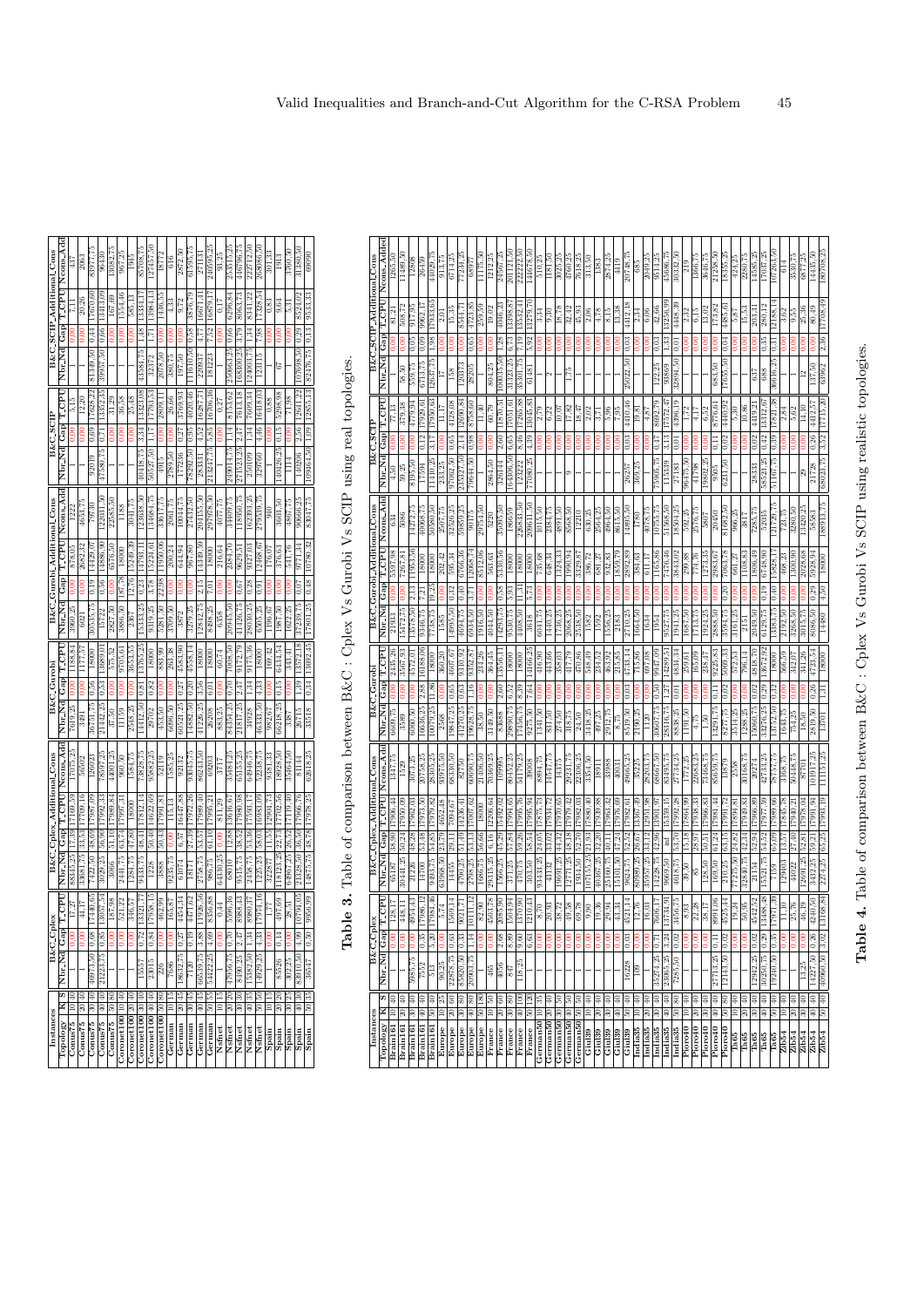### 7 Conclusion

In this paper, we focused on a complex variant of the Routing and Spectrum Assignment (RSA) problem, called the Constrained-Routing and Spectrum Assignment (C-RSA). We first proposed a new integer linear programming formulation based on the so-called cut formulation for the C-RSA. We further identified several families of valid inequalities to obtain tighter LP bounds. Moreover, we presented a separation algorithm for each valid inequality. Based on these results, we devised a Branch-and-Cut (B&C) algorithm to solve the problem. The valid inequalities are shown to be efficient and allow improving the effectiveness of our B&C algorithm. Our next step is to study the impact of the following branching strategies on the effectiveness of the B&C algorithm.

### 7.1 Cut Formulation Variables Branching Strategy

Here, we use the classical branching schemes. We select a variable from the variables  $z_s^k$  or  $x_{\epsilon}^k$  induced by a demand  $k \in K$  and slot  $s \in \{w_k, ..., \bar{s}\}$  or edge e having the largest value  $z_{s}^{*k}$  or  $x_{\epsilon}^{*k}$ with  $0 < z^*_{s} < 1$  or  $0 < x^*_{e} < 1$ . Then, if a pair of demand  $k \in K$  and edge e is selected, our branching algorithm generates two nodes (also called childs) by using or not the edge  $e$  to route the demand k, i.e.,  $x_e^k = 0$  or  $x_e^k = 1$  which induces two new sub-problems. Otherwise, if a pair of demand k and slot s is selected, our branching algorithm generates two nodes by selecting or not the slot s as last-slot for the demand k, i.e.,  $z_s^k = 0$  or  $z_s^k = 1$ .

### 7.2 Demand-Edge-Usage Variables Branching Strategy

In this branching strategy, the variables  $x_e^k$  are priorities. It consists in branching on a variable  $0 \leq x_e^k \leq 1$  for a demand k and edge e. To do so, we select a demand  $k \in K$  and a edge  $e \in E \setminus (E_0^k \cup E_1^k)$  having the largest value of  $x^*_{e}^k$  with  $0 < x^*_{e}^k < 1$ . Then, we generate two nodes by imposing the usage of edge  $e$  to route the demand  $k$  or no, i.e., we create two sub-problem with  $x_e^k = 0$  or  $x_e^k = 1$ . However, if such pair of demand k and edge e does not identified in a certain level of our algorithm, we select a variable  $z_s^k$  induced by a demand  $k \in K$  and slot  $s \in \{w_k, ..., \bar{s}\}$ having the largest value  $z_{s}^{*k}$  with  $0 < z_{s}^{*k} < 1$ , and then generate two nodes by imposing that  $z_s^k = 0 \text{ or } z_s^k = 1.$ 

### 7.3 Demand-Slot-Assignment Variables Branching Strategy

Let us present now another branching scheme in which the variables  $z_s^k$  are priorities. It consists in branching on a variable  $0 \leq z_s^k \leq 1$  for a demand k and slot s. To do so, we select a demand  $k \in K$ and a slot  $s \in \{w_k, ..., \overline{s}\}$  having the largest value of  $z^{*k}_{s}$  with  $0 < z^{*k}_{s} < 1$ . Then, we generate two nodes by selecting or not the slot s as last-slot for the demand k, i.e.,  $z_s^k = 0$  or  $z_s^k = 1$ . However, if such pair of demand  $k$  and slot  $s$  does not identified in a certain level of our algorithm, we select a variable  $x_e^k$  induced by a demand  $k \in K$  and edge  $e \in E \setminus (E_0^k \cup E_1^k)$  having the largest value  $x^*_{e}^k$  with  $0 \lt x^*_{e}^k \lt 1$ , and then generate two nodes by imposing the usage of edge e to route the demand k or no, i.e., we create two sub-problem with  $x_e^k = 0$  or  $x_e^k = 1$ .

### 7.4 Demands-Dependency-Edge-Usage Constraints Branching Strategy

Here, we create dependency constraints between demands s.t. it consists in selecting two demands  $k, k'$  for an edge e having the largest value of  $x^*{}_{e}^k + x^*{}_{e}^{k'}$  with  $0 < x^*{}_{e}^k < 1$  and  $0 < x^*{}_{e}^{k'} < 1$ . Based on this, we create 4 branches by deciding if the demands  $k, k'$  pass together through the edge e or no, i.e., by adding some constraints as follows

- branch 1 by adding the constraint  $x_e^k + x_e^{k'} = 0$ ,
- branch 2 by adding the constraints  $x_e^k = 0$  and  $x_e^{k'} = 1$ ,
- branch 3 by adding the constraints  $x_e^{\tilde{k}} = 1$  and  $x_e^{\tilde{k}'} = 0$ ,
- branch 4 by adding the constraints  $x_e^{\tilde{k}} = 1$  and  $x_e^{\tilde{k}'} = 1$ .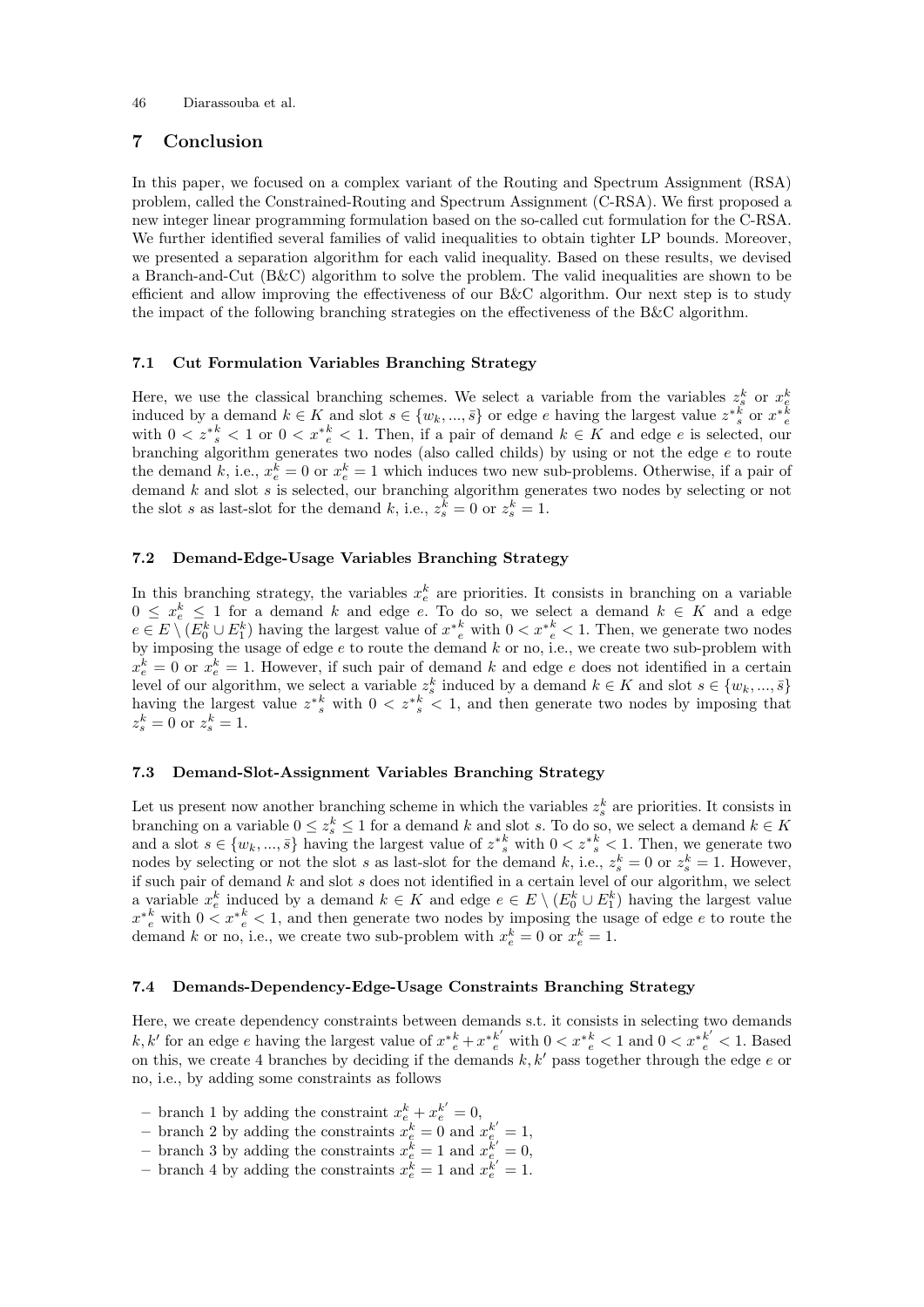However, if such pair of demands  $k, k'$  and edge e does not exist, we select a variable from the variables  $z_s^k$  or  $x_e^k$  induced by a demand  $k \in K$  and slot  $s \in \{w_k, ..., \overline{s}\}$  or edge e having the largest value  $z_{s}^{*k}$  or  $x_{e}^{*k}$  with  $0 < z^{*k}$   $< 1$  or  $0 < x_{e}^{*k}$   $< 1$ . Then, if a pair of demand  $k \in K$  and edge e is selected, we generate two nodes by deciding if the demand k uses the edge e or not, i.e.,  $x_e^k = 0$ or  $x_e^k = 1$ . Otherwise, if a pair of demand k and slot s is selected, we then generate two nodes by selecting or not the slot s as last-slot for the demand k, i.e.,  $z_s^k = 0$  or  $z_s^k = 1$ .

### 7.5 Demands-Dependency-Slot-Assignment Constraints Branching Strategy

Similar to what we just did in the last paragraph, we create dependency constraints between demands s.t. we select two demands  $k, k'$  for a slot  $s \in \mathbb{S}$  having the largest value of  $\sum_{s'=s}^{\min(s+w_k-1,\overline{s})} z^*_{s'}^k$  $\sum_{s'=s}^{\min(s+w_{k'}-1,\bar{s})} z^{*k'}_{s'}$  $s'$  with 0 <  $\sum_{s'=s}^{\min(s+w_k-1,\bar{s})} z^{*k}_{s'}$  < 1 and 0 <  $\sum_{s'=s}^{\min(s+w_{k'}-1,\bar{s})} z^{*k'}_{s'}$  $\frac{\kappa}{s'}$  < 1. Based on this, we create 4 branches by deciding if the slot s is assigned to the demands  $k, k'$  or no, i.e., we create



However, if such pair of demands  $k, k'$  and edge e are not found, we select a variable from the variables of our cut formulation  $z_s^k$  or  $x_e^k$  induced by a demand  $k \in K$  and slot  $s \in \{w_k, ..., \overline{s}\}$  or edge e having the largest value  $z_{s}^{*k}$  or  $x_{e}^{*k}$  with  $0 < z_{s}^{*k} < 1$  or  $0 < x_{e}^{*k} < 1$ . Then, if a pair of demand  $k \in K$  and edge e is selected, we generate two nodes by deciding if the demand k uses the edge e or not, i.e.,  $x_e^k = 0$  or  $x_e^k = 1$ . Otherwise, if a pair of demand k and slot s is selected, we then generate two nodes by selecting or not the slot s as last-slot for the demand k, i.e.,  $z_s^k = 0$  or  $z_s^k=1.$ 

On the other hand, we will study the impact of adding the following symmetry-breaking inequalities on the effectiveness of the B&C algorithm

**Proposition 32.** Consider a demand k in K, a slot  $s \in \{1, ..., \bar{s} - 1\}$ . Let s' be a slot in  $\{s, ..., \bar{s}\}$ 

$$
\sum_{s^{\nu}=s'}^{\min(s'+w_k-1,\bar{s})} z_s^k - \sum_{k' \in K} \sum_{s^{\nu}=s}^{\min(s+w_{k'}-1,\bar{s})} z_{s^{\nu}}^{k'} \le 0.
$$
\n(45)

This ensures that the slot  $s'$  can be assigned to the demand  $k$  iff the slot  $s$  (which precedes the slot  $s'$ ) is already assigned to at least one demand  $k'$  in K. A similar idea was proposed by Mendez-Diaz and Zabala in [48] to break the symmetry for the vertex coloring problem. Note that the inequalities (45) are not valid for the polytope  $P(G, K, S)$  given that they cut off some feasible regions in our polytope  $P(G, K, \mathbb{S})$ . In any case, we ensure that there exists at least one optimal solution from our original problem that remains feasible and belongs to the convex hull of non-symmetric solutions of the C-RSA problem.

### References

- 1. Amar, D. : Performance assessment and modeling of flexible optical networks. Theses, Institut National des Télécommunications 2016.
- 2. Balas, E. : Facets of the knapsack polytope. In: Journal of Mathematical Programming 1975, pp. 146- 164.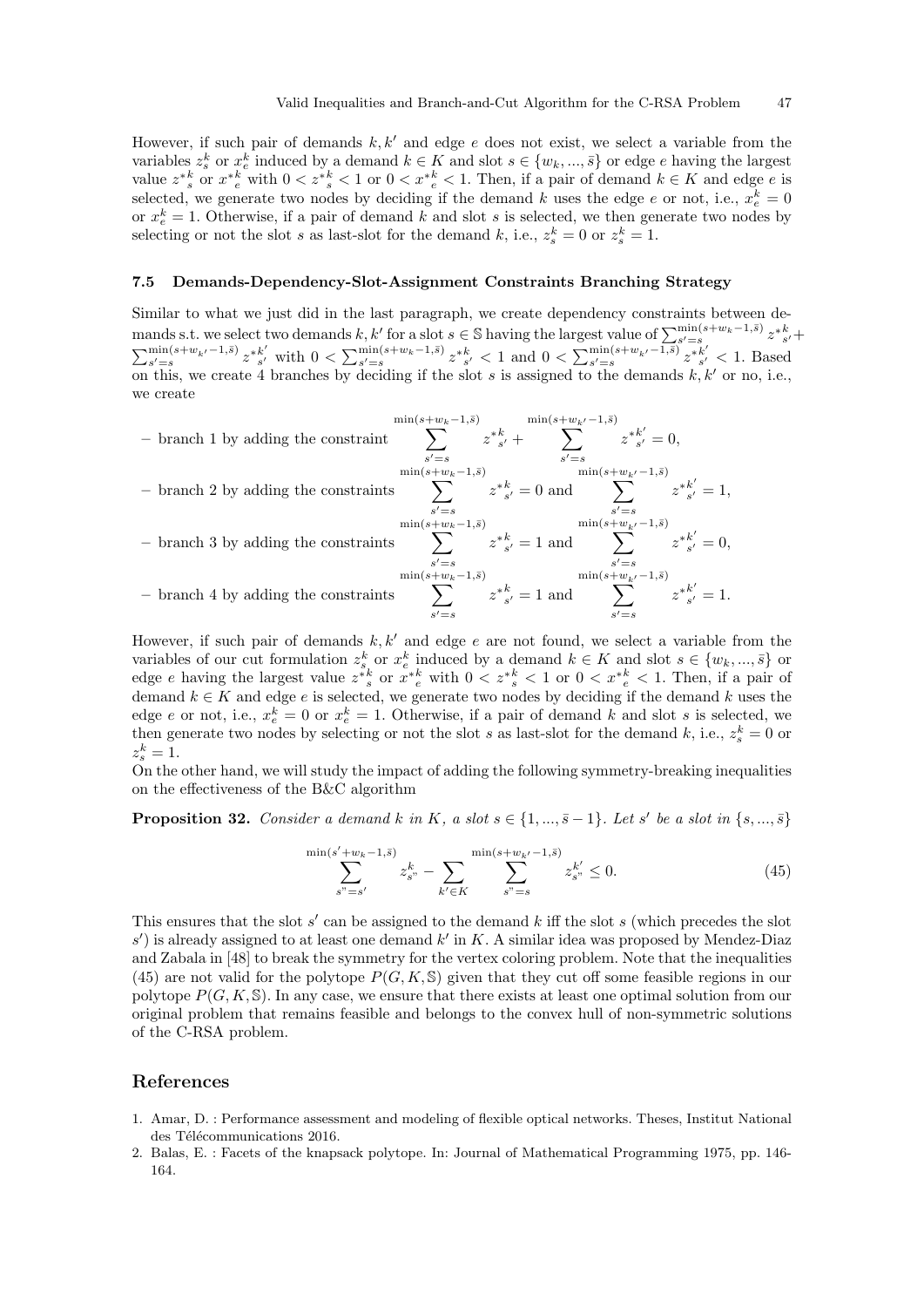- 48 Diarassouba et al.
- 3. Bertero, F., and Bianchetti, M., and Marenco, J. : Integer programming models for the routing and spectrum allocation problem. In: Official Journal of the Spanish Society of Statistics and Operations Research 2018, pp. 465-488.
- 4. Cai, A., Shen, G., Peng, L., and Zukerman, M. : Novel Node-Arc Model and Multiiteration Heuristics for Static Routing and Spectrum Assignment in Elastic Optical Networks. In: Journal of Lightwave Technology 2013, pp. 3402-3413.
- 5. Carlyle, W.M., Royset, J.O., and Wood, R.K.: Lagrangian relaxation and enumeration for solving constrained shortest-path problems. In: Networks Journal 2008, pp. 256-270.
- 6. Chatterjee, B.C., and Ba, S., and Oki, E. : Routing and Spectrum Allocation in Elastic Optical Networks: A Tutorial. In: IEEE Communications Surveys Tutorials 2015, pp. 1776-1800.
- 7. Chatterjee, B.C., and Ba, S., and Oki, E. : Fragmentation Problems and Management Approaches in Elastic Optical Networks: A Survey. In: IEEE Communications Surveys Tutorials 2018, pp. 183-210.
- 8. Chen, X., and Guo, J., and Zhu, Z., and Proietti, R., and Castro, A., and Yoo, S.J.B. : Deep-RMSA: A Deep-Reinforcement-Learning Routing, Modulation and Spectrum Assignment Agent for Elastic Optical Networks. In: Optical Fiber Communications Conference and Exposition (OFC) 2018, pp. 1-3.
- 9. Cheng, B., and Hang, C., and Hu, Y., and Liu, S., and Yu, J., and Wang, Y., and Shen, J. : Routing and Spectrum Assignment Algorithm based on Spectrum Fragment Assessment of Arriving Services. In: 28th Wireless and Optical Communications Conference (WOCC) 2019, pp. 1-4.
- 10. Chouman, H., and Gravey, A., and Gravey, P., and Hadhbi, Y., and Kerivin, H., and Morvan, M, and Wagler, A.: Impact of RSA Optimization Objectives on Optical Network State. In: https://hal.uca.fr/hal-03155966.
- 11. Chouman, H., and Luay, A., and Colares, R., and Gravey, A, and Gravey, P., and Kerivin, H., and Morvan, M., and Wagler, A.: Assessing the Health of Flexgrid Optical Networks. In: https://hal.archivesouvertes.fr/hal-03123302.
- 12. Christodoulopoulos, K., Tomkos, I., and Varvarigos, E.A. : Elastic Bandwidth Allocation in Flexible OFDM-Based Optical Networks. In: Lightwave Technology 2011, pp. 1354-1366.
- 13. Chudnovsky, M., and Scott, A., and Seymour, P., and Spirkl, S. : Detecting an Odd Hole. In: Journal of the ACM 2020, pp. 1-15.
- 14. Cplex, I.I., 2020. V12. 9: User's Manual for CPLEX. International Business Machines Corporation, 46(53), pp. 157.
- 15. Colares, R., Kerivin, H., and Wagler, A. : An extended formulation for the Constraint Routing and Spectrum Assignment Problem in Elastic Optical Networks. In: https://hal.uca.fr/hal-03156189, 2021.
- 16. Ding, Z., and Xu, Z., and Zeng, X., and Ma, T., and Yang, F. : Hybrid routing and spectrum assignment algorithms based on distance-adaptation combined coevolution and heuristics in elastic optical networks. In: Journal of Optical Engineering 2014, pp. 1-10.
- 17. Dror, M. : Note on the Complexity of the Shortest Path Models for Column Generation in VRPTW. In: Journal of Operations Research 1994, pp. 977-978.
- 18. Dumitrescu, I., and Boland, N.: Algorithms for the weight constrained shortest path problem. In: International Transactions in Operational Research, pp. 15-29.
- 19. Enoch, J. : Nested Column Generation decomposition for solving the Routing and Spectrum Allocation problem in Elastic Optical Networks. In: http://arxiv.org/abs/2001.00066, 2020.
- 20. Eppstein, D. : Finding the k shortest paths. In: 35th Annual Symposium on Foundations of Computer Science, pp. 154-165.
- 21. Fayez, M., and Katib, I., and George, N.R., and Gharib, T.F., and Khaleed H., and Faheem, H.M. : Recursive algorithm for selecting optimum routing tables to solve offline routing and spectrum assignment problem. In: Ain Shams Engineering Journal 2020, pp. 273-280.
- 22. Ford, L. R., and Fulkerson, D. R. : Maximal flow through a network. In: Canadian Journal of Mathematics 8, pp. 399404, 1956.
- 23. Gong, L., and Zhou, X., and Lu, W., and Zhu, Z. : A Two-Population Based Evolutionary Approach for Optimizing Routing, Modulation and Spectrum Assignments (RMSA) in O-OFDM Networks. In: IEEE Communications Letters 2012, pp. 1520-1523.
- 24. Goldberg, A.V., and Tarjan, R.E. : A New Approach to the Maximum Flow Problem. In: Proceedings of the Eighteenth Annual Association for Computing Machinery Symposium on Theory of Computing 1986, pp. 136-146.
- 25. Goscien, R., and Walkowiak, K., and Klinkowski, M. : Tabu search algorithm, Routing, Modulation and spectrum allocation, Anycast traffic, Elastic optical networks. In: Journal of Computer Networks 2015, pp. 148-165.
- 26. Grötschel, M., Lovász, L., and Schrijver, A. : Geometric Algorithms and Combinatorial Optimization. In: Springer 1988.
- 27. Gu, R., Yang, Z., and Ji, Y.: Machine Learning for Intelligent Optical Networks: A Comprehensive Survey. In : Journal CoRR 2020, pp. 1-42.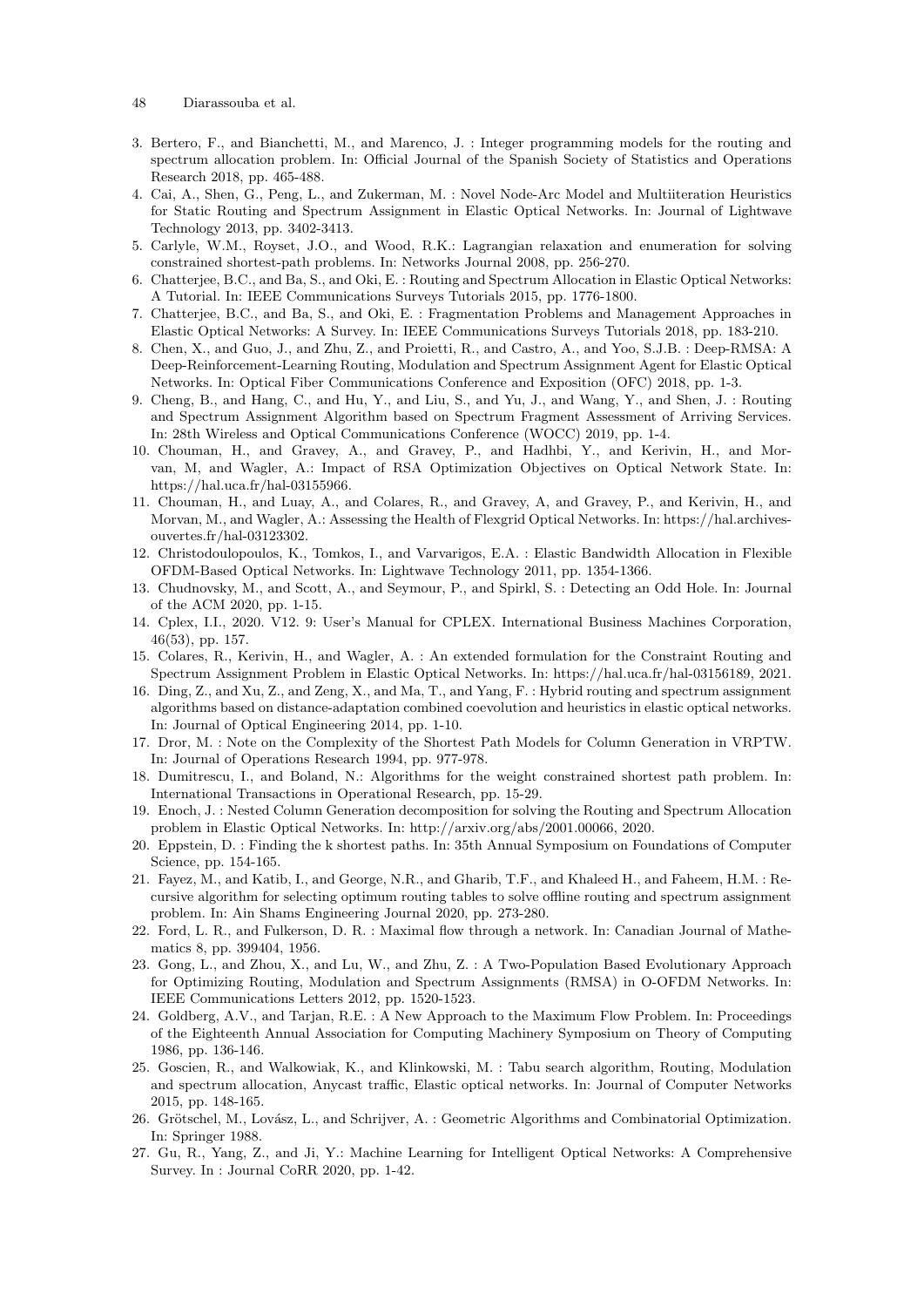- 28. Gurobi Optimization, LLC.: Gurobi Optimizer Reference Manual. In: https://www.gurobi.com, 2021.
- 29. Hadhbi, Y., Kerivin, H., and Wagler, A. : A novel integer linear programming model for routing and spectrum assignment in optical networks. In: Federated Conference on Computer Science and Information Systems (FedCSIS) 2019, pp. 127-134.
- 30. Hadhbi, Y., Kerivin, H., and Wagler, A. : Routage et Affectation Spectrale Optimaux dans des Réseaux Optiques Élastiques FlexGrid. In: Journées Polyédres et Optimisation Combinatoire (JPOC-Metz) 2019, pp. 1-4.
- 31. Hai, D.H., and Hoang, K.M. : An efficient genetic algorithm approach for solving routing and spectrum assignment problem. In: Journal of Recent Advances in Signal Processing 2017.
- 32. Hai, D.H., and Morvan, M., and Gravey, P.: Combining heuristic and exact approaches for solving the routing and spectrum assignment problem. In: Journal of Iet Optoelectronics 2017, pp. 65-72.
- 33. He, S., Qiu, Y., and Xu, J. : Invalid-Resource-Aware Spectrum Assignment for Advanced-Reservation Traffic in Elastic Optical Network. In: Sensors 2020.
- 34. Jaumard, B., and Daryalal, M. : Scalable elastic optical path networking models. In: 18th International Conference Transparent Optical Networks (ICTON) 2016, pp. 1-4.
- 35. Jiang, R., and Feng, M., and Shen, J. : An defragmentation scheme for extending the maximal unoccupied spectrum block in elastic optical networks. In: 16th International Conference on Optical Communications and Networks (ICOCN) 2017, pp. 1-3.
- 36. Jinno, M., Takara, H., Kozicki, B., Tsukishima, Y., Yoshimatsu, T., Kobayashi, T., Miyamoto, Y., Yonenaga, K., Takada, A., Ishida, O., and Matsuoka, S. : Demonstration of novel spectrum-efficient elastic optical path network with per-channel variable capacity of 40 Gb/s to over 400 Gb/s. In: 34th European Conference on Optical Communication 2008.
- 37. Joksch, H.C. : The shortest route problem with constraints. In: Journal of Mathematical Analysis and Applications, pp. 191-197.
- 38. https://lemon.cs.elte.hu/trac/lemon.
- 39. Lezama, F., Martinez-Herrera, A.F., Castanon, G., Del-Valle-Soto, C., Sarmiento, A.M., Munoz de Cote, A. : Solving routing and spectrum allocation problems in flexgrid optical networks using precomputing strategies. In: Journal of Photon Netw Commun 41, pp. 17-35.
- 40. Liu, L., and Yin, S., and Zhang, Z., and Chu, Y., and Huang, S. : A Monte Carlo Based Routing and Spectrum Assignment Agent for Elastic Optical Networks. In: Asia Communications and Photonics Conference (ACP) 2019, pp. 1-3.
- 41. Lohani, V., Sharma, A., and Singh, Y.N. : Routing, Modulation and Spectrum Assignment using an AI based Algorithm. In: 11th International Conference on Communication Systems & Networks (COMSNETS) 2019, pp. 266-271.
- 42. Lopez, V., and Velasco, L. : Elastic Optical Networks: Architectures, Technologies, and Control. In: Springer Publishing Company, Incorporated 2016.
- 43. Lozano, L., and Medaglia, A.L. : On an exact method for the constrained shortest path problem. In: Journal of Computers & Operations Research, pp. 378-384.
- 44. Mahala, N., and Thangaraj, J. : Spectrum assignment technique with first-random fit in elastic optical networks. In : 4th International Conference on Recent Advances in Information Technology (RAIT) 2018, pp. 1-4.
- 45. Margot, F. : Symmetry in integer linear programming. In: 50 Years of Integer Programming 1958-2008, Springer, 2010, pp. 647-686.
- 46. Margot, F. : Pruning by isomorphism in branch-and-cut. In: Mathematical Programming 2002, pp. 71-90.
- 47. Margot, F. : Exploiting orbits in symmetric ilp. In: Mathematical Programming 2003, pp. 3-21.
- 48. Méndez-Díaz, I. and Zabala, P. : A Branch-and-Cut algorithm for graph coloring. In: Discrete Applied Mathematics Journal 2006, pp. 826-847.
- 49. Mesquita, L.A.J., and Assis, K., and Santos, A.F., and Alencar, M., and Almeida, R.C. : A Routing and Spectrum Assignment Heuristic for Elastic Optical Networks under Incremental Traffic. In: SBFoton International Optics and Photonics Conference (SBFoton IOPC) 2018, pp. 1-5.
- 50. Nemhauser, G.L., and Wolsey, L.A. : Integer and Combinatorial Optimization. In: John Wiley 1988.
- 51. Nemhauser, G. L., and Sigismondi, G.: A Strong Cutting Plane/Branch-and-Bound Algorithm for Node Packing. In: The Journal of the Operational Research Society 1992, pp. 443-457.
- 52. Orlowski, S., Pióro, M., Tomaszewski, A., and Wessäly, R.: SNDlib 1.0-Survivable Network Design Library. In: Proceedings of the 3rd International Network Optimization Conference (INOC 2007), Spa, Belgium, http://www.zib.de/orlowski/Paper/OrlowskiPioroTomaszewskiWessaely2007-SNDlib-INOC.pdf.gz.
- 53. Ostrowski, J., Anjos, M. F., and Vannelli, A. : Symmetry in scheduling problems. In: Citeseer 2010.
- 54. Ostrowski, J., Linderoth, J., Rossi, F., and Smriglio, S.: Orbital branching. In: Mathematical Programming 2011, pp. 147-178.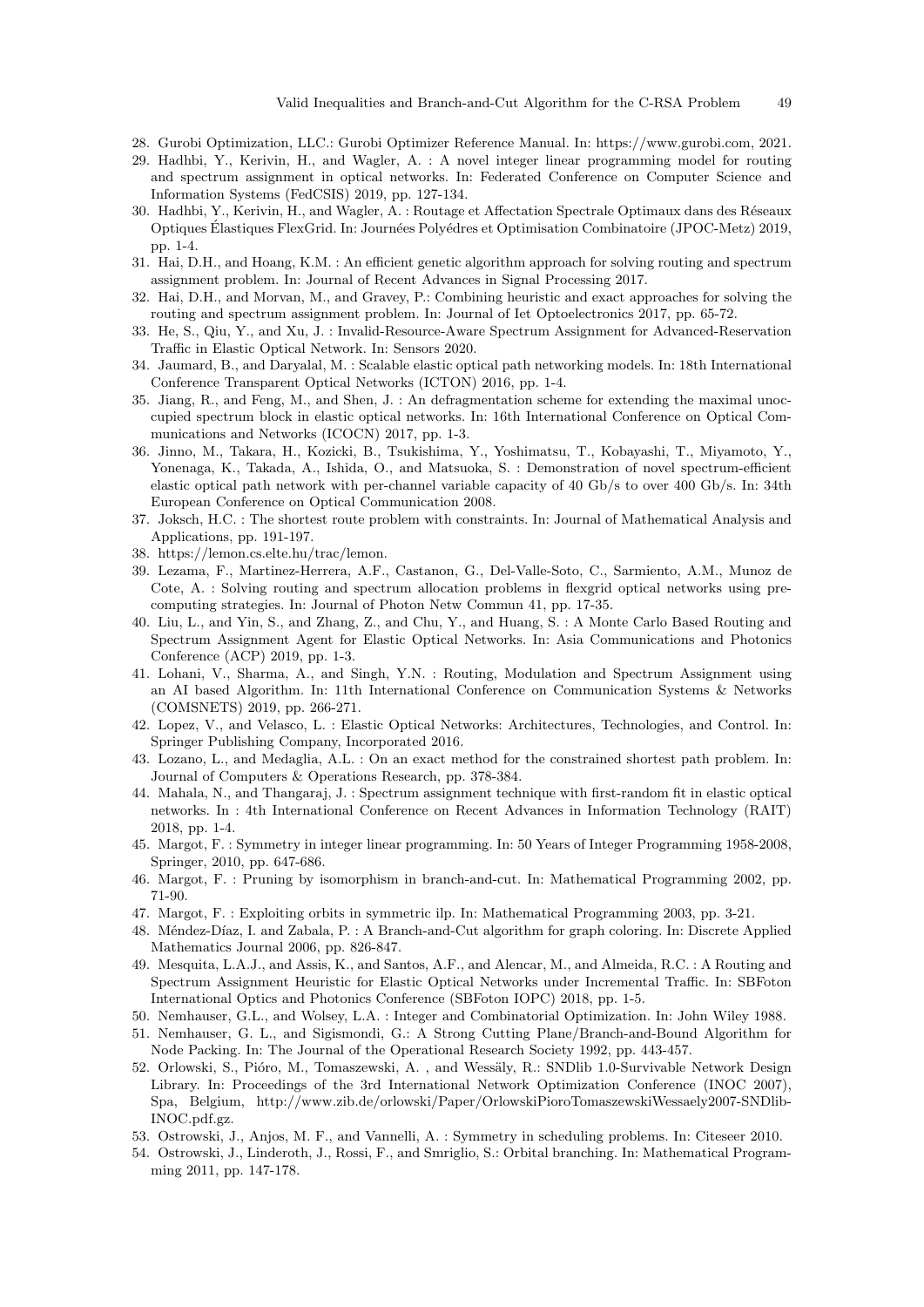- 50 Diarassouba et al.
- 55. Padberg, M.W. : On the facial structure of set packing polyhedra. In: Journal of Mathematical Programming 1973, pp. 199-215.
- 56. Patel, B., and Ji, H., and Nayak, S., and Ding, T., and Pan, Y. and Aibin, M. : On Efficient Candidate Path Selection for Dynamic Routing in Elastic Optical Networks. In: 11th IEEE Annual Ubiquitous Computing 2020, pp. 889-894.
- 57. Kaibel, V., and Pfetsch, M. E.: Packing and partitioning orbitopes. In: Mathematical Programming 2008, pp. 1-36.
- 58. Kaibel, V., Peinhardt, M., and Pfetsch, M. E. : Orbitopal fixing. In: Discrete Optimization 2011, pp. 595-610.
- 59. Karp, R.M.: Reducibility among Combinatorial Problems. In: Complexity of Computer Computations: Proceedings of a symposium on the Complexity of Computer Computations, held March 20–22, 1972, at the IBM Thomas J. Watson Research Center 1972, pp. 85-94.
- 60. Klabjan, D., Nemhauser, G.L., and Tovey, C. : The complexity of cover inequality separation. In: Journal of Operations Research Letters 1998, pp. 35-40.
- 61. Klinkowski, M., Pedro, J., Careglio, D., Pioro, M., Pires, J., Monteiro, P., and Sole-Pareta, J. : An overview of routing methods in optical burst switching networks. In: Optical Switching and Networking 2010, pp. 41-53.
- 62. Klinkowski, M., and Walkowiak, K. : Routing and Spectrum Assignment in Spectrum Sliced Elastic Optical Path Network. In: IEEE Communications Letters 2011, pp. 884-886.
- 63. Klinkowski, M., Pioro, M., Zotkiewicz, M., Ruiz, M., and Velasco, L. : Valid inequalities for the routing and spectrum allocation problem in elastic optical networks. In: 16th International Conference on Transparent Optical Networks (ICTON) 2014, pp. 1-5.
- 64. Klinkowski, M., Pioro, M., Zotkiewicz, M., Ruiz, M., and Velasco, L. : A Simulated Annealing Heuristic for a Branch and Price-Based Routing and Spectrum Allocation Algorithm in Elastic Optical Networks. In: Intelligent Data Engineering and Automated Learning – IDEAL 2015, Springer International Publishing, pp. 290-299.
- 65. Panigrahi, D. : Gomory-Hu Trees. In:Encyclopedia of Algorithms 2014, Springer Berlin Heidelberg, pp. 1-4.
- 66. Ramaswami, R. : Optical Networks: A Practical Perspective, 3rd Edition. In: Morgan Kaufmann Publishers Inc. 2009.
- 67. Ramaswami, R., Sivarajan, K., and Sasaki, G. : Multiwavelength lightwave networks for computer communication. In: IEEE Communications Magazine 1993, pp. 78-88.
- 68. Rebennack, S. : Stable Set Problem: Branch & Cut Algorithms. In: Encyclopedia of Optimization Book 2009.
- 69. Rebennack, S., and Reinelt, G., and Pardalos, P.M. : A tutorial on branch and cut algorithms for the maximum stable set problem. In: Journal of International Transactions in Operational Research 2012, pp. 161-199.
- 70. Ruiz, M., Pioro, M., Zotkiewicz, M., Klinkowski, M., Velasco, L. : A hybrid meta-heuristic approach for optimization of routing and spectrum assignment in Elastic Optical Network (EON). In: Journal of Enterprise Information Systems 2020, pp. 11-24.
- 71. Ruiz, M., Pioro, M., Zotkiewicz, M., Klinkowski, M., Velasco, L. : Column generation algorithm for RSA problems in flexgrid optical networks. In: Photonic Network Communications 2013, pp. 53-64.
- 72. Ryan, D. M. and Foster, B. A.: An integer programming approach to scheduling. In A. Wren (editor), Computer Scheduling of Public Transport Urban Passenger Vehicle and Crew Scheduling, North-Holland, Amsterdan, 1981, pp. 269-280.
- 73. Salameh, B.H., Qawasmeh, R., and Al-Ajlouni, A.F. : Routing With Intelligent Spectrum Assignment in Full-Duplex Cognitive Networks Under Varying Channel Conditions. In: Journal of IEEE Communications Letters 2020, pp. 872-876.
- 74. Salani, M., and Rottondi, C., and Tornatore, M. : Routing and Spectrum Assignment Integrating Machine-Learning-Based QoT Estimation in Elastic Optical Networks. In: IEEE INFOCOM - IEEE Conference on Computer Communications 2019, pp. 173846.
- 75. Santos, A.F.D, and Assis, K., and Guimarães, M.A., and Hebraico, R.: Heuristics for Routing and Spectrum Allocation in Elastic Optical Path Networks. In: 2015, Journal Of Modern Engineering Research (IJMER), pp. 1-13.
- 76. Gamrath, G., Anderson, D., Bestuzheva, K., Chen, W.K., Eifler, L., Gasse, M., Gemander, P., Gleixner, A., Gottwald, L., Halbig, K., and Hendel, G., and Hojny, C., Koch, T., Bodic, L., Maher, P. J., Matter, F., Miltenberger, M., Mühmer, E., Müller, B., Pfetsch, M.E., Schlösser, F., Serrano, F., Shinano, Y., Tawfik, C., Vigerske, S., Wegscheider, F., Weninger, D., and Witzig, J.: The SCIP Optimization Suite 7.0. In: http://www.optimization-online.org/DB HTML/2020/03/7705.html, March 2020.
- 77. Selvakumar, S., and Manivannan, S.S. : The Recent Contributions of Routing and Spectrum Assignment Algorithms in Elastic Optical Network (EON). In: International Journal of Innovative Technology and Exploring Engineering (IJITEE) 2020, pp. 1-11.